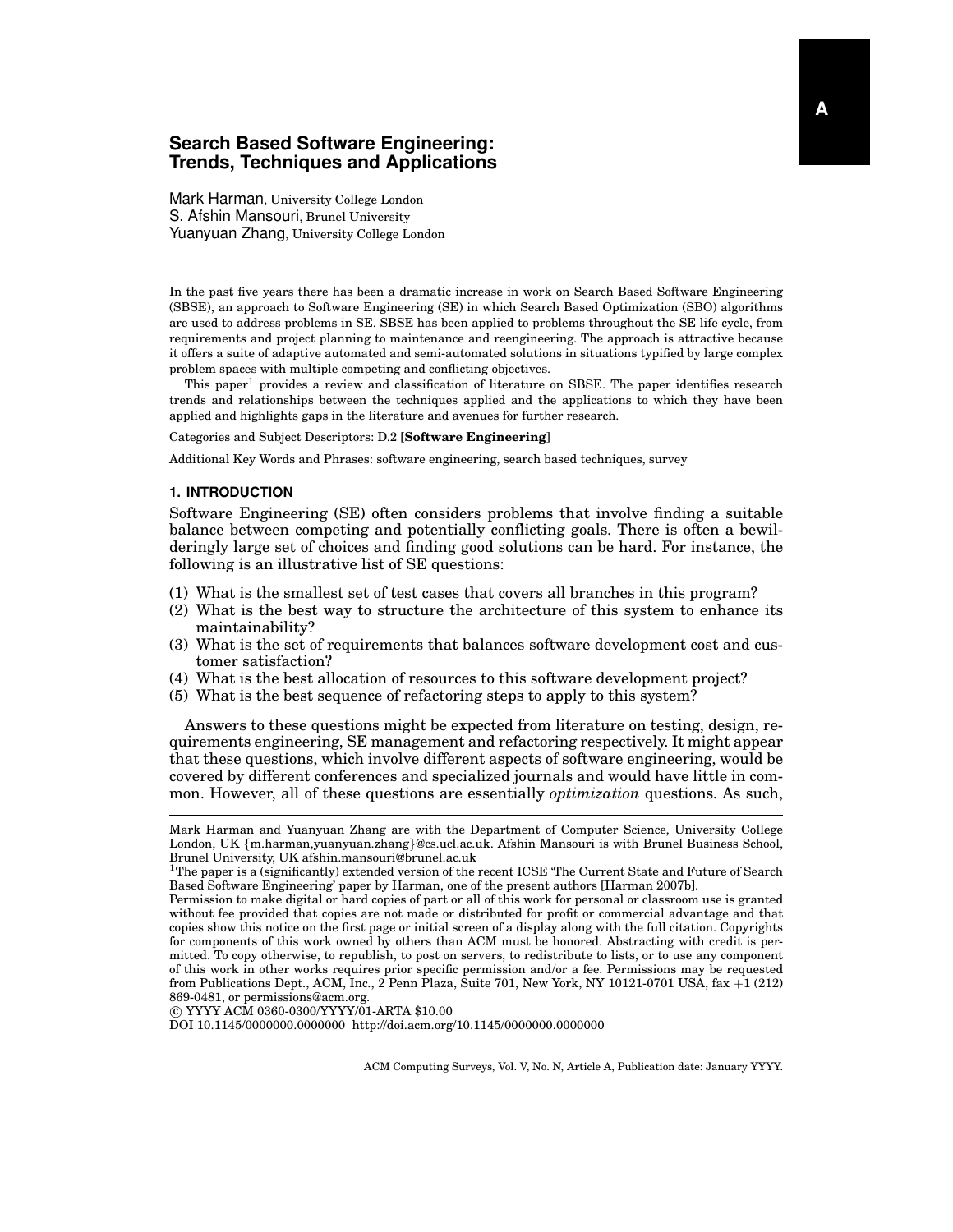they are typical of the kinds of problem for which SBSE is well adapted and with which each has been successfully formulated as a search based optimization problem. As we shall see in this survey, SBSE has been applied to testing, design, requirements, project management and refactoring. This survey will show that work on SBSE applied to each of these five areas addresses each of the five questions raised above. This breadth of applicability is one of the enduring appeals of SBSE.

In SBSE, the term 'search' is used to refer to the metaheuristic Search Based Optimization (SBO) techniques that are used. SBSE seeks to reformulate SE problems as SBO problems (or 'search problems' for short). The use of the term 'search' should not to be confused with 'search' from other contexts such as textual or hypertextual search. Rather, for SBSE, a search problem is one in which optimal or near optimal solutions are sought in a search space of candidate solutions, guided by a fitness function that distinguishes between better and worse solutions.

The interest in SBO for SE has led to an increased interest in other forms of optimization for SE that are not necessarily directly based on a 'search'. In the literature it is common to find the term 'SBSE' applied to any form of optimization in which the problem domain comes from SE and the solution involves optimization according some well-defined notion of fitness. In this paper, we therefore include classical Operations Research (OR) techniques as well as metaheuristic 'search based' techniques in our understanding of SBSE.

It has been argued that the virtual nature of software makes it well suited for SBO [Harman 2010]. This is because fitness is computed directly in terms of the engineering artifact, without the need for the simulation and modelling inherent in all other approaches to engineering optimization. The field of SE is also imbued with rich metrics that can be useful initial candidates for fitness functions [Harman and Clark 2004]. This paper aims to provide a comprehensive survey of SBSE. It presents research activity in categories drawn from the ACM subject categories within SE. For each, it lists the papers, drawing out common themes, such as the type of search technique used, the fitness definitions and the nature of evaluation.

A wide range of different optimization and search techniques can and have been used. The most widely used are local search, Simulated Annealing (SA), Genetic Algorithms (GAs), Genetic Programming (GP) and Hill Climbing (HC). There is also increasing evidence of industrial interest in SBSE, with uptake by many software-centric organisations including Daimler [Bühler and Wegener 2008; Harman et al. 2007; Wegener et al. 2001; Windisch et al. 2007], Ericsson [Zhang et al. 2010], IBM [Yoo et al. 2009, 2011], Microsoft [Lakhotia et al. 2010; Xie et al. 2008], Motorola [Baker et al. 2006], Nokia [Del Rosso 2006] and NASA [Feather et al. 2004].

As the paper reveals, 54% of the overall SBSE literature is concerned with SE applications relating to testing. There have been several important surveys in this widely studied general area [Afzal et al. 2009; Ali et al. 2010; McMinn 2004]. For this reason, the present survey will report overall trends in the wider SBSE literature (including Search Based Testing), but it will defer to these other three surveys for details on the specific sub-field of Search Based Testing. The reader is also referred to an earlier (but considerably longer) version of this paper [Harman et al. 2009] that contains a detailed section on testing.

There has been a considerable increase in the quantity of SBSE research over the past few years (see Figure 1(a)). Despite the excellent work in the surveys listed above, there remains, to date, no comprehensive survey of the whole field of study concerning trends in research. It is therefore timely to review the SBSE literature, the relationships between the applications to which it has been applied, the techniques used, trends and open problems.

The primary contributions of this survey are as follows: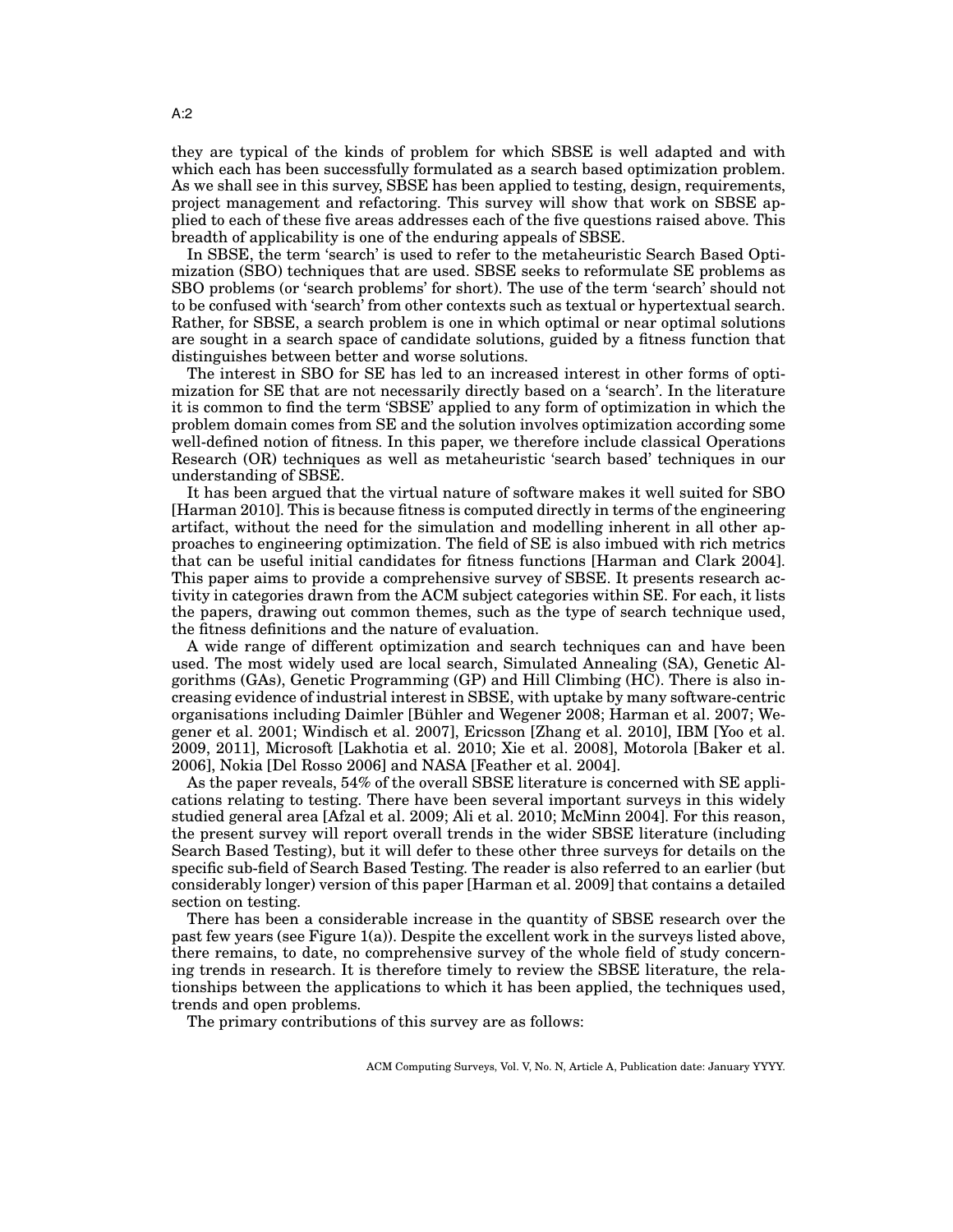

Fig. 1. The trend of publications on SBSE and Software Engineering topic area.

- (1) **coverage and completeness**: The survey gathers publication data and trends, covering SBSE from its early origins to a publication 'census date' of December 31st 2008. This census date is chosen for pragmatic reasons. As this survey reveals, there is a notably increasing trend of publication in SBSE. The growth in activity in this area makes a survey useful, but it also means that it may not be feasible to conduct a detailed survey after this date.
- (2) **classification**: The classification of SE areas allows us to identify gaps in the literature, indicating possible areas of SE that could (but have yet to) benefit from the application of SBSE. Similarly, the analysis of search techniques used, allows us to identify SBO algorithms that have yet to receive significant attention. We also apply Formal Concept Analysis (FCA) [Snelting 1998] in order to explore the relationships between techniques and the applications to which they have been applied.
- (3) **Trend analysis**: The survey presents numeric data concerning trends which give a quantitative assessment of the growth in the area and the distributions of activity among the SE domains that have received attention. We are also able to identify recent growth areas.

## **2. BACKGROUND**

Although interest in SBSE has witnessed a recent dramatic rise, its origins can be traced back to early work on optimization in SE in the 1970s. The earliest currently known attempt to apply optimization to a SE problem was reported by Miller and Spooner [1976] in [1976] in the area of software testing. The term SBSE was first used by Harman and Jones [2001a] in 2001. This paper acted as a 'manifesto' for SBSE, but it should also be noted that much earlier, Carl Chang has also used his IEEE Software editorial to promote the more widespread use of evolutionary computation in SE in 1994 [Chang 1994].

Figure 1(a) provides a histogram charting SBSE publication growth over time, while Figure 1(b) shows the proportion of papers that fall into each of the different SE application area subject categories.

Harman and Jones [Harman 2007b; Harman and Jones 2001a] identified two key ingredients for the application of SBO to SE problems:

- (1) The choice of the representation of the problem; and
- (2) The definition of the fitness function.

This simplicity and ready applicability makes SBSE a very attractive option. Typically, a software engineer will have a suitable representation for their problem, because one cannot do much engineering without a way to represent the problem in hand. Furthermore, many problems in SE have a rich and varied set of software metrics associat-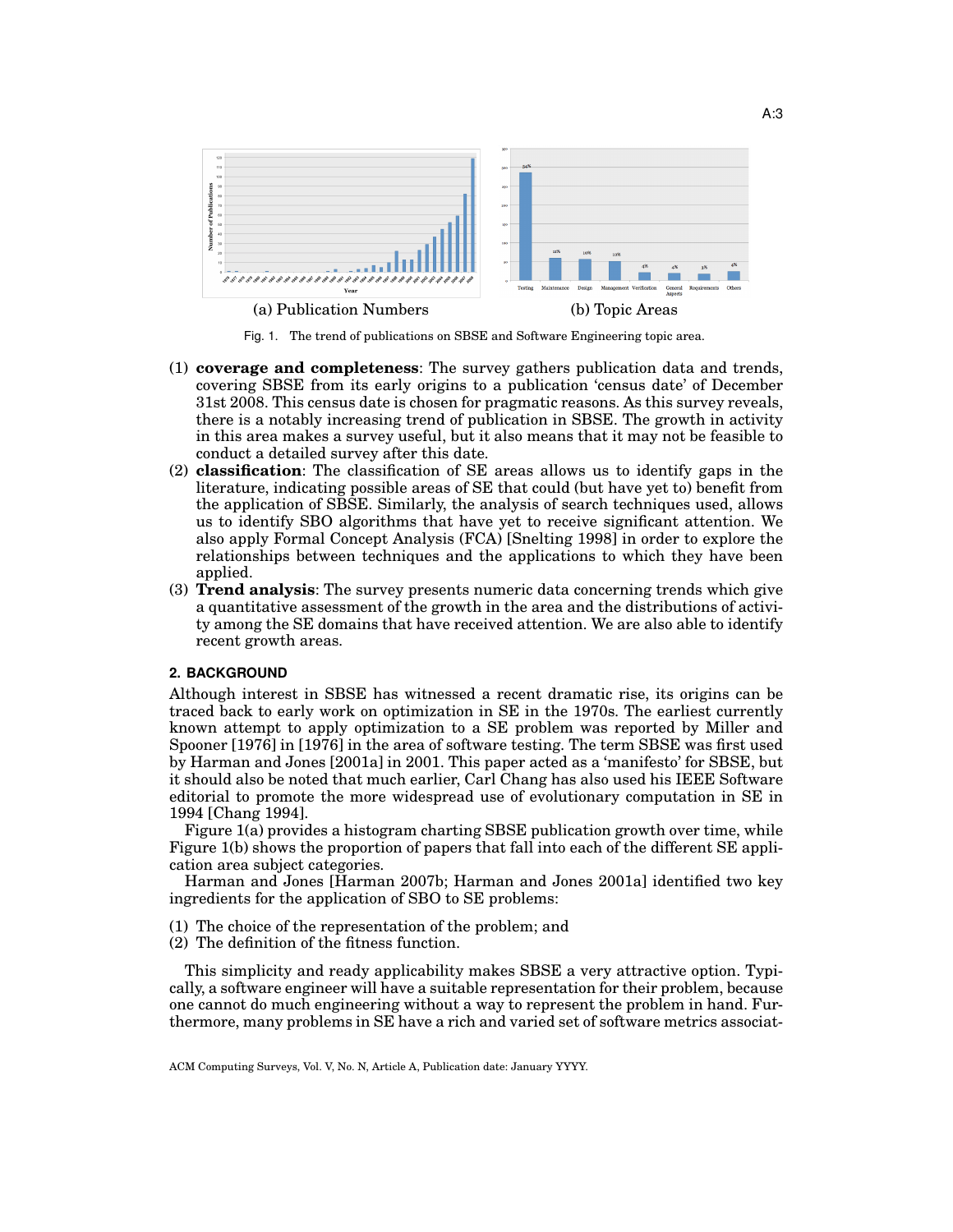| <b>Classification Criteria</b> | Values                                                                                                                                                                                                                                                                                                                                                                                                 |
|--------------------------------|--------------------------------------------------------------------------------------------------------------------------------------------------------------------------------------------------------------------------------------------------------------------------------------------------------------------------------------------------------------------------------------------------------|
| Type of activity (ACM coding)  | Network Protocols (C.2.2), Require-<br>ments/Specifications (D.2.1), Design Tools<br>and Techniques (D.2.2), Coding Tools and<br>Techniques (D.2.3), Software/Program Ver-<br>ification $(D.2.4)$ , Testing and Debugging<br>(D.2.5), Distribution, Maintenance<br>and<br>Enhancement (D.2.7), Management (D.2.9),<br>Distributed Artificial Intelligence (I.2.11),<br>Security and Protection (K.6.5) |
| Objectives (or fitness)        | Maximum Cohesion, Minimum Coupling,<br>.                                                                                                                                                                                                                                                                                                                                                               |
| Representation method          | Tree, Graph, String, etc.                                                                                                                                                                                                                                                                                                                                                                              |
| Search techniques              | Greedy Search, HC, GAs, SA, Tabu Search<br>(TS), Other Search Techniques                                                                                                                                                                                                                                                                                                                               |
| Problems used for evaluation   | Real World Data, Synthetic Data                                                                                                                                                                                                                                                                                                                                                                        |

Table 1: The Classification Scheme for SBSE Literature.

ed with them that naturally form good initial candidates for fitness functions [Harman and Clark 2004]. With these two ingredients it becomes possible to implement SBO algorithms.

Naturally, there is a lot more to the application of these techniques, but these two simple ingredients are sufficient to get started with experimentation. Poulding *et al.* [Poulding et al. 2007] presented a framework for experimental investigation of the different algorithms. An overview of search techniques is available in other surveys [Harman 2007b], while a more detailed treatment of search methodologies can be found in the book edited by Burke and Kendall [Burke and Kendall 2005].

## **3. CLASSIFICATION SCHEME**

Our classification of SE activities is taken from the Association for Computing Machinery (ACM) Computing Classification System, projected onto those SE areas to which SBSE has been applied (see Table 1). A list of query keywords was constructed for each of the activities and each of the search techniques (see Table 2). For example, the search term used to locate papers on Search Based Requirements/Specifications (D.2.1) was:

((requirements OR specifications OR next release OR release planning OR requirements selection OR requirements analysis OR COTS OR requirements prioritisation OR requirements triage) AND (search based OR optimization OR multiobjective optimization OR search techniques))

We used the following sources from which to search: Google Scholar, IEEE Xplore Digital Library, ACM Digital Library, SpringerLink, ScienceDirect and Wiley Inter-Science. We also asked the researchers in the field to check the references and notify us of the missing references.

# **4. REQUIREMENTS/SPECIFICATIONS**

Requirements engineering is a vital part of the SE process [Cheng and Atlee 2007], to which SBSE has also been applied in order to optimize choices among requirements, the prioritization of requirements and the relationships between requirements and implementations.

Bagnall et al. [Bagnall et al. 2001] suggested the term Next Release Problem (NRP) for requirements release planning and described various metaheuristic optimization algorithms, including greedy algorithms, branch and bound, SA and HC. The authors did not give any *value* property to each requirement. They only used an associated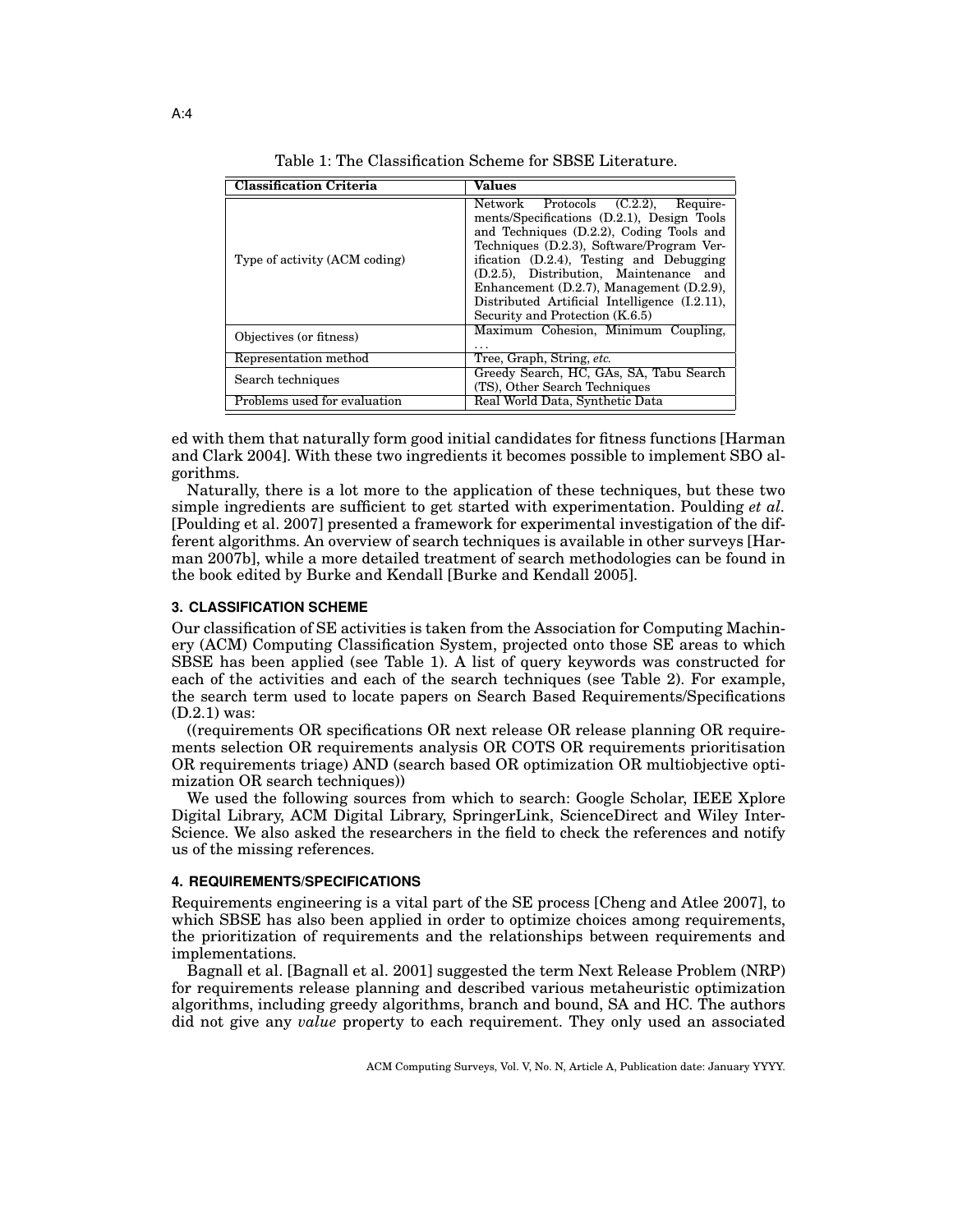| <b>Publication Classification</b>  | <b>Search Terms</b>                                       |
|------------------------------------|-----------------------------------------------------------|
| Network Protocols                  | protocol OR message exchange OR communication             |
| Requirements/Specifications        | requirements OR specifications OR next release OR release |
|                                    | planning OR requirements selection OR requirements anal-  |
|                                    | ysis OR COTS OR requirements prioritisation OR require-   |
|                                    | ments triage                                              |
| Design Tools and Techniques        | software design OR design quality OR design pattern OR    |
|                                    | software architecture OR QoS OR component integration     |
|                                    | OR cohesion OR coupling OR synthesis OR fault tolerance   |
|                                    | OR OO design                                              |
| <b>Coding Tools and Techniques</b> | program slices OR grammar inference                       |
| Software/Program<br>Verifica-      | model checking OR verification OR synthesis               |
| tion                               |                                                           |
| Maintenance<br>Distribution,       | maintenance OR refactoring OR modularization OR evolu-    |
| and Enhancement                    | tion OR real time OR quality prediction OR legacy systems |
|                                    | OR migration                                              |
| Management                         | project planning OR project management OR scheduling      |
|                                    | OR staffing OR cost estimation OR effort estimation       |
| Distributed Artificial Intelli-    | agent OR multiagent                                       |
| gence                              |                                                           |
| Security and Protection            | security OR immune system OR AIS                          |

Table 2: Search Terms

#### **AND**

| <b>Search Techniques</b> | <b>Search Terms</b>                                                                                                                                                                                                                                                    |
|--------------------------|------------------------------------------------------------------------------------------------------------------------------------------------------------------------------------------------------------------------------------------------------------------------|
|                          | search based OR optimization OR multiobjective optimiza-<br>tion OR genetic algorithms OR GAs OR genetic program-<br>ming OR GP OR hill climbing OR simulated annealing OR<br>local search OR Integer programming OR ant colony opti-<br>mization OR ACO OR PSO OR EDA |

*cost*. The task of the work was to find a subset of stakeholders whose requirements are to be satisfied. The objective was to maximize the cumulative measure of the stakeholder's importance to the company under resource constraints. This single objective formulation based NRP was the first attempt on SBSE for requirements.

Feather and Menzies [Feather and Menzies 2002] built an iterative model to seek the near-optimal attainment of requirements. The authors proposed a Defect Detection and Prevention (DDP) process based on a real-world instance: a NASA pilot study. The DDP combined the requirements interaction model with the summarization tool to provide and navigate the near-optimal solutions in the risk mitigation/cost trade-off space. The paper was one of the first to use Pareto optimality in SBSE for requirements. The Pareto fronts were not produced using multiobjective optimization techniques (as with more recent work by Jalali et al. [2008]), but were produced using the iterative application of a weighting based single objective formulation by applying SA. Also, with relevance to Pareto optimal formulations, Feather *et al.* [Feather et al. 2006, 2004] summarized the visualization techniques used to present requirements status, including Pareto front plotted by SA.

Ruhe et al. [Greer and Ruhe 2004; Ruhe and Greer 2003; Ruhe and Ngo-The 2004] proposed the GA based approaches known as the EVOLVE family which aimed to maximize the benefits of delivering requirements in an incremental software release planning process. Their approaches balance the required and available resources; assessing and optimizing the extent to which the ordering conflicts with stakeholder priorities. They also took requirement changes and two types of requirements interaction relationship into account and provided candidate solutions for the next release in an iter-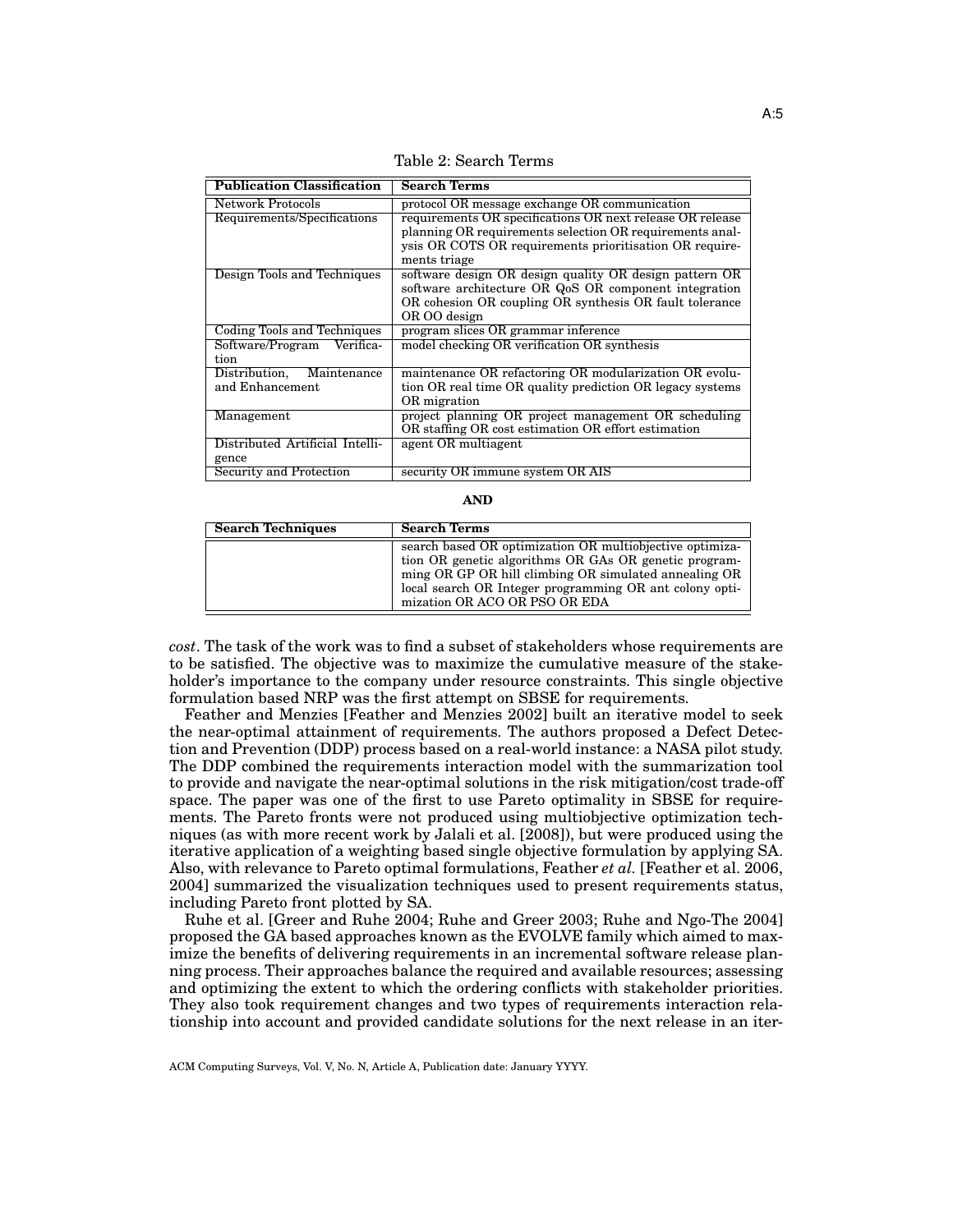ative manner. As with previous work, the authors use a single objective formulation, taking the resource budget as a constraint.

Moreover, Carlshamre [Carlshamre 2002] took requirements interdependencies into consideration by using Linear Programming (LP) techniques. Ruhe and Saliu [Ruhe and Saliu 2005] also presented an Integer Linear Programming (ILP) based method which combined computational intelligence and human negotiation to resolve their conflicting objectives. Van den Akker et al. [Li et al. 2007; van den Akker et al. 2005] further extended the technique and developed an optimization tool based on ILP, integrating the requirements selection and scheduling for the release planning to find the optimal set of requirements with the maximum revenue to cater for budgetary constraints.

Using search based techniques to choose components to include in different releases of a system was studied by Harman et al. [Baker et al. 2006; Harman et al. 2006]. Baker et al. [2006] addressed the problem of determining the next set of releases of a software via ranking and selection of candidate software components. They use greedy and SA algorithms. Harman et al. [2006] also considered requirements problems as a feature subset selection problems, presenting results on a single objective formulation for a real world data set from Motorola.

The work of AlBourae et al. [AlBourae et al. 2006] was focused more on the requirements change handling. That is, re-planning of the product release. A greedy replan algorithm was adopted to reduce risks and increase the number of requirements achieved in the search space under change.

In addition, Cortellessa et al. [Cortellessa et al. 2006, 2008] described an optimization framework to provide decision support for Code Off The Shelf (COTS) and in-house components selection. The ILP LINGO model solver optimization models (CODER, DEER) were proposed to automatically satisfy the requirements while minimizing the cost.

Like many problems in SE, such as project planning, NRP and regression testing, there is a relationship between feature subset selection problems and feature ordering (prioritization) problems. A comparison of approaches (both analytical and evolutionary) for prioritizing software requirements was proposed by Karlsson *et al.* [Karlsson et al. 1998]. Greer [Greer and Ruhe 2004] also provided a method for optimally allocating requirements to increments, based on:

- (1) A means of assessing and optimizing the degree to which the ordering conflicts with stakeholder priorities within technical precedence constraints.
- (2) A means of balancing required and available resources for all increments.
- (3) An overall method for continuous planning of incremental software development based on a GA.

The aforementioned work on this problem has tended to treat the requirements selection and optimization as a single objective problem formulation, in which the various constraints and objectives that characterize the requirements analysis problem are combined into a single objective fitness function. Single objective formulations have the drawback that the maximization of one concern may be achieved at the expense of the potential maximization of another, resulting in a bias guiding the search to a certain part of the solution space.

Zhang et al. [2007] provided a multiobjective formulation of the NRP to optimize value and cost. They present the results of an empirical study into the suitability of multiobjective search techniques.

Early work on integration by Saliu and Ruhe [Saliu and Ruhe 2007] showed how implementation objectives and requirements objectives could be simultaneously optimized using a multiobjective optimization approach. Like Zhang et al. [2007], this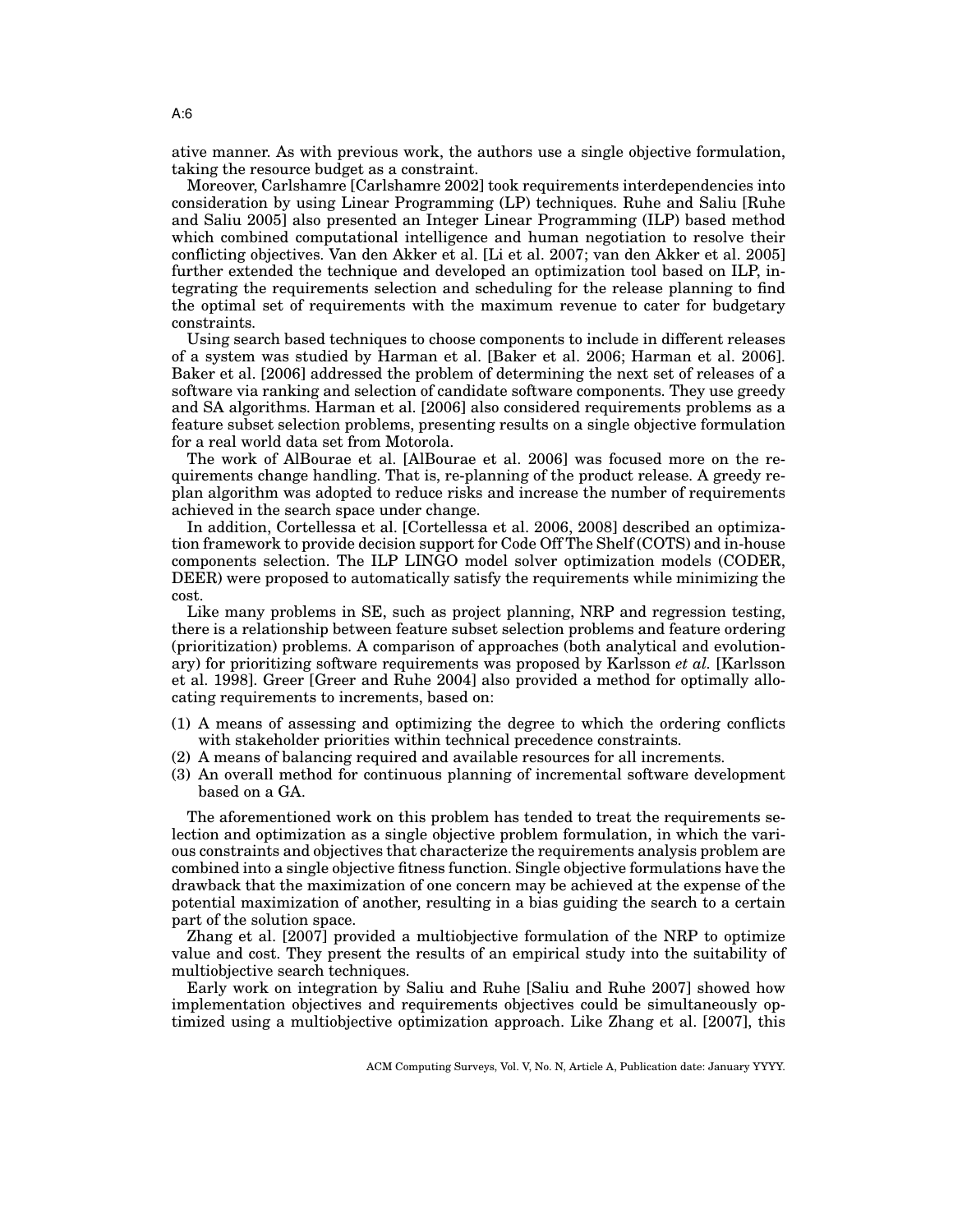work also formulated the problem as a two-objective Pareto optimal problem, but in this case with implementation level and requirement level objectives, where as Zhang *et al.* use cost and value as their two objectives.

Finkelstein et al. [2008] showed how a multiobjective optimization approach can be used to explore fairness of outcomes in requirements assignments. There are different definitions of fairness. For example, each customer might wish to receive equal spend from the developers, or they might prefer that they receive an equal number of their desired requirements compared to other customers. Finkelstein *et al.* show how these different definitions of fairness can be considered to be different objectives to be optimized.

The application of SBSE optimization techniques to requirements analysis problems provides one example of a SE application that is often regarded as inherently imprecise, qualitative and informal. However, using SBSE it can be formalized as a quantitative multiobjective optimization problem. A position paper on recent trends in requirements analysis optimization was provided by Zheng *et al.* [Zhang et al. 2008].

# **5. DESIGN TOOLS AND TECHNIQUES**

In other engineering disciplines SBO is widely used as a means of developing better designs. Where there are widely accepted metrics, such as cohesion and coupling, there has been much work on optimizing these [Doval et al. 1999; Harman et al. 2002, 2005; Mahdavi et al. 2003b; Mancoridis et al. 1999, 1998; Mitchell and Mancoridis 2002, 2003, 2008; Mitchell et al. 2002, 2004]. However, this previous work on cohesion and coupling, is not concerned with design *per se*. Rather, it is concerned with the problem of re-constructing the module boundaries of a system after implementation. As such, this previous work is categorized as work on maintenance, rather than work on design in this survey. Räihä [Räihä 2010] provided a recent detailed survey of SBSE techniques for both design problems and re-design (maintenance) problems in SE.

Clearly, there is a relationship between re-design (for software maintenance) and design (as a part of the initial design phase of the life cycle). This relationship is borne out naturally in the literature on software design, where some of the SBSE techniques from software maintenance also have been adapted for software design. Simons and Parmee [2006, 2007, 2008a,b] proposed multiobjective GAs to address Object Oriented (OO) software design. Like the previous work on cohesion and coupling for software maintenance [Harman et al. 2002, 2005; Mancoridis et al. 1999, 1998; Mitchell and Mancoridis 2003, 2008], the fitness function is inspired by similar SE goals. However, the goal is upstream software design rather than more downstream maintenance.  $O'$ Keeffe and  $O'$  Cinnéide [2003, 2004] converted  $OO$  software design to an optimization problem using SA. A set of metrics is used for evaluating the design quality. This is a development of work by the same authors on refactoring OO systems according to metrics (which is described in Section 7.2).

It would be natural to suppose that work on design patterns [Gamma et al. 1995] could and should form a foundation for a strand of work on SBSE for design. This possibility has recently been explored in detail by Räihä *et al.* [Räihä 2008a,b; Räihä et al. 2008], who proposed a GA-based approach to automatically synthesize software architectures consisting of several design patterns.

Other authors have proposed new SBSE approaches, specifically targeted at the design phase of the software development process. Feldt [1999] presented a model to explore the difficulty in early software development phases by using GP and also describes a prototype of interactive software development workbench called WISE that uses biomimetic algorithms [Feldt 2002]. Several authors have also considered SBSE techniques for balancing Quality of Service (QoS) objectives, such as Khoshgoftaar *et*

ACM Computing Surveys, Vol. V, No. N, Article A, Publication date: January YYYY.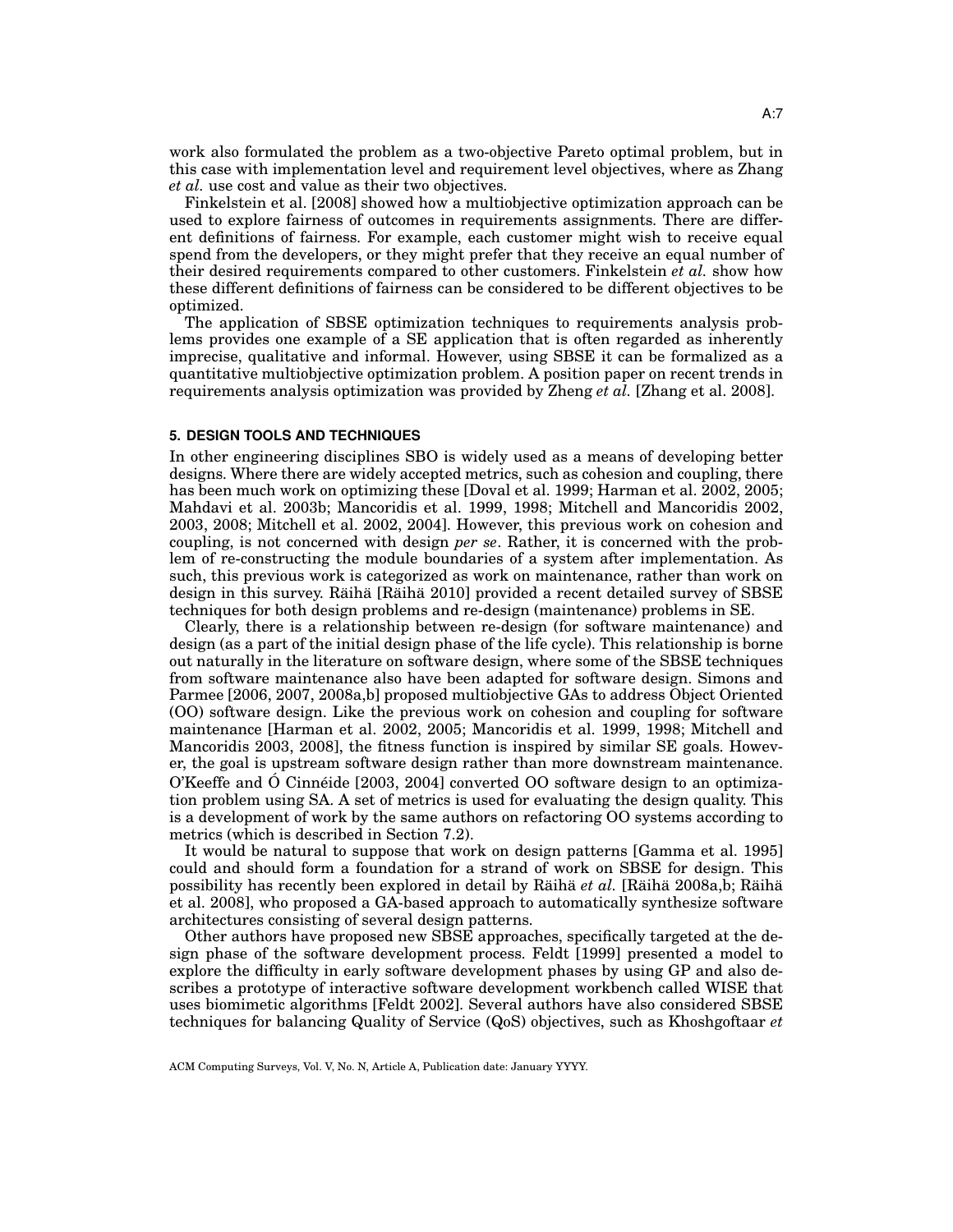*al.* [Khoshgoftaar et al. 2004a,b], who proposed an approach for calibrating a multiobjective Module-Order Model (MOM) using GP.

The problem of QoS aware web service composition was introduced by Canfora et al. [2005a], who use GAs to solve QoS-aware composition optimization problems. This problem, which lies at the heart of service oriented computing, implemented as web based systems, has recently been taken up and studied by other authors. Jaeger and Mühl [2007] discussed the Quality of service-based web services selection problems using GAs. Ma and Zhang [2008] proposed a GA based method for web service composition and web service selection which takes account of QoS constraints. Zhang *et al.* [Su et al. 2007; Zhang et al. 2006, 2007] applied GAs for web services selection with global QoS constraints.

Several authors have addressed the design problem of component selection and integration. This component selection problem is closely related to the requirement assignment problem. Baker et al. [2006] presented results on greedy optimization and SA for component selection, while Yang et al. [2006] proposed an approach for the software integration problem by using GAs to reduce risk. Classical OR techniques have also been applied to component selection problems: Desnos et al. [2008] combined backtracking and branch-and-bound techniques for automatic component substitution problem to optimize software reuse and evolution. Other authors have considered the component selection problem as a selection optimization problem. For example, Cortellessa et al. [2008] presented a framework to support the selection of COTS components. These approaches minimize system construction cost. Vijayalakshmi et al. [2008] proposed a GA-based approach to select an optimized combination of components and Kuperberg et al. [2008] proposed a GP-based platform-independent reengineered parametric behavior model for black-box components performance prediction.

State based models of design are increasingly popular and these create opportunities for SBSE research because of the wealth of research on synthesis of state based models from examples, using optimization techniques. Goldsby *et al.* [Goldsby and Cheng 2008a,b; Goldsby et al. 2008] presented an evolution-based tool for software behavioral model generation to improve the quality of systems. The system, Avida-MDE, generates a set of communicating state-based models of system behavior using model inference techniques that allow a finite state machine model to be synthesized from cases. A related approach was used by Lucas and Reynolds [2005], who presented an EA for learning deterministic finite automaton to optimally assign state labels and compare its performance with the evidence driven state merging algorithm.

Feldt, one of the early pioneers of the application of SBO to SE, showed how fault tolerance could be designed into systems using GP to evolve multiple diverse software variants [Feldt 1998a,b,c]. This is a novel approach to *N*-version computing, in which highly fault tolerant systems are created several times, in different ways, to increase robustness. The goal was to increase quality since the GP evolved versions would be qualitatively different from any human-generated 'diverse versions'.

In the traditional *N*-version computing approach, different teams of programmers are deployed to develop the different (and hopefully, therefore, diverse) solutions to the same problem. Of course, the development of different versions of a system in this manner is a highly expensive solution to the problem of robustness and fault tolerance; it can and has only been used in highly safety-critical situations, where the expense might be justified. Though it was not directly the intention of the work, Feldt's work also showed that by using GP to evolve the required diverse solutions to the same problem, there is the potential to use SBSE techniques to overcome the expense that was previously inherent in *N*-version computing.

Work on SBSE techniques for design has grown in prevalence in the last three years, with many new and interesting SE design problems emerging. Amoui et al.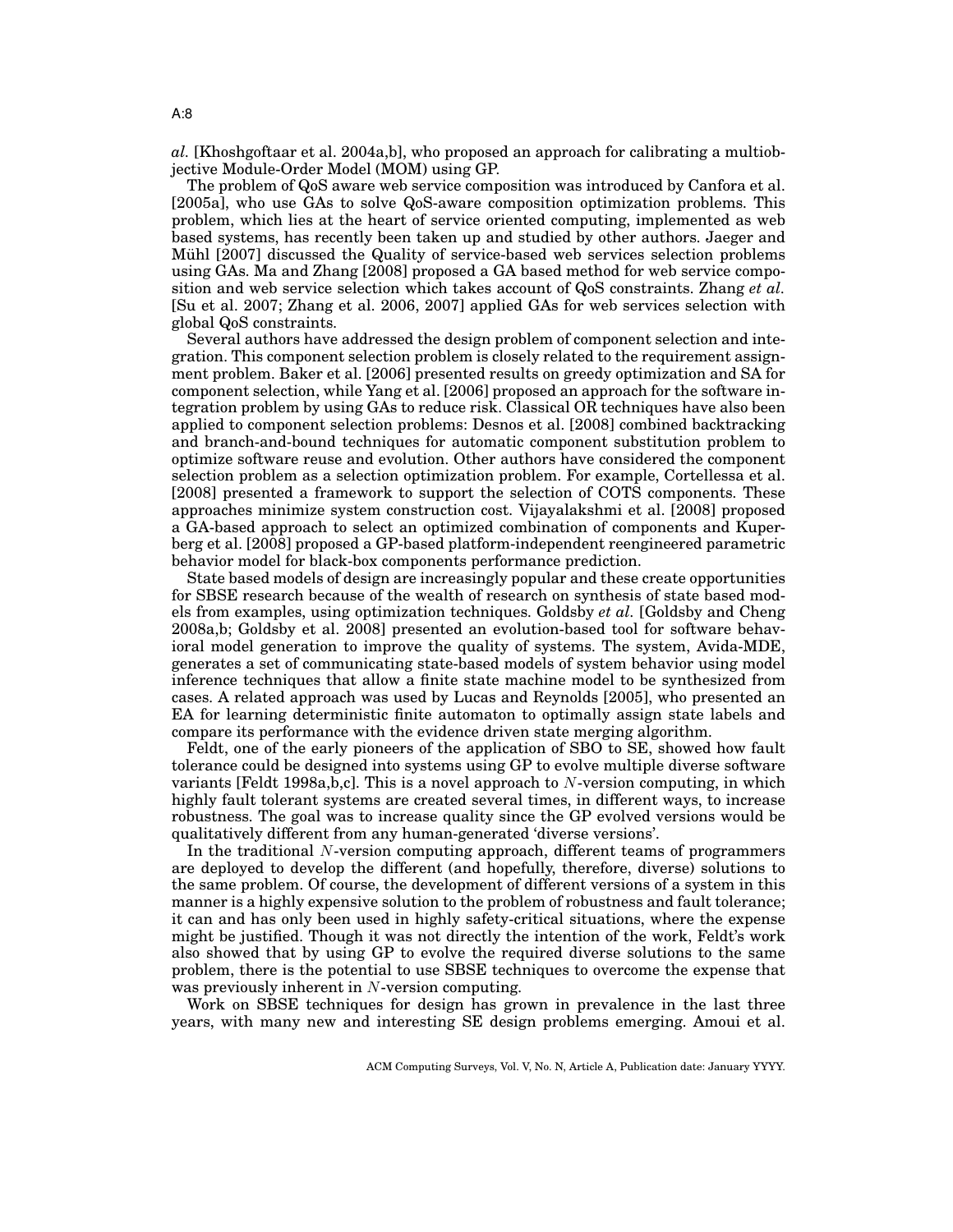[2006] applied GAs to optimize OO metrics and find the best sequence of system transformations in order to improve the quality of the transformed design. This approach shares some similarities with work on refactoring using SBO to find good sequences of refactoring steps. Barlas and El-Fakih [2008] presented a GA based method for mapping client-server problems to optimize the delivery of applications to multiple clients by multiple servers. Bowman et al. [2008] applied the Strength Pareto Evolutionary Algorithm 2 (SPEA2) multiobjective optimization algorithm to provide decision support system for the Class Responsibility Assignment (CRA) problem. Cao *et al.* [Cao et al. 2005] addressed the cost-driven web service selection problem by using GAs. Chardigny [Chardigny et al. 2008] proposed a search based approach to the extraction of component-based architectures of OO systems. As with other work in this section, this work could be categorized as design or as re-design, highlighting the interplay in SE between design, maintenance and evolution of software systems. Sharma and Jalote [2008] proposed a heuristic approach for deploying software components that maximizes performance.

## **6. SOFTWARE/PROGRAM VERIFICATION AND MODEL CHECKING**

Model checking is an area of research that could well benefit from more research on S-BSE techniques, because model checking throws up enormous search spaces and there are candidate metrics to guide a search. Software/Program Verification (ACM: D.2.4) is given in Table 8. Godefroid was the first to apply SBO to explore the state space used in model checking [Godefroid 1997]. Where the state space is too large to be fully checked, search based optimization can be used to identify isomorphic subgraphs and to seek out counter examples. Alba *et al.* [Alba and Chicano 2007a,b,c; Alba et al. 2008; Chicano and Alba 2008b,b,c] also showed how Ant Colony Optimization (ACO) can be used to explore the state space used in model checking to seek counter examples. Mahanti and Banerjee [2006] also proposed an approach for model checking, using ACO and Particle Swarm Optimization (PSO) techniques.

Other authors have also explored the relationship between SBSE and model checking. For instance, Johnson [2007] used model checking to measure fitness in the evolution of finite state machines, while Katz and Peled [2008a,b] provided a model checking based GP approach for verification and synthesis from specification. They present an approach that combines Hoare–logic–style assertion based specifications and model checking within a GP framework [He et al. 2008].

## **7. DISTRIBUTION, MAINTENANCE AND ENHANCEMENT**

Software maintenance is the process of enhancing and optimizing deployed software (software release), as well as remedying defects. It involves changes to the software in order to correct defects and deficiencies found during field usage as well as the addition of new functionality to improve the software's usability and applicability.

Much of the work on the application of SBSE to these topics has tended to focus on two strands of research, each of which has attracted a great deal of interest and around which a body of work has been produced.

The first topic to be addressed is search based software modularization. More recently, there have also been several developments in search based approaches to the automation of refactoring. The previous work on distribution, maintenance and enhancement is discussed in more detail in the following two subsections, which separately consider work on modularization and refactoring.

Other work on SBSE application in distribution, maintenance and enhancement that does not fall into these two categories has considered the evolution of program-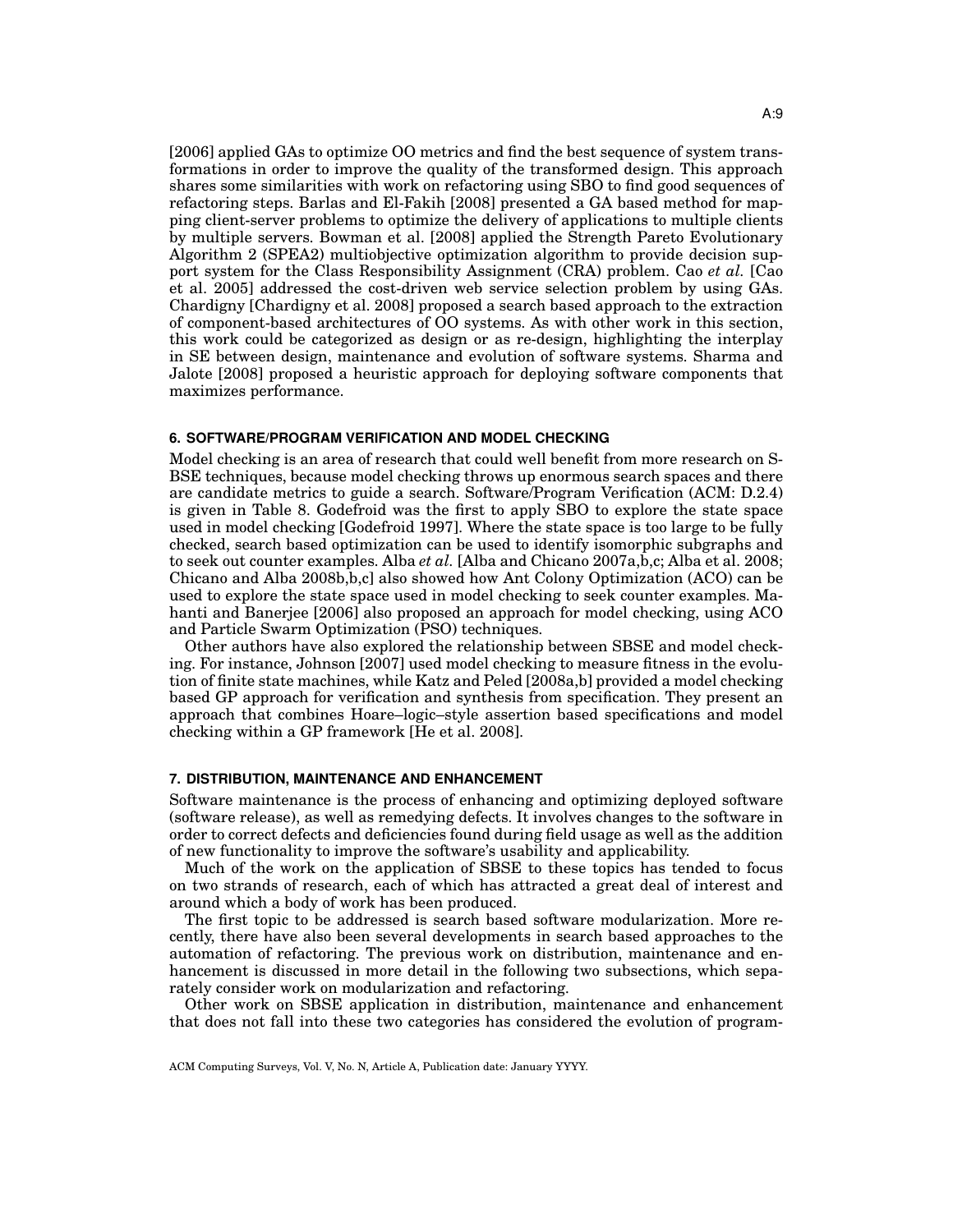ming languages [Van Belle and Ackley 2002], real time task allocation<sup>2</sup> [Bate and Emberson 2006; Emberson and Bate 2007], quality prediction based on the classification of metrics by a GA [Vivanco and Pizzi 2004] and legacy systems migration [Sahraoui et al. 2002]. SBSE has also been applied to the concept assignment problem. Gold et al. [2006] applied GAs and HC to find overlapping concept assignments. Traditional techniques (which do not use SBSE) cannot handle overlapping concept boundaries, because the space of possible assignments grows too rapidly. The formulation of this problem as an SBSE problem allows this large space to be tamed.

## **7.1. Modularization**

Mancoridis *et al.* were the first to address the problem of software modularization using SBSE [Mancoridis et al. 1998] in 1998. Their initial work on HC for clustering modules to maximize cohesion and minimize coupling was developed over the period from 1998 to 2008 [Doval et al. 1999; Mancoridis et al. 1999; Mitchell and Mancoridis 2002, 2003, 2008; Mitchell et al. 2002, 2004]. The pioneering work of Macoridis *et al.* led to the development of a tool called Bunch [Mancoridis et al. 1999] that implements software module clustering.

The problem of module clustering is similar to the problem of finding near cliques in a graph, the nodes of which denote modules and the edges of which denote dependence between modules. Mancoridis *et al.* [Mancoridis et al. 1999] called this graph a module dependency graph. The Bunch tool produces a hierarchical clustering of the graph, allowing the user to select the granularity of cluster size that best suits their application.

Following Macoridis *et al.*, other authors also developed the idea of module clustering as a problem within the domain of SBSE. Harman *et al.* [Harman et al. 2002], studied the effect of assigning a particular modularization granularity as part of the fitness function, while Mahdavi *et al.* [Mahdavi 2005; Mahdavi et al. 2003b] showed that combining the results from multiple hill climbs can improve on the results for simple HC and GAs. Harman *et al.* also [Harman et al. 2005] explored the robustness of the Modularization Quality (MQ) fitness function in comparison with an alternative measure of cohesion and coupling, EValuation Metric (EVM), used in work on clustering gene expression data.

Other authors have also considered search based clustering problems. Bodhuin et al. [2007] applied GAs to group together class clusters in order to reduce packaging size and the average downloading times. Huynh and Cai [2007] applied GAs to cluster Design Structure Matrices and check the consistency between design and source code structures.

Despite several attempts to improve on the basic HC approach [Harman et al. 2002; Mahdavi et al. 2003b; Mitchell and Mancoridis 2002], this simple search technique has hitherto been found to be the most effective for this problem. Mitchell and Mancoridis recently published a survey of the Bunch project and related work [Mitchell and Mancoridis 2006].

Clustering is a very general problem to which a number of algorithms have been applied, not merely search based algorithms. Clustering is likely to find further applications in SE applications, beyond the original work on software modular structure. For example, Cohen [Cohen et al. 2006] showed how search based clustering algorithms could be applied to the problem of heap allocation Java program optimization. Memory fragmentation issues have also been addressed using SBSE: Del Rosso [2006]

A:10

 $2$ This work could equally well be categorized as 'real time SBSE'; a topic area which is sure to develop in future, given the highly constrained nature of the real time environment and the many competing objectives that have to be optimized.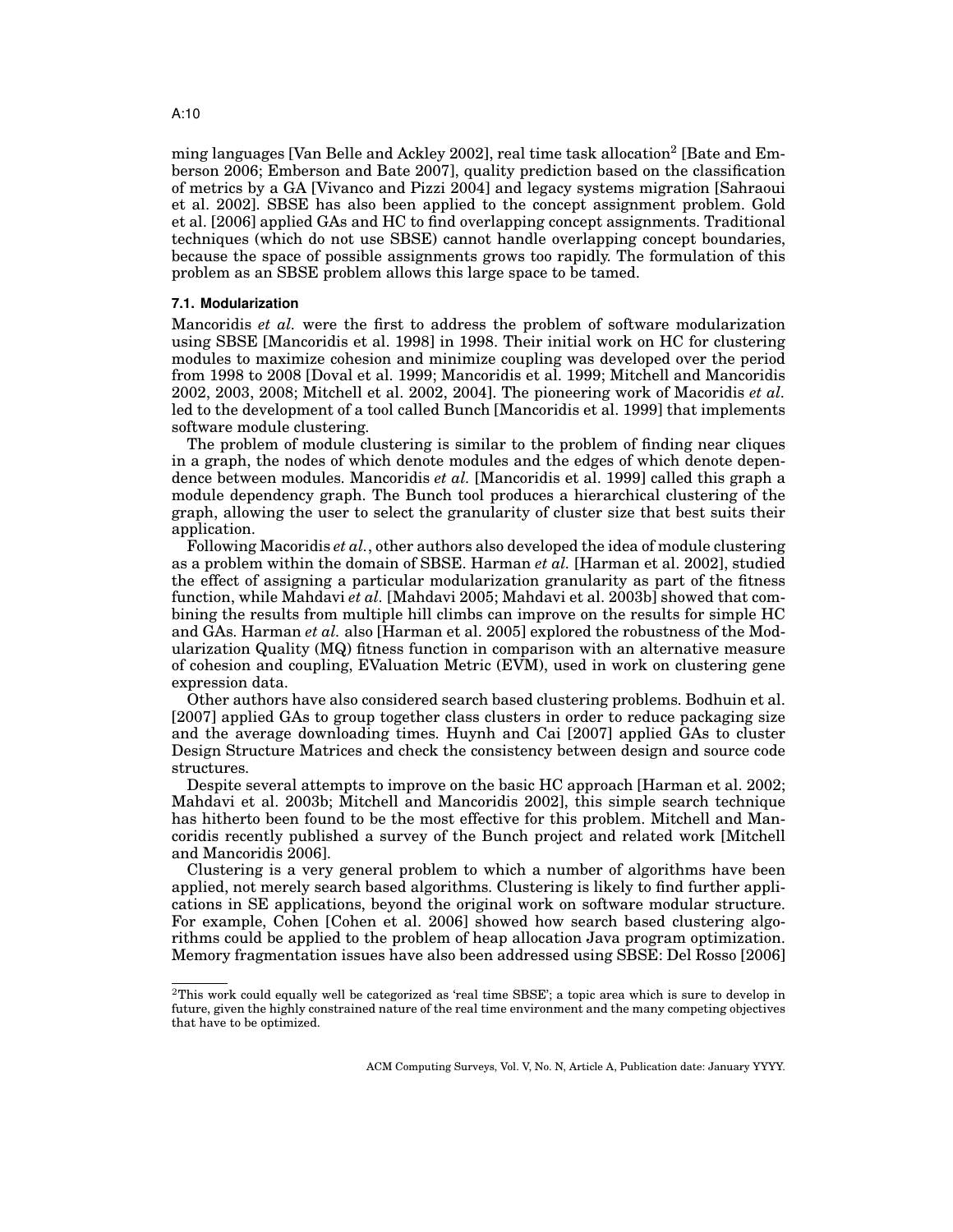improved internal memory fragmentation by finding the optimal configuration of a segregated free lists data structure using GAs.

#### **7.2. Refactoring**

In refactoring work, the goal is to change the program, altering its structure without altering the semantics. Closely related topics have also been addressed. For example, Reformat et al. [2003, 2007] explored applications of software clones and present a method for automatic clone generation using GP. Clones are also a focus for attention in the work of Di Penta *et al.* [Di Penta 2005; Di Penta et al. 2005], who proposed a language-independent software renovation framework to remove unused objects, clones and circular dependencies, and to cluster large libraries into more cohesive and smaller ones. Cowan et al. [2004] provided a framework of automatic programming applying GP. Bouktif et al. [2006] used SBSE techniques to schedule refactoring actions in order to remove duplicated code. Antoniol et al. [2003] proposed GA based refactoring process to reduce size and minimize coupling of libraries. Bodhuin et al. [2007] introduced a tool to support refactoring decisions using a GA guided by software metrics.

Search based refactoring work can be partitioned according to whether the goal is to optimize the program to a refactored version of itself [Cooper et al. 1999; O'Keeffe and  $\acute{O}$  Cinnéide 2006, 2007, 2008a,b; Ryan 2000; Williams 1998] or whether it is to optimize the sequence of refactoring steps to be applied [Harman and Tratt 2007; Williams 1998]. The work can also be categorized according to whether the approach followed is single objective (combining all metrics into a single fitness value) [O'Keeffe and O´ Cinneide 2006, 2007, 2008a,b; Ryan 2000; Seng et al. 2005, 2006; Williams 1998] or ´ multiobjective (using Pareto optimality to separately optimize each metric) [Harman and Tratt 2007]. Bouktif et al. [2006] proposed an approach to schedule refactoring actions under constraints and priorities in order to remove duplicated code.

This work is closely related to that on statement-level search based transformation, which was first explored by Ryan and Williams in the context of identification of transformations that improve imperative language paralellizability [Ryan 2000; Williams 1998]. Nisbet [1998] also applied a GA to determine the optimal transformation sequence that minimizes the execution time of FORTRAN programs for Single Program Multiple Data (SPMD) execution on parallel architectures.

Stephenson et al. [2003] used GP to improve compiler heuristics. This approach directly evolves the heuristic deployed by the compiler. Hoste and Eeckhout [2008] and Dubach et al. [2007] used an alternative approach to improve the performance of compiled code by searching the space of compiler options that control optimization levels in gcc. There are about 60 such flags (purely for optimization behavior of the gcc), making for a non-trivial search space of options, specifically targeted at performance of the compiled code. The two objectives considered in the paper are compilation time and code quality (in terms of execution time), though many other possibilities suggest themselves, such as the many non functional properties of the program being compiled.

Refactoring seeks to restructure a program to improve some aspect of the structure without affecting the behavior of the restructured system. It is an example of a more general approach: (source-to-source) program transformation, to which SBSE techniques have also been applied. Fatiregun *et al.* [Fatiregun et al. 2003, 2005, 2004] and Kessentini et al. [2008] applied transformations to reduce programs size and to automatically construct amorphous slices. The first author that has considered any form of source-to-source transformation using a search based approach was Cooper [Cooper et al. 1999] who applied search based transformation to find sequences of compiler optimizations. This work used only whole program transformations. The work of Ryan,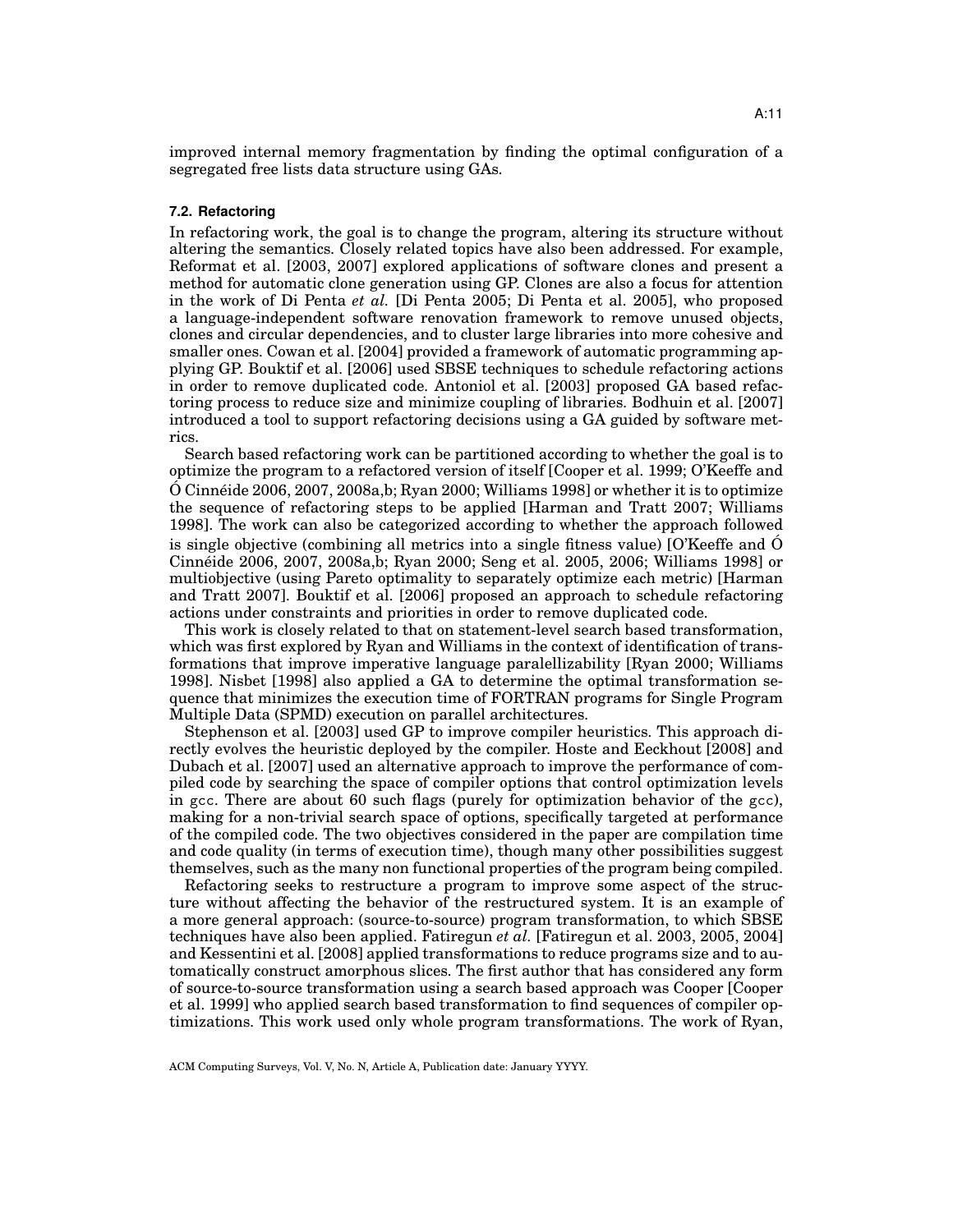Williams and Fatiregun which followed, focused on the more 'micro level' or statementlevel transformations.

By contrast with this previous work on transformation, the work on refactoring is more concerned with the OO paradigm, but the principles used in the refactoring work are largely the same as those that pertain to the statement-level transformation domain.

## **8. MANAGEMENT**

SE management is concerned with the management of complex activities being carried out in different stages of the software life cycle, seeking to optimize both the processes of software production as well as the products produced by this process. Task and resource allocation, scheduling and cost-effort estimation have been among the most frequently considered problems studied in this category. Papers on SBSE for management can be roughly categorized according to whether they concern *project planning* activities or whether they create predictive models for *cost estimation* to provide decision support to software project managers. The following two subsections present the work in each of these two categories.

#### **8.1. Project Planning**

Chang *et al.* [Chang 1994; Chang et al. 1994, 1998, 2001; Chao et al. 1993] were the first to use SBSE on software management problems. Their early work on search based software project management [Chang 1994; Chang et al. 1994; Chao et al. 1993] introduced the Software Project Management Net (SPMNet) approach for project scheduling and resource allocation, evaluating SPMNet on simulated project data. SPMNet deals with project scheduling and resource allocation. Other early work on SBSE for project management was presented by Aguilar-Ruiz *et al.* [Aguilar-Ruiz et al. 2001, 2002], who also advocated the use of a Software Project Simulator (SPS) to evaluate fitness, guiding an evolutionary search for a set of management rules to inform and assist the project manager.

The allocation of teams to work packages in software project planing can be thought of as an application of a bin packing problem [Coffman et al. 1984]. Motivated by this observation, Antoniol *et al.* [Antoniol et al. 2004a, 2005], Chicano and Alba [Alba and Chicano 2005, 2007d] applied search algorithms to software projects. Antoniol *et al.* applied GAs, HC and SA to the problem of staff allocation to work packages. They also considered problems of re-working and abandonment of projects, which are clearly important aspects of most SE projects. Antoniol *et al.* applied the algorithms to real world data from a large Year 2000 (Y2K) maintenance project. Chicano and Alba considered the multiobjective version of the problem applied to synthetic data. The multiple objectives are combined into a single fitness function using weights for each of the component objectives.

Bouktif *et al.* have used SBSE to consider the management problem of determining the expected quality of a software system as a prediction system. Bouktif *et al.*(a) [Bouktif et al. 2002] presented a GA based quality model to improve software quality prediction, while Bouktif *et al.*(b) [Bouktif et al. 2006] showing how the general problem of combining quality experts, modeled as Bayesian classifiers, can be tackled via an SA algorithm customization. Bouktif *et al.*(c) [Bouktif et al. 2004] used a GA based method to improve rule set based OO software quality prediction.

The application areas of software project management, scheduling and planning have witnessed a great deal of recent interest from the research community, with recent contributions from a number of authors. Alvarez-Valdes et al. [2006] used a Scat- ´ ter Search (SS) algorithm for project scheduling problems to minimize project completion duration. This is one of the few applications of SS in SBSE. Barreto et al. [2008]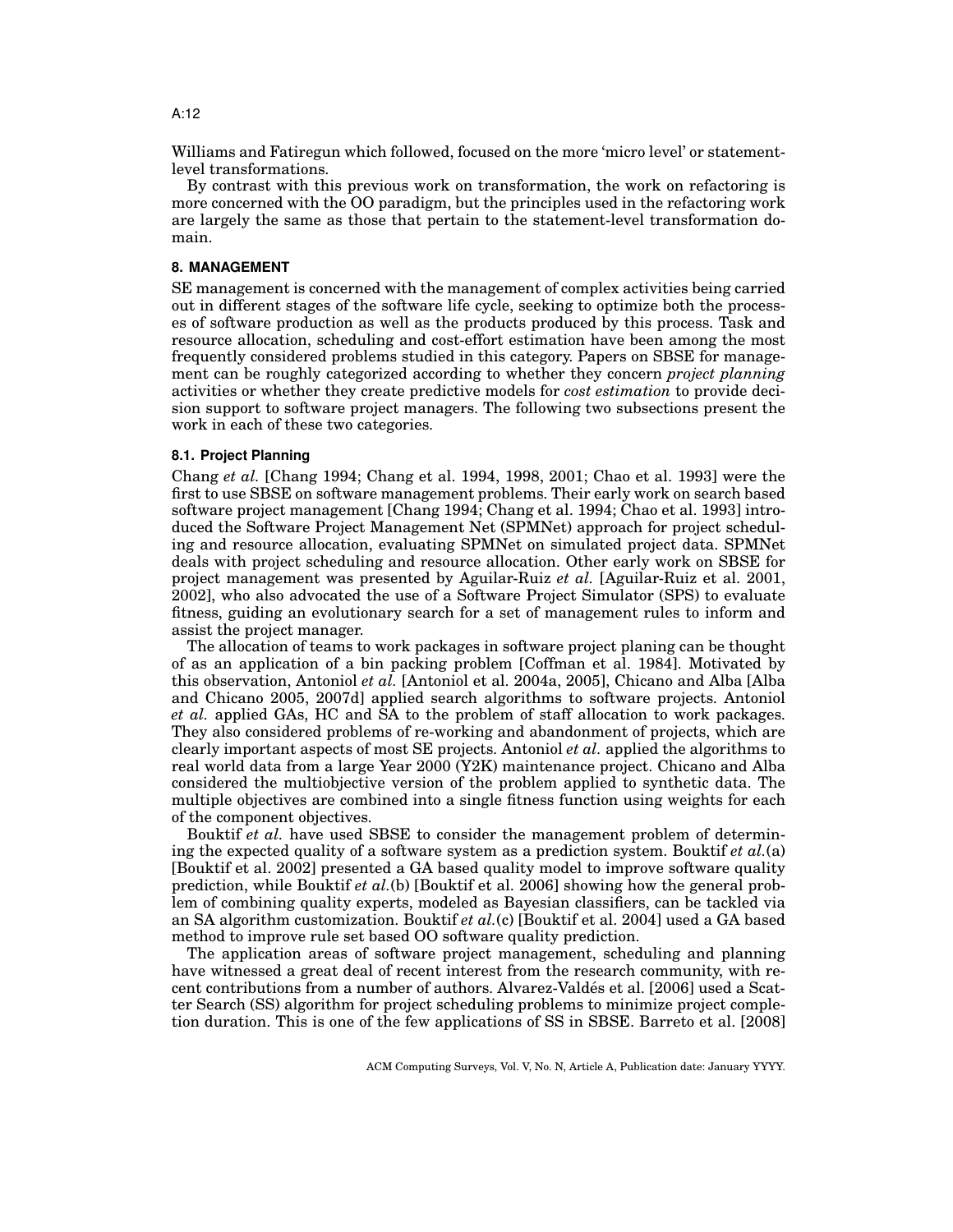proposed an optimization based project staffing algorithm to solve staffing problem. Cortellessa et al. [2008] described an optimization framework to provide decision support for software architects. Hericko et al. [2008] used a simple gradient-based optimization method to optimize project team size while minimising project effort. Kapur et al. [2008] used a GA to provide optimal staffing for product release and best quality to customers under time constraints. Kiper et al. [2007] applied GAs and SA to select optimal subset of Verification and Validation (V&V) activities in order to reduce risk under budget restrictions, thereby linking the problem domains of testing and management.

It is clear that this application area will continue to draw interest and activity from the SBSE community. Though there has been much interest in the difficulty of the problem of software project management, there remain a number of unresolved challenges, including:

- (1) **Robustness**. It may not be sufficient to find a project plan that leads to early completion time. It may be more important to find plans that are robust in the presence of changes. Such a robust plan may be sub-optimal with respect to the completion time objective. This may be a worthwhile sacrifice for greater certainty in the worst case completion time, should circumstances change. These forms of 'robustness trade-off' have been widely studied in the optimization literature [Beyer and Sendhoff 2007].
- (2) **Poor Estimates**. All work on software project estimation has had to contend with the problem of notoriously poor estimates [Shepperd 2007]. Much of the work on SBSE for project management has implicitly assumed that reliable estimates are available at the start of the project planning phase. This is an unrealistic assumption. More work is required in order to develop techniques for software project planning that are able to handle situations in which estimates are only partly reliable.
- (3) **Integration**. Software project management is a top level activity in the software development life cycle. It draws in other activities such as design, development, testing, and maintenance. As such, project management is ideally not an activity that can be optimized in isolation. In order to achieve wider applicability for the SBSE approach to software project management, it will be necessary to develop techniques that can integrate management activities with these other engineering activities.

Software project management also cannot be conducted in isolation from requirement engineering, since the choice of requirements may affect the feasibility of plans. Therefore, though the requirements gathering and analysis phases typically precede the formulation of management planning, this is clearly not desirable once one accepts that the planning phase can be formulated as an optimization problem.

Early work on integration by Saliu and Ruhe [2007] showed how implementation objectives and requirements objectives could be simultaneously optimized using a multiobjective optimization approach. More work is required to integrate other aspects of the software development process into an optimized software project management activity.

Figure 2 provides a generic schematic overview of SBSE approaches to project planning. Essentially, the approach is guided by a simulation that captures in abstract form, the conduct of the project for a given plan. A project plan is evaluated for fitness using the simulation. Typically the simulation is a simple queuing simulation that can deterministically compute properties of the project (such as completion time), based upon the plan. The plan involves two aspects: people and tasks. The tasks (usu-

ACM Computing Surveys, Vol. V, No. N, Article A, Publication date: January YYYY.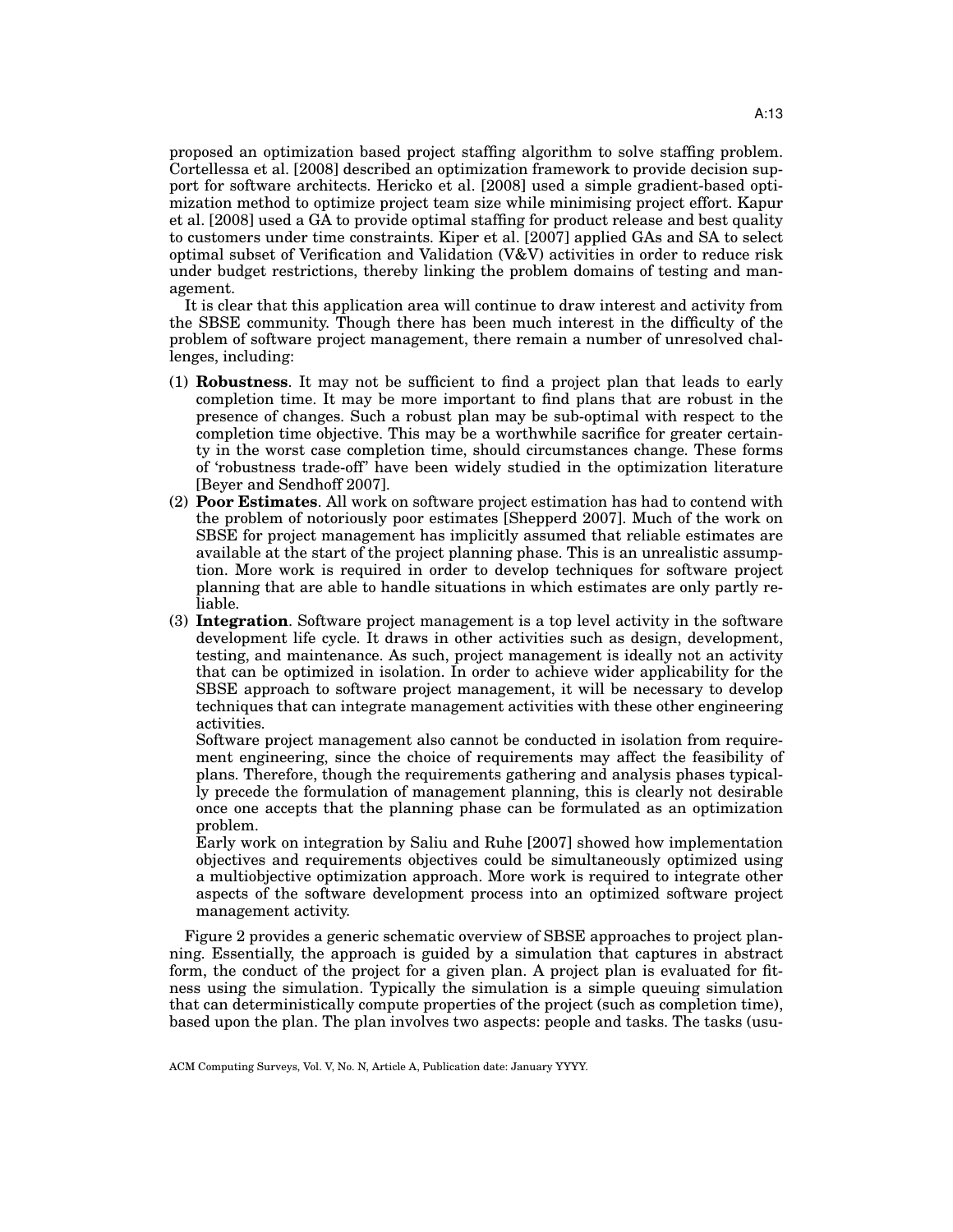

Fig. 2. A Generic Search Based Project Management Scheme

ally called work packages) have to be completed by teams. There may be dependencies between the work packages which mean that one cannot start until another is completed. Work packages may also require certain skills, possessed by some staff (and not others), while staff may be assigned to teams.

These details form the basis of the different choices of formulation of the problem studied in the literature. However, all are united by the overall approach, which is to assess fitness of a project plan, using a model of its conduct, with the search space of possible project plans. They all take into account different aspects of the real world software project management problem as determined by the problem formulation.

#### **8.2. Cost Estimation**

Software project cost estimation is known to be a very demanding task [Shepperd 2007]. For all forms of project, not merely those involving software, project estimation activities are hard problems, because of the inability to 'predict the unpredictable' and the natural tendency to allocate either arbitrary (or zero) cost to unforeseen (and unforeseeable) necessitated activities. The problem of estimation is arguably more acute for software projects than it is for projects in general, because of:

- (1) the inherent uncertainties involved in software development;
- (2) the comparative youth of the SE as a discipline; and
- (3) the wide variety of disparate tasks to which SE solutions can be applied.

Dolado was the first author to attack software project estimation problems using SBSE. He applied GP to the problem of cost estimation, using a form of 'symbolic regression' [Dolado 2000, 2001; Dolado and Fernandez 1998]. The idea was to breed simple mathematical functions that fit the observed data for project effort (measured in function points). This has the advantage that the result is not merely a prediction system, but also a function that *explains* the behavior of the prediction system.

Several authors have used GP in cost estimation and quality prediction systems. Evett et al. [1999] used GP for quality prediction. Liu and Khoshgoftaar [2001] also applied GP to quality prediction, presenting two case studies of the approach. This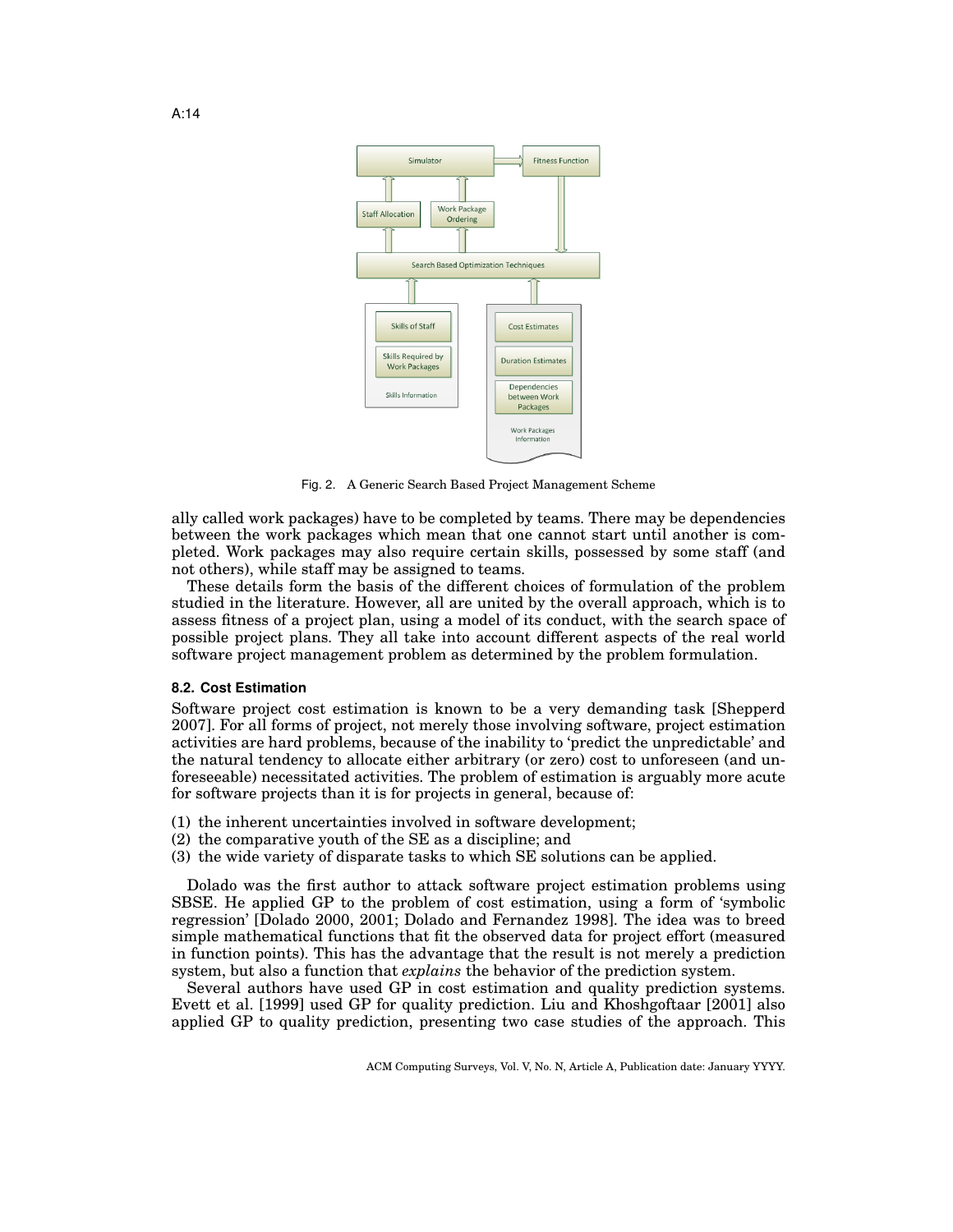GP approach has been extended, refined and further explored by Khoshgoftaar *et al.* [Khoshgoftaar and Liu 2007; Khoshgoftaar et al. 2003, 2008; Liu and Khoshgoftaar 2004, 2003]. In all these works, GP evolved predictors are used as the basis for decision support. Other authors have used a combination of GA and GP techniques for estimation as a decision support tool for software managers. Huang et al. [2008] integrated the grey relational analysis with a GA to improve the accuracy of software effort estimation. Jarillo et al. [2001] applied GAs and GP to effort estimation for predicting the number of defects and estimating the reliability of the system. Lokan [2005] investigated the performance of GP based software effort estimation models using a number of fitness functions.

Burgess and Lefley also reported results from the application of GP to software project cost estimation [Burgess and Lefley 2001; Lefley and Shepperd 2003]. Shan et al. [2002] compared a grammar-guided GP approach with linear regression in estimation of software development cost. Sheta [2006] presented two new model structures to estimate the effort required for the development of software projects using GAs and bench-marked them on a NASA software project data set. Shukla [2000] presented a neuro-genetic approach using a genetically trained Neural Network (NN) predictor trained to predict resource requirements for a software project based on historical data.

Kirsopp *et al.* [Kirsopp et al. 2002] also used search techniques in software project cost estimation. Their approach predicts unknown project attributes in terms of known project attributes by seeking a set of near neighbor projects that share similar values for the known attributes. This approach is known as Case Based Reasoning (CBR) and it is widely used in prediction systems. CBR works well when the existing base of project data is of consistently good quality, but can perform badly where some projects and/or attributes are miss-recorded. Kirsopp et al. [2002] showed that the problem of determining a set of good predictors can be formulated as a feature subset selection problem, to which they applied a HC algorithm. This work was also one of the few in the SBSE literature that has evaluated the properties of the search landscape.

#### **9. ANALYSIS OF TECHNIQUES & APPLICATIONS**

Figure 1(a) showed the trend of growth in publications in SBSE, while Figure 1(b) showed how the application areas within SE have been covered. In this section a further and deeper analysis of the overall area is provided using bar graphs to show the relative frequency of application of optimization techniques, together with a Formal Concept Lattice to show the relationships between application areas and techniques applied.

Figure 3 shows the distributions of search based optimization techniques used in SBSE. Perhaps one striking aspect of the SBSE literature (from the optimization point of view) is the comparatively widespread use of HC. This simple local search technique is often derided in the optimization literature, yet it can be effective and has a number of advantages over more sophisticated algorithms:

- (1) It is efficient: both quick to implement and fast in execution.
- (2) Though it may become trapped in a local optima, it can be re-stated multiple times. As such, for problems in which a quick answer is required that is merely 'good enough' – a solution which is sufficiently better than the current one so that the effort in adopting it would offset the effort, HC often serves the purpose; the choice of other techniques may denote something of a 'sledge hammer to crack a nut'.
- (3) It gives a sense of the landscape structure. Because HC performs a local search and ascends the 'nearest hill to the start point', with multiple restarts, it can be a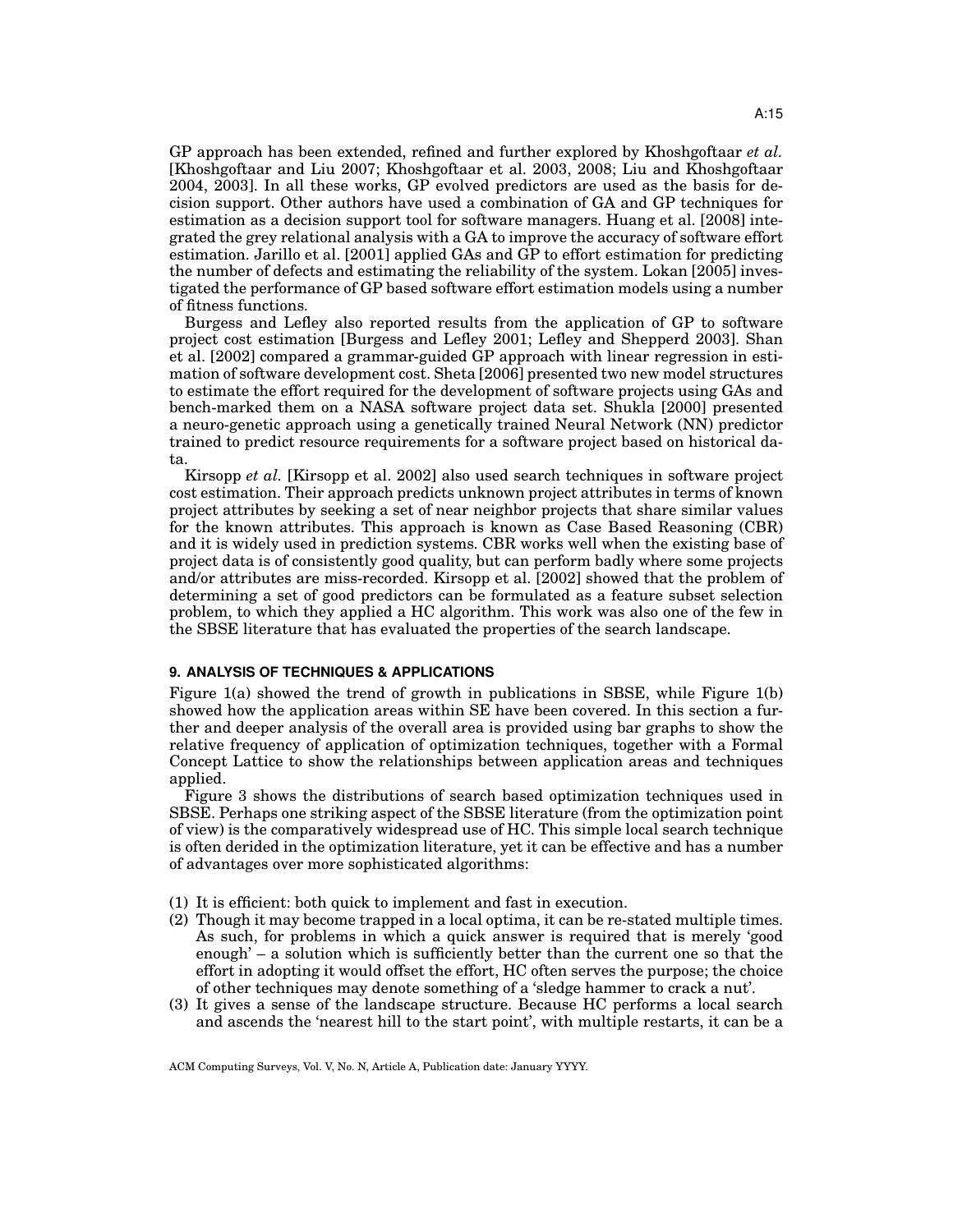|                   | Network        | Require-              | $\mathbf{Design}$        | $\operatorname{Coding}$  | Verifica-       | Mainten-              | Metrics  | Manage-        | Agents                   | Security                 | General                  | ${\rm Testing}$       | Total |
|-------------------|----------------|-----------------------|--------------------------|--------------------------|-----------------|-----------------------|----------|----------------|--------------------------|--------------------------|--------------------------|-----------------------|-------|
|                   |                | ments                 |                          |                          | tion            | ance                  |          | ment           |                          |                          |                          |                       |       |
| <b>GECCO</b>      |                | S                     | 4                        | ⊢                        | cл              | 16                    | S        | $\infty$       | S                        | $\overline{\phantom{0}}$ |                          | 46                    |       |
| TR                |                |                       | $\boldsymbol{\omega}$    |                          |                 |                       |          |                |                          |                          | $\boldsymbol{\omega}$    | 5 <sub>2</sub>        |       |
| LSI               | $\overline{ }$ | $\boldsymbol{\omega}$ | $\overline{\phantom{a}}$ | $\overline{\phantom{0}}$ |                 |                       |          | cл             |                          |                          | $\boldsymbol{\omega}$    | cл                    |       |
| <b>PhD Thesis</b> |                |                       | $\overline{ }$           |                          |                 | $\boldsymbol{\omega}$ |          |                |                          |                          |                          | $\overline{1}$        |       |
| <b>CEC</b>        |                |                       | $\overline{ }$           |                          | $\infty$        |                       |          |                |                          |                          | Z                        | $\infty$              |       |
| ASE               |                |                       |                          |                          |                 |                       |          |                |                          |                          |                          | $14\,$                |       |
| $_{\rm LSS}$      |                |                       |                          |                          |                 |                       |          |                |                          |                          |                          | $\overline{2}$        |       |
| MSc Thesis        |                |                       | $\overline{ }$           |                          |                 |                       |          |                |                          |                          | $\overline{ }$           | $\infty$              |       |
| <b>ICSM</b>       |                | $\overline{ }$        | $\overline{ }$           |                          |                 | $\infty$              |          | Z              |                          |                          |                          | $\boldsymbol{\omega}$ |       |
| TSE               |                |                       |                          |                          |                 | $\overline{ }$        |          | $\overline{ }$ |                          |                          |                          | 9                     |       |
| <b>ATSSI</b>      |                |                       |                          |                          |                 |                       |          |                |                          |                          |                          | $\infty$              |       |
| COMPSAC           |                |                       |                          |                          |                 | $\overline{ }$        |          | Z              |                          |                          | $\overline{ }$           | $\rm{c}$              |       |
| COR               |                |                       |                          |                          |                 |                       |          | Z              |                          |                          |                          | Cπ                    |       |
| <b>CSMR</b>       |                |                       | $\overline{ }$           |                          |                 | cл                    |          |                |                          |                          |                          |                       |       |
| <b>SEKE</b>       |                |                       |                          |                          |                 | I                     |          | $\overline{ }$ |                          |                          | $\boldsymbol{\omega}$    | $\boldsymbol{\omega}$ |       |
| $\rm ssr$         |                |                       |                          |                          |                 | S                     |          |                |                          |                          |                          | 4                     |       |
| <b>STVR</b>       |                |                       |                          |                          |                 |                       |          |                |                          |                          | $\overline{\phantom{0}}$ | cл                    |       |
| <b>Book</b>       |                |                       |                          |                          |                 | $\boldsymbol{\omega}$ |          |                |                          |                          |                          | $\rm{c}$              |       |
| <b>ICSE</b>       |                |                       |                          |                          |                 |                       |          |                |                          |                          | Z                        | $\rm{c}$              |       |
| Others            | $\overline{4}$ | $\circ$               | 35                       | $\infty$                 | $5\overline{3}$ | 18                    | $\infty$ | $\rm 22$       | $\overline{\phantom{0}}$ | $\overline{ }$           | 4                        | 125                   |       |

A:16

Table 3: Publication Venues Table 3: Publication Venues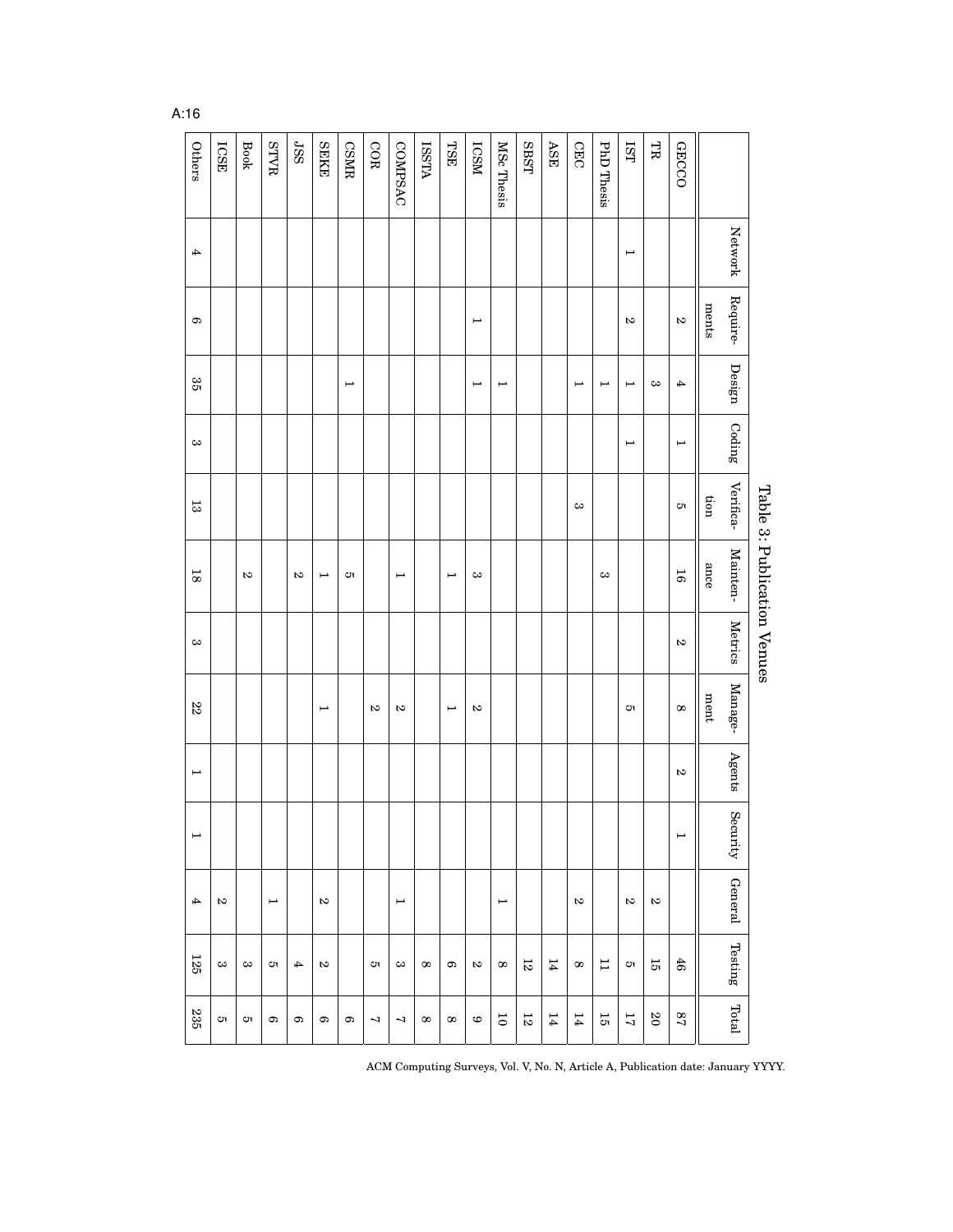

Fig. 3. Numbers of papers using each of the different types of SBO techniques: EAs are split into GA, GP, ES, SS, EDA, PSO and EAs. In this figure the stacked bar 'EAs' represents the general class of all Evolutionary Algorithms, while the top portion of bar labelled 'EAs\*' refers to the proportion of the literature that describes itself as using an 'evolutionary algorithm', without further qualification or specification as to the type of evolutionary algorithm used.

quick and effective way of obtaining a first approximation to the structure of the landscape.

These properties of HC make it well suited to new application areas of SBSE (or indeed for any new optimization problem). The technique can be used to quickly and reliably obtain initial results, test out a putative fitness function formulation, and to assess the structure of the search landscape. In SBSE, where many new application areas are still being discovered, HC denotes a useful tool: providing fast, reliable and understandable initial results. It should be tried before more sophisticated algorithms are deployed.

Table 3 shows the venues in which SBSE publications have appeared. In total the papers on SBSE have appeared in 201 different publication venues, which partly explains why a survey like the present one is needed. This spread of publication venues reveals that there are a wide range of publication outlets for SBSE work. The data also indicate that SBSE work is achieving acceptance in the leading SE journals and conferences as well as those from the SBO and OR communities. This reflects a healthy profile of publication reaching all of the communities to which this work is relevant. It bodes well for the development of the discipline.

Figure 4 presents a Formal Concept Lattice of the literature on SBSE. Formal Concept Analysis [Snelting 1998] is a technique that can be applied to tabular data that report objects, attributes and the binary relationships between them. A 'concept' is a maximal rectangle in the adjacency matrix of objects and attributes. That is, a concept denotes a maximal set of objects that possess a given (also maximal) set of attributes.

The results of FCA are typically displayed as a concept lattice, such as that presented in Figure 4. The lattice exploits symmetry properties enjoyed by all concept spaces (the details of which are beyond the scope of this paper). These properties have been shown to hold, irrespective of the particular choice of objects and attributes, thereby imbuing FCA with an enduring appeal. In the case of Figure 4, the objectives are application areas and the attributes are the search based optimization techniques that have been applied to the corresponding application areas. A concept is thus a set of Software Engineering application areas to which a set of search based optimization techniques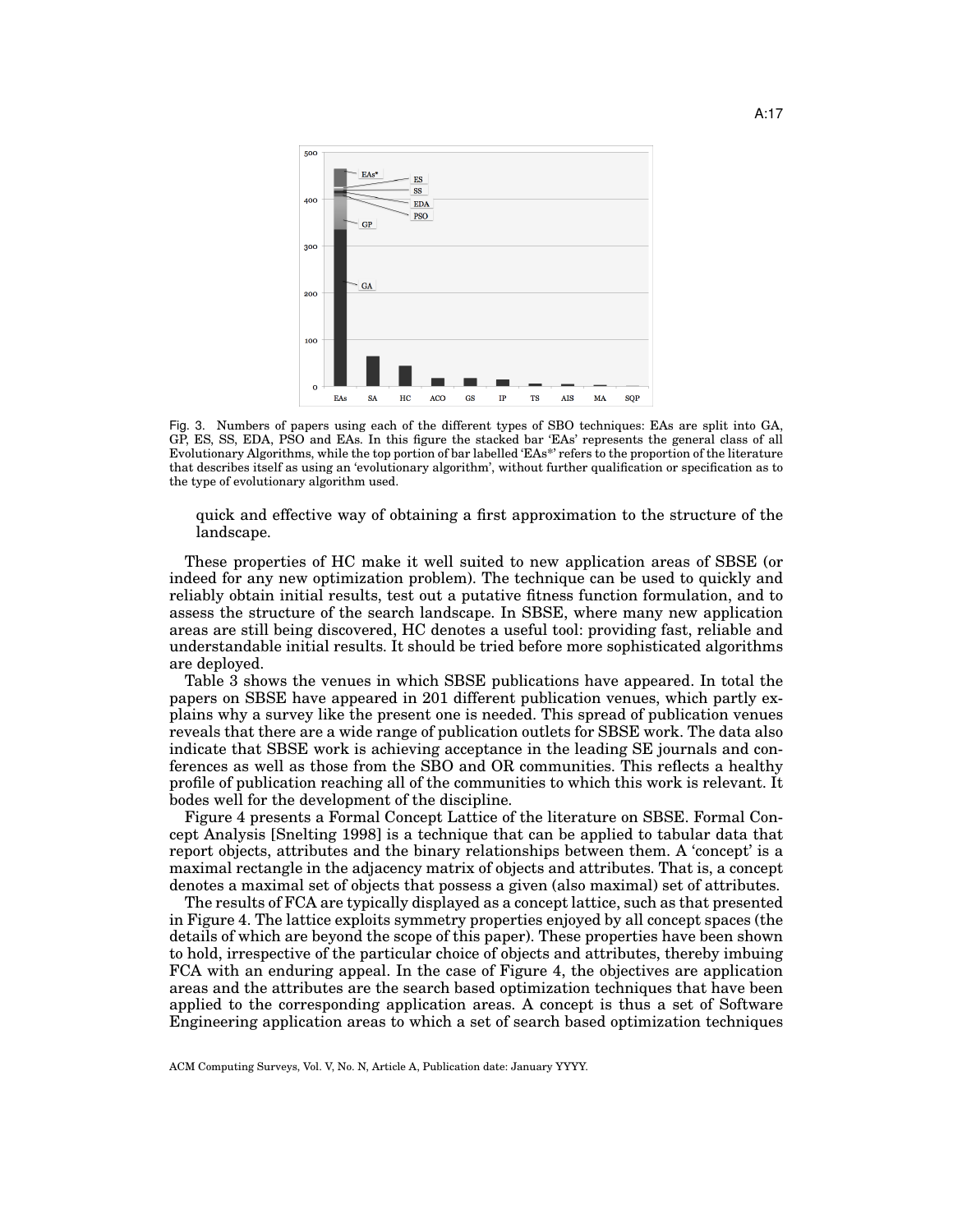

Fig. 4. FCA for Techniques & Applications in the SBSE literature 1976–2008

have been applied, such that no larger set of areas can be found for the same set of techniques and no larger set of techniques can be found for the same areas.

The names of the SE application areas presented in Figure 4 are abbreviated due to space limitations. That is, 'Protocols' is the abbreviation of 'Network Protocols (C.2.2)'; 'Requirements' is the abbreviation of 'Requirements/Specifications (D.2.1)'; 'Design' is the abbreviation of 'Design Tools and Techniques (D.2.2)'; 'Coding' is the abbreviation of 'Coding Tools and Techniques (D.2.3)'; 'Verification' is the abbreviation of 'Software/Program Verification (D.2.4)'; 'Testing' is the abbreviation of 'Testing and Debugging (D.2.5)'; 'Maintenance' is the abbreviation of 'Distribution; Maintenance and Enhancement (D.2.7)'; 'Agents' is the abbreviation of Distributed Artificial Intelligence (I.2.11)'; 'Security' is the abbreviation of 'Security and Protection (K.6.5)'.

In the lattice, a concept is denoted by a node. The concepts are related to one another by edges. If a node  $n_1$  is related to a node  $n_2$  (with  $n_2$  higher up the diagram) then this means, in the case of the SBSE lattice of Figure 4, that all the application areas present at concept  $n_1$  are also present at concept  $n_2$  and that all the optimization techniques present at  $n_2$  are also present at  $n_1$ .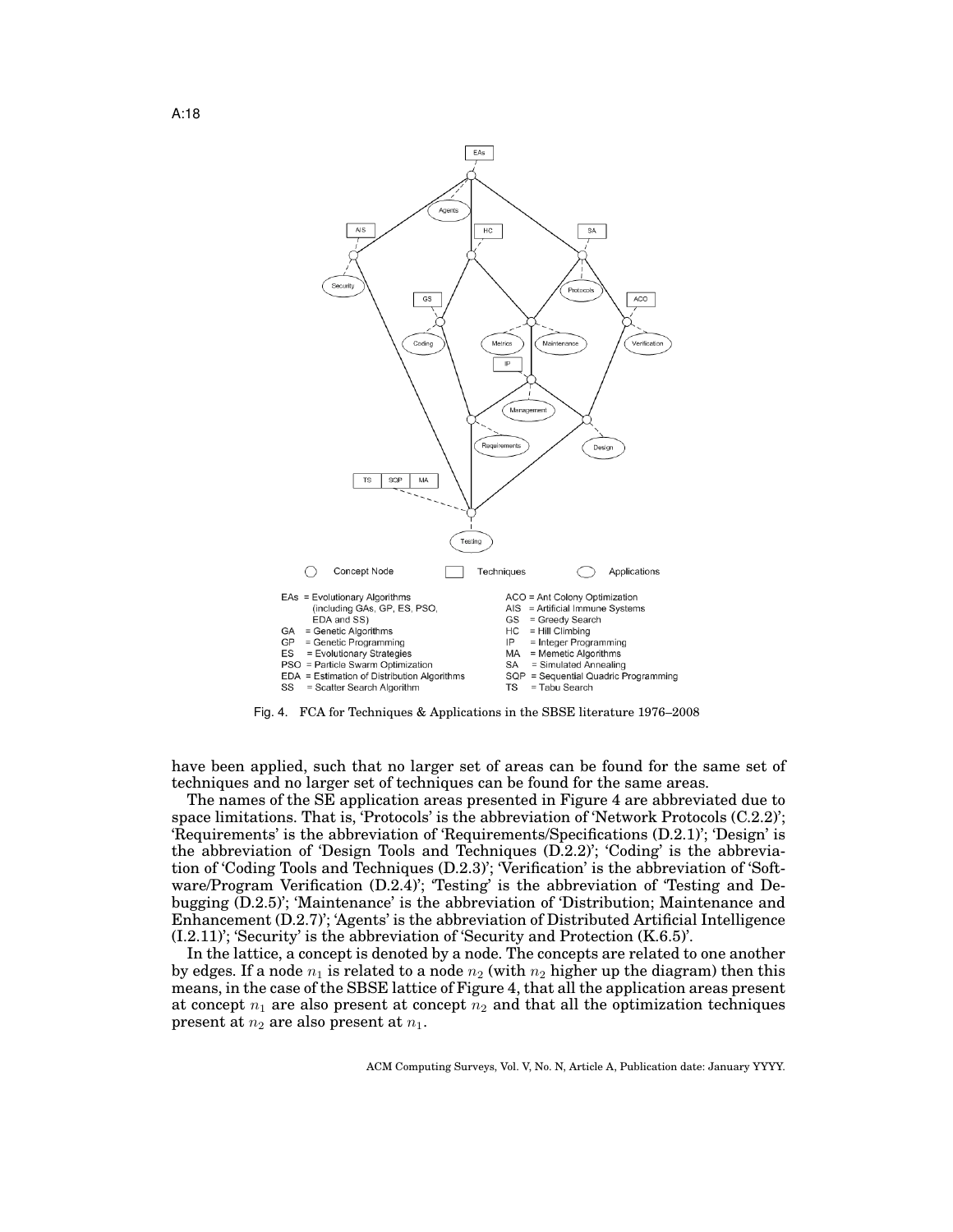It turns out that, for all lattices, there is a unique labeling of nodes, such that an objective and attribute need appear only once in the labeling. In the case of the SBSE lattice, the labels correspond to application areas in SE and optimization techniques. An application area appearing at node *n*, also implicitly appears at all the nodes reachable from *n* moving up the lattice. By symmetric counterpart, an application area that appears at a node *m* in the lattice also implicitly appears at all the nodes reachable from *m*, traveling down the lattice. Figure 4 includes concepts relating to testing. When these are removed and the lattice recomputed the effect is merely the disappearance of those node labels (all of which relate only to testing) at the lowest node in the lattice. This is merely a reflection of the fact that testing has been optimized using a superset of all optimization techniques applied to other SE problem domains.

The lattice for the SBSE literature reveals a few interesting properties of the clustering of application areas and techniques. First, it is clear that the testing application area has had every optimization technique applied to it in the SBSE literature (because it appears at the bottom of the lattice), while no technique has been applied to every area (indicating that there are still gaps here). Furthermore, four techniques: TS, SQP, MA and EDA have *only* been applied so far in Software Testing. Of those techniques so far explored these are the least widely applied.

It is also clear that the most widely applied techniques are SA and EAs, backing up the findings of Figure 3. Hill climbing, though popular, has only been applied to design, maintenance, management and testing. Only EAs have been applied to agents, while protocols form an interesting link between PSO and SA. They are the only application areas (apart from the ubiquitous area of testing) to which both PSO and SA have been applied.

Figure 4 can also be read like a subsumption diagram. For example, all areas to which IP, HC and ACO have been applied have also had SA applied to them and all these have had EAs applied to them. Reading the relationship in the other direction, all techniques applied to agents have also been applied to Coding and all these have been applied to Requirements. The reader may also find other relationships in the lattice that are of interest, depending upon the particular areas and techniques that are of interest to them.

#### **10. HOW SBSE REUNITES PREVIOUSLY DIVERGENT AREAS OF SE**

In the early development of the field of SE the nascent field split into different topic areas, with many different disjoint communities focusing on different aspects of the emerging discipline. Of course, this has been a natural and necessary evolution of the subject and it was to be expected. However, it has had the disadvantage that it has created silos of activity with few connections between them.

Fortunately, acts as a catalyst to remove barriers between subareas, thereby combating the disadvantages of 'silo mentality'. It is interesting to observe how SBSE creates these linkages and relationship between areas in SE that would otherwise appear to be completely unrelated. For instance, the problems of requirements engineering and regression testing would appear to be entirely unrelated topics.

Indeed, these two areas of SE soon developed their own series of conferences, with work on requirements engineering tending to appear in the conference and journal of the same name, while work on regression testing would tend to appear at conferences such as the ACM International Symposium on Software Testing and Analysis and the IEEE International Conference on Software Testing.

However, using SBSE, a clear relationship can be seen between these two problem domains. As optimization problems they are remarkably similar, although they occur at different phases of the software development process and, typically, researchers working within each topic will form disjoint communities.

ACM Computing Surveys, Vol. V, No. N, Article A, Publication date: January YYYY.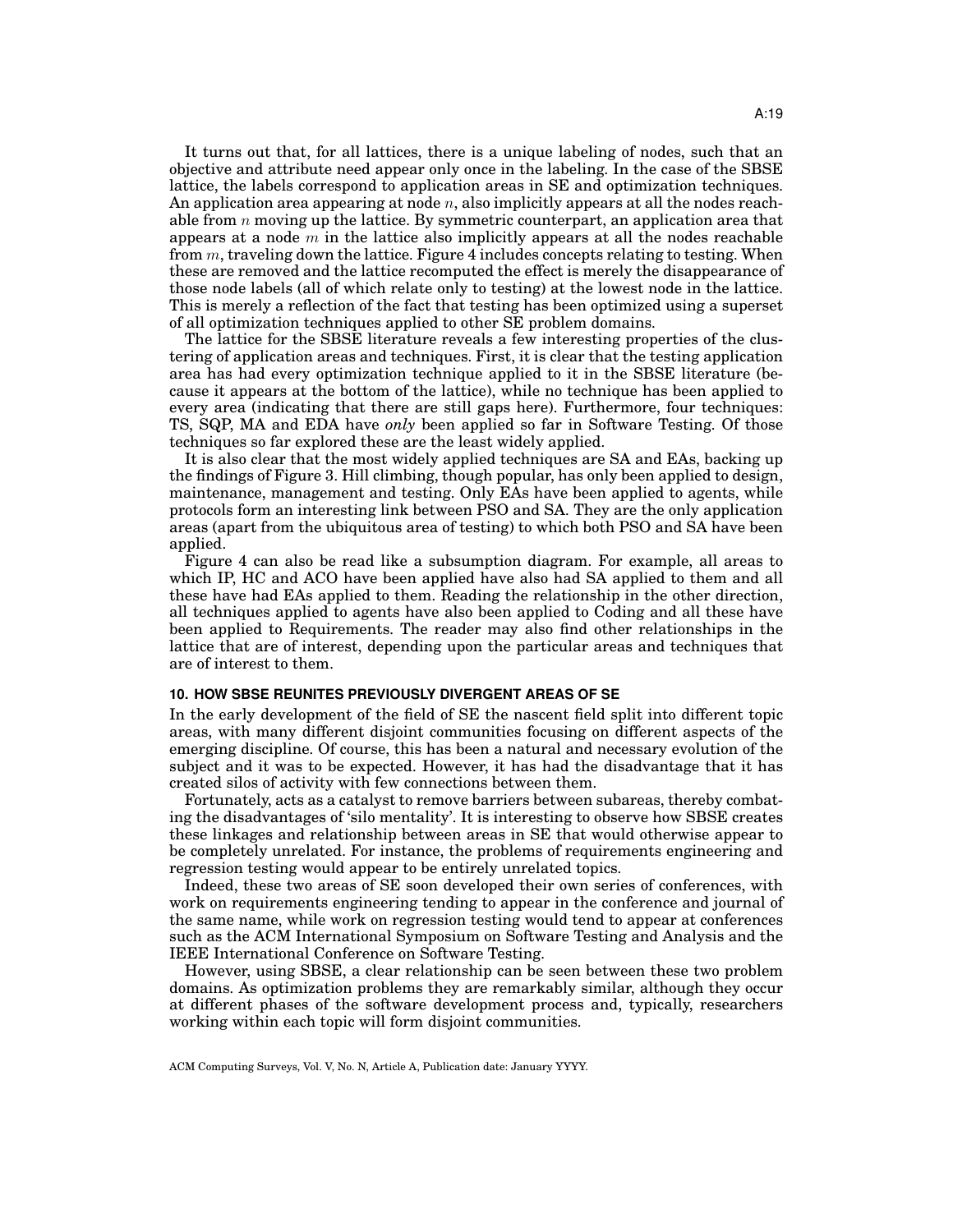#### **Selection Problems**



Fig. 5. Requirements Selection & Regression Testing

Figure 5 illustrates the SBSE-inspired relationship between requirements optimization and regression testing. As a selection problem, the task of selecting requirements is closely related to the problem of selecting test cases for regression testing. The difference is that test cases have to cover code in order to achieve high fitness, whereas requirements have to cover customer expectations. In the detail, there will be differences in these two forms of coverage, but as optimization problems, the similarity is striking: both can be viewed as subset selection problems and also as set cover problems.

When one turns to the problem of prioritization, the similarity is also most striking. Both regression test cases and requirements need to be prioritized. In requirement analysis, we seek an order that will ensure that, should development be interrupted, then maximum benefit will have been achieved for the customer at the least cost to the developer; a classic multiobjective cost/benefit problem. For test cases, the prioritization must seek to ensure that, should testing be stopped, then maximum achievement of test objectives is achieved with minimum test effort.

This is an appealing aspect of SBSE. It has the potential to create links and bridges between areas of SE that have grown apart over the years, but which submit to similar analysis from the optimization point of view. Such relationships may lead to exciting new opportunities for cross fertilization between disjoint research communities. These opportunities are a compelling reason for the emergence of conferences and events that focus on Search Based SE. The approach clearly has the potential to cut across traditional SE boundaries.

# **11. OVERLOOKED AND EMERGING AREAS**

Some areas of SBSE activity have been considered briefly in the literature and then appear to have been overlooked by subsequent research. This section highlights these areas. That is, topics that have been addressed, shown promising results, but which have attracted neither follow-on studies nor (relatively speaking) many citations. Given the initially patchy nature of work on SBSE and the recent upsurge in interest and activity, these potentially overlooked areas may be worthy of further study.

Furthermore, this survey comes at a time when SBSE research is becoming widespread, but before it has become mainstream. It is too soon to know whether some of the areas that have apparently hitherto been overlooked, might not simply be emerging areas in which there will be intense activity over the next few years. This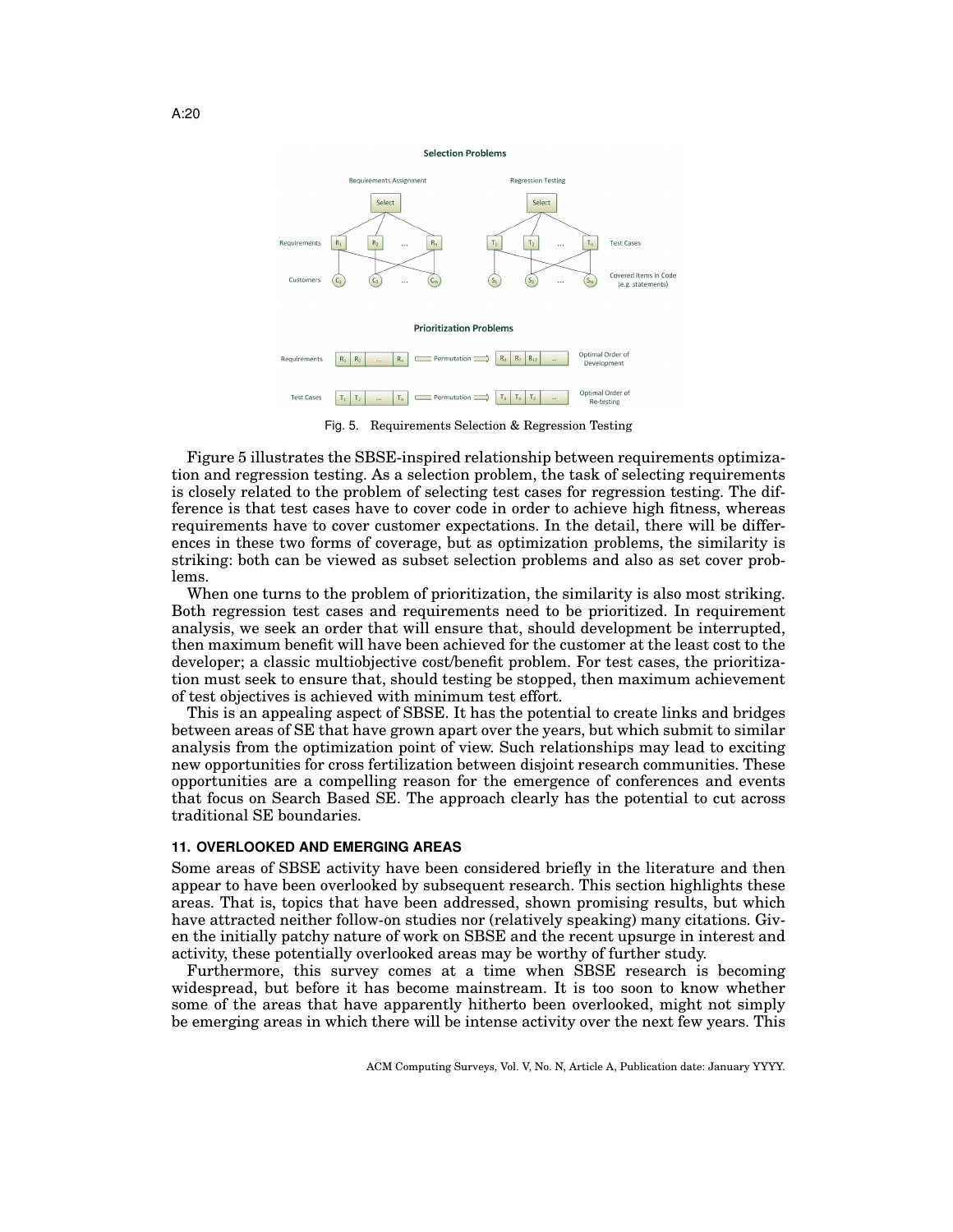section considers both emergent and overlooked areas together; these areas denote either SE subareas or optimization potentialities that remain to be more fully explored.

#### **11.1. Information Theoretic Fitness**

Lutz [Lutz 2001], considered the problem of hierarchical decomposition of software. The fitness function used by Lutz is based upon an information-theoretic formulation inspired by Shannon [Shannon 1948]. The function awards high fitness scores to hierarchies that can be expressed most simply (in information theoretic terms), with the aim of rewarding the more 'understandable' designs. The paper by Lutz is one of the few to use information theoretic measurement as a fitness mechanism. This novel and innovative approach to fitness may have wider SBSE applications.

Recently, Feldt et al. [2008] also used an information theoretic model, drawing on the observation that the information content of an object can be assessed by the degree to which it can be compressed (this is the so-called Kolmogorov complexity). This recent work may be an indication that information theoretic fitness is not likely to remain an 'overlooked area' for much longer. The authors believe that there is tremendous potential in the use of information theory as a source of valuable fitness for SE; after all, SE is an information-rich discipline, so an information theoretic fitness function would seem to be a natural choice.

## **11.2. Optimization of Source Code Analysis**

Only a few papers appear to concern source code based SBSE. This is likely to be a growth area, since many source code analysis and manipulation problems are either inherently undecidable or present scalability issues. The source code analysis community has long been concerned with a very rigid model of analysis, in which conservative approximation is the favored approach to coping with the underlying undecidability of the analysis problem.

However, more recently, Ernst's seminal work on the detection of likely invariants [Ernst 2000], which spawned the widely-used and influential Daikon tool [Ernst et al. 2001] demonstrated that unsound analyses can yield extremely valuable results. The full potential of this observation has yet to be realized. Through the application of SBSE, it will be possible to search for interesting features and to provide probabalistic source code analyses that, like the Daikon work, may not be sound, but would nonetheless turn out to be useful.

A summary of the papers addressing problems related to Coding Tools and Techniques (ACM: D.2.3) is given in Table 7. All of these papers could be regarded as representing an emerging area of optimization for source code analysis using SBSE. Hart and Shepperd [2002] addressed the automatic evolution of controller programs by applying GAs to improve the quality of the output vector, while Di Penta *et al.* [Di Penta et al. 2008; Di Penta and Taneja 2005] proposed a GA based approach for grammar inference from program examples toward suitable grammars. The grammar captures the subset of the programming language used by the programmer and can be used to understand and reason about programming language idioms and styles.

Jiang et al. [2007, 2008] used search based algorithms to decompose the program into slices and to search for useful dependence structures. The search problem involves the space of subsets of program slices, seeking those that denote decomposable but disparate elements of code using metaheuristic search and also greedy algorithms. The results showed that, as procedures become larger, there was a statistically significant trend for them to become also increasingly splittable.

ACM Computing Surveys, Vol. V, No. N, Article A, Publication date: January YYYY.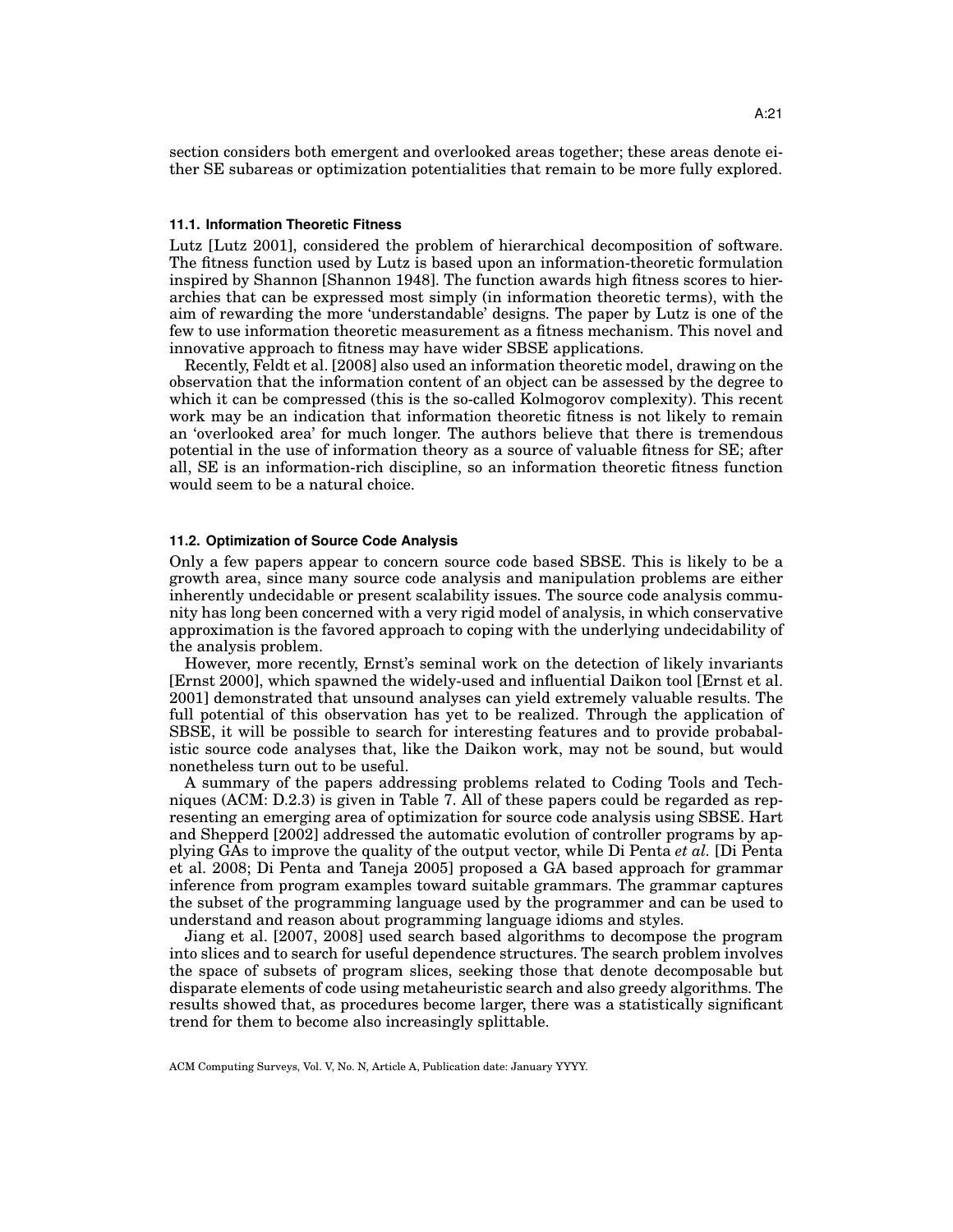#### **11.3. SBSE for Software Agents and Distributed Artificial Intelligence**

Software agents and the general areas known by the term 'Distributed Artificial Intelligence' in the ACM classification system, would seem to provide a rich source of problems for SBSE, particularly those approaches that use population based optimization. A summary of the papers addressing Distributed Artificial Intelligence (ACM: I.2.11) is given in Table 12. As can be seen, there is comparatively little work in this area, despite there being some early work by Sinclair and Shami [Sinclair and Shami 1997], who investigated the relative efficiency of GAs and GP to evolve a grid-based food gathering agent. More recently, Haas et al. [2005] used a GA for parameter tuning of multi-agent systems, while Hodjat et al. [2004] applied GAs to improve agent-oriented natural language interpreters.

This apparent lack of other previous work is something of a surprise since the nature of multi agent systems seems very closely aligned and amenable to SBSE. That is, an agent based system consists of a population of individuals that interact and share information, seeking to solve a common goal. A population based optimization algorithm also consists of a set of individuals that exchange information through cross over. Furthermore, co-evolutionary optimization seems particularly well suited to the agent oriented paradigm; each agent could co-evolve its beliefs, desires and intentions in co-evolutionary co-operation with the others. Alternatively, using competitive coevolution, it may be possible to identify good agent designs by creating an environment in which they are subjected to evolutionary pressure, using GP to evolve their internal structure.

The authors believe that the potential for SBSE applications in the area of software agents is enormous. Recent work<sup>3</sup> [Nguyen et al. 2009] demonstrated how an agent can be tested using SBSE techniques. We hope to further develop this model of evolutionary agents.

## **11.4. Security and Protection**

There have been very few papers on the application of SBSE to problems of security. A summary of the papers addressing Security and Protection areas (ACM: K.6.5) is given in Table 13. This is sure to change, given the importance of this area of application. The challenge is often to find a way to encode a security problem as a fitness function.

Often security aspects have a decidedly boolean character to them; either a security problem is present or it is absent. In order to fully apply SBSE techniques to find security problems, it will be necessary to find a way to formulate fitness functions that offer a guiding gradient toward an optimum.

Some authors have managed to do this. Dozier et al. [2004] described how the design of AIS-based Intrusion Detection Systems (IDSs) can be improved through the use of evolutionary hackers in the form of GENERTIA red teams (GRTs) to discover holes found in the immune system. Dozier et al. [2007] compared a hacker with 12 evolutionary hackers based on PSO that have been used as vulnerability analyzers for AIS-based IDSs. Del Grosso *et al.* [Del Grosso et al. 2005, 2008] showed how SBSE can be used to detect buffer overflow vulnerabilities, thereby helping to guard against 'stack smash' attacks.

## **11.5. Protocols**

Protocol correctness, efficiency, security and cost are all aspects of protocol definitions that can and have been explored using SBSE. Alba and Troya [1996] presented a first

<sup>&</sup>lt;sup>3</sup>The work is not included in the tables and analysis in this survey since it is published after the census date.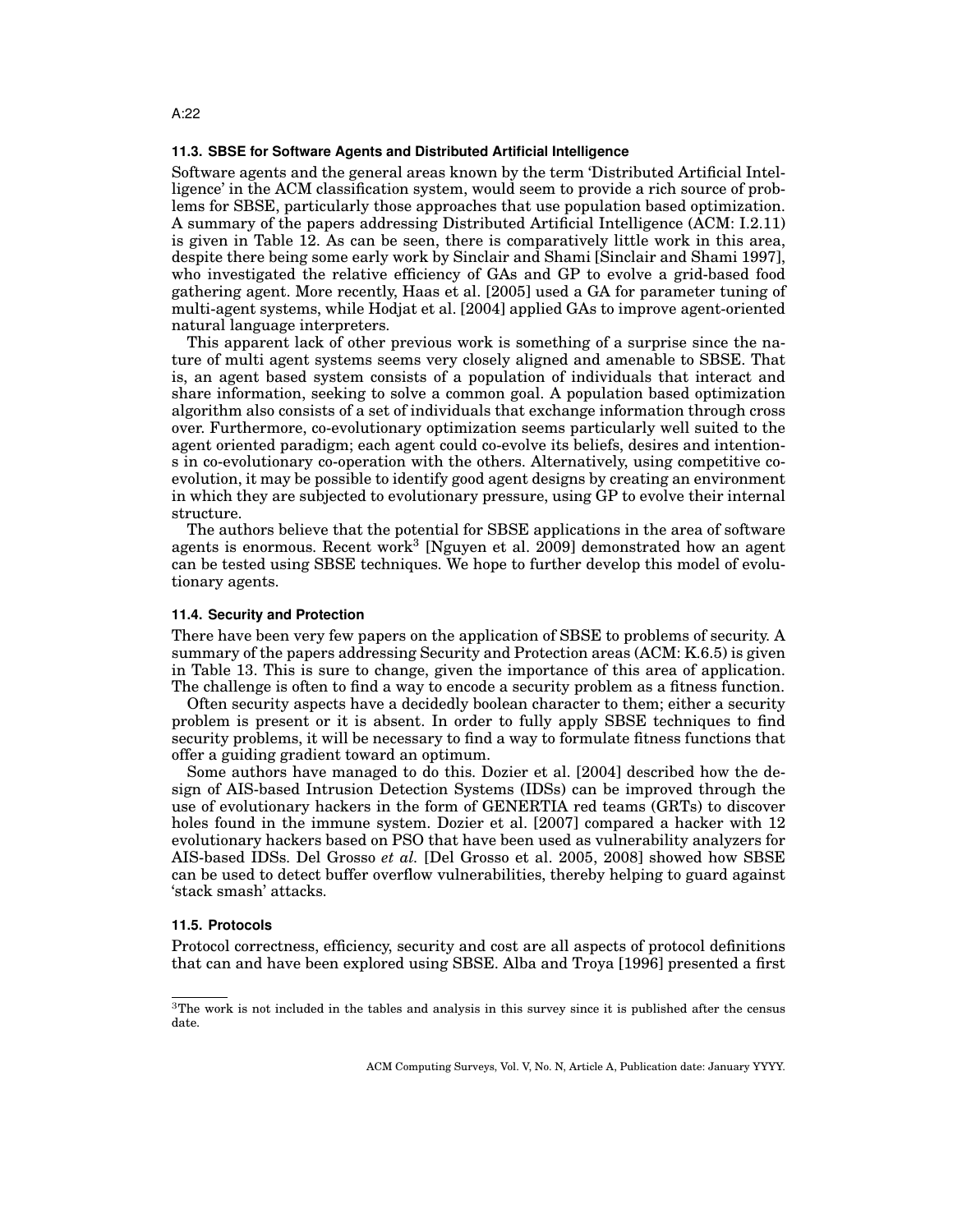attempt in applying a GA for checking the correctness of communication protocols (expressed as a pair of communicating FSMs). Clark and Jacob [2000] used GAs in the design and development of Burrows, Abadi and Needham (BAN) protocols optimizing for the trade-off between protocol security, efficiency and cost. This was subsequently extended by Clark and Jacob [2001], who applied GAs and SA approaches to the problem addressed in Clark and Jacob [2000]. El-Fakih et al. [1999] used the 0-1 ILP and GAs to solve the message exchange optimization problem for distributed applications in order to reduce the communication cost. Ferreira et al. [2008] proposed PSO to detect network protocol errors in concurrent systems. A summary of the papers addressing problems in the area of Network Protocols (ACM: C.2.2) using search based approach is given in Table 4.

#### **11.6. Interactive Optimization**

All of the fitness functions so far considered in the literature on SBSE have been fully automated. This seems to be a pre-requisite; fast fitness computation is needed for repeated evaluation during the progress of the search. However, outside the SBSE domain of application, there has been extensive work on fitness functions that incorporate human judgement [Funes et al. 2004]. This form of search is known as interactive optimization and it is clearly relevant in many aspects of SE, such as capturing inherently intuitive value judgements about design preferences [Simons and Parmee 2008b].

In SE, interactive optimization could be used in a number of ways. Many problems may naturally benefit from human evaluation of fitness. For example, in design problems, the constraints that govern the design process may be ill-defined or subjective. It may also be possible to use a search based approach to explore the implicit assumptions in human assessment of solutions. For example, by identifying the building blocks that make up a good solution according to a human fitness evaluation, it may be possible to capture otherwise implicit design constraints and desirable features.

The key problem with any interactive approach to optimization lies in the requirement to repeatedly revert to the human for an assessment of fitness, thereby giving rise to possible fatigue and learning-effect bias. If this fatigue problem can be overcome in the SE domain (as it has in other application domains) then interactive optimization offers great potential benefits to SBSE.

Harman [2007a] provided an overview of SBSE for problems in program comprehension, which includes ways in which interactive evolution might be applied in problems relating to code understanding.

## **11.7. On Line Optimization**

All applications of SBSE of which the authors are aware, concern what might be termed 'static' or 'offline' optimization problems. That is, problems where the algorithm is executed off line in order to find a solution to the problem in hand. This is to be contrasted with 'dynamic' or 'on line' SBSE, in which the solutions are repeatedly generated in real time and applied during the lifetime of the execution of the system to which the solution applies.

The static nature of the search problems studied in the existing literature on SBSE has tended to delimit the choice of algorithms and the methodology within which the use of search is applied. PSO [Zhang et al. 2005] and ACO [Dorigo and Blum 2005] techniques have not been widely used in the SBSE literature. These techniques work well in situations where the problem is rapidly changing and the current best solution must be continually adapted.

It seems likely that the ever changing and dynamic nature of many SE problems would suggest possible application areas for ACO and PSO techniques. It is surpris-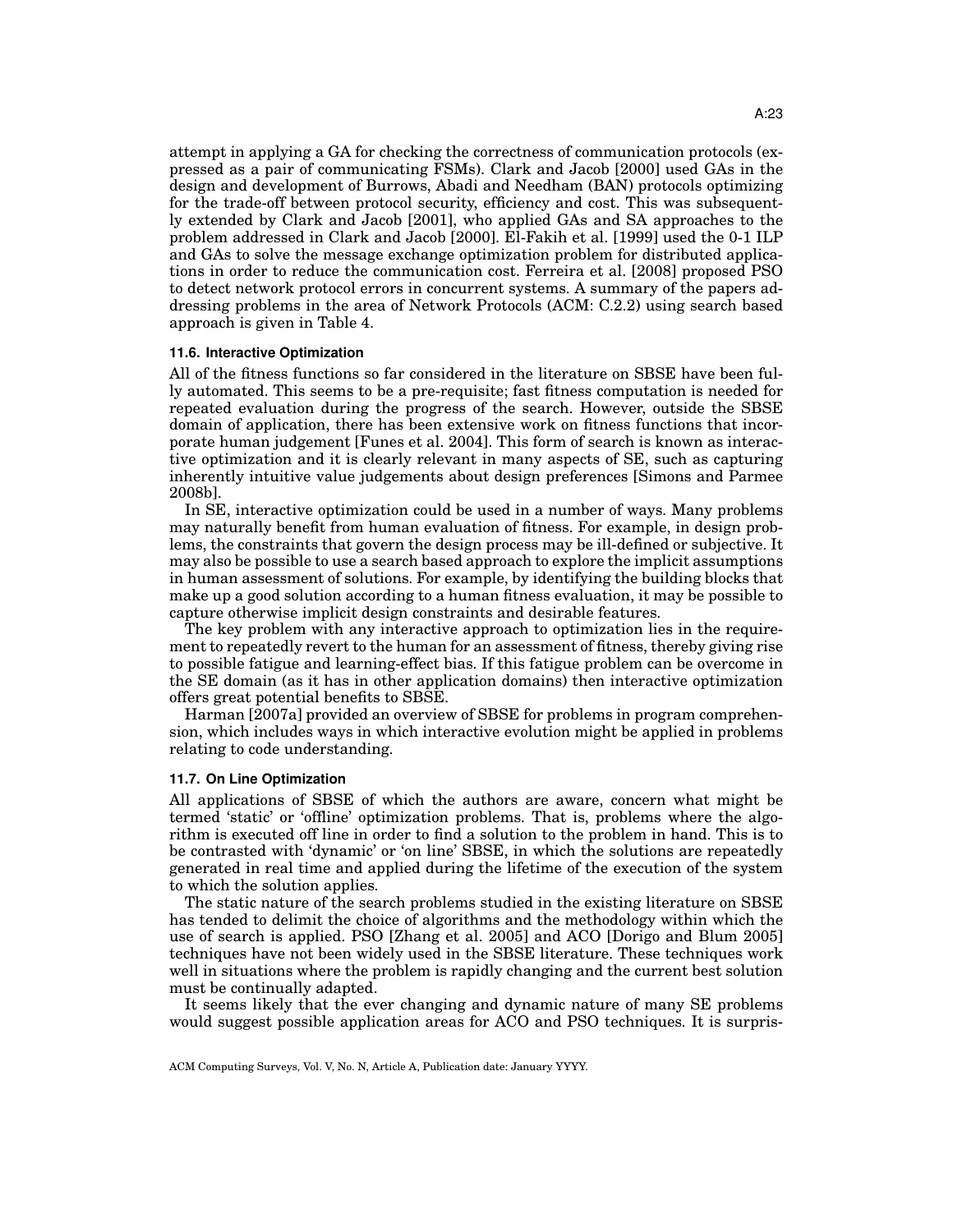ing that highly adaptive search techniques like ACO have yet to be applied widely in SBSE. Perhaps distributed, service oriented and agent oriented SE paradigms will provide additional candidate application areas for ACO and PSO.

#### **11.8. SBSE for Non Functional Properties**

There has been much work on stress testing [Alander et al. 1997; Briand et al. 2005, 2006; Garousi 2006, 2008; Garousi et al. 2008; Mantere 2003] and temporal testing [Alander et al. 1997, 1998, 1997, 1996; Dillon 2005; Groß 2000, 2001; Groß et al. 2000; Groß and Mayer 2002, 2003; Pohlheim and Wegener 1999; Tlili et al. 2006; Wegener and Grochtmann 1998; Wegener et al. 1997; Wegener and Mueller 2001; Wegener et al. 1997], but far less on other non functional properties such as heat dissipation and power consumption [Joshi et al. 2008; White et al. 2008] and thermal properties such as temperature and heat dissipation [Joshi et al. 2008]. The problem of QoS introduced by Canfora et al. [2005a], also denotes an area of non-functional optimization in SE which has recently witnessed an upsurge in activity and interest [Jaeger and Mühl 2007; Ma and Zhang 2008; Su et al. 2007; Zhang et al. 2006, 2007].

It seems likely that the drive to ever smaller devices and to massively networked devices will make these issues far more pressing in future, thereby engendering more research in this area. These are important emergent SE paradigms, though perhaps not widely regarded as current mainstream SE. Afzal *et al.* [Afzal et al. 2009] provided a detailed in-depth survey of approaches to testing non-functional requirements, to which the reader is referred for a more detailed treatment of this area.

#### **11.9. Multiobjective Optimization**

SE problems are typically multiobjective problems. The objectives that have to be met are often competing and contradictory. For example, in project planning, seeking earliest completion time at the cheapest overall cost will lead to a conflict of objectives. However, there is no necessary simple trade-off between the two, making it desirable to find 'sweet spots' that optimize both.

Suppose a problem is to be solved that has *n* fitness function,  $f_1, \ldots, f_n$  that take some vector of parameters  $\bar{x}$ . One simple-minded way to optimize these multiple objectives is to combine them into a single aggregated fitness, *F*, according to a set of coefficients,  $c_i, \ldots, c_n$ :  $F = \sum_{i=1}^n c_i f_i(\overline{x})$ . This approach works when the values of the coefficients determine precisely how much each element of fitness matters. For example, if two fitness functions,  $f_1$  and  $f_2$  are combined using  $F = 2 \cdot f_1(\overline{x}) + f_2(\overline{x})$  then the coefficients  $c_1 = 2, c_2 = 1$  explicitly capture the belief that the property denoted by fitness function  $f_1$  is twice as important as that denoted by fitness function  $f_2$ . The consequence is that the search may be justified in rejecting a solution that produces a marked improvement in  $f_2$ , if it also produces a smaller reduction in the value of  $f_1$ .

Most work on SBSE uses software metrics in one form or another as fitness functions [Harman and Clark 2004]. However, the metrics used are often those that are measured on an *ordinal scale* [Shepperd 1995]. As such, it is not sensible to combine these metrics into an aggregate fitness in the manner described above. The use of Pareto optimality is an alternative to aggregated fitness. It is superior in many ways. Under Pareto optimality, one solution is better than (*i.e. dominates*) another if it is better according to at least one of the individual fitness functions and no worse according to all of the others.

When searching for solutions to a problem using Pareto optimality, the search yields a set of solutions that are non-dominated. That is, each member of the non-dominated set is no worse than any of the others in the set, but also cannot be said to be better. Any set of non-dominated solutions forms a Pareto front. Consider Figure 6, which depicts the computation of Pareto optimality for two imaginary fitness functions (objective 1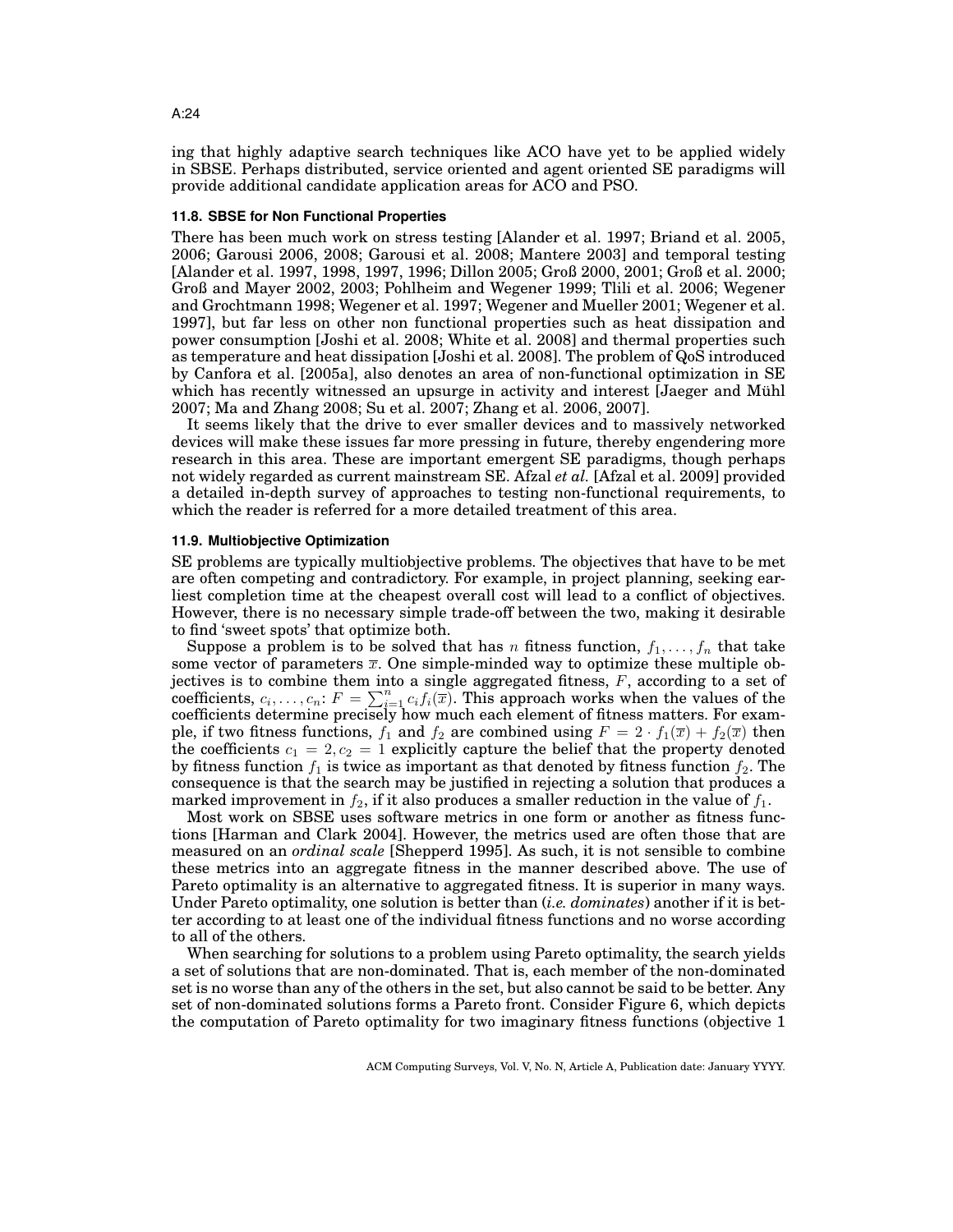

Fig. 6. Pareto Optimality and Pareto Fronts

and objective 2). In the figure, points *S*1, *S*2 and *S*3 lie on the Pareto front, while *S*4 and *S*5 are dominated. Interested readers may refer to Collette and Siarry [2004] for further details about multiobjective optimization and Pareto optimality.

Recently, research on SBSE has started to move from single objective formulations to multiobjective formulations, with an increasing focus on Pareto optimal optimization techniques. Recent work has produced multiobjective formulations of problems in many application areas within SE including requirements [Finkelstein et al. 2008; Zhang et al. 2007], testing [Del Grosso et al. 2005; Everson and Fieldsend 2006; Harman et al. 2007], quality assurance [Khoshgoftaar et al. 2004b], refactoring [Harman and Tratt 2007] and project management [Alba and Chicano 2007d].

#### **11.10. Co-Evolution**

In co-evolutionary computation, two or more populations of solutions evolve simultaneously with the fitness of each depending upon the current population of the other. The idea, as so far applied in SBSE work, is to capture a predator-prey model of evolution, in which both evolving populations are stimulated to evolve to better solutions.

Mantere [2003] also proposed a co-evolutionary approach to automatically generate test images for the image processing software. Adamopoulos et al. [2004] suggested the application of co-evolution in mutation testing, arguing that this could be used to evolve sets of mutants and sets of test cases, where the test cases act as predators and the mutants as their prey. Arcuri *et al.* [Arcuri 2008; Arcuri and Yao 2007] used coevolution to evolve programs and their test data from specifications using co-evolution.

Arcuri and Yao [Arcuri 2008; Arcuri and Yao 2008] also developed a co-evolutionary model of bug fixing, in which one population essentially seeks out patches that are able to pass test cases, while test cases can be produced from an oracle in an attempt to find the shortcomings of a current population of proposed patches. In this way the patch is the prey, while the test cases, once again, act as predators. The approach assumes the existence of a specification to act the oracle.

Co-evolution can also be conducted in a co-operative manner, though this remains unexplored in SBSE work. It is likely to be productive in finding ways in which aspects of a system can be co-evolved to work better together and, like the previously studied competitive co-evolutionary paradigm, offers great potential for further application in SBSE.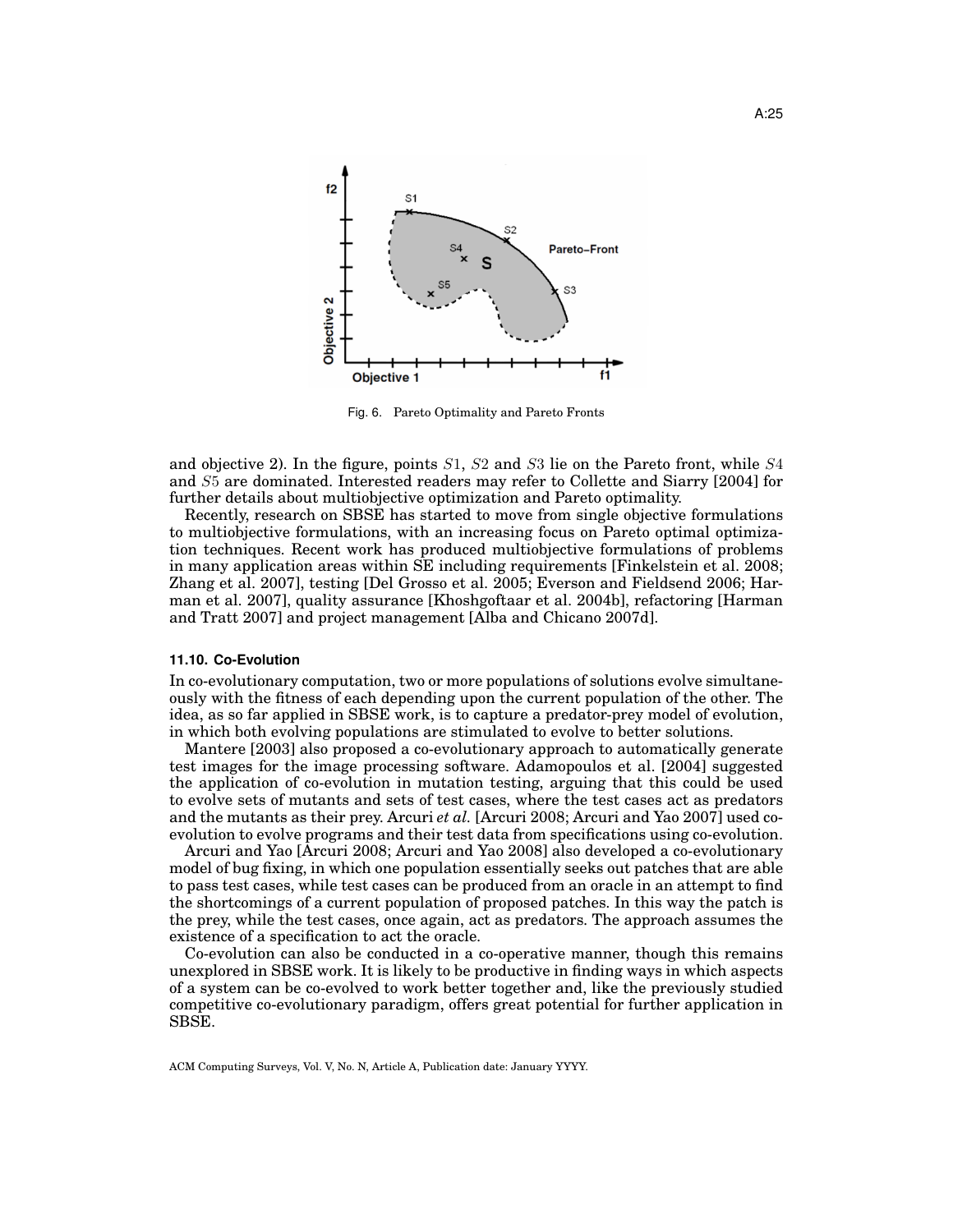Many aspects of SE problems lend themselves to a co-evolutionary model of optimization because software systems are complex and rich in potential populations that could be productively co-evolved (using both competitive and co-operative coevolution). As with traditional SBSE, it is in the area of testing where the analogy is perhaps clearest and most easily applied, which may be why this area has already been considered in the literature.

Though all of these may not occur in the same systems, they are all the subject of change, and should a suitable fitness function be found, can therefore be evolved. Where two such populations are evolved in isolation, but participate in the same overall software system, it would seem a logical 'next step', to seek to evolve these populations together; the fitness of one is likely to have an impact on the fitness of another, so evolution in isolation may not be capable of locating the best solutions. Like the move from single to multiple objectives, the migration from evolution to co-evolution offers the chance to bring together theory and real world reality.

#### **12. FUTURE BENEFITS TO BE EXPECTED FROM OPTIMIZATION IN SE**

This section briefly reviews some of the benefits that can be expected to accrue from further development of the field of search based SE. These benefits are pervading, though often implicit, themes in SBSE research. To borrow the nomenclature of aspect oriented software development, these are the 'cross cutting concerns' of the SBSE world; advantages that can be derived from almost all applications at various points in their use.

#### **12.1. Generality and Applicability**

One of the striking features of the SBSE research programme that emerges from this survey is the wide variety of different SE problems to which SBSE has been applied. Clearly, testing remains a predominant application, with 54% of all SBSE papers targeting various aspects of testing. However, as the survey reveals, there are few areas of SE activity to which SBO remains unapplied.

This generality and applicability arises from the very nature of SE. The two primary tasks that have to be undertaken before a search based approach can be applied to a SE problem are the definition of a *representation* of the problem and the *fitness function* that captures the objective or objectives to be optimized. Once these two tasks are accomplished, it is possible to begin to get results from the application of many SBO techniques.

In other engineering disciplines, it may not be easy to represent a problem; the physical properties of the engineering artifact may mean that simulation is the only economical option. This puts the optimization algorithm at one stage removed from the engineering problem at hand. Furthermore, for other engineering disciplines, it may not be obvious how to measure the properties of the engineering artifact to be optimized. Even where the measurements required may be obvious, it may not be easy to collect the readings; once again the physical properties of the engineering materials may be a barrier to the application of optimization techniques.

However, software has *no* physical manifestation. Therefore, there are fewer problems with the representation of a software artifact, since almost all software artifacts are, by their very nature, based on intangible 'materials' such as information, processes and logic. This intangibility has made many problems for SE. However, by contrast, within the realm of SBSE, it is a significant advantage. There are few SE problems for which there will be no representation, and the readily available representations are often ready to use 'out of the box' for SBSE.

Furthermore, measurement is highly prevalent in Software Engineering, with a whole field of research in software metrics that has spawned many conferences and jour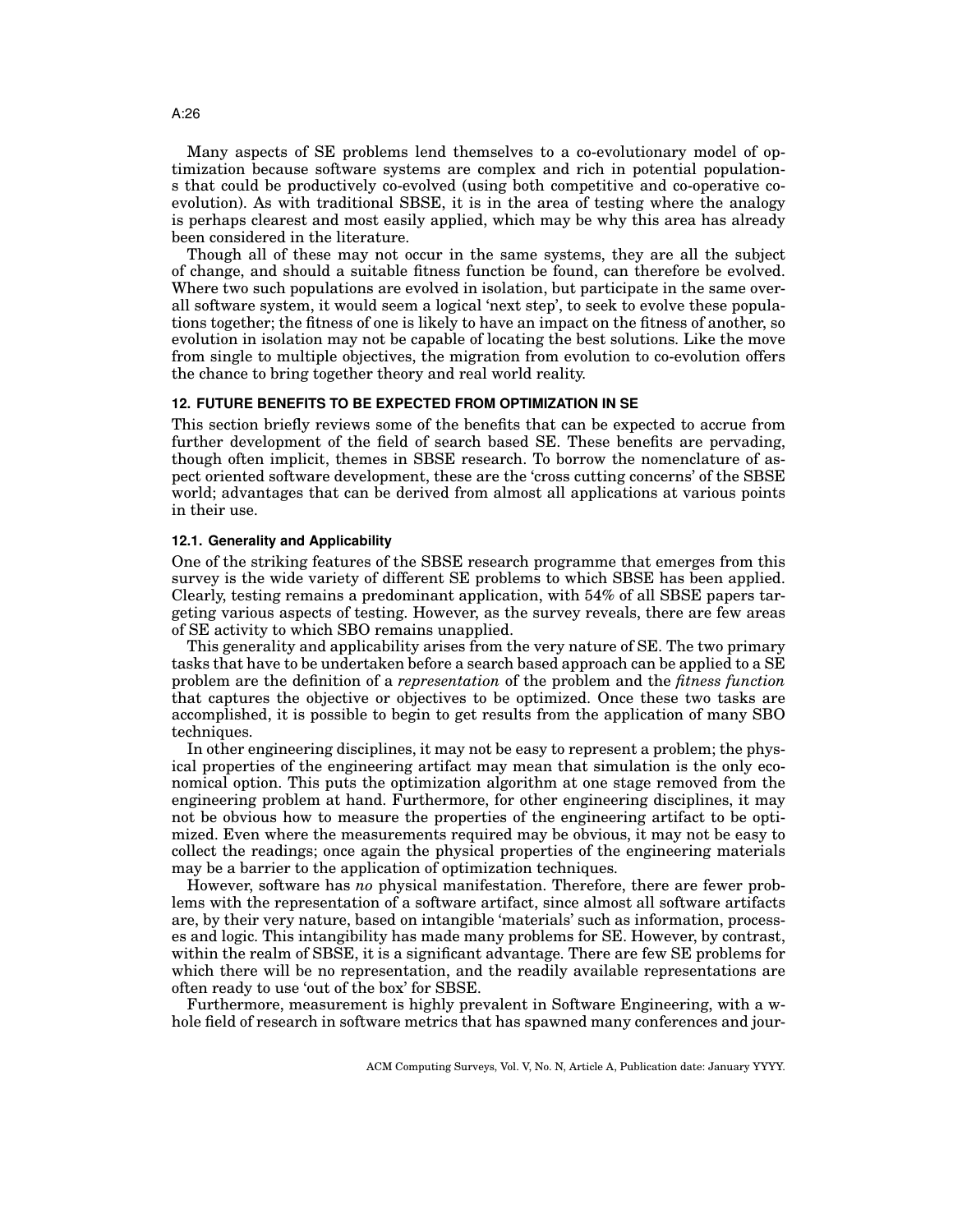nals. Therefore, it is also unlikely that the would-be search based software engineer will find him or herself bereft of any putative fitness function.

For these reasons, it is probable that there will be a rapid growth in the breadth of SBSE research. The growth trend revealed by Figure 1(a) is very likely to continue and authors will continue to find ways to bring new SE subareas within the remit of SBSE.

## **12.2. Scalability**

One of the biggest problems facing software engineers is that of scalability of results. Many approaches that are elegant in the laboratory, turn out to be inapplicable in the field, because they lack scalability. Fortunately, one of the attractions of the search based model of optimization is that it is *naturally* parallelizable. HC can be performed in parallel, with each climb starting at a different point [Mahdavi et al. 2003b]. GAs, being population based, are also naturally parallel; the fitness of each individual can be computed in parallel, with minimal overheads [Asadi et al. 2010; Mitchell et al. 2001]. Search algorithms in general and SBSE in particular, therefore offer a 'killer application' for the emergent paradigm of ubiquitous user-level parallel computing.

This trend toward greater parallelism, the need for scalable SE and the natural parallelism of many SBSE techniques all point to a likely significant development of parallel SBSE to address the issue of SE scalability. Recent work by Yoo et al. [2011] has also suggested possibilities in the use of General Purpose Graphics Processing Units (GPGPU) for cheap and effective scalability of SBSE problems.

## **12.3. Robustness**

In some SE applications, solution robustness may be as important as solution functionality. For example, it may be better to locate an area of the search space that is rich in fit solutions, rather than identifying an even fitter solution that is surrounded by a set of far less fit solutions.

In this way, the search seeks stable and fruitful areas of the landscape, such that near neighbors of the proposed solution are also highly fit according to the fitness function. This would have advantages where the solution needs to be not merely 'good enough' but also 'strong enough' to withstand small changes in problem character [Beyer and Sendhoff 2007].

Hitherto, research on SBSE has tended to focus on the production of the fittest possible results. However, many application areas require solutions in a search space that may be subject to change. This makes robustness a natural property to which the research community could and should turn its attention.

## **12.4. Feedback and Insight**

False intuition is often the cause of major error in software engineering, leading to misunderstood specifications, poor communication of requirements and implicit assumptions in designs. SBSE can address this problem. Unlike human-based search, automated search techniques carry with them no bias. They automatically scour the search space for the solutions that best fit the (stated) human assumptions in the fitness function.

This is one of the central strengths of the search based approach. It has been widely observed that search techniques are good at producing unexpected answers. For example, EAs have led to patented designs for digital filters [Schnier et al. 2004] and the discovery of patented antenna designs [Linden 2002]. Automated search techniques will effectively work in tandem with the human, in an iterative process of refinement, leading to better fitness functions and thereby, better encapsulation of human assumptions and intuition.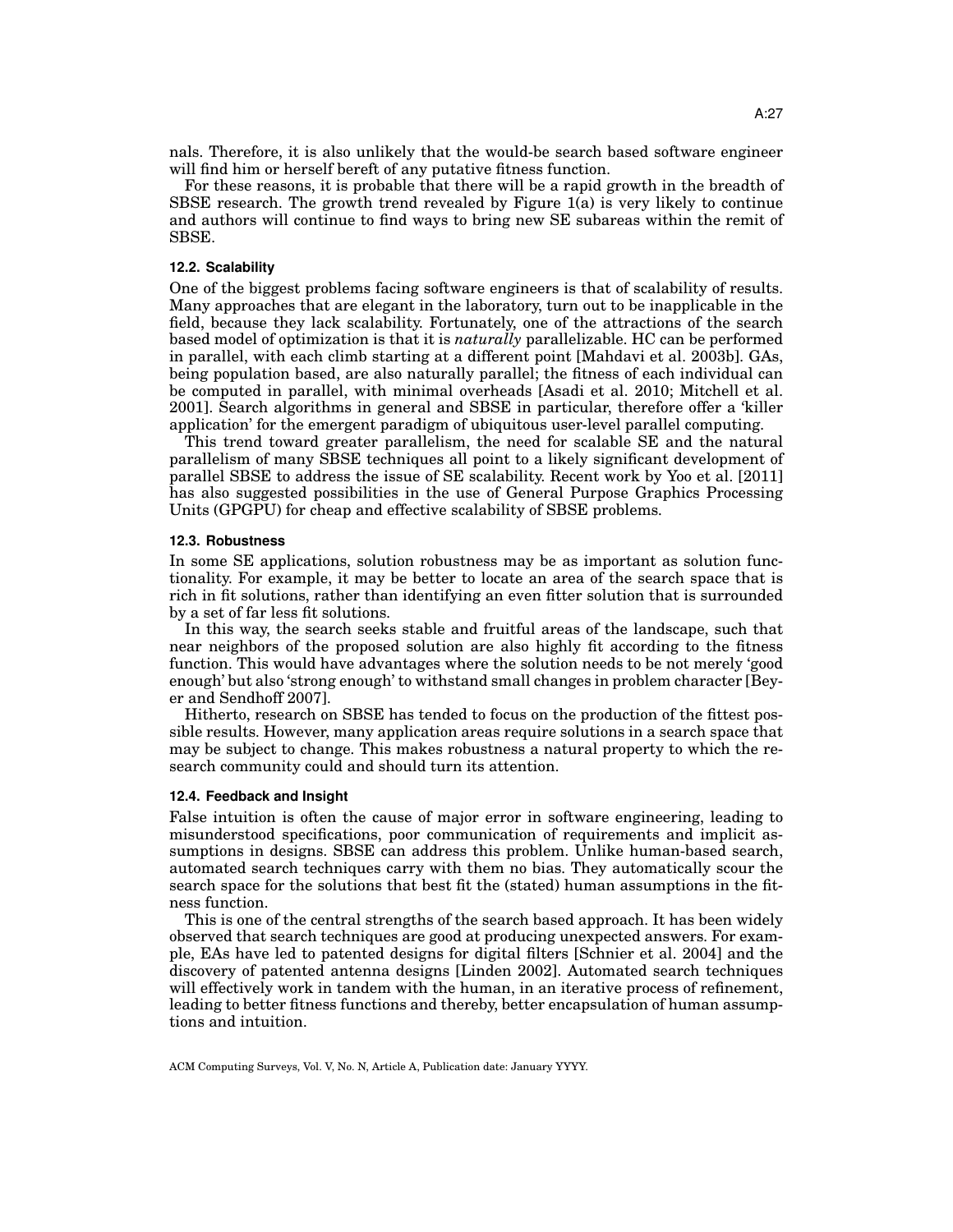#### **13. SUMMARY**

This paper has provided a detailed survey and review of the area of SE activity that has come to be known as SBSE. As the survey shows, the past five years have witnessed a particularly dramatic increase in SBSE activity, with many new applications being addressed.

The paper has identified trends in SBSE research, providing data to highlight the growth in papers and the predominance of software testing research. It also indicates that other areas of activities are starting to receive significant attention: requirements, project management, design, maintenance and reverse engineering, predominating. The paper also provides a detailed categorization of papers, tabulating the techniques used, the problems studied and the results presented in the literature to date. This detailed analysis has allowed us to identify some missing areas of activity, some potential techniques that have yet to be applied and emerging areas.

The future of SBSE is a bright one. There are many areas to which the techniques associated with SBSE surely apply, but have yet to be fully considered. In existing areas of application the results are already very encouraging. Developments emanating from the optimization community will present exciting possibilities, while new challenges from the application domains will present interesting new challenges. If we are to regard software engineering to be truly an *engineering* discipline, then surely we should accept SBSE as a natural consequence; Is not *optimization* the cornerstone of all engineering?

#### **14. ACKNOWLEDGEMENT**

The authors are deeply indebted to numerous colleagues from the growing international SBSE community who have reviewed and commented upon earlier drafts of this paper and provided additional details regarding their work and that of others, as well as highlighting corrections and omissions. The authors would also like to thank the anonymous referees for their detailed, thoughtful and constructive comments on the first draft of this paper. The authors are also very grateful for the support of the collaborators of the EPSRC–funded project SEBASE and the EU–funded project EvoTest. Funding from these two large projects (EP/D050863 and IST-33472 respectively) provided part financial support for the work undertaken in the production of this paper.

A:28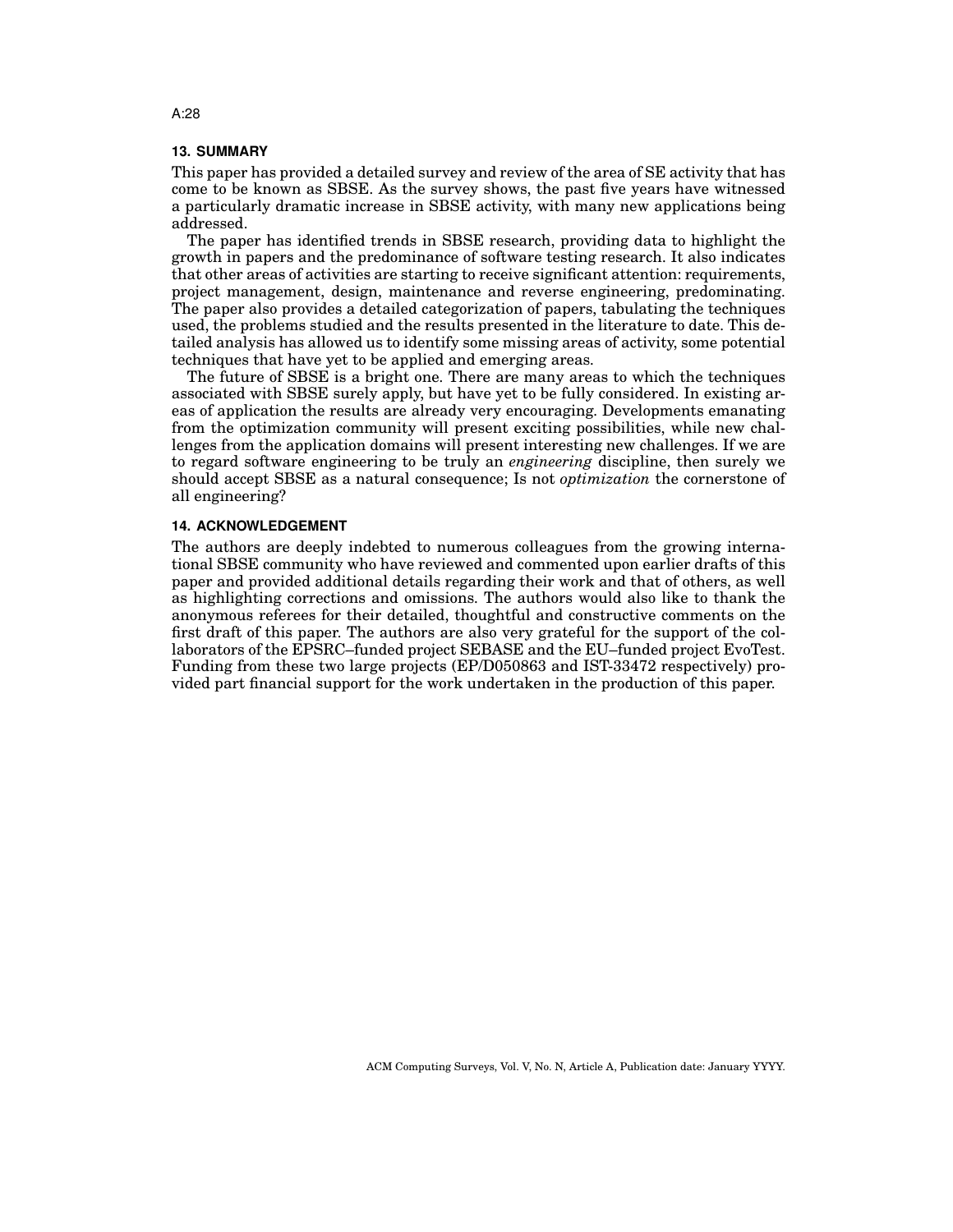# **A. APPENDIX**

Table 4: Papers addressing activities related to Network Protocols

| <b>Authors</b><br>[Ref]                       | Year   | Activity                                                            | <b>Objective / Fitness</b>                                                                         | Representa-<br>tion method                        | <b>Search</b><br>technique | <b>Test</b><br>problem | <b>Venue</b>                                                  |
|-----------------------------------------------|--------|---------------------------------------------------------------------|----------------------------------------------------------------------------------------------------|---------------------------------------------------|----------------------------|------------------------|---------------------------------------------------------------|
| Alba<br>and<br>Troya<br>$[1996]$              | [1996] | Checking<br>the<br>cor-<br>rectness of commu-<br>nication protocols | deadlock<br>Detect<br>and<br>useless states or tran-<br>sitions                                    | String                                            | GA                         | Synthetic<br>& Real    | Conference:<br>PPSN '96                                       |
| El-Fakih<br>al.<br>et<br>[1999]               | [1999] | Deriving<br>protocol-<br>for<br>distributed<br>s<br>applications    | Minimize<br>communi-<br><i>(minimize)</i><br>cation cost<br>number of messages to<br>be exchanged) | Vector                                            | ILP,<br>$0 - 1$<br>GA      | Synthetic              | Conference:<br>PDCS '99                                       |
| $\operatorname{Clark}$<br>and Jacob<br>[2000] | [2000] | Protocol synthesis                                                  | Optimize correctness,<br>cost and efficiency                                                       | String                                            | <b>GA</b>                  | Synthetic              | Symposium:<br>$S\&P'00$                                       |
| Clark<br>and Jacob<br>[2001]                  | [2001] | Synthesis of secure<br>protocols                                    | Optimize trade-off be-<br>tween security, efficien-<br>cy and cost                                 | Integer<br>ar-<br>ray (SA),<br>bit<br>string (GA) | SA, GA                     | Synthetic              | Journal:<br>Informa-<br>tion<br>and<br>Software<br>Technology |
| Ferreira<br>al.<br>et<br>[2008]               | [2008] | Detecting<br>protocol<br>errors                                     | Detect deadlock viola-<br>tions                                                                    | Graph                                             | <b>PSO</b>                 | Synthetic              | Conference:<br>HPCS '08                                       |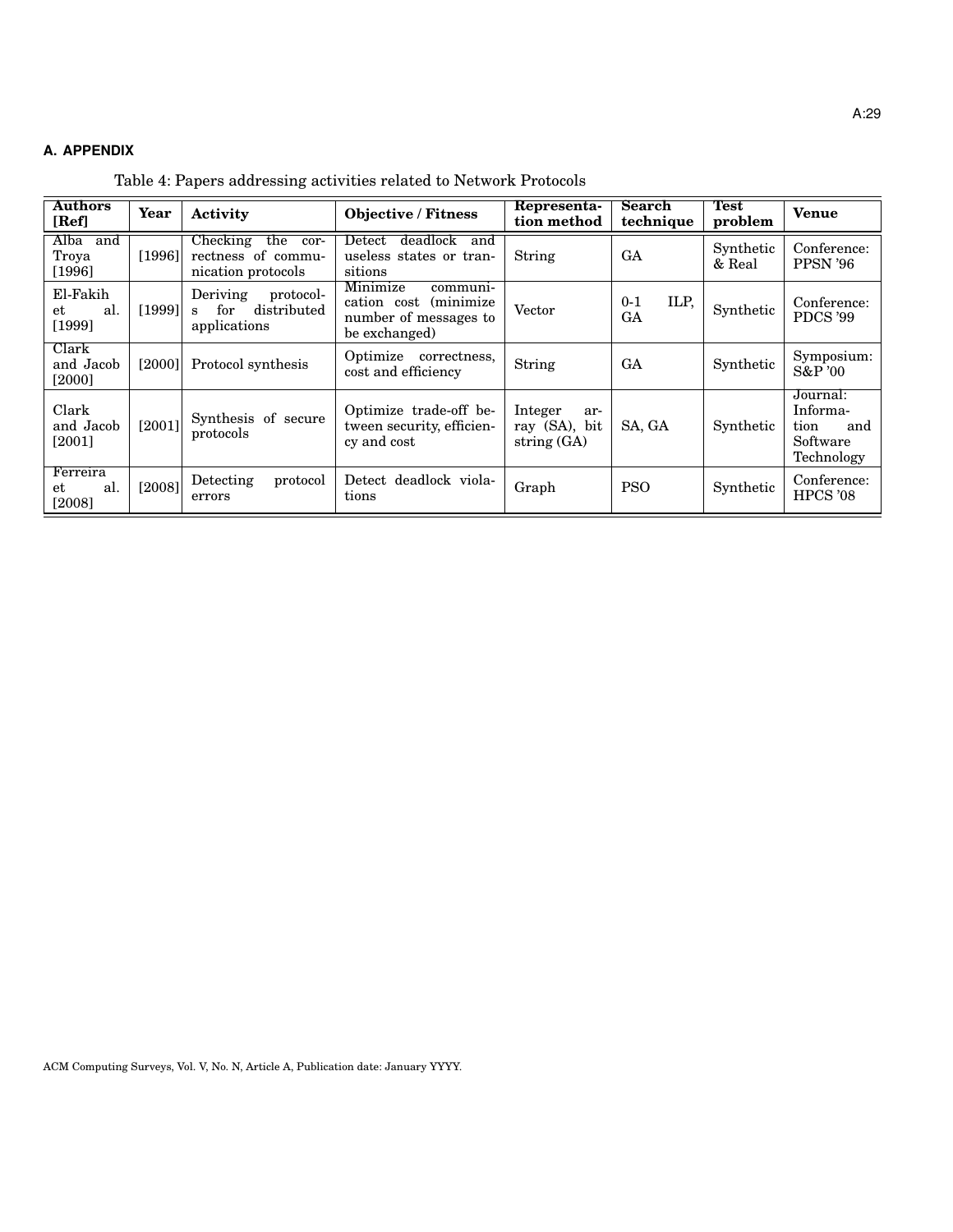|  | Table 5: Papers addressing activities related to Requirements/Specifications |  |  |  |
|--|------------------------------------------------------------------------------|--|--|--|
|  |                                                                              |  |  |  |

| <b>Authors</b><br>[Ref]                                     | Year     | Activity                                                                                                           | <b>Objective / Fitness</b>                                                                       | Representa-<br>tion method | <b>Search</b><br>technique | <b>Test</b><br>problem | <b>Venue</b>                                                  |
|-------------------------------------------------------------|----------|--------------------------------------------------------------------------------------------------------------------|--------------------------------------------------------------------------------------------------|----------------------------|----------------------------|------------------------|---------------------------------------------------------------|
| Bagnall<br>al.<br>et<br>[2001]                              | [2001]   | Requirements selec-<br>tion and optimiza-<br>tion                                                                  | Maximize<br>customers'<br>satisfaction                                                           | Bit string                 | GS, HC, SA                 | Synthetic              | Journal:<br>Informa-<br>tion<br>and<br>Software<br>Technology |
| Feather<br>and Men-<br>zies [2002]                          | $[2002]$ | Requirements selec-<br>tion and optimiza-<br>tion                                                                  | Maximize benefit, min-<br>imize cost                                                             | unknown                    | <b>SA</b>                  | Real                   | Conference:<br>RE '02                                         |
| Feather<br>al.<br>et<br>$[2004]$                            | [2004]   | System design opti-<br>mization                                                                                    | Maximize benefit, min-<br>imize cost                                                             | Bit string                 | <b>SA</b>                  | Real                   | Symposium:<br><b>INCOSE</b><br>0 <sup>1</sup>                 |
| Greer<br>and Ruhe<br>$[2004]$                               | [2004]   | Requirements selec-<br>tion and optimiza-<br>tion                                                                  | Minimize total penal-<br>ty and maximize total<br>benefit (weighted sum<br>of the two)           | Bit string                 | GA                         | Real                   | Journal:<br>Informa-<br>tion<br>and<br>Software<br>Technology |
| <b>Baker</b><br>et<br>al.<br>[2006]                         | [2006]   | Requirements selec-<br>tion and optimiza-<br>tion                                                                  | Maximize value                                                                                   | Bit string                 | SA, GS                     | Real                   | Conference:<br>ICSM '06                                       |
| Feather<br>al.<br>et<br>[2006]                              | [2006]   | Visualization<br>tech-<br>niques to present<br>Requirements status                                                 |                                                                                                  | ÷,                         | <b>SA</b>                  | Real                   | Workshop:<br><b>REV '06</b>                                   |
| Harman<br>et<br>al.<br>[2006]                               | [2006]   | Feature subset selec-<br>tion                                                                                      | Maximize total value                                                                             | Bit string                 | <b>GS</b>                  | Real                   | Conference:<br>GECCO '06                                      |
| <b>Zhang</b><br>al.<br>et<br>[2007]                         | [2007]   | Requirement<br>$sat-$<br>the<br>isfaction<br>for<br><b>NRP</b>                                                     | Maximize value, mini-<br>mize cost                                                               | Bit string                 | GA                         | Synthetic              | Conference:<br>GECCO '07                                      |
| Finkelstein<br>et<br>al.<br>[2008]                          | [2008]   | analysis<br>Fairness<br>requirements<br>in<br>assignments                                                          | Maximize each stake-<br>holder's possible satis-<br>faction                                      | Bit string                 | <b>MOOA</b><br>$(NSGA-II)$ | Synthetic<br>& Real    | Conference:<br><b>RE</b> '08                                  |
| Jalali<br>al.<br>et<br>[2008]                               | [2008]   | Requirements deci-<br>sions optimization                                                                           | Maximize the number<br>of attainable require-<br>ments, minimize cost                            | Bit string                 | <b>GS</b>                  | Real                   | Workshop:<br><b>PROMISE</b><br>08'                            |
| Cortellessa<br>et<br>al.<br>[2008]                          | [2008]   | Automated selection<br>of COTS components                                                                          | Minimize<br>the<br>cost<br>while<br>the<br>assuring<br>satisfaction<br>of<br>the<br>requirements | Vector                     | IP (LINGO<br>based)        | Synthetic              | Journal:<br><b>J.UCS</b>                                      |
| Zhang<br>al.<br>${\mathop{\mathrm{et}}\nolimits}$<br>[2008] | [2008]   | Overview<br>$\sigma$<br>ex-<br>isting<br>work<br>and<br>challenges on search<br>based requirements<br>optimization |                                                                                                  | Bit string                 | <b>MOOA</b><br>$(NSGA-II)$ | Synthetic<br>& Real    | Conference:<br>REFSQ '08                                      |

A:30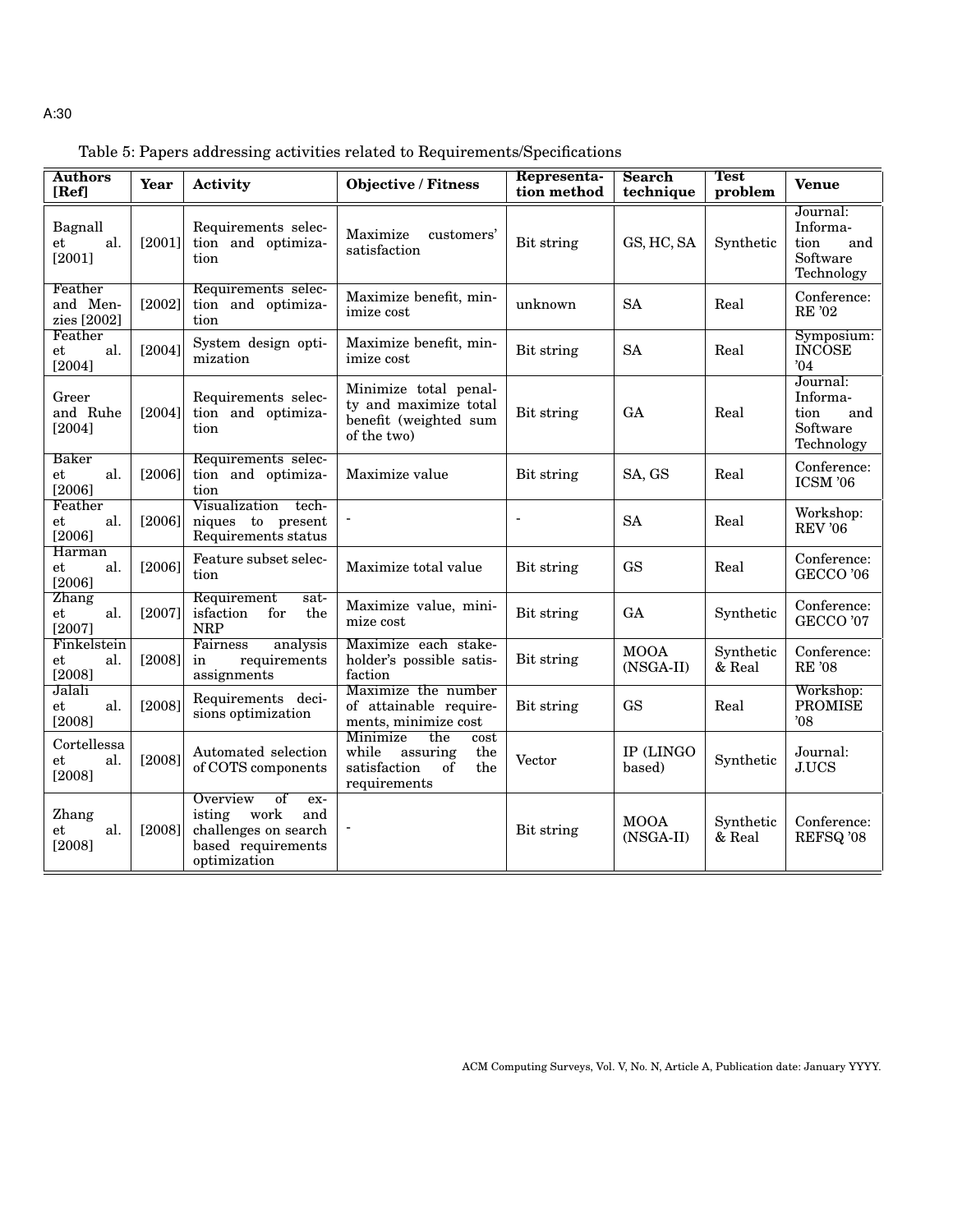| <b>Authors</b><br>[Ref]                     | Year     | Activity                                                                                                   | <b>Objective / Fitness</b>                                                                                               | Representa-<br>tion method | <b>Search</b><br>technique                 | <b>Test</b><br>problem   | <b>Venue</b>                               |
|---------------------------------------------|----------|------------------------------------------------------------------------------------------------------------|--------------------------------------------------------------------------------------------------------------------------|----------------------------|--------------------------------------------|--------------------------|--------------------------------------------|
| Feldt<br>$[1998a]$                          | [1998]   | Software fault toler-<br>ance                                                                              | Develop multiple soft-<br>ware variants                                                                                  | Tree                       | GP                                         | Real                     | Technical<br>Report                        |
| Feldt<br>$[1998b]$                          | [1998]   | Software fault toler-<br>ance                                                                              | Develop multiple di-<br>verse software versions                                                                          | Tree                       | GP                                         | Real                     | Conference:<br>EUROMI-<br><b>CRO</b> '98   |
| Feldt<br>$[1998c]$<br>N                     | [1998]   | Software fault toler-<br>ance                                                                              | Maximize the software<br>program diversity                                                                               | Tree                       | GP                                         | Real                     | Journal:<br>IEE<br>Soft-<br>ware           |
| Monnier<br>et al. [1998]                    | [1998]   | Development<br>οf<br>scheduling<br>mod-<br>ule for a real-time<br>system                                   | Finding a feasible so-<br>lution within the time<br>constraints                                                          | String                     | GA                                         | Benchmark<br>problems    | Conference:<br>EUROMI-<br><b>CRO</b> '98   |
| Feldt [1999]                                | [1999]   | Knowledge<br>ac-<br>quirement in early<br>software<br>develop-<br>ment phases                              | Prioritize<br>require-<br>and<br>ments<br>explore<br>design trade-off                                                    | Tree                       | <b>GP</b>                                  | Real                     | Workshop:<br>SCASE <sup>'99</sup>          |
| Lutz [2001]                                 | $[2001]$ | Hierarchical archi-<br>tecture decomposi-<br>tion                                                          | Minimize complexity                                                                                                      | Tree                       | GA                                         | Synthetic                | Journal of<br>Systems<br>Architec-<br>ture |
| Feldt [2002]                                | [2002]   | Interactive software<br>development work-<br>bench                                                         | <b>New</b><br>feature<br>and<br>knowledge<br>acquire-<br>ment                                                            | Tree                       | EA<br>(Biomimet-<br>Algo-<br>ic<br>rithms) | Real                     | Technical<br>Report                        |
| Antoniol<br>and Di Pen-<br>ta [2003]        | [2003]   | miniatur-<br>Library<br>ization                                                                            | Minimize inter-library<br>dependencies;<br>min-<br>number<br>imize<br>the<br>of objects linked by<br>applications        | Bit-matrix                 | GAs                                        | Real<br>(Open<br>Source) | Conference:<br>ICSM '03                    |
| O'Keeffe<br>and Ó Cin-<br>néide [2003]<br>N | [2003]   | Automated OO de-<br>sign improvement                                                                       | Minimize<br>rejected,<br>duplicated and unused<br>methods and feature-<br>less classes, maximize<br>abstract classes     | unknown                    | <b>SA</b>                                  | unknown                  | Conference:<br>PPPJ '03                    |
| Stephenson<br>et al. [2003]                 | [2003]   | Automatic program-<br>ming, compiler opti-<br>mization                                                     | Minimize code execu-<br>tion time (the fastest<br>code is the fittest)                                                   | Tree                       | <b>GP</b>                                  | Real                     | Conference:<br>PLDI'03                     |
| Canfora<br>et al. [2004]                    | [2004]   | QoS-aware service<br>composition                                                                           | Maximize<br>QoS<br>at-<br>(availability,<br>tributes<br>reliability);<br>minimize<br>cost and response time              | Integer array              | GA                                         | Synthetic                | Conference:<br>ICSOC '04                   |
| Khoshgoftaar<br>et<br>al.<br>$[2004b]$      | [2004]   | Design<br>and<br>im-<br>plementation<br>(improvement<br>of<br>software reliability<br>/ quality assurance) | Maximize MOM perfor-<br>mance at four cutof-<br>f percentiles; Minimize<br>tree size (bloat control<br>fitness function) | Tree                       | GP, MOOA                                   | Real                     | Symposium:<br><b>METRICS</b><br>04'        |
|                                             |          |                                                                                                            |                                                                                                                          |                            |                                            |                          | Continued on next page                     |

Table 6: Papers addressing activities related to Design Tools and Techniques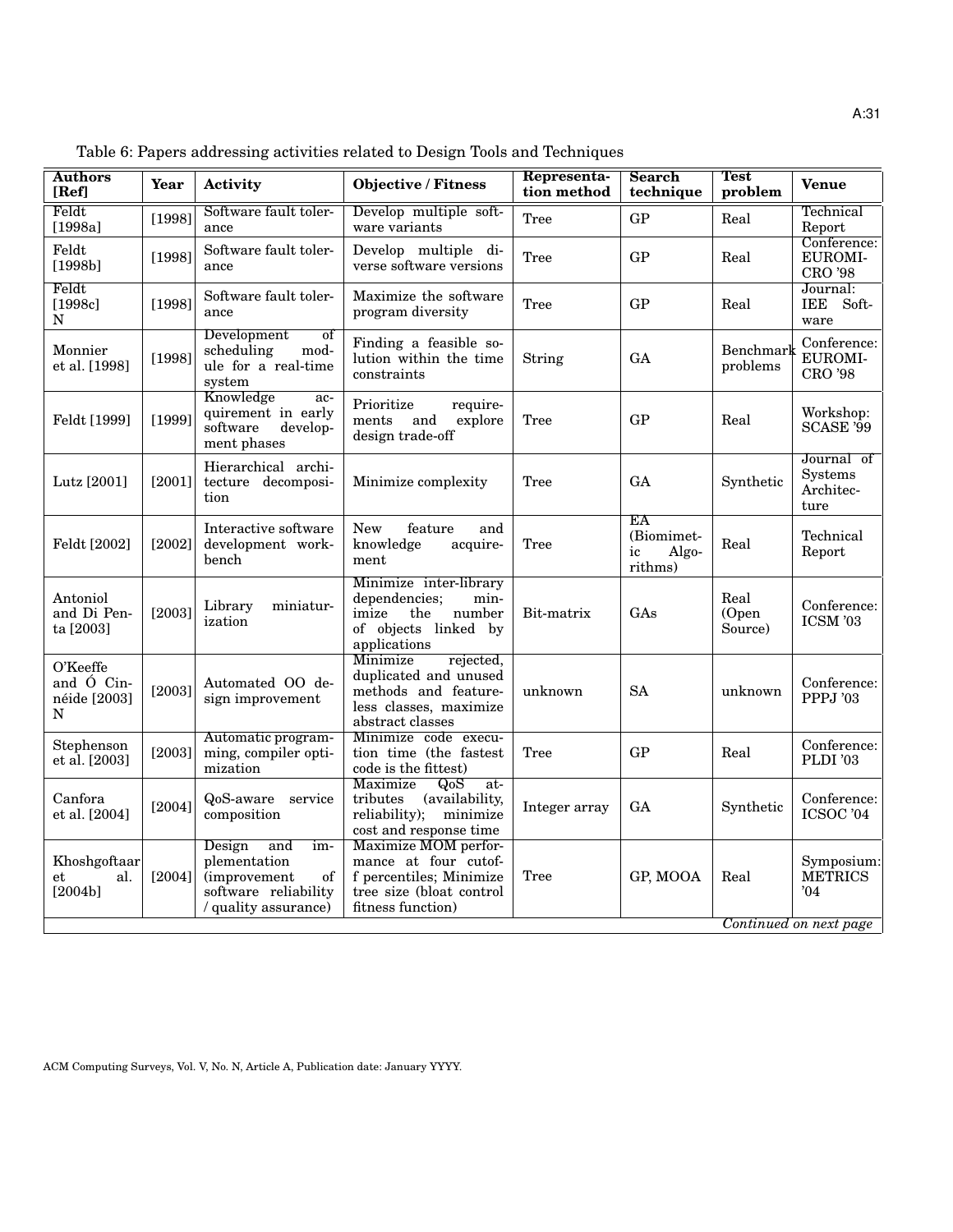A:32

TABLE 6. Papers on Design Tools and Techniques – *continued from previous page*

| <b>Authors</b><br>[Ref]                                          | Year     | Activity                                                                                                          | TABLE 6. Papers on Design Tools and Techniques – <i>continued from previous page</i><br><b>Objective / Fitness</b>       | Representa-<br>tion method | <b>Search</b><br>technique | <b>Test</b><br>problem             | <b>Venue</b>                                                    |
|------------------------------------------------------------------|----------|-------------------------------------------------------------------------------------------------------------------|--------------------------------------------------------------------------------------------------------------------------|----------------------------|----------------------------|------------------------------------|-----------------------------------------------------------------|
| Khoshgoftaar<br>et<br>al.<br>$[2004a]$                           | [2004]   | Design<br>and<br>im-<br>plementation<br><i>(improvement</i><br>of<br>software reliability<br>/ quality assurance) | Maximize MOM perfor-<br>mance at four cutof-<br>f percentiles; Minimize<br>tree size (bloat control<br>fitness function) | Tree                       | GP, MOOA                   | Real                               | Journal:<br><b>IEEE TEC</b>                                     |
| O'Keeffe<br>and Ó Cin-<br>néide [2004]                           | [2004]   | Automated OO de-<br>sign improvement                                                                              | Minimize<br>rejected,<br>duplicated and unused<br>methods and feature-<br>less classes, maximize<br>abstract classes     | unknown                    | <b>SA</b>                  | Synthetic                          | Conference:<br>WoDiSEE<br>04'                                   |
| Canfora<br>${\mathop{\mathrm{et}}\nolimits}$<br>al.<br>$[2005a]$ | [2005]   | QoS of composite<br>services                                                                                      | Maximize<br>QoS<br>at-<br>tributes<br>(availability,<br>reliability);<br>minimize<br>cost and response time              | Integer array              | GA, IP                     | Synthetic                          | Conference:<br><b>GECCO</b><br>'05                              |
| Canfora<br>et<br>al.<br>$[2005b]$                                | [2005]   | QoS-aware replan-<br>ning of composite<br>services                                                                | Maximize<br>QoS<br>at-<br>(availability,<br>tributes<br>reliability);<br>minimize<br>cost and response time              | Integer array              | GA                         | Real                               | Conference:<br>ICWS '05                                         |
| Cao et al.<br>$[2005]$                                           | [2005]   | Web service selec-<br>tion                                                                                        | Minimize the overal-<br>l cost of each execution<br>path                                                                 | Integer vec-<br>tor        | GA                         | Synthetic                          | Conference:<br><b>CIS '05</b>                                   |
| Cao et al.<br>[2005]                                             | [2005]   | Web service selec-<br>tion                                                                                        | Minimize the overal-<br>l cost                                                                                           | Integer<br>vec-<br>tor     | GA                         | Synthetic                          | Workshop:<br>WINE '05                                           |
| Lucas<br>and<br>Reynolds<br>[2005]                               | [2005]   | Learning determin-<br>istic finite automata                                                                       | Maximize correctness<br>of classification                                                                                | Binary<br>String           | HC                         | Synthetic<br>& Real                | Journal:<br><b>IEEE</b><br><b>TPAMI</b>                         |
| Amoui et al.<br>[2006]                                           | [2006]   | OO software archi-<br>tecture design                                                                              | Optimize metrics and<br>find the best sequence<br>of transformations                                                     | unknown                    | GA                         | unknown                            | Journal:<br><b>ITIC</b>                                         |
| Aversano<br>et al. [2006]                                        | [2006]   | Design of service<br>composition                                                                                  | Maximize<br>recall<br>for<br>outputs;<br>maximize<br>precision                                                           | Tree                       | GP                         | Real                               | Journal:<br><b>CSSE</b>                                         |
| Sheu<br>and<br>Chuang<br>[2006]                                  | [2006]   | Development<br>of<br>scheduling<br>mod-<br>ule for a real-time<br>system                                          | Find a feasible solution<br>within the time con-<br>straints                                                             | String                     | <b>GA</b>                  | Synthetic<br>(via sim-<br>ulation) | Journal:<br><b>IEEE</b><br>Transac-<br>tions<br>on<br>Computers |
| Simons and<br>Parmee<br>[2006]                                   | [2006]   | Design comprehen-<br>sion                                                                                         | Maximize<br>cohesion,<br>minimize coupling                                                                               | Object-based               | GA,<br>EP,<br>NSGA-II      | Real                               | Computation:<br><b>GECCO</b><br>06                              |
| Yang et al.<br>$[2006]$                                          | $[2006]$ | Software<br>integra-<br>tion                                                                                      | Minimize software risk                                                                                                   | Binary string              | GA                         | Real                               | Journal:<br>Informa-<br>tion and<br>Software<br>Technolo-<br>gy |
| Zhang et al.<br>[2006]                                           | [2006]   | Web services selec-<br>tion                                                                                       | Improve QoS                                                                                                              | Matrix                     | GA                         | Synthetic                          | Workshop:<br><b>DEECS</b><br>06'                                |
| Jaeger and<br>Mühl [2007]                                        | [2007]   | Web services selec-<br>tion                                                                                       | Improve the QoS                                                                                                          | Vector                     | GA                         | Synthetic                          | Workshop:<br>SOASOC<br>'07                                      |
|                                                                  |          |                                                                                                                   |                                                                                                                          |                            |                            |                                    | Continued on next page                                          |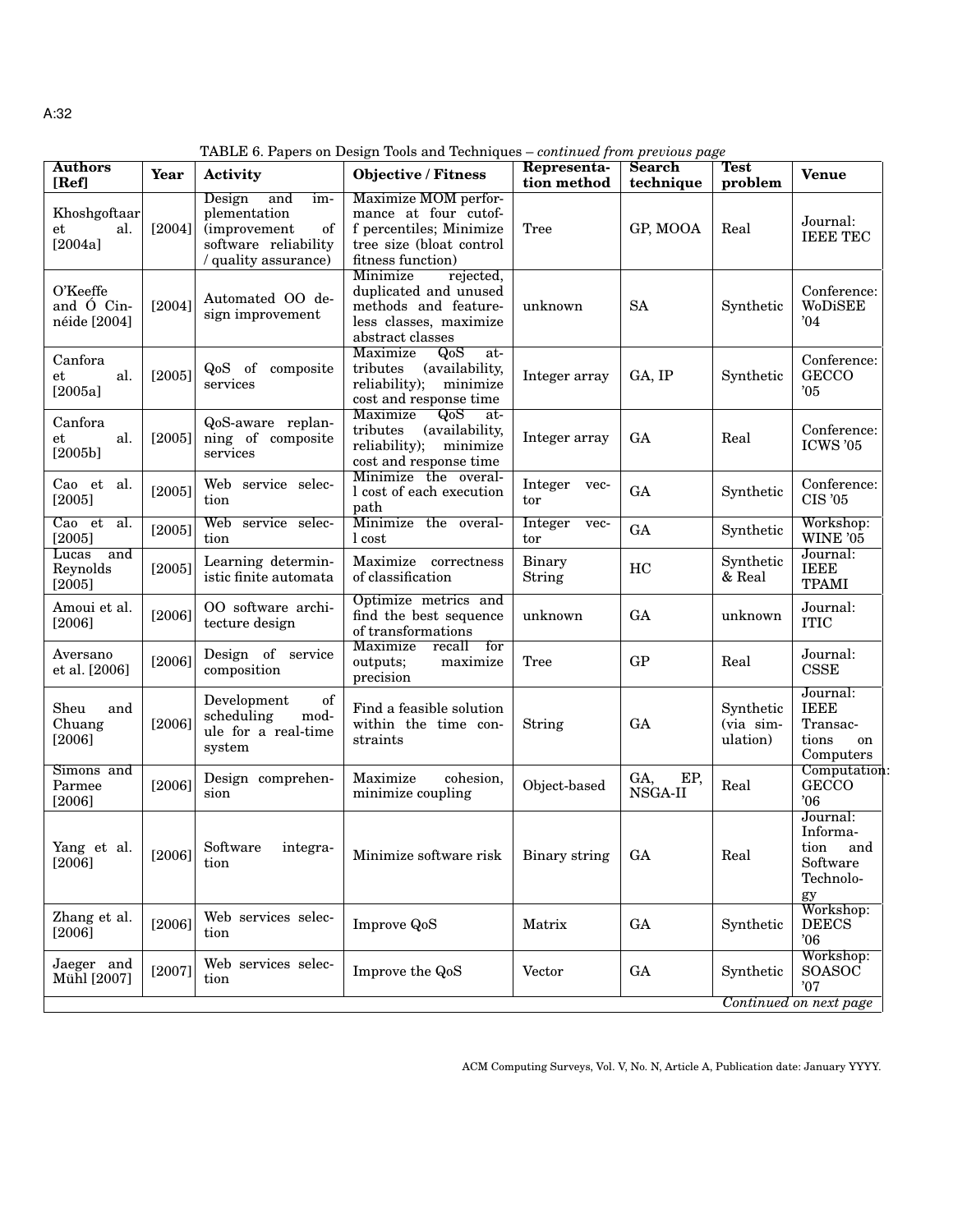|  |  | TABLE 6. Papers on Design Tools and Techniques - continued from previous page |  |  |  |
|--|--|-------------------------------------------------------------------------------|--|--|--|
|  |  |                                                                               |  |  |  |
|  |  |                                                                               |  |  |  |
|  |  |                                                                               |  |  |  |

| <b>Authors</b><br>[Ref]           | Year   | Activity                                                                             | TADLE 0. Fapers on Design Tools and Techniques – <i>continued from previous page</i><br><b>Objective / Fitness</b> | Representa-<br>tion method       | <b>Search</b><br>technique                | <b>Test</b><br>problem         | <b>Venue</b>                                      |
|-----------------------------------|--------|--------------------------------------------------------------------------------------|--------------------------------------------------------------------------------------------------------------------|----------------------------------|-------------------------------------------|--------------------------------|---------------------------------------------------|
| Poulding<br>et al. [2007]         | [2007] |                                                                                      |                                                                                                                    |                                  |                                           |                                | Symposium:<br>HASE '07                            |
| Simons and<br>Parmee<br>[2007]    | [2007] | OO conceptual soft-<br>ware design                                                   | Cohesive-<br>Maximize<br>ness of Methods (COM)<br>metric and number of<br>class                                    | Binary string                    | GA MOOA<br>$(NSGA-II)$                    | Real                           | Journal:<br>Engi-<br>neering<br>Optimiza-<br>tion |
| Su et<br>al.<br>[2007]            | [2007] | Web services selec-<br>tion                                                          | Improve QoS                                                                                                        | Matrix                           | GA                                        | Synthetic                      | Conference:<br>DAIS '07                           |
| Zhang et al.<br>[2007]            | [2007] | Web services selec-<br>tion                                                          | Improve QoS                                                                                                        | Matrix                           | GA                                        | Synthetic                      | Journal:<br>Computer<br>Communi-<br>cations       |
| Arcuri et al.<br>[2008]           | [2008] | Non<br>functional<br>optimiza-<br>property<br>tion                                   | Minimize non function-<br>al property and error                                                                    | Tree                             | GP, MOOA<br>(SPEA2)                       | Synthetic                      | Conference:<br>SEAL '08                           |
| Barlas and<br>El-Fakih<br>[2008]  | [2008] | Distributed system<br>design                                                         | Optimize the delivery<br>to multiple clients by<br>multiple servers                                                | String                           | GA                                        | Synthetic<br>(Simula-<br>tion) | Journal:<br><b>MTA</b>                            |
| Bhatia et al.<br>[2008]           | [2008] | Reusable<br>software<br>component retrieval                                          | Generate rules for clas-<br>sifying components                                                                     | Graph                            | <b>ACO</b>                                |                                | Conference:<br>ISEC '08                           |
| Bowman<br>et al. [2008]           | [2008] | Class responsibility<br>assignment (OO de-<br>sign)                                  | Maximize<br>cohesion,<br>minimize coupling                                                                         | Integer<br>string                | MOGA,<br>RS,<br>GA,<br>HC                 | Synthetic                      | Technical<br>Report                               |
| Chardigny<br>et al. [2008]        | [2008] | Architecture extrac-<br>tion for OO systems                                          | the<br>quali-<br>Improve<br>ty and the semantic<br>of<br>correctness<br>the<br>architecture                        | unknown                          | unknown                                   |                                | Conference:<br>ECSA '08                           |
| Chardigny<br>et al. [2008]        | [2008] | Architecture extrac-<br>tion for OO systems                                          | Improve<br>the<br>quali-<br>ty and the semantic<br>of<br>correctness<br>the<br>architecture                        | unknown                          | SA                                        | Real                           | Conference:<br>CSMR '08                           |
| Desnos<br>et al. [2008]           | [2008] | Automatic<br>compo-<br>nent substitution                                             | software<br>Optimize<br>reuse and evolution                                                                        | <b>Tree</b>                      | BA, BBA                                   | Synthetic                      | Journal:<br><b>JSME</b>                           |
| Goldsby<br>and Cheng<br>$[2008b]$ | [2008] | Software behavioral<br>model generation                                              | Identify multiple<br>be-<br>havioral models and<br>satisfy<br>functional<br>properties                             |                                  | Digital<br>evolution<br>(Avida-<br>based) | Real                           | Conference:<br><b>GECCO</b><br>08'                |
| Goldsby<br>and Cheng<br>$[2008a]$ | [2008] | Software behavioral<br>model generation                                              | multiple be-<br>Identify<br>havioral models and<br>satisfy<br>functional<br>properties                             |                                  | Digital<br>evolution<br>(Avida-<br>based) | Synthetic                      | Conference:<br><b>MoDELS</b><br>08'               |
| Goldsby<br>et al. [2008]          | [2008] | Software behavioral<br>generation<br>model<br>and satisfy func-<br>tional properties | Identify multiple be-<br>havioral models and<br>functional<br>satisfy<br>properties                                |                                  | Digital<br>evolution<br>(Avida-<br>based) | Real                           | Conference:<br>ICAC '08                           |
| Ma<br>and<br>Zhang<br>[2008]      | [2008] | Web service selec-<br>tion                                                           | Improve QoS                                                                                                        | Matrix                           | GA                                        | Synthetic                      | Journal:<br>Computer<br>Networks                  |
| Räihä<br>$[2008a]$                | [2008] | Automated<br>archi-<br>tecture design                                                | Improve<br>efficiency,<br>modifiability and com-<br>plexity                                                        | A<br>collection<br>of supergenes | $\operatorname{GA}$                       | Synthetic                      | Master<br>Thesis                                  |
|                                   |        |                                                                                      |                                                                                                                    |                                  |                                           |                                | Continued on next page                            |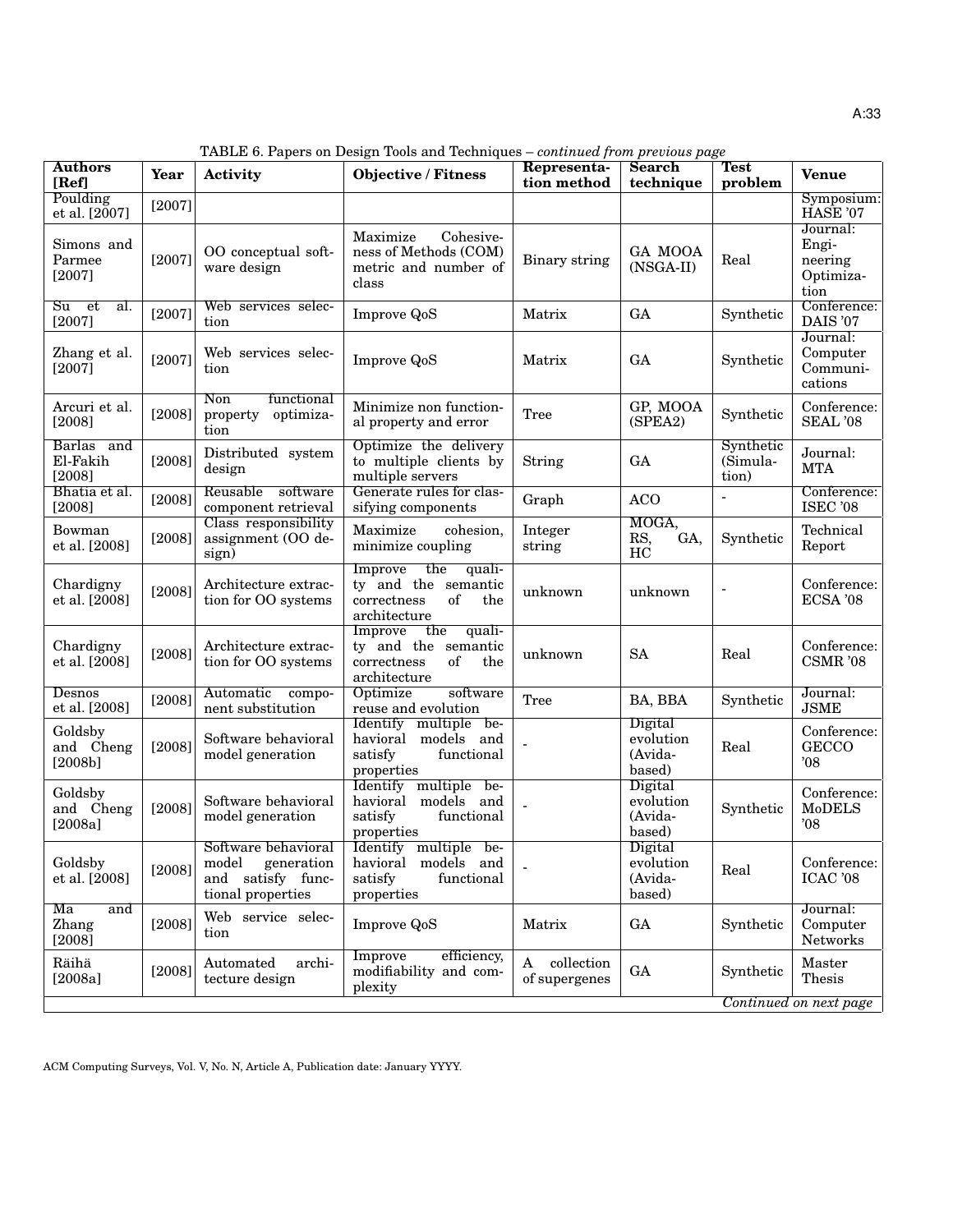|  | I<br>۰, |  |
|--|---------|--|
|  |         |  |

| <b>Authors</b><br>[Ref]         | Year     | Activity                                                   | <b>Objective / Fitness</b>                                              | Representa-<br>tion method                  | <b>Search</b><br>technique | <b>Test</b><br>problem | <b>Venue</b>                       |
|---------------------------------|----------|------------------------------------------------------------|-------------------------------------------------------------------------|---------------------------------------------|----------------------------|------------------------|------------------------------------|
| Räihä<br>[2008b]                | [2008]   | archi-<br>Automated<br>tecture design                      | efficiency,<br>Improve<br>modifiability and com-<br>plexity             | collection<br>A<br>of supergenes            | GA                         | Synthetic              | Lic. Thesis                        |
| Räihä et al.<br>[2008]          | [2008]   | archi-<br>Automated<br>tecture design                      | efficiency,<br>Improve<br>modifiability and com-<br>plexity             | collection<br>A<br>of supergenes            | GA                         | Synthetic              | Conference:<br>SEAL '08            |
| Räihä et al.<br>[2008]          | $[2008]$ | $CIM-$<br>Automating<br>to-PIM<br>model<br>transformations | efficiency,<br>Improve<br>modifiability and com-<br>plexity             | collection<br>$\mathbf{A}$<br>of supergenes | unknown                    | unknown                | Journal:<br>NJC                    |
| Sharma<br>and Jalote<br>[2008]  | [2008]   | Deploying software<br>components                           | Maximize performance                                                    | unknown                                     | Heuristics                 | Synthetic              | Symposium:<br>CBSE '08             |
| Simons and<br>Parmee<br>[2008a] | [2008]   | design<br>Software<br>supporting                           | Minimize design cou-<br>pling, Maximize cohe-<br>sion of classes        | String                                      | MOOA<br>$(NSGA-II)$        | Synthetic              | Conference:<br><b>GECCO</b><br>'08 |
| Simons and<br>Parmee<br>[2008b] | [2008]   | soft-<br>Conceptual<br>ware design                         | Maximize cohesion of<br>classes; minimize cou-<br>pling between classes | Object-based                                | <b>MOOA</b><br>$(NSGA-II)$ | Real                   | Congress:<br>CEC '08               |
| Vijayalakshmi<br>et al. [2008]  | $[2008]$ | selec-<br>Component<br>tion in<br>software<br>development  | unknown                                                                 | unknown                                     | GA                         | unknown                | Journal:<br><b>IJISCM</b>          |

TABLE 6. Papers on Design Tools and Techniques – *continued from previous page*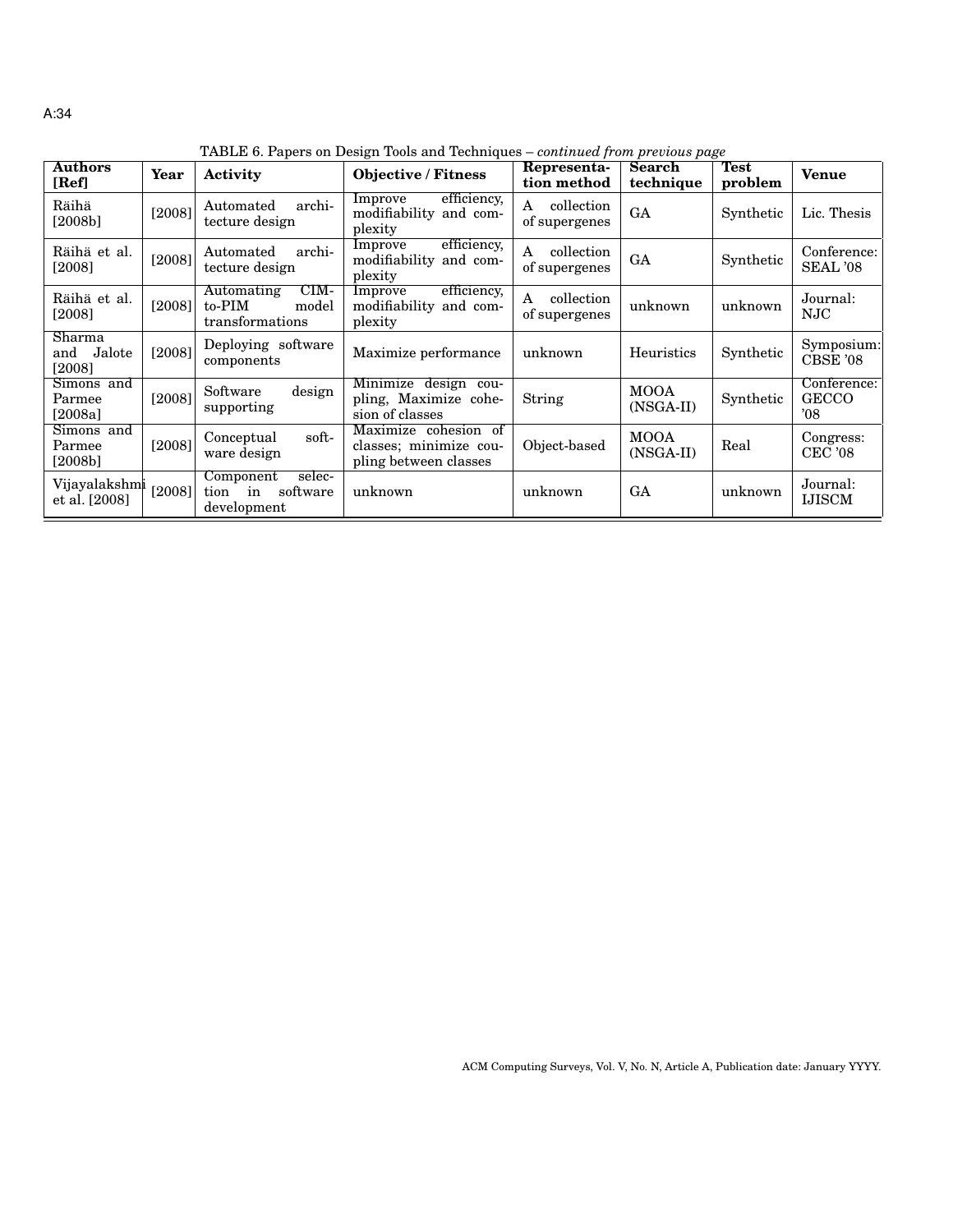| <b>Authors</b><br>[Ref]                 | Year     | Activity                                                         | <b>Objective</b> / Fitness                                                                                                               | Representa-<br>tion method | <b>Search</b><br>technique                | <b>Test</b><br>problem    | <b>Venue</b>                                                  |
|-----------------------------------------|----------|------------------------------------------------------------------|------------------------------------------------------------------------------------------------------------------------------------------|----------------------------|-------------------------------------------|---------------------------|---------------------------------------------------------------|
| Hart<br>and<br>Shepperd<br>$[2002]$     | [2002]   | Automatic<br>evolu-<br>of<br>controller<br>tion<br>programs      | Maximize the quality of<br>the output vector gen-<br>erated                                                                              | String                     | <b>GA</b>                                 | Real                      | Conference:<br>GECCO '02                                      |
| Jiang<br>al.<br>et<br>[2007]            | [2007]   | Dependence<br>analy-<br>sis                                      | Maximize code cover-<br>age and minimize the<br>degree of overlap be-<br>tween the slices                                                | String                     | GA,<br>HC,<br>GS                          | Real                      | Journal:<br>Informa-<br>tion<br>and<br>Software<br>Technology |
| Di<br>Pen-<br>al.<br>et<br>ta<br>[2008] | [2008]   | Grammar inference                                                | Automatic<br>evolu-<br>from<br>tion<br>grammar<br>fragments<br>to<br>target<br>grammar                                                   | String                     | <b>GA</b>                                 | Real                      | Journal:<br>Soft Com-<br>puting                               |
| Hoste and<br>Eeckhout<br>[2008]         | [2008]   | Compiler<br>optimiza-<br>tion                                    | Find a Pareto optimal<br>trade-off among metric-<br>s (total execution time,<br>compilation time, code<br>size, energy comsump-<br>tion) | unknown                    | <b>MOGA</b><br><i>(improved)</i><br>SPEA) | Benchmark                 | Symposium:<br>'CGO '08                                        |
| Jiang<br>al.<br>et<br>[2008]            | $[2008]$ | Automatic<br>sup-<br>port for procedure<br>splitability analysis | Minimize the overlap of<br>slices representing pro-<br>cedure components                                                                 | Binary<br>Ma-<br>trix      | <b>GS</b>                                 | Real<br>(open)<br>source) | Conference:<br>WCRE '08                                       |

Table 7: Papers addressing activities related to Coding Tools and Techniques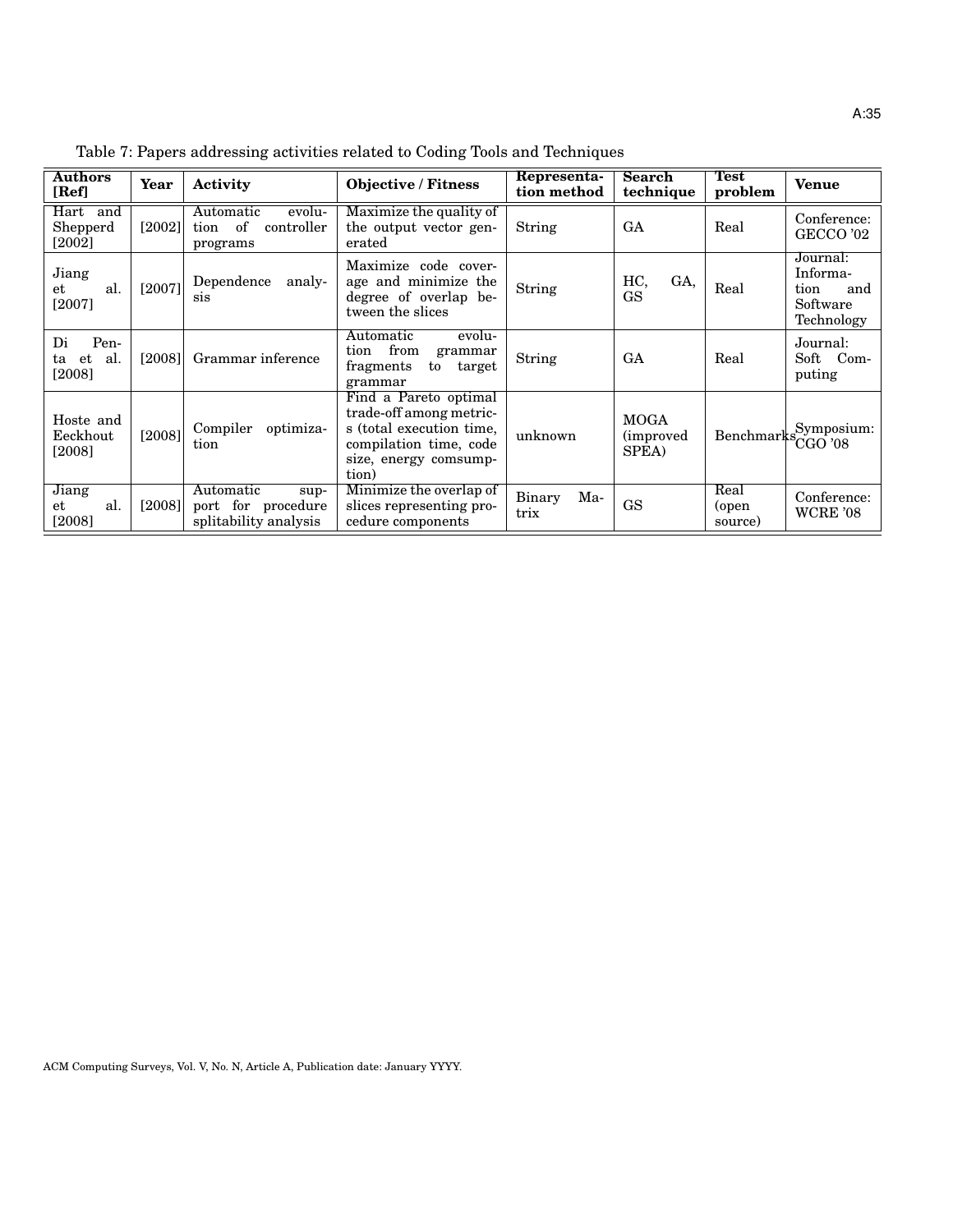|  |  |  | Table 8: Papers addressing Software/Program Verification |
|--|--|--|----------------------------------------------------------|
|  |  |  |                                                          |

| <b>Authors</b><br>[Ref]            | Year   | Activity                                                        | <b>Objective / Fitness</b>                                                                         | Representa-<br>tion method | <b>Search</b><br>technique                                | <b>Test</b><br>problem   | <b>Venue</b>                                       |
|------------------------------------|--------|-----------------------------------------------------------------|----------------------------------------------------------------------------------------------------|----------------------------|-----------------------------------------------------------|--------------------------|----------------------------------------------------|
| Minohara<br>and<br>Tohma<br>[1995] | [1995] | Model<br>checking<br>software reliability<br>growth models      | Minimize the errors                                                                                | Bit string                 | GA                                                        | Real                     | Symposium:<br>ISSRE '95                            |
| Godefroid<br>[1997]                | [1997] | Model checking for s-<br>tate space of concur-<br>rent systems  | Detect deadlocks and<br>assertion violations                                                       | unknown                    | State-less<br>search<br>algorithm<br>(VeriSoft-<br>based) | Real                     | Symposium:<br>POPL '97                             |
| Alba and<br>Chicano<br>$[2007b]$   | [2007] | Model checking for<br>safety properties                         | Find optimal<br>errors<br>trails in faulty concur-<br>rent system                                  | Graph                      | <b>ACO</b>                                                | Real                     | Conference:<br>EURO-<br>CAST '07                   |
| Alba and<br>Chicano<br>$[2007c]$   | [2007] | Model checking for<br>safety errors                             | Detect errors within<br>low amount of memory<br>and CPU time                                       | Graph                      | <b>ACO</b>                                                | Real                     | Conference:<br>GECCO '07                           |
| Alba and<br>Chicano<br>$[2007a]$   | [2007] | Model<br>checking<br>(Refutation of safety<br>properties)       | Find deadlock states                                                                               | Graph                      | <b>ACO</b>                                                | Real                     | Conference:<br>GECCO'07                            |
| Johnson<br>[2007]                  | [2007] | Model checking                                                  | Maximize the number<br>of program statements<br>that are satisfied                                 | List                       | ES                                                        | Synthetic                | Conference:<br>EuroGP '07                          |
| Kiper<br>al.<br>et<br>[2007]       | [2007] | V&V process for crit-<br>ical systems                           | Maximize the chances<br>of mission success                                                         | unknown                    | SA, GA                                                    | $\overline{\phantom{a}}$ | Conference:<br>GECCO '07                           |
| Afzal and<br>Torkar<br>$[2008b]$   | [2008] | Software reliability<br>growth modeling                         | Measure the suitability<br>of GP evolved SRGM                                                      | Tree                       | <b>GP</b>                                                 | $\overline{a}$           | Symposium:<br><b>CSA</b> '08                       |
| Afzal and<br>Torkar<br>$[2008a]$   | [2008] | Software reliability<br>growth modeling                         | Measure the adaptabil-<br>ity and predictive ac-<br>curacy of GP evolved<br>model                  | Tree                       | GP                                                        | Real                     | Conference:<br>ICSEA '08                           |
| Afzal et al.<br>[2008b]            | [2008] | Software reliability<br>growth modeling                         | Measure the adaptabil-<br>ity and predictive ac-<br>curacy of GP evolved<br>model                  | Tree                       | <b>GP</b>                                                 | Real                     | Conference:<br><b>INMIC '08</b>                    |
| Alba et al.<br>[2008]              | [2008] | Model checking for<br>finding deadlock in<br>concurrent program | Detecting the shortest<br>paths that lead to dead-<br>locks                                        | Graph                      | <b>GA</b>                                                 | Real                     | Conference:<br>GECCO'08                            |
| Chicano<br>and Alba<br>$[2008b]$   | [2008] | Model checking for<br>liveness property                         | Discover liveness<br>er-<br>rors; Minimize the re-<br>quired resources                             | Graph                      | <b>ACO</b>                                                | Real                     | Congress:<br>WCCI '08                              |
| Chicano<br>and Alba<br>$[2008a]$   | [2008] | Model checking for<br>safety property                           | Discover safety proper-<br>ty violations                                                           | Graph                      | <b>ACO</b>                                                | Real                     | Journal: In-<br>formation<br>Processing<br>Letters |
| Chicano<br>and Alba<br>$[2008c]$   | [2008] | Model checking for<br>Liveness property                         | effica-<br>Improve<br>the<br>cy and efficiency of<br>searching for liveness<br>property violations | Graph                      | <b>ACO</b>                                                | Real                     | Conference:<br>GECCO '08                           |
|                                    |        |                                                                 |                                                                                                    |                            |                                                           |                          | Continued on next page                             |

A:36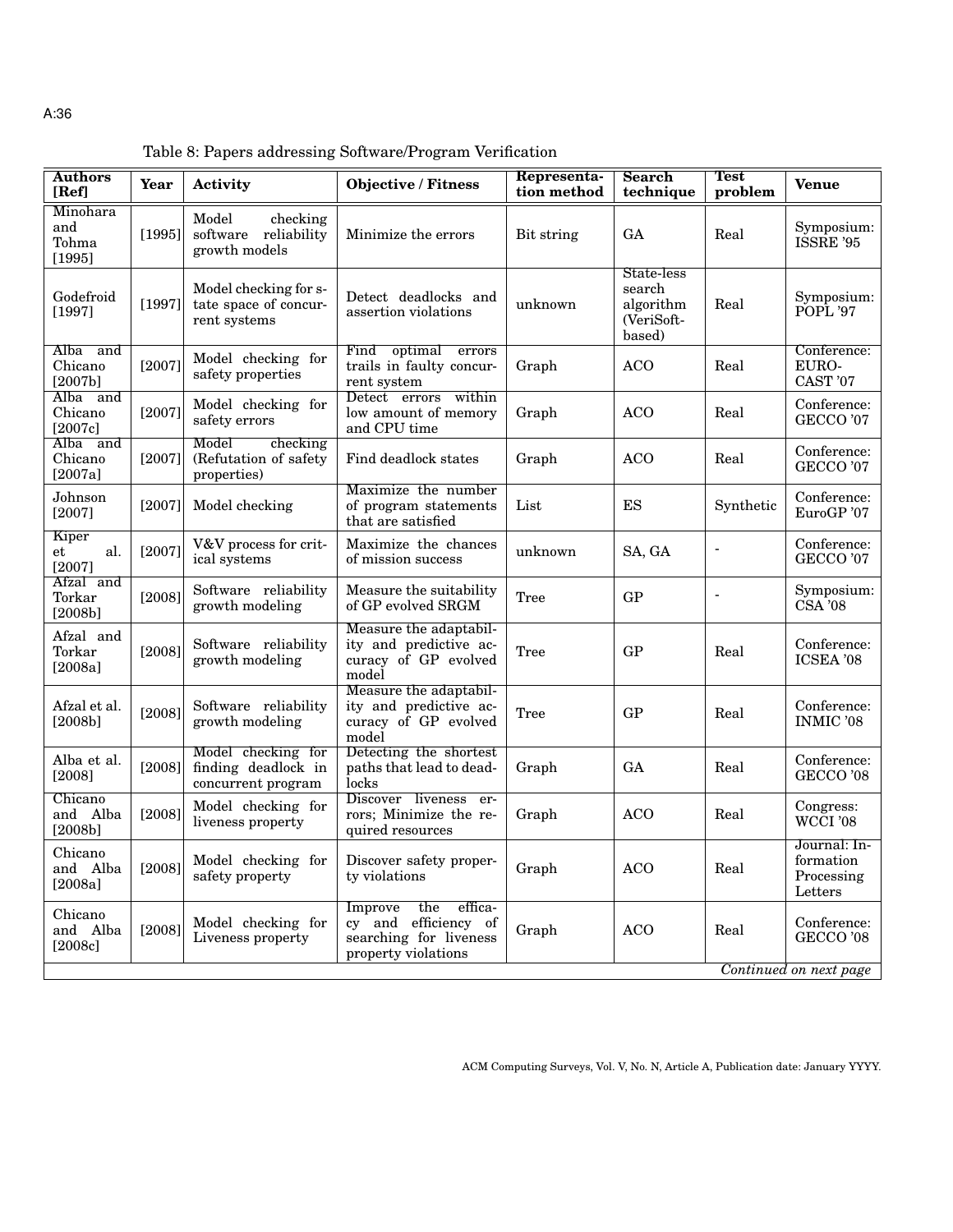| 111D111 of 1 apers on Solemarch regram vermander contentaca prone precious page |        |                                                |                                                                                        |                                          |                                   |                 |                                |
|---------------------------------------------------------------------------------|--------|------------------------------------------------|----------------------------------------------------------------------------------------|------------------------------------------|-----------------------------------|-----------------|--------------------------------|
| <b>Authors</b><br>[Ref]                                                         | Year   | Activity                                       | <b>Objective / Fitness</b>                                                             | Representa-<br>tion method               | <b>Search</b><br>technique        | Test<br>problem | <b>Venue</b>                   |
| He et al.<br>[2008]                                                             | [2008] | Verification and gen-<br>eration of programs   | unknown                                                                                | String<br>of<br>verified com-<br>ponents | GP                                | Synthetic       | Congress:<br><b>CEC</b> '08    |
| Hsu et al.<br>[2008]                                                            | [2008] | Software Reliability<br><b>Growth Modeling</b> | Maximize LSE and M-<br>LE                                                              | Floating-<br>point                       | <b>GA</b>                         | Real            | Symposium:<br><b>ISSRE '08</b> |
| Katz<br>and<br>Peled<br>[2008b]                                                 | [2008] | Model checking                                 | Automatic generation<br>of concurrent programs<br>to detect the property<br>violations | Tree                                     | GP                                | Synthetic       | Conference:<br>TACAS '08       |
| Katz<br>and<br>Peled<br>[2008a]                                                 | [2008] | Model checking                                 | Automatic generation<br>of concurrent programs<br>to detect the property<br>violations | Tree                                     | GP                                | Synthetic       | Symposium:<br>ATVA '08         |
| Shyang<br>al.<br>et<br>[2008]                                                   | [2008] | Model checking                                 | Detect the locating of<br>deadlocks                                                    | Bit string                               | GA                                | Real            | Congress:<br><b>CEC</b> '08    |
| Wang<br>al.<br>et<br>[2008]                                                     | [2008] | Testing resource al-<br>location               | Maximize software re-<br>liability, minimize cost                                      | unknown                                  | <b>MOOA</b><br>(NSGA-II,<br>MODE) | Synthetic       | Congress:<br><b>CEC</b> '08    |

TABLE 8. Papers on Software/Program Verification – *continued from previous page*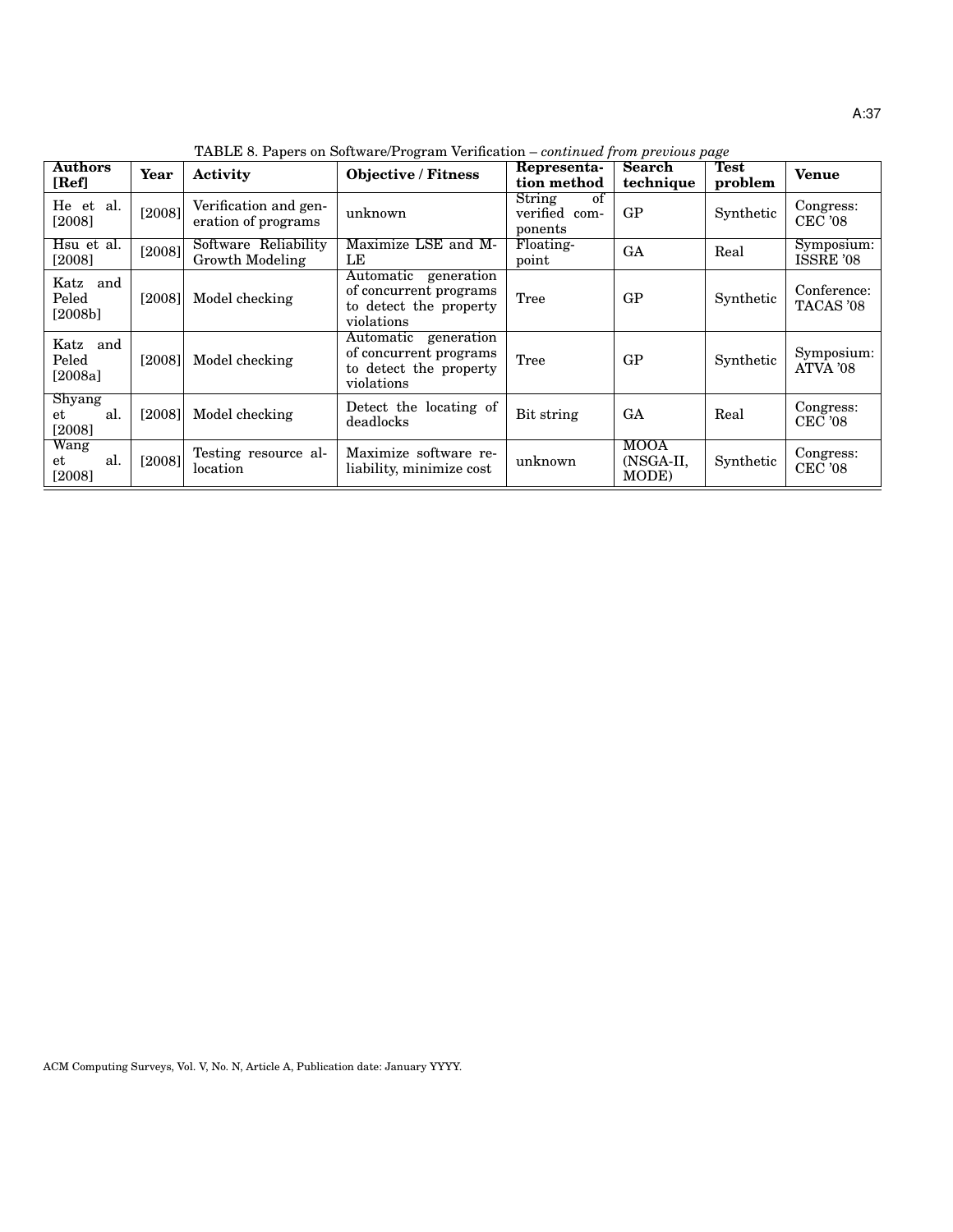| Table 9: Papers addressing Distribution, Maintenance and Enhancement activities |  |  |
|---------------------------------------------------------------------------------|--|--|
|                                                                                 |  |  |

| <b>Authors</b><br>[Ref]                                        | Year     | Activity                                                                              | <b>Objective / Fitness</b>                                                                                    | Representa-<br>tion method                                        | <b>Search</b><br>technique           | <b>Test</b><br>problem                                                      | <b>Venue</b>                          |
|----------------------------------------------------------------|----------|---------------------------------------------------------------------------------------|---------------------------------------------------------------------------------------------------------------|-------------------------------------------------------------------|--------------------------------------|-----------------------------------------------------------------------------|---------------------------------------|
| Mancoridis<br>et<br>al.<br>[1998]                              | [1998]   | Software<br>structure<br>clustering                                                   | Maximize<br>inter-<br>connectivity<br>(high<br>minimize<br>cohesion);<br>intra-connectivity (low<br>coupling) | Array of mod-<br>ule identifiers                                  | HC, GA                               | Synthetic                                                                   | Workshop:<br>IWPC $'98$               |
| Nisbet<br>[1998]                                               | [1998]   | Compiler optimiza-<br>tion via determining<br>transfor-<br>program<br>mation sequence | Minimize<br>execution<br>time                                                                                 | String                                                            | <b>GA</b>                            | Synthetic                                                                   | Conference:<br>HPCN '98               |
| Williams<br>$[1998]$ N                                         | [1998]   | Automatic<br>paral-<br>lelization                                                     | unknown                                                                                                       | unknown                                                           | EAs                                  | unknown                                                                     | <b>PhD</b> Thesis                     |
| Cooper<br>al.<br>et<br>[1999]                                  | [1999]   | Compiler<br>optimiza-<br>tion                                                         | Find customized com-<br>piler optimization se-<br>quences; minimize the<br>size of the object code            | String                                                            | <b>GA</b>                            | Benchmark<br>program-<br>in<br>$\mathbf{s}$<br>FOR-<br><b>TRAN</b><br>and C | Workshop:<br>LCTES '99                |
| Doval<br>al.<br>$_{\rm et}$<br>[1999]                          | [1999]   | module<br>Software<br>clustering                                                      | Maximize<br>inter-<br>connectivity<br>(high<br>cohesion);<br>minimize<br>intra-connectivity (low<br>coupling) | Array of mod-<br>ule identifiers                                  | GA                                   | Real                                                                        | Conference:<br>STEP '99               |
| Mancoridis<br>al.<br>$_{\rm et}$<br>[1999]                     | [1999]   | clus-<br>Automatic<br>tering<br>of<br>system<br>structure                             | Maximize<br>inter-<br>(high<br>connectivity<br>minimize<br>cohesion);<br>intra-connectivity (low<br>coupling) | Array of mod-<br>ule identifiers                                  | GA                                   | Synthetic                                                                   | Conference:<br>ICSM '99               |
| Ryan<br>$[2000]$ N                                             | [2000]   | Automatic<br>reengi-<br>neering of software                                           | unknown                                                                                                       | unknown                                                           | GP                                   | Real                                                                        | <b>Book</b>                           |
| Harman<br>al.<br>et<br>$[2002]$                                | $[2002]$ | Software<br>module<br>clustering                                                      | granularity,<br>Optimize<br>cohesion and coupling<br>metrics                                                  | Array of mod-<br>ule identifiers                                  | GA                                   | Synthetic                                                                   | Conference:<br>GECCO '02              |
| Mitchell<br>[2002]                                             | [2002]   | Software<br>structure<br>clustering                                                   | Maximize<br>inter-<br>(high<br>connectivity<br>cohesion):<br>minimize<br>intra-connectivity (low<br>coupling) | Array of mod-<br>ule identifiers                                  | HC,<br>GA,<br>Exhaus-<br>tive search | Real                                                                        | <b>PhD</b> Thesis                     |
| Mitchell<br>and Man-<br>coridis<br>[2002]                      | [2002]   | Software<br>module<br>clustering<br>via im-<br>proved HC                              | Optimize MQ metric                                                                                            | Array of mod-<br>ule identifiers                                  | HC                                   | Real                                                                        | Conference:<br>GECCO '02              |
| Mitchell<br>al.<br>${\mathop{\mathrm{et}}\nolimits}$<br>[2002] | $[2002]$ | Reverse engineering<br>from source code                                               | Extract design struc-<br>ture                                                                                 | Array of mod-<br>ule identifiers                                  | HC,<br>GA,<br>Exhaus-<br>tive search | Real<br>(open<br>source)                                                    | Conference:<br><b>SEKE '02</b>        |
| Sahraoui<br>al.<br>et<br>$[2002]$ N                            | [2002]   | Object identification<br>in legacy code                                               | Minimize coupling and<br>maximize cohesion                                                                    | Array of sets<br>of data repre-<br>senting candi-<br>date objects | GA                                   | Real                                                                        | Conference:<br><b>COMPSAC</b><br>"02" |
|                                                                |          |                                                                                       |                                                                                                               |                                                                   |                                      |                                                                             | Continued on next page                |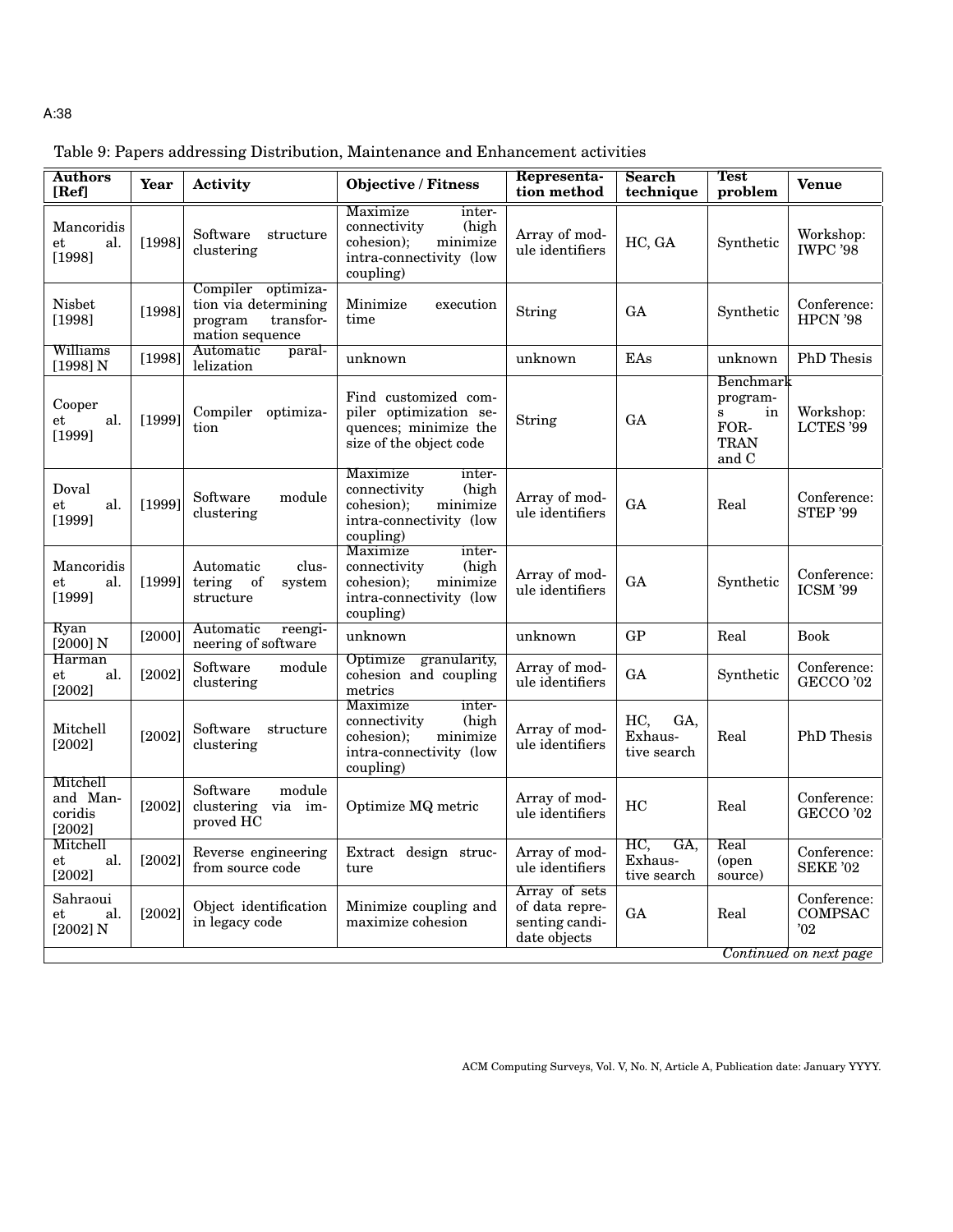| Authors                                    | Year   | Activity                                                | TADLE 9. Fapers on Distribution, Maintenance and Emnancement activities – continued from previous page<br><b>Objective / Fitness</b> | Representa-                                          | <b>Search</b>                        | <b>Test</b>              | <b>Venue</b>              |
|--------------------------------------------|--------|---------------------------------------------------------|--------------------------------------------------------------------------------------------------------------------------------------|------------------------------------------------------|--------------------------------------|--------------------------|---------------------------|
| [Ref]                                      |        |                                                         |                                                                                                                                      | tion method                                          | technique                            | problem                  |                           |
| Van Belle<br>and Ack-<br>ley [2002]        | [2002] | Code factoring                                          | Performance on a ran-<br>domly changing sym-<br>bolic regression prob-<br>lem                                                        | <b>Tree</b>                                          | GP                                   | Synthetic                | Conference:<br>GECCO '02  |
| Antoniol<br>al.<br>et<br>[2003]            |        | [2003] Libraries refactoring                            | Minimize the Depen-<br>dency<br>Factor<br>$(DF)$ ,<br>Linking Factor (LF)<br>and Standard Devia-<br>tion Factor (SF)                 | Bit-matrix                                           | GA                                   | Real                     | Conference:<br>CSMR '03   |
| Fatiregun<br>et<br>al.<br>[2003]           | [2003] | transfor-<br>Program<br>mation                          | Find the optimum se-<br>quence of transforma-<br>tion rules                                                                          | Sequence<br>of<br>trans-<br>formation<br>identifiers | HC                                   | ÷,                       | Conference:<br>GECCO '03  |
| Mahdavi<br>al.<br>et<br>$[2003a]$          | [2003] | Software<br>module<br>clustering                        | Maximize the number<br>of internal edges; min-<br>imize the number of ex-<br>ternal edges                                            | Array of mod-<br>ule identifiers                     | HC,<br>GA,<br>SA                     | Real                     | Conference:<br>GECCO '03  |
| Mahdavi<br>et<br>al.<br>$[2003b]$          | [2003] | Software<br>module<br>clustering                        | Maximize the number<br>of internal edges; min-<br>imize the number of ex-<br>ternal edges                                            | Array of mod-<br>ule identifiers                     | HC                                   | Real                     | Conference:<br>ICSM '03   |
| Mitchell<br>and Man-<br>coridis<br>[2003]  | [2003] | Software clustering                                     | Maximize<br>inter-<br>(high<br>connectivity<br>cohesion);<br>minimize<br>intra-connectivity (low<br>coupling)                        | Array of mod-<br>ule identifiers                     | HC,<br>GA,<br>Exhaus-<br>tive search | Real                     | Conference:<br>GECCO '03  |
| Reformat<br>et<br>al.<br>[2003]            | [2003] | Automatic<br>genera-<br>tion of clones                  | Measure feasibility of<br>using GP for clone gen-<br>eration                                                                         | Parse tree                                           | GP                                   | Real<br>(open<br>source) | Conference:<br>ICTAI '03  |
| Stephenson<br>$_{\rm et}$<br>al.<br>[2003] | [2003] |                                                         |                                                                                                                                      |                                                      |                                      |                          | Conference:<br>EuroGP '03 |
| Cowan<br>al.<br>$_{\rm et}$<br>$[2004]$ N  | [2004] | Evolutionary<br>pro-<br>gramming                        | unknown                                                                                                                              | unknown                                              | GP                                   | unknown                  | <b>Book</b>               |
| Fatiregun<br>et<br>al.<br>[2004]           | [2004] | transfor-<br>Program<br>mation                          | Minimize program size                                                                                                                | Sequence<br>of<br>trans-<br>formation<br>identifiers | GA,<br>HC,<br>RS                     | Synthetic                | Workshop:<br>SCAM '04     |
| Mitchell<br>et<br>al.<br>[2004]            | [2004] | Software<br>module<br>clustering<br>using<br>Bunch tool | Maximize<br>inter-<br>connectivity<br>(high<br>cohesion);<br>minimize<br>intra-connectivity (Low<br>coupling)                        | Array of mod-<br>ule identifiers                     | HC, SA                               | Synthetic                | Conference:<br>GECCO '04  |
| Di Penta<br>[2005]                         | [2005] | Software<br>system<br>renovation                        | Trade-off among De-<br>pendency Factor (DF),<br>Partitioning<br>Ratio<br>(PR), Standard Devia-<br>tion Factor (SDF)                  | Bit-matrix                                           | <b>GA</b>                            | Real                     | Conference:<br>CSMR '05   |
|                                            |        |                                                         |                                                                                                                                      |                                                      |                                      |                          | Continued on next page    |

TABLE 9. Papers on Distribution, Maintenance and Enhancement activities – *continued from previous page*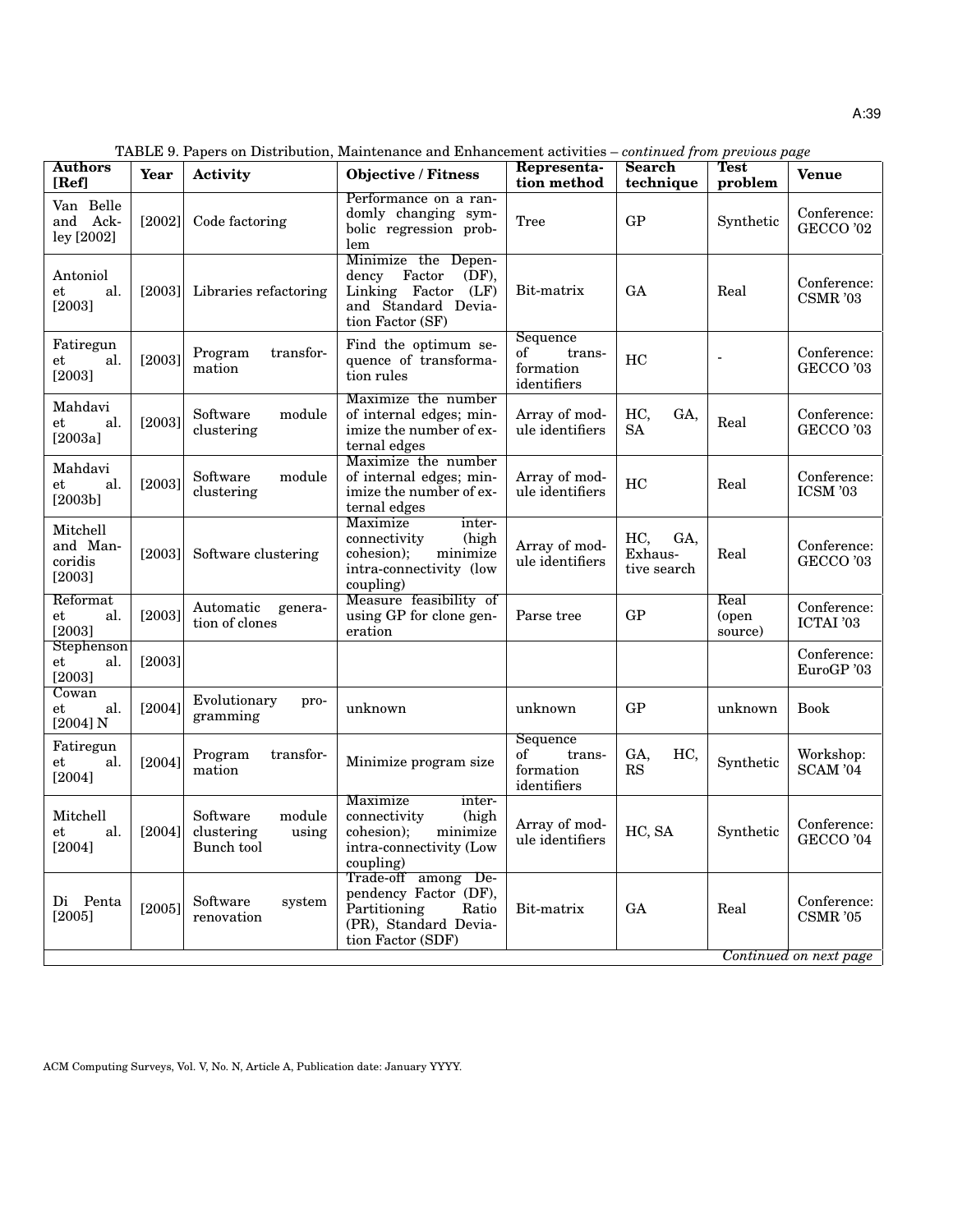A:40

| <b>Authors</b><br>[Ref]                                     | Year                   | Activity                                                                  | <b>Objective / Fitness</b>                                                                                                                      | Representa-<br>tion method                           | <b>Search</b><br>technique | <b>Test</b><br>problem       | <b>Venue</b>                                     |  |  |
|-------------------------------------------------------------|------------------------|---------------------------------------------------------------------------|-------------------------------------------------------------------------------------------------------------------------------------------------|------------------------------------------------------|----------------------------|------------------------------|--------------------------------------------------|--|--|
| Pen-<br>Di<br>ta et al.<br>[2005]                           | [2005]                 | Software<br>system<br>renovation                                          | Trade-off among De-<br>pendency Factor (DF),<br>Partitioning<br>Ratio<br>(PR), Standard Devia-<br>tion Factor (SDF) and<br>Feedback Factor (FF) | Bit-matrix                                           | GA, HC                     | Real                         | Journal<br>of<br>Sys-<br>tems<br>and<br>Software |  |  |
| Di<br>Pen-<br>and<br>ta<br>Taneja<br>[2005]                 | [2005]                 | Automatic grammar<br>evolution                                            | Optimize the percent-<br>age of positive exam-<br>ples and negative ex-<br>amples                                                               | Array of sym-<br>bols                                | GA                         | Real                         | Conference:<br>CSMR '05                          |  |  |
| Fatiregun<br>$_{\rm et}$<br>al.<br>[2005]                   | [2005]                 | Amorphous slicing                                                         | Minimize size of the<br>amorphous slice com-<br>puted                                                                                           | Sequence<br>of<br>trans-<br>formation<br>identifiers | GA, HC                     | Real<br>(6<br>program-<br>s) | Conference:<br>WCRE '05                          |  |  |
| Harman<br>al.<br>$_{\rm et}$<br>[2005]                      | [2005]                 | Software<br>module<br>clustering                                          | Optimize MQ and EVM<br>(comparison of two fit-<br>ness)                                                                                         | Array of mod-<br>ule identifiers                     | GA                         | Synthetic<br>& Real          | Conference:<br>GECCO '05                         |  |  |
| Mahdavi<br>[2005]                                           | [2005]                 | Comprehension via<br>module clustering                                    | Maximize modulariza-<br>tion quality (maximize<br>cohesion and minimize<br>coupling)                                                            | Array of mod-<br>ule identifiers                     | GA, HC                     | Real                         | <b>PhD</b> Thesis                                |  |  |
| Seng et al.<br>[2005]                                       | [2005]                 | System<br>re-<br>structuring                                              | weighted<br>Optimize<br>sum of: coupling, cohe-<br>sion, complexity, cycles,<br>bottlenecks                                                     | String                                               | GA                         | Real                         | Conference:<br>GECCO '05                         |  |  |
| Sutton<br>al.<br>et<br>[2005]                               | $[2005]$               | Clone detection                                                           | Minimizing number of<br>individuals and Max-<br>imizing similarity of<br>clones in each individu-<br>al                                         | Variable-<br>sized vectors                           | EA                         | Real<br>(small)<br>case)     | Conference:<br>GECCO '05                         |  |  |
| Bate and<br>Emberson<br>[2006]                              | [2006]                 | Allocation<br>and<br>scheduling tasks in<br>real-time embedded<br>systems | Improve the flexibility                                                                                                                         | String                                               | <b>SA</b>                  | Synthetic                    | Symposium:<br>RTAS '06                           |  |  |
| <b>Bouktif</b><br>et<br>al.<br>[2006]                       | [2006]                 | Mutation and cover-<br>age testing                                        | Clone refactoring                                                                                                                               | String (bina-<br>ry)                                 | GA, ACO,<br>TS             | Real                         | Conference:<br>GECCO '06                         |  |  |
| Cohen<br>al.<br>${\mathop{\mathrm{et}}\nolimits}$<br>[2006] | [2006]                 | Thread clustering                                                         | Maximize modulariza-<br>tion quality                                                                                                            | Array of mod-<br>ule identifiers                     | HC                         | example                      | Benchmark Conference:<br>GECCO '06               |  |  |
| Del Rosso<br>[2006]                                         | [2006]                 | Dynamic<br>memory<br>configuration                                        | Improve memory effi-<br>ciency (find the opti-<br>mal configuration for<br>the segregated free list-<br>s)                                      | String                                               | GA                         | Simulator                    | Workshop:<br>WISER '06                           |  |  |
| Gold et al.<br>[2006]                                       | [2006]                 | Overlapping concept<br>assignment                                         | Maximize quality of<br>concept binding                                                                                                          | String (a set<br>of<br>segment<br>pairs)             | GA, HC                     | Real                         | Conference:<br>ICSM '06                          |  |  |
| Harman<br>[2006]                                            | [2006]                 | SBSE for mainte-<br>nance and reengi-<br>neering                          |                                                                                                                                                 | $\qquad \qquad \blacksquare$                         | $\overline{\phantom{a}}$   | $\qquad \qquad \blacksquare$ | Conference:<br>CSMR '06                          |  |  |
|                                                             | Continued on next page |                                                                           |                                                                                                                                                 |                                                      |                            |                              |                                                  |  |  |

TABLE 9. Papers on Distribution, Maintenance and Enhancement activities – *continued from previous page*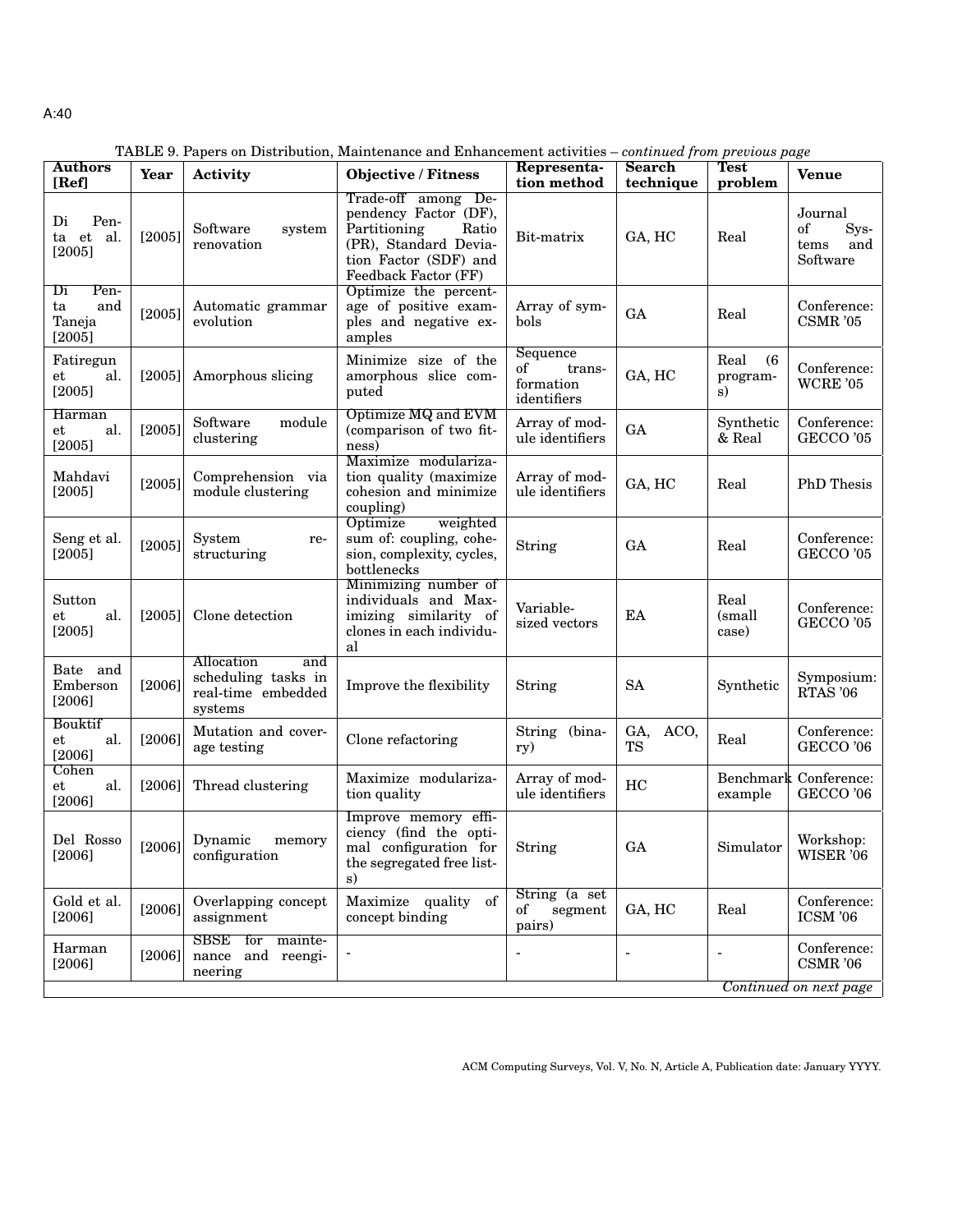| <b>Authors</b><br>[Ref]                                         | Year     | Activity                                                                    | <b>Objective / Fitness</b>                                                                                  | Representa-<br>tion method                           | sonning on p. sensus pug<br><b>Search</b><br>technique | <b>Test</b><br>problem   | <b>Venue</b>                                  |
|-----------------------------------------------------------------|----------|-----------------------------------------------------------------------------|-------------------------------------------------------------------------------------------------------------|------------------------------------------------------|--------------------------------------------------------|--------------------------|-----------------------------------------------|
| Mitchell<br>and Man-<br>coridis<br>[2006]                       | [2006]   | module<br>Software<br>clustering                                            | Maximize modulariza-<br>tion quality (maximize<br>cohesion and minimize<br>coupling)                        | Array of mod-<br>ule identifiers                     | HC, SA                                                 | Real                     | Journal:<br><b>IEEE TSE</b>                   |
| O'Keeffe<br>Ó<br>and<br>Cinnéide<br>[2006]                      | [2006]   | Refactoring of OO<br>programmes                                             | Maximize design quali-<br>ty metric (three metrics<br>were examined)                                        | unknown                                              | HC, SA                                                 | Real                     | Conference:<br>CSMR '06                       |
| Seng et al.<br>[2006]                                           | [2006]   | Refactoring                                                                 | weighted<br>Optimize<br>sum of: coupling, co-<br>hesion,<br>complexity,<br>stability                        | String                                               | EA                                                     | Real                     | Conference:<br>GECCO '06                      |
| Bodhuin<br>al.<br>et<br>[2007]                                  | $[2007]$ | Model refactoring                                                           | Maximize cohesion and<br>minimize coupling                                                                  | Bit string                                           | GA                                                     | Synthetic                | Workshop:<br><b>WRT '07</b>                   |
| Bodhuin<br>al.<br>$_{\rm et}$<br>[2007]                         | [2007]   | Re-packaging down-<br>loadable application-<br>s (Software cluster-<br>ing) | Minimize the packag-<br>ing size and the av-<br>erage of downloading<br>times                               | Integer array                                        | GA                                                     | Real                     | Conference:<br><b>CASCON</b><br>'07           |
| Dubach<br>al.<br>et<br>[2007]                                   | $[2007]$ |                                                                             |                                                                                                             |                                                      |                                                        |                          | Conference:<br>Computing<br>Frontiers<br>'07  |
| Emberson<br>and Bate<br>[2007]                                  | [2007]   | Task allocation and<br>scheduling in mode<br>transitions                    | Minimize changes in<br>allocation                                                                           | unknown                                              | <b>SA</b>                                              | Synthetic                | Symposium:<br>RTAS '07                        |
| Harman<br>and Tratt<br>[2007]                                   | $[2007]$ | Refactoring                                                                 | Maximize coupling be-<br>tween objects (CBO)<br>and Minimize STDV of<br>the number of methods<br>in classes | Sequence<br>of<br>method<br>moves                    | HC                                                     | Real                     | Conference:<br>GECCO '07                      |
| Huynh<br>Cai<br>and<br>[2007]                                   | [2007]   | Software modularity<br>analysis (Clustering)                                | Check the consisten-<br>cy between design and<br>source code                                                | unknown                                              | GA                                                     | Synthetic                | Workshop:<br>ACoM'07                          |
| O'Keeffe<br>and<br>Ó<br>Cinnéide<br>$[2007]$                    | [2007]   | Software refactoring                                                        | QMOOD hierarchical<br>design quality model                                                                  | Binary string                                        | SA,<br>HC,<br><b>GA</b>                                | Real<br>(Open<br>source) | Conference:<br>GECCO '07                      |
| Reformat<br>al.<br>et<br>[2007]                                 | $[2007]$ | Software cloning                                                            | Produce a system from<br>its external interac-<br>tions                                                     | Tree                                                 | GP                                                     | Synthetic                | Journal:<br>Soft Com-<br>puting               |
| Kessentini<br>et al.<br>$[2008]$                                |          | [2008] Model transforma-<br>tion                                            | Maximize<br>complete-<br>ness and consistency of<br>source model transfor-<br>mation                        | $M-$<br>$\,$ dimensional $\,$<br>vector              | <b>PSO</b>                                             | Synthetic                | Conference:<br><b>MODELS</b><br>$^{\prime}08$ |
| Kuperberg<br>al.<br>${\mathop{\mathrm{et}}\nolimits}$<br>[2008] | [2008]   | Performance predic-<br>tion                                                 | Create<br>platform-<br>independent<br>para-<br>metric<br>performance<br>models                              | <b>Tree</b>                                          | GP                                                     | Synthetic                | Symposium:<br>CBSE '08                        |
| Mitchell<br>and Man-<br>coridis<br>[2008]                       | [2008]   | Software clustering                                                         | Improve<br>modulariza-<br>tion quality                                                                      | Sequence<br>of<br>trans-<br>formation<br>identifiers | $\operatorname{SA}$                                    |                          | Journal:<br>Soft Com-<br>puting               |
|                                                                 |          |                                                                             |                                                                                                             |                                                      |                                                        |                          | Continued on next page                        |

TABLE 9. Papers on Distribution, Maintenance and Enhancement activities – *continued from previous page*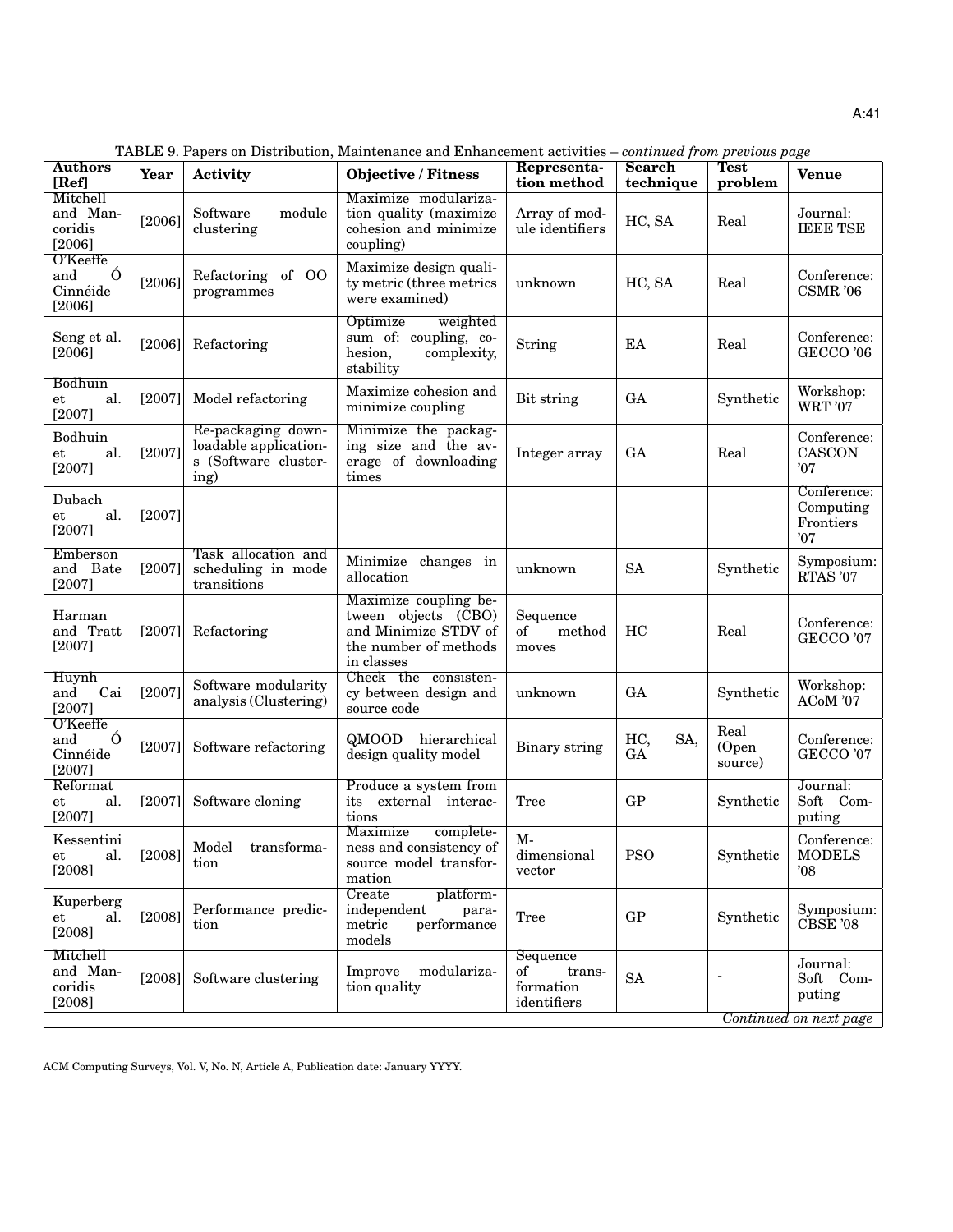A:42

| <b>Authors</b><br>[Ref]                            | Year   | Activity                                    | <b>Objective / Fitness</b>                                         | Representa-<br>tion method | <b>Search</b><br>technique | <b>Test</b><br>problem    | <b>Venue</b>                                       |
|----------------------------------------------------|--------|---------------------------------------------|--------------------------------------------------------------------|----------------------------|----------------------------|---------------------------|----------------------------------------------------|
| O'Keeffe<br>$\Omega$<br>and<br>Cinnéide<br>[2008a] | [2008] | Software refactoring                        | <b>QMOOD</b><br>hierarchical<br>design quality model               | Binary string              | SA,<br>GA,<br>HC           | Real<br>(Open)<br>source) | Journal:<br><b>JSME</b>                            |
| O'Keeffe<br>$\Omega$<br>and<br>Cinnéide<br>[2008b] | [2008] | Software refactoring                        | QMOOD<br>hierarchical<br>design quality model                      | Binary string              | HC, SA                     | Real<br>(Open<br>source)  | Journal<br>of<br>$Sys-$<br>tems<br>and<br>Software |
| White<br>al.<br>et<br>[2008]                       | [2008] | Non functional prop-<br>erties satisfaction | Trade-offs<br>between<br>consumption<br>power<br>and functionality | Binary                     | GP, MOOA<br>(SPEA2)        | Synthetic                 | Conference:<br>GECCO '08                           |

TABLE 9. Papers on Distribution, Maintenance and Enhancement activities – *continued from previous page*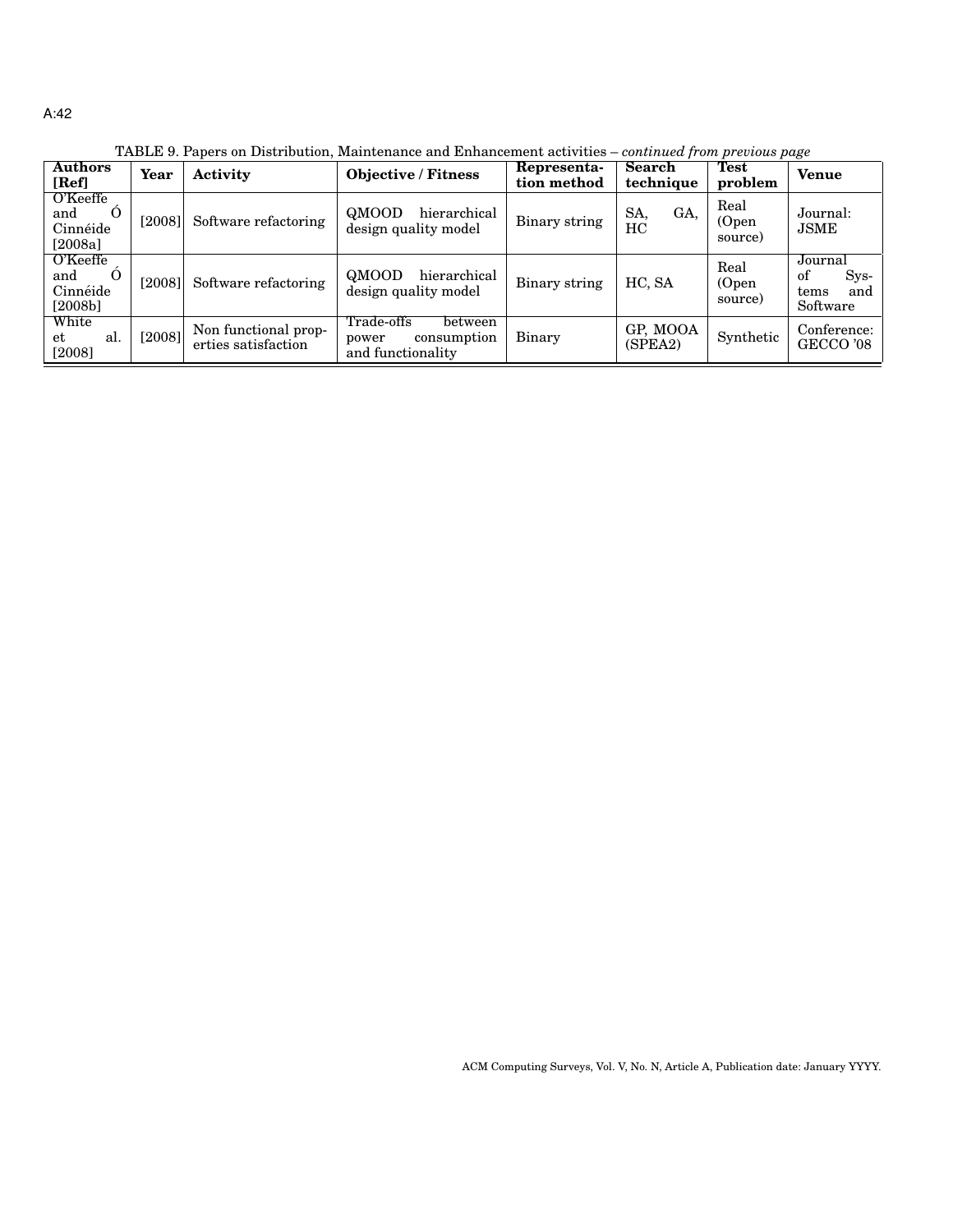| <b>Authors</b><br>[Ref]                | Year   | Representa-<br>Activity<br><b>Objective / Fitness</b><br>tion method                                        |                                                           | <b>Search</b><br>technique | Test<br>problem  | <b>Venue</b>             |                                               |
|----------------------------------------|--------|-------------------------------------------------------------------------------------------------------------|-----------------------------------------------------------|----------------------------|------------------|--------------------------|-----------------------------------------------|
| Harman<br>and Clark<br>[2004]          | [2004] | Overview of search<br>based<br>approaches<br>and metrics to SBSE                                            | Guidelines<br>to define<br>good fitness functions         |                            | HC,<br>SA,<br>GA |                          | Symposium:<br><b>METRICS</b><br>04'           |
| Vivanco<br>and Pizzi<br>[2004]         | [2004] | metrics<br>Software<br>classification                                                                       | Improve the prediction<br>of software object qual-<br>ity | Bit string                 | <b>GA</b>        | Real                     | Conference:<br>GECCO '04                      |
| Lange<br>and Man-<br>coridis<br>[2007] | [2007] | classifi-<br>Metrics<br>(Identify)<br>cation<br>software<br>develop-<br>based<br>on style<br>er<br>metrics) | Maximize the correct<br>classification                    | String                     | <b>GA</b>        | Real<br>(Open<br>source) | Conference:<br>GECCO '07                      |
| Vivanco<br>Jin<br>and<br>[2007]        | [2007] | OO source code met-<br>rics selection                                                                       | LDA classifier                                            | Bit-mask                   | <b>GA</b>        | Real                     | Conference:<br><b>OOPSLA</b><br>$^{\prime}07$ |
| Vivanco<br>Jin<br>and<br>[2008]        | [2008] | Software metrics se-<br>lection                                                                             | Improve the prediction<br>of software object qual-<br>ity | Bit string                 | <b>GA</b>        | Real                     | Symposium:<br>ESEM '08                        |

Table 10: Papers addressing activities related to Metrics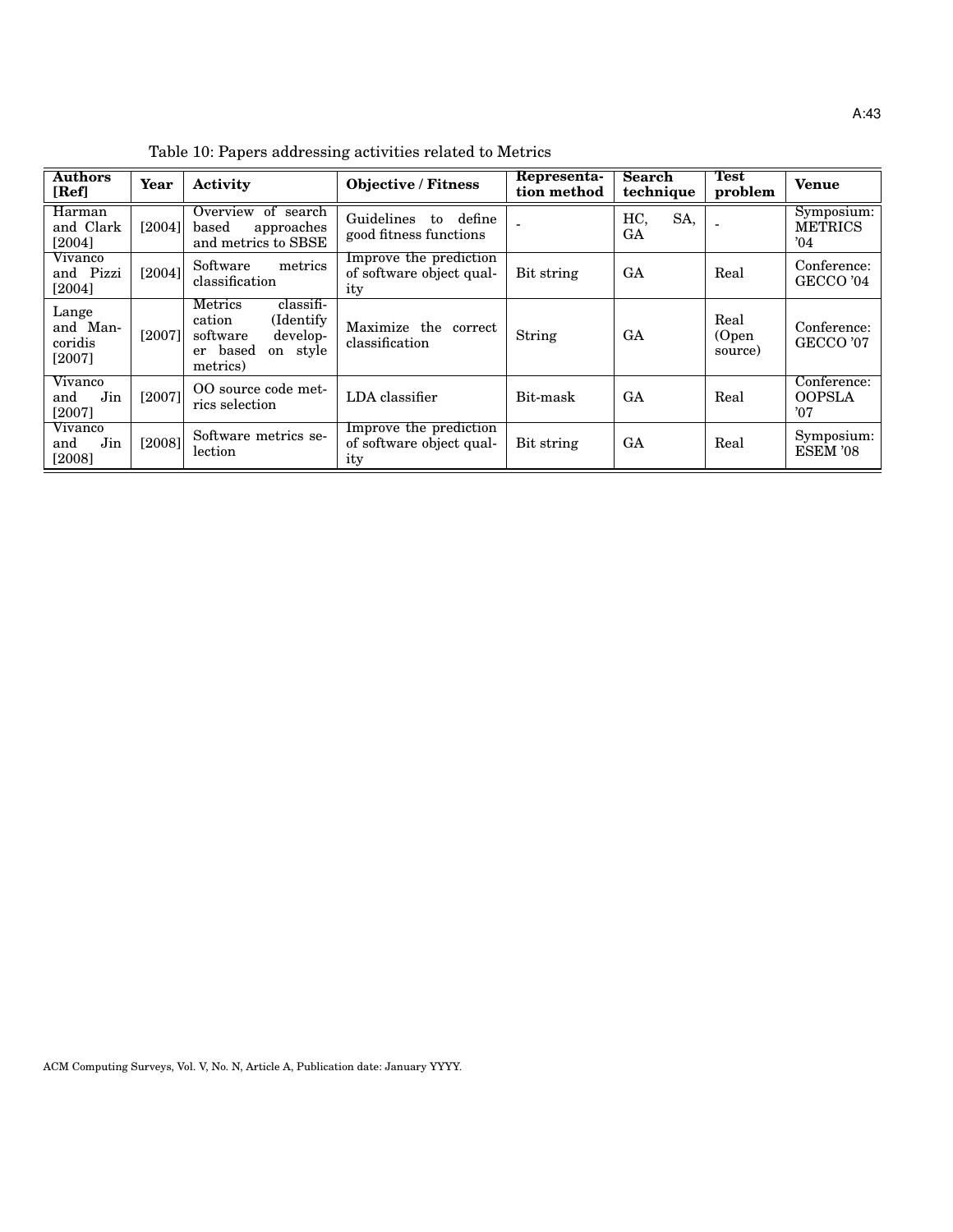| <b>Authors</b><br>[Ref]                   | Year     | Activity                                                 | <b>Objective / Fitness</b>                                                 | Representa-<br>tion method | <b>Search</b><br>technique          | <b>Test</b><br>problem                    | Venue                                                         |
|-------------------------------------------|----------|----------------------------------------------------------|----------------------------------------------------------------------------|----------------------------|-------------------------------------|-------------------------------------------|---------------------------------------------------------------|
| Chao et al.<br>$[1993]$ N                 | [1993]   | Software<br>project<br>management                        | unknown                                                                    | unknown                    | GA                                  | unknown                                   | Conference:<br>IAST '93                                       |
| Chang<br>[1994]                           | [1994]   | Software<br>project<br>management                        |                                                                            | ÷,                         | GA                                  | $\overline{\phantom{a}}$                  | Journal:<br>IEEE Soft-<br>ware                                |
| Chang<br>al.<br>$_{\rm et}$<br>[1994]     | [1994]   | Software<br>project<br>management                        | Determine the resource<br>allocation                                       | unknown                    | GA                                  | ÷,                                        | Conference:<br>COMPSAC<br>94                                  |
| Chang<br>al.<br>$_{\rm et}$<br>[1998]     | [1998]   | Project<br>schedul-<br>ing and<br>resource<br>allocation | Minimize total cost and<br>finishing time                                  | String                     | GA                                  | Synthetic                                 | Conference:<br><b>COMPSAC</b><br>'98                          |
| Dolado<br>and<br>Fer-<br>nandez<br>[1998] | [1998]   | Software<br>develop-<br>ment effort estima-<br>tion      | Optimize effort estima-<br>tion                                            | Tree                       | GP, NN                              | Synthetic<br>& Real                       | Conference:<br><b>INSPIRE</b><br>'98                          |
| Evett<br>al.<br>$_{\rm et}$<br>[1999]     | [1999]   | Software<br>quality<br>modeling                          | Predict software quali-<br>ty                                              | Tree                       | <b>GP</b>                           | Real                                      | Conference:<br>FLAIRS '99                                     |
| Dolado<br>[2000]                          | [2000]   | Software size esti-<br>mation                            | Optimize software size<br>estimation                                       | Tree                       | GP, NN                              | Real?<br>(from lit-<br>erature)           | Journal:<br><b>IEEE TSE</b>                                   |
| Shukla<br>[2000]                          | $[2000]$ | Development<br>effort<br>estimation                      | Maximize precision of<br>effort estimation                                 | String                     | NN<br>and<br>GA (GA to<br>train NN) | Real                                      | Journal:<br>Informa-<br>tion<br>and<br>Software<br>Technology |
| Aguilar-<br>Ruiz et al.<br>[2001]         | $[2001]$ | <b>Project Management</b>                                | Maximize classification<br>percentage and cover-<br>age of the rules       | String                     | EA                                  | Real                                      | Journal:<br>Informa-<br>tion<br>and<br>Software<br>Technology |
| <b>Burgess</b><br>and Lefley<br>[2001]    | $[2001]$ | Software effort esti-<br>mation                          | Maximize accuracy of<br>estimation                                         | Tree                       | GP                                  | Real<br>(from an<br>existing<br>database) | Journal:<br>Informa-<br>tion<br>and<br>Software<br>Technology |
| Chang<br>al.<br>$_{\rm et}$<br>[2001]     | [2001]   | schedul-<br>Project<br>ing and<br>resource<br>allocation | Minimize duration and<br>cost of project, Maxi-<br>mize quality of product | graph                      | GA                                  | Synthetic                                 | Journal:<br>Annals<br>of<br>Software<br>Engineer-<br>ing      |
| Dolado<br>[2001]                          | [2001]   | Cost estimation                                          | Optimize cost estima-<br>tion                                              | Tree                       | <b>GP</b>                           | Real                                      | Journal:<br>Informa-<br>tion<br>and<br>Software<br>Technology |
|                                           |          |                                                          |                                                                            |                            |                                     |                                           | Continued on next page                                        |

Table 11: Papers addressing Management activities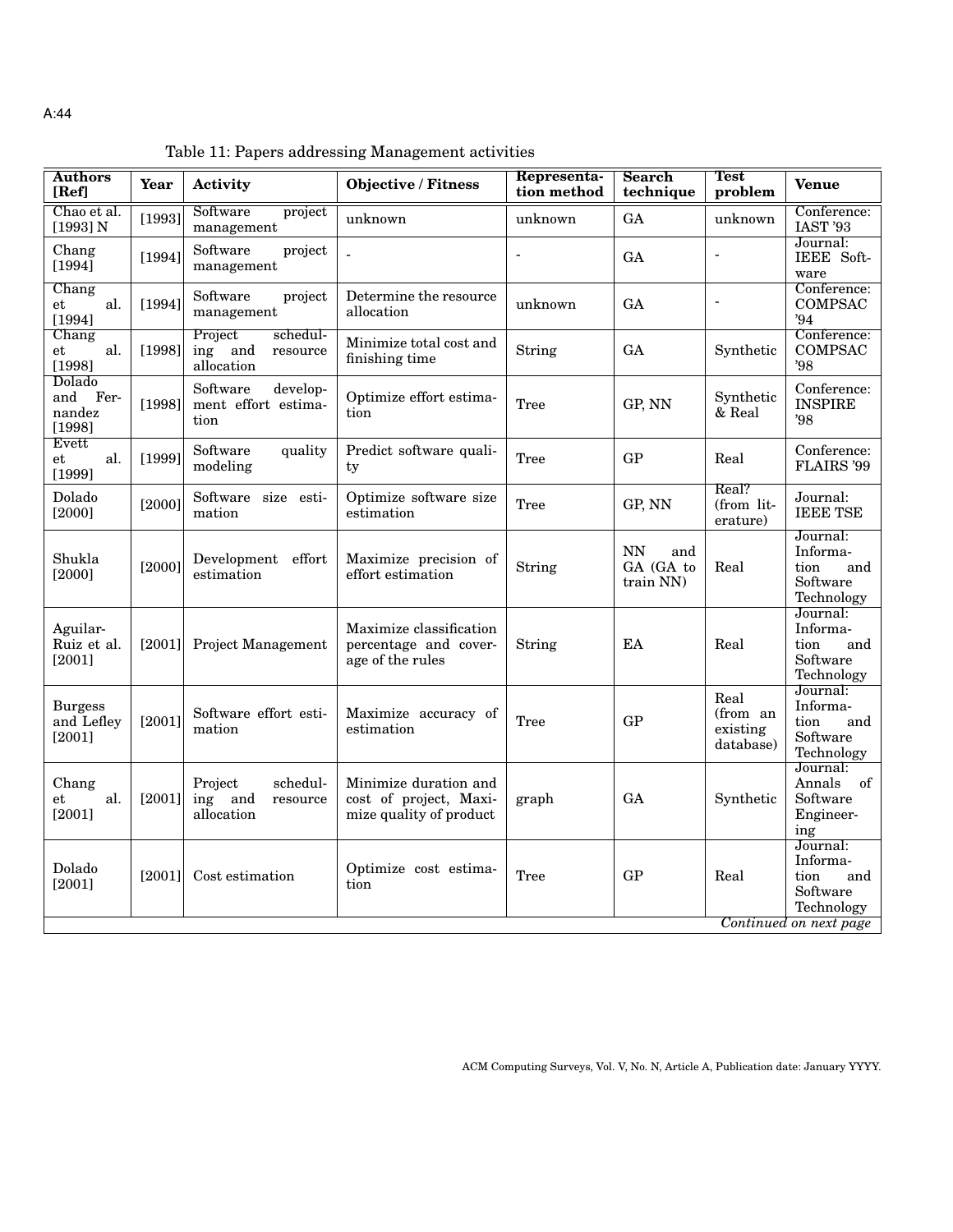|  | TABLE 11. Papers on Management activities – continued from previous page |  |  |  |
|--|--------------------------------------------------------------------------|--|--|--|
|  |                                                                          |  |  |  |
|  |                                                                          |  |  |  |
|  |                                                                          |  |  |  |

| <b>Authors</b>                            | Year     | Activity                                                                 | TABLE 11. Papers on Management activities – <i>continued from previous page</i><br><b>Objective / Fitness</b> | Representa-              | Search                                         | <b>Test</b>                     | <b>Venue</b>                               |
|-------------------------------------------|----------|--------------------------------------------------------------------------|---------------------------------------------------------------------------------------------------------------|--------------------------|------------------------------------------------|---------------------------------|--------------------------------------------|
| [Ref]                                     |          |                                                                          | Predict the number of                                                                                         | tion method              | technique                                      | problem                         |                                            |
| Jarillo<br>al.<br>et<br>[2001]            | [2001]   | Software<br>develop-<br>ment effort estima-<br>tion                      | defects, estimate the<br>reliability in terms of<br>time and failure                                          | unknown                  | GA, GP                                         | Real                            | Conference:<br><b>OOIS</b> '01             |
| Liu<br>and<br>Khosh-<br>goftaar<br>[2001] | [2001]   | Software<br>quality<br>classification model                              | Minimize the cost of<br>GP<br>Tree<br>misclassification                                                       |                          | Real                                           | Symposium:<br>HASE '01          |                                            |
| Aguilar-<br>Ruiz et al.<br>[2002]         | [2002]   | Software<br>develop-<br>ment effort, time<br>and quality estima-<br>tion | Maximize accuracy of<br>estimation                                                                            | Float string             | EA                                             | Real?<br>(from lit-<br>erature) | Conference:<br>GECCO '02                   |
| <b>Bouktif</b><br>et<br>al.<br>[2002]     | [2002]   | Software<br>quality<br>prediction                                        | Improve correctness                                                                                           | Binary tree              | GA                                             | Real                            | Conference:<br>ICSM '02                    |
| Kirsopp<br>et<br>al.<br>[2002]            | [2002]   | Project effort estima-<br>tion                                           | Optimize effort esti-<br>mate precision                                                                       | String                   | HC,<br>For-<br>ward<br>sequential<br>selection | Synthetic                       | Conference:<br>GECCO '02                   |
| Shan et al.<br>$[2002]$                   | [2002]   | Software<br>develop-<br>ment effort estima-<br>tion                      | Determine metric set-<br>s and improve the pre-<br>diction of development<br>effort                           | Tree                     | GP                                             | Real                            | Conference:<br>ICCC-<br><b>SWSE</b><br>'02 |
| Bouktif<br>et<br>al.<br>[2004]            | [2004]   | Software<br>quality<br>prediction                                        | Improve correctness                                                                                           | Binary tree              | <b>GA</b>                                      | Real                            | Journal<br>of<br>Object<br>Technology      |
| Khoshgoftaar<br>et<br>al.<br>[2003]       | [2003]   | Software<br>quality<br>classification                                    | Minimize the cost mis-<br>classification; minimize<br>the size of decision tree                               | <b>Tree</b>              | GP                                             | Real                            | Conference:<br>ICTAI '03                   |
| Lefley and<br>Shepperd<br>[2003]          | [2003]   | Software<br>develop-<br>ment effort estima-<br>tion                      | Maximize accuracy of<br>estimation                                                                            | <b>Tree</b>              | GP                                             | Real                            | Conference:<br>GECCO '03                   |
| Liu<br>and<br>Khosh-<br>goftaar<br>[2003] | [2003]   | Software<br>quality<br>classification                                    | Minimize the cost of<br>misclassification; mini-<br>mize the size of deci-<br>sion tree                       | Tree                     | GP                                             | Real                            | Conference:<br>GECCO '03                   |
| Antoniol<br>al.<br>et<br>$[2004a]$        | [2004]   | Project planning                                                         | Minimize project dura-<br>tion                                                                                | String                   | GA, Queu-<br>ing theory,<br>Simulation         | Real                            | Symposium:<br><b>METRICS</b><br>04'        |
| Antoniol<br>et<br>al.<br>$[2004b]$        | [2004]   | Project planning                                                         | Minimize project dura-<br>tion                                                                                | String<br>(two<br>types) | HC,<br>SA,<br>GA                               | Real                            | Conference:<br>GECCO '04                   |
| and<br>Liu<br>Khosh-<br>goftaar<br>[2004] | [2004]   | Software<br>quality<br>classification                                    | Minimize the cost of<br>misclassification; mini-<br>mize the size of deci-<br>sion tree                       | Tree                     | GP                                             | Real                            | Symposium:<br>HASE '04                     |
| Alba and<br>Chicano<br>[2005]             | [2005]   | Project managemen-<br>t of the whole SE ac-<br>tivities                  | Minimize project dura-<br>tion and cost (conflict-<br>ing objectives)                                         | Bit string               | GA                                             | Synthetic                       | Conference:<br><b>MIC '05</b>              |
| Antoniol<br>al.<br>$_{\rm et}$<br>[2005]  | $[2005]$ | Project planning                                                         | Minimize project dura-<br>tion                                                                                | String                   | HC,<br>GA,<br>SA,<br>Ran-<br>dom search        | Real                            | Conference:<br>ICSM '05                    |
|                                           |          |                                                                          |                                                                                                               |                          |                                                |                                 | Continued on next page                     |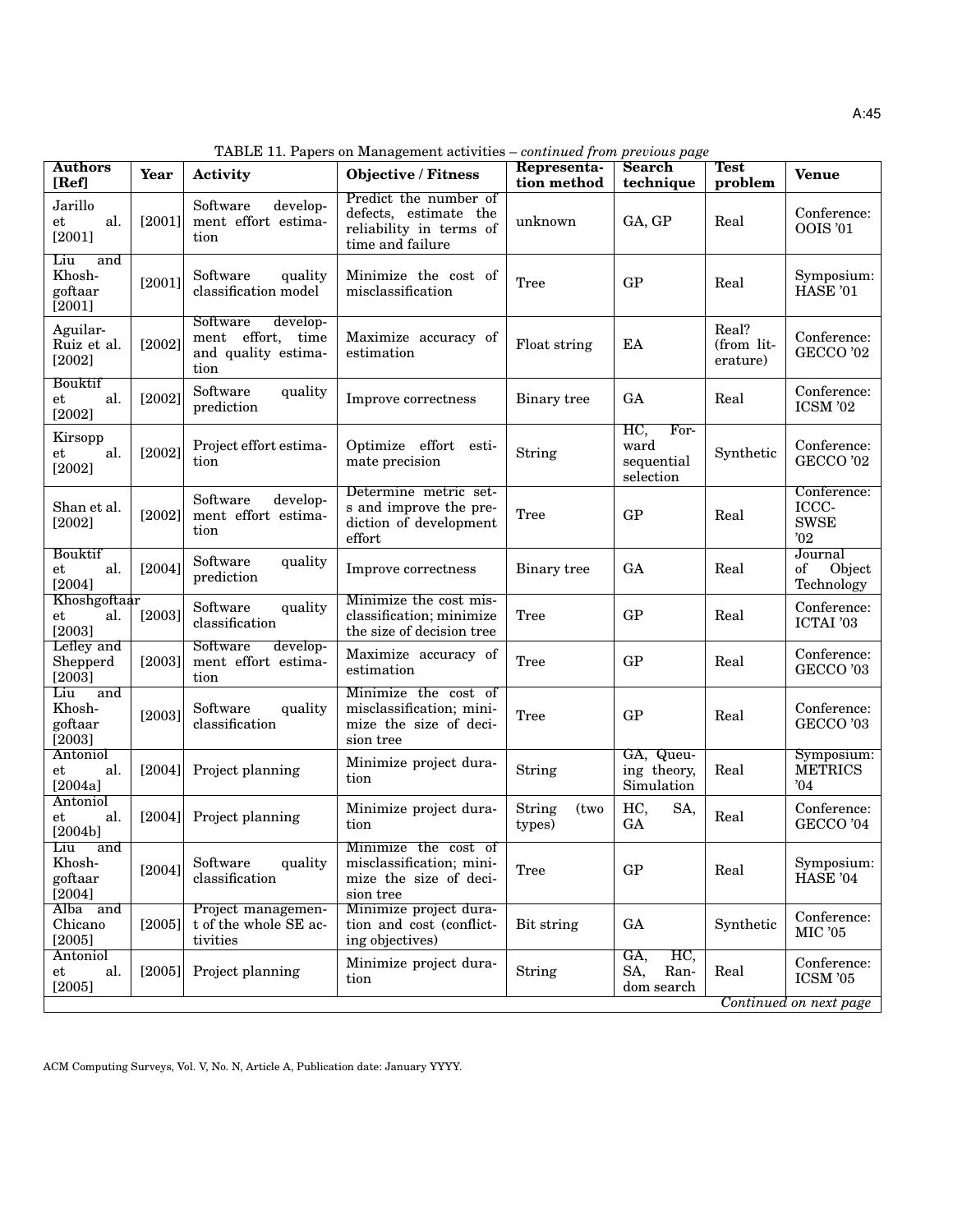A:46

| TABLE 11. Papers on Management activities – <i>continued from previous page</i> |  |  |  |
|---------------------------------------------------------------------------------|--|--|--|
|                                                                                 |  |  |  |

| <b>Authors</b><br>[Ref]                                              | Year     | Activity                                                | TADLE 11. Fapers on management activities – <i>continued from previous page</i><br><b>Objective / Fitness</b>                                                                            | Representa-<br>tion method                | <b>Search</b><br>technique | <b>Test</b><br>problem | <b>Venue</b>                                                      |
|----------------------------------------------------------------------|----------|---------------------------------------------------------|------------------------------------------------------------------------------------------------------------------------------------------------------------------------------------------|-------------------------------------------|----------------------------|------------------------|-------------------------------------------------------------------|
| Lokan<br>[2005]                                                      | [2005]   | Software effort esti-<br>mation                         | MSE, LAD, MRE, MER<br>and Z,                                                                                                                                                             | Symbolic ex-<br>pression                  | GP                         | Real                   | Symposium:<br><b>METRICS</b><br>05                                |
| Alvarez-<br>Valdés<br>al.<br>et<br>[2006]                            | $[2006]$ | Project scheduling                                      | Minimize finish time                                                                                                                                                                     | String                                    | <b>SSA</b>                 | Synthetic              | Journal of<br>Heuristics                                          |
| <b>Bouktif</b><br>al.<br>${\mathop{\mathrm{et}}\nolimits}$<br>[2006] | [2006]   | Quality planning                                        | Maximize the predic-<br>tive accuracy                                                                                                                                                    | String or ma-<br>trix?                    | <b>SA</b>                  | Real                   | Conference:<br>GECCO '06                                          |
| Sheta<br>[2006]                                                      | [2006]   | Development effort<br>estimation                        | Maximize precision of<br>effort prediction                                                                                                                                               | unknown                                   | GA                         | Real                   | Journal of<br>Computer<br>Science                                 |
| Alba and<br>Chicano<br>$[2007d]$                                     | $[2007]$ | Project managemen-<br>t of the whole SE ac-<br>tivities | Minimize project dura-<br>tion and cost (conflict-<br>ing objectives)                                                                                                                    | String                                    | GA                         | Synthetic              | Journal: In-<br>formation<br>Sciences                             |
| Khoshgoftaar<br>Liu<br>and<br>$[2007]$                               | [2007]   | Software<br>quality<br>classification model             | Minimize the modified<br>expected cost of mis-<br>classification, optimize<br>the number of predict-<br>ed fault-prone modules<br>and minimize the size<br>of the decision tree<br>model | Tree                                      | GP                         | Real                   | Journal:<br><b>IEEE</b><br>Transac-<br>tions<br>on<br>Reliability |
| <b>Barreto</b><br>al.<br>et<br>[2008]                                | [2008]   | software<br>Staffing<br>project                         | Maximize the value<br>creation for project                                                                                                                                               | $\blacksquare$                            | BB                         | Synthetic              | Journal:<br>Computers<br>&<br>Op-<br>erations<br>Research         |
| Chang<br>al.<br>et<br>[2008]                                         | [2008]   | Software<br>project<br>scheduling                       | Minimize the input<br>(overload, project costs,<br>and time)                                                                                                                             | unknown                                   | GA                         | Synthetic              | Journal:<br>Informa-<br>tion<br>and<br>Software<br>Technology     |
| Cortellessa<br>${\mathop{\mathrm{et}}\nolimits}$<br>al.<br>[2008]    | [2008]   | Decision support for<br>software<br>architec-<br>ture   | Minimize cost under<br>delivery time and qual-<br>ity constraints                                                                                                                        | unknown                                   | IP (LINGO<br>based)        | Synthetic              | Journal:<br>Computers<br>&<br>$Op-$<br>erations<br>Research       |
| Hericko<br>al.<br>${\mathop{\mathrm{et}}\nolimits}$<br>[2008]        | [2008]   | Team size optimiza-<br>tion                             | Define team size with<br>minimal project effort                                                                                                                                          | $\mathbf{r}$                              | gradient<br>method         | Real                   | Journal: In-<br>formation<br>Processing<br>Letters                |
| Huang<br>al.<br>et<br>[2008]                                         | [2008]   | Software effort esti-<br>mation                         | the mean<br>Minimize<br>magnitude<br>relative<br>error (MMRE)                                                                                                                            | String                                    | GA                         | Real                   | European<br>Journal<br>of<br>Oper-<br>ational<br>Research         |
| Kapur<br>al.<br>et<br>[2008]                                         | [2008]   | Staffing for product<br>release                         | Provide best quality to<br>customers under time<br>constraint                                                                                                                            | Binary                                    | GA                         | Synthetic              | Journal:<br><b>JSME</b>                                           |
| Khoshgoftaar<br>al.<br>${\mathop{\mathrm{et}}\nolimits}$<br>[2008]   | [2008]   | Software<br>quality<br>classification model-<br>ing     | Minimize the cost mis-<br>classification; minimize<br>the size of decision tree                                                                                                          | Integer<br>or<br>values<br>real<br>string | GA                         | Real                   | Conference:<br>SEKE '08<br>Continued on next page                 |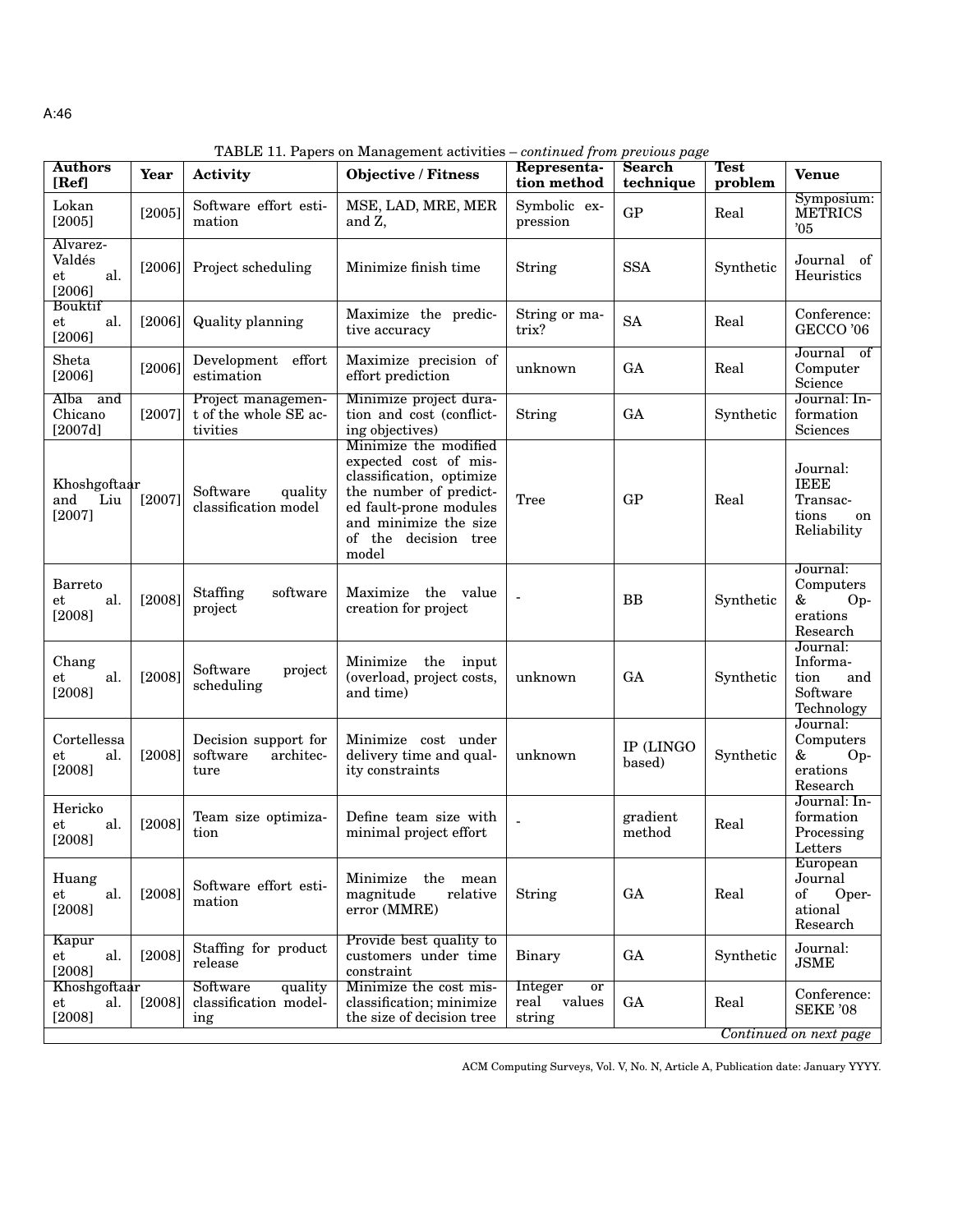TABLE 11. Papers on Management activities – *continued from previous page*

| <b>Authors</b><br>[Ref]  | Year   | Activity                                   | <b>Objective / Fitness</b>                                           | Representa-<br>tion method           | Search<br>technique | <b>Test</b><br>problem | <b>Venue</b>     |
|--------------------------|--------|--------------------------------------------|----------------------------------------------------------------------|--------------------------------------|---------------------|------------------------|------------------|
| Wen<br>and<br>Lin [2008] | [2008] | Multistage<br>human<br>resource allocation | Minimize<br>the<br>project<br>duration; minimize the<br>project cost | Improved<br>fixed-length<br>encoding | GA                  | Synthetic              | Journal:<br>DOAJ |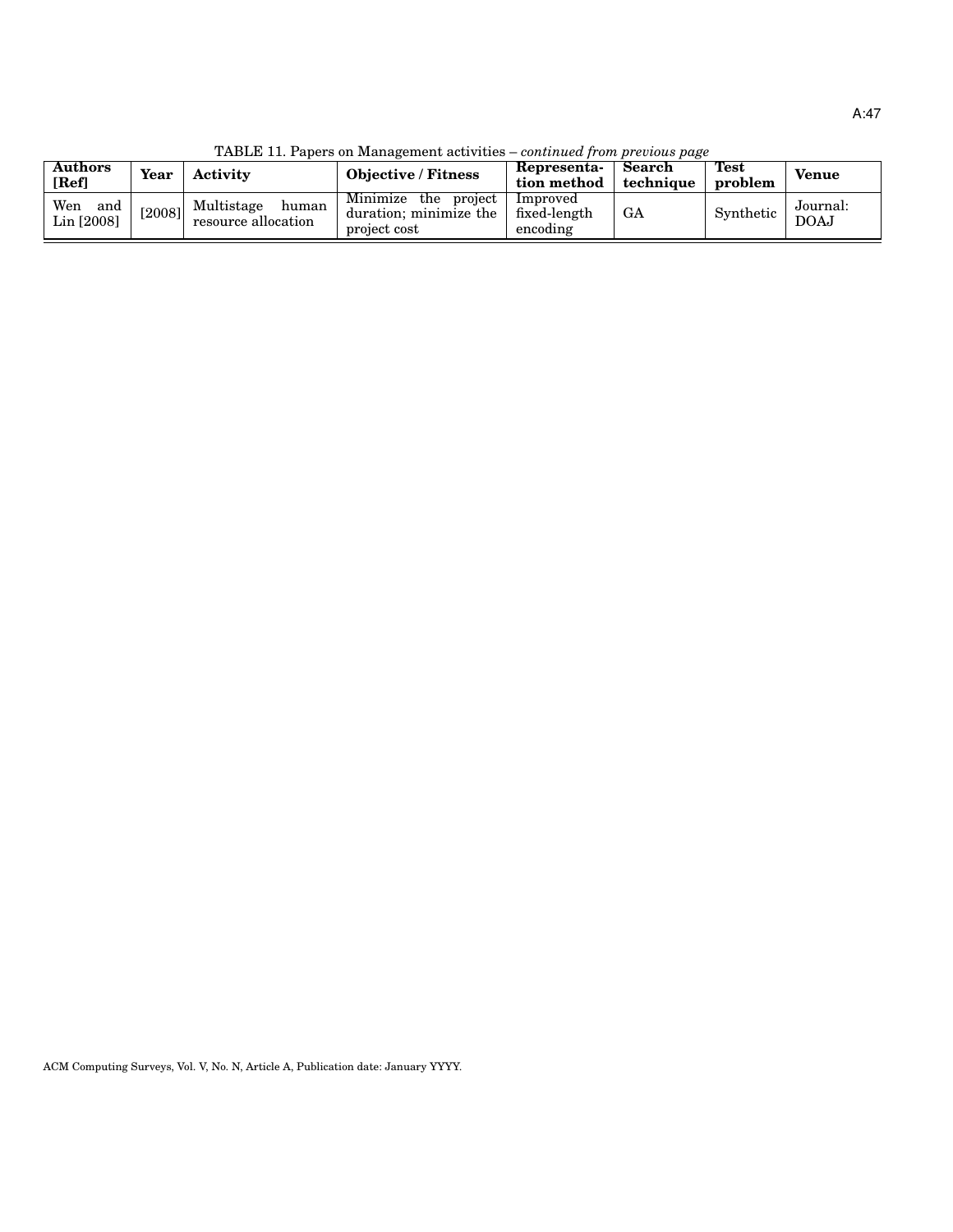| <b>Authors</b><br>[Ref]              | Year   | Activity                                                                           | Representa-<br><b>Objective / Fitness</b><br>tion method                        |                   | <b>Search</b><br>technique | Test<br>problem | <b>Venue</b>                         |
|--------------------------------------|--------|------------------------------------------------------------------------------------|---------------------------------------------------------------------------------|-------------------|----------------------------|-----------------|--------------------------------------|
| Sinclair<br>Sha-<br>and<br>mi [1997] | [1997] | Design<br>Imple-<br>and<br>mentation (evolution<br>of simple software a-<br>gents) | Maximize the number<br>of accumulated units                                     | String, Tree      | GA, GP                     | Synthetic       | Conference:<br><b>GALESIA</b><br>'97 |
| Hodjat<br>al.<br>et<br>[2004]        | [2004] | Adaptive agent Ori-<br>ented Software Ar-<br>chitecture (AAOSA)                    | the<br>Improve<br>success<br>rate and quality of the<br>policies                | unknown           | <b>GA</b>                  | Synthetic       | Conference:<br>GECCO '04             |
| Haas et al.<br>$[2005]$              | [2005] | Parameter<br>tuning<br>multi-agent<br>for<br>systems                               | quality<br>the<br>Improve<br>of<br>composition<br>for<br>software configuration | Integer<br>string | <b>GA</b>                  | Synthetic       | Conference:<br>GECCO '05             |

Table 12: Papers addressing Distributed Artificial Intelligence

A:48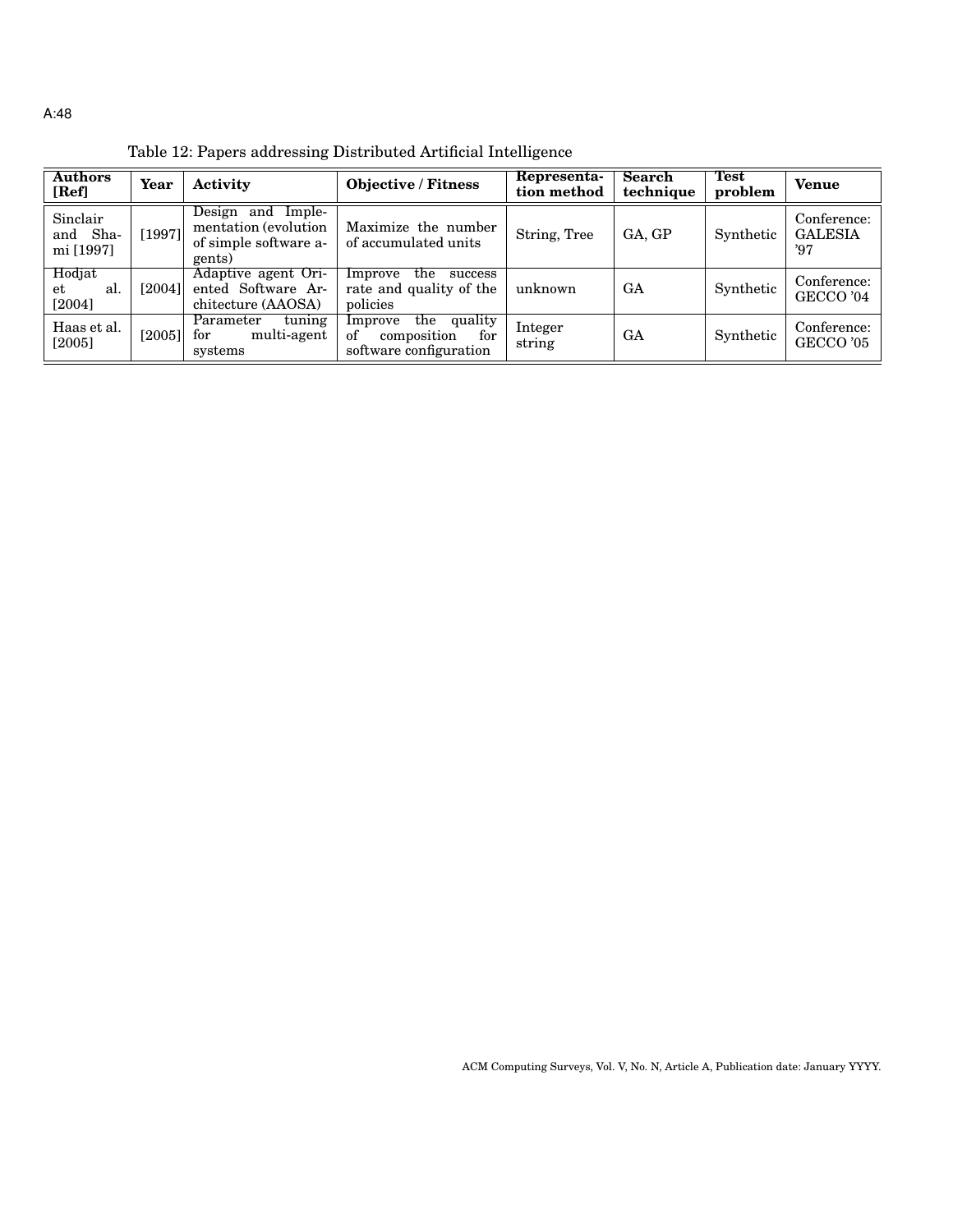| Table 13: Papers addressing Security and Protection |  |
|-----------------------------------------------------|--|
|-----------------------------------------------------|--|

| <b>Authors</b><br>[Ref]                | Search<br>Representa-<br>Year<br><b>Objective / Fitness</b><br>Activity<br>technique<br>tion method |                                                                           | <b>Test</b><br>problem          | <b>Venue</b> |         |                          |                                                 |
|----------------------------------------|-----------------------------------------------------------------------------------------------------|---------------------------------------------------------------------------|---------------------------------|--------------|---------|--------------------------|-------------------------------------------------|
| <b>Dozier</b><br>et<br>al.<br>$[2004]$ | [2004]                                                                                              | Hole<br>discovery<br>in<br>intrusion<br>detection<br>systems (IDS)        | Minimize failed detec-<br>tions | String       | EA, PSO | Real<br>(Simulat-<br>ed) | Conference:<br>GECCO '04                        |
| Dozier<br>et<br>al.<br>$[2007]$        | [2007]                                                                                              | Hole<br>discovery<br>ın<br>intrusion<br>$\rm{detection}$<br>systems (IDS) | Minimize failed detec-<br>tions | String       | EA, PSO | Real<br>(Simulat-<br>ed) | Journal:<br>Applied<br>Soft<br>$Com-$<br>puting |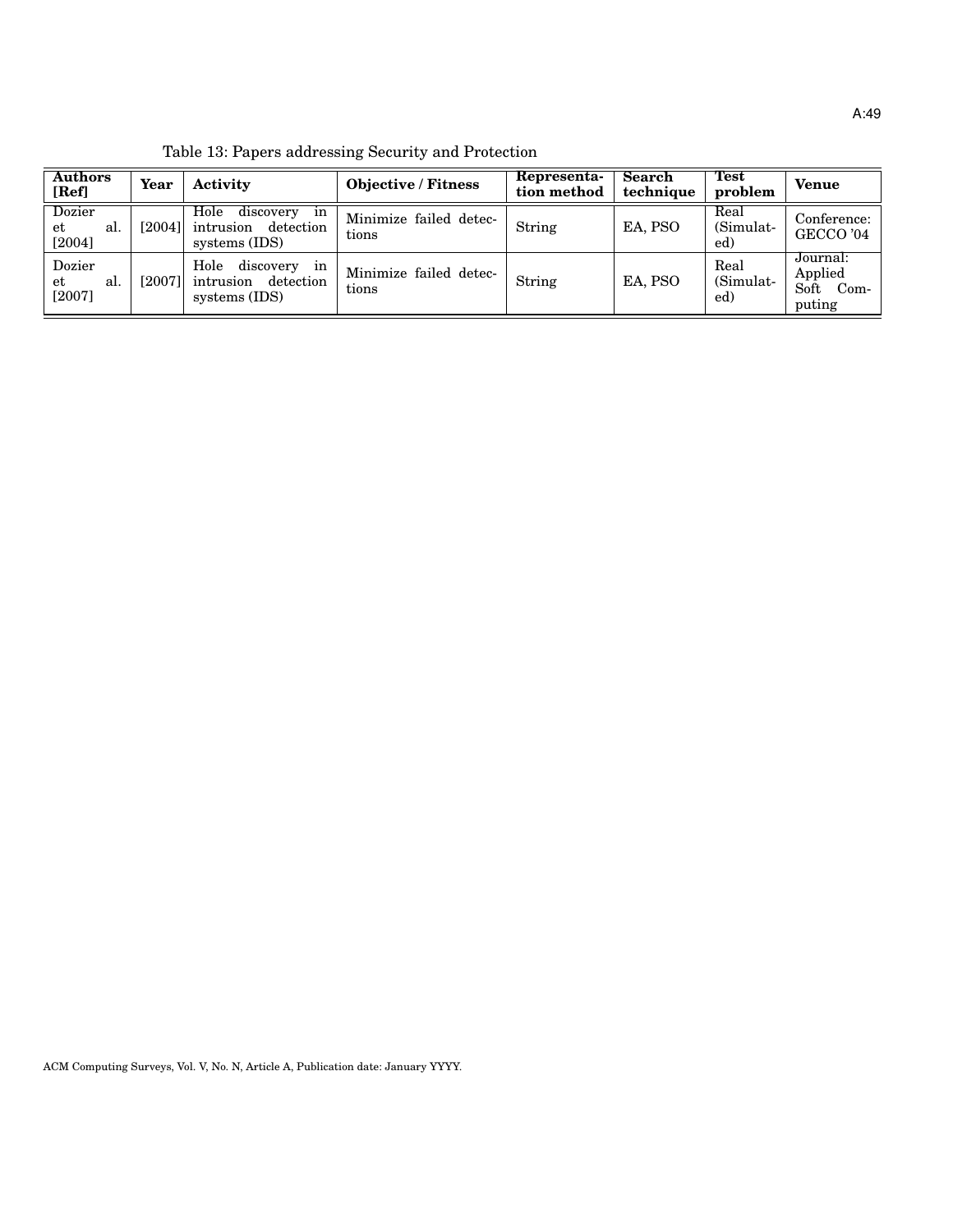| <b>Authors [Ref]</b>           | Year     | <b>Content</b>                                                                                 | <b>Venue</b>                                    |
|--------------------------------|----------|------------------------------------------------------------------------------------------------|-------------------------------------------------|
| Clark et al. [2000] N          | [2000]   | Describing several applications of metaheuristic search tech-<br>niques in SE                  | <b>Technical Report</b>                         |
| Harman and Jones<br>[2001a]    | 2001     | Introduction of SBSE                                                                           | Journal: Information and<br>Software Technology |
| Harman<br>and Jones<br>[2001b] | 2001     | <b>SEMINAL: Software Engineering using Metaheuristic INovative</b><br>Algorithms               | Journal: Information and<br>Software Technology |
| Harman<br>and Jones<br>[2001c] | 2001     | Outlining the papers presented at the SEMINAL Workshop and<br>the discussions                  | Journal: ACM SEN                                |
| Pedrycz [2002]                 | [2002]   | Application of Computational Intelligence in different stages of<br><b>SE</b>                  | Conference: SEKE '02                            |
| <b>Clark</b> [2003]            | [2003]   | Cryptography using nature-inspired search techniques                                           | Congress: CEC '03                               |
| Clark et al. [2003]            | $[2003]$ | Reformulating SE as a search problem                                                           | Journal: IEE Proceedings<br>- Software          |
| Harman and Wegener<br>[2004]   | [2004]   | On application of search techniques in SE                                                      | Conference: ICSE '04                            |
| <b>McMinn</b> [2004]           | [2004]]  | Survey of search based test data generation                                                    | Journal: STVR                                   |
| Rela [2004]                    | [2004]   | A review of EC in all SE activities                                                            | <b>Master Thesis</b>                            |
| Mantere and Alander<br>[2005]  |          | [2005] A review of Evolutionary SE                                                             | Journal: Applied<br>Soft<br>Computing           |
| Jiang [2006]                   | $[2006]$ | A review of applying GA to SE problems                                                         | <b>COMPSAC</b><br>Conference:<br>$^{\prime}$ 06 |
| Harman [2007b]                 | 2007     | Introducing 8 specific application areas                                                       | Conference: ICSE/FOSE<br>$^{\prime}07$          |
| Harman [2007a]                 | 2007     | A introduction of SBSE for program comprehension                                               | Conference: ICPC '07                            |
| Jiang et al. [2007]            | $[2007]$ | A measure to predict the hardness of GAs to the optimization<br>problem in SE                  | Congress: CEC '07                               |
| Afzal et al. [2008a]           | 2008     | A Review of the articles based on non functional search based<br>software testing in 1996-2007 | Conference: SEKE '08                            |
| Alander [2008]                 | [2008]   | A bibliography and collection of GA papers applying to testing<br>problems                     | <b>Technical Report</b>                         |

# Table 14: Papers addressing General aspects of SBSE

A:50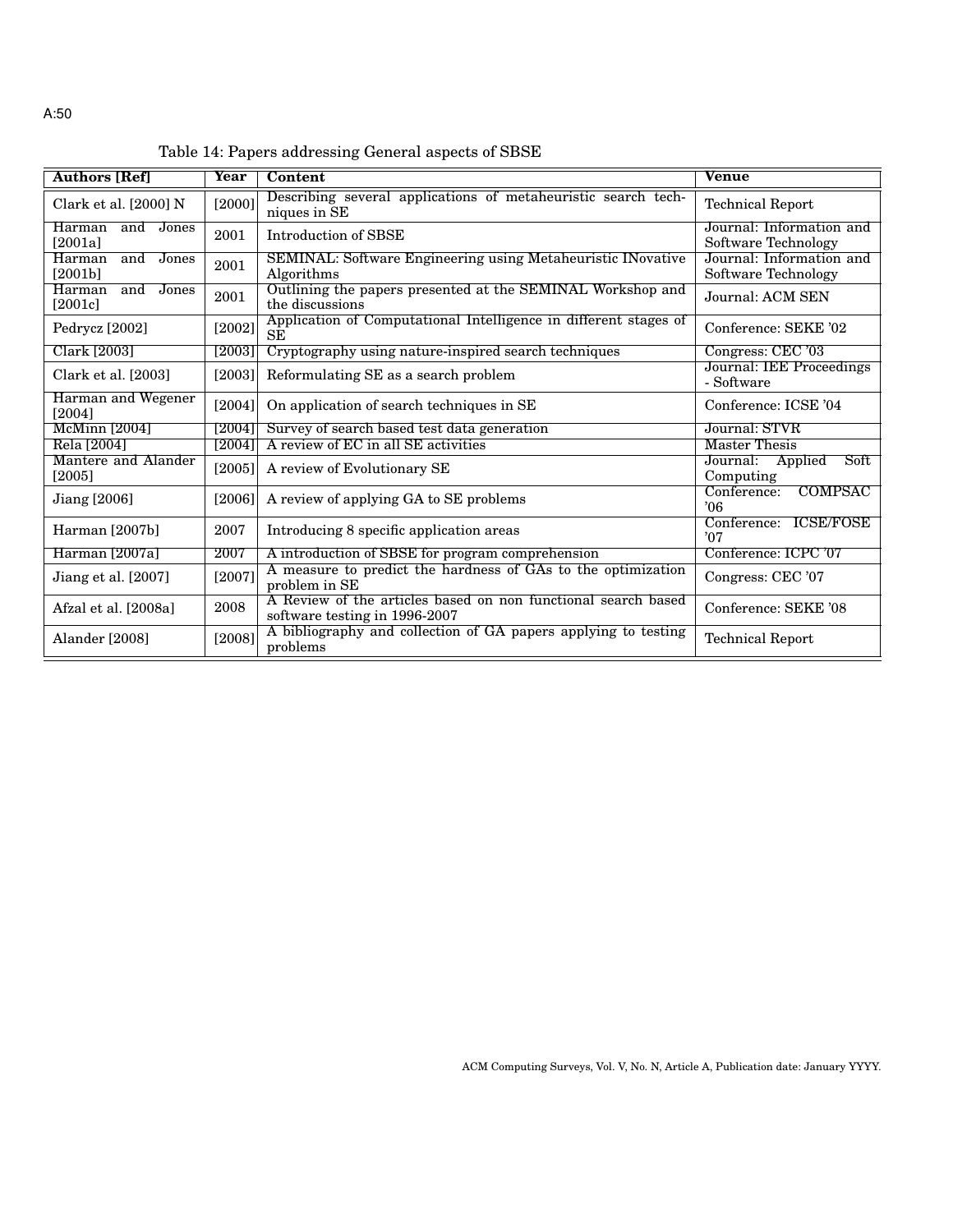## **REFERENCES**

- ADAMOPOULOS, K., HARMAN, M., AND HIERONS, R. M. 2004. How to Overcome the Equivalent Mutant Problem and Achieve Tailored Selective Mutation using Co-Evolution. In *Proceedings of the 2004 Conference on Genetic and Evolutionary Computation (GECCO '04)*. LNCS Series, vol. 3103. Springer, Seattle, USA, 1338–1349.
- AFZAL, W. AND TORKAR, R. 2008a. A Comparative Evaluation of Using Genetic Programming for Predicting Fault Count Data. In *Proceedings of the 3rd International Conference on Software Engineering Advances (ICSEA '08)*. IEEE, Sliema, Malta, 407–414.
- AFZAL, W. AND TORKAR, R. 2008b. Suitability of Genetic Programming for Software Reliability Growth Modeling. In *Proceedings of the International Symposium on Computer Science and its Applications (CSA '08)*. IEEE, Hobart, Australia, 114–117.
- AFZAL, W., TORKAR, R., AND FELDT, R. 2008a. A Systematic Mapping Study on Non-Functional Search-Based Software Testing. In *Proceedings of the 20th International Conference on Software Engineering and Knowledge Engineering (SEKE '08)*. Knowledge Systems Institute Graduate School, San Francisco, USA, 488–493.
- AFZAL, W., TORKAR, R., AND FELDT, R. 2008b. Prediction of Fault Count Data using Genetic Programming. In *Proceedings of the 12th IEEE International Multitopic Conference (INMIC '08)*. IEEE, Karachi, Pakistan, 349–356.
- AFZAL, W., TORKAR, R., AND FELDT, R. 2009. A Systematic Review of Search-Based Testing for Non-Functional System Properties. *Information and Software Technology 51,* 6, 957–976.
- AGUILAR-RUIZ, J. S., RAMOS, I., RIQUELME, J. C., AND TORO, M. 2001. An Evolutionary Approach to Estimating Software Development Projects. *Information and Software Technology 43,* 14, 875–882.
- AGUILAR-RUIZ, J. S., RIQUELME, J. C., AND RAMOS, I. 2002. Natural Evolutionary Coding: An Application to Estimating Software Development Projects. In *Proceedings of the 2002 Conference on Genetic and Evolutionary Computation (GECCO '02)*. New York, USA, 1–8.
- ALANDER, J. T. 2008. An Indexed Bibliography of Genetic Algorithms in Testing. Tech. Rep. 94-1-TEST, University of Vaasa, Vaasa, Finland. May.
- ALANDER, J. T., MANTERE, T., AND MOGHADAMPOUR, G. 1997. Testing Software Response Times using a Genetic Algorithm. In *Proceedings of the 3rd Nordic Workshop on Genetic Algorithms and their Applica-*

*tions (3NWGA)*. Finnish Artificial Intelligence Society, Helsinki, Finland, 293–298.

- ALANDER, J. T., MANTERE, T., MOGHADAMPOUR, G., AND MATILA, J. 1998. Searching Protection Relay Response Time Extremes using Genetic Algorithm-Software Quality by Optimization. *Electric Power Systems Research 46,* 3, 229–233.
- ALANDER, J. T., MANTERE, T., AND TURUNEN, P. 1997. Genetic Algorithm based Software Testing. In *Proceedings of the 3rd International Conference on Artificial Neural Networks and Genetic Algorithms (ICAN-NGA '97)*. Springer, Norwich, UK, 325–328.
- ALANDER, J. T., MANTERE, T., TURUNEN, P., AND VIRO-LAINEN, J. 1996. GA in Program Testing. In *Proceedings of the 2nd Nordic Workshop on Genetic Algorithms and their Applications (2NWGA)*. Vaasa, Finland, 205–210.
- ALBA, E. AND CHICANO, F. 2005. Management of Software Projects with GAs. In *Proceedings of the 6th Metaheuristics International Conference (MIC '05)*. Elsevier, Vienna, Austria, 13–18.
- ALBA, E. AND CHICANO, F. 2007a. ACOhg: Dealing with Huge Graphs. In *Proceedings of the 9th annual Conference on Genetic and Evolutionary Computation (GECCO '07)*. ACM, London, UK, 10–17.
- ALBA, E. AND CHICANO, F. 2007b. Ant Colony Optimization for Model Checking. In *Proceedings of the 11th International Conference on Computer Aided Systems Theory (EUROCAST '07)*. LNCS Series, vol. 4739. Springer, Las Palmas de Gran Canaria, Spain, 523– 530.
- ALBA, E. AND CHICANO, F. 2007c. Finding Safety Errors with ACO. In *Proceedings of the 9th Annual Conference on Genetic and Evolutionary Computation (GECCO '07)*. ACM, London, UK, 1066–1073.
- ALBA, E. AND CHICANO, F. 2007d. Software Project Management with GAs. *Information Sciences 177,* 11, 2380–2401.
- ALBA, E., CHICANO, F., FERREIRA, M., AND GÓMEZ-PULIDO, J. A. 2008. Finding Deadlocks in Large Concurrent Java Programs using Genetic Algorithms. In *Proceedings of the 10th Annual Conference on Genetic and Evolutionary Computation (GECCO '08)*. ACM, Atlanta, USA, 1735–1742.
- ALBA, E. AND TROYA, J. M. 1996. Genetic Algorithms for Protocol Validation. In *Proceedings of the 4th International Conference on Parallel Problem Solving from Nature (PPSN '96)*. Springer, Berlin, Germany, 870–879.
- ALBOURAE, T., RUHE, G., AND MOUSSAVI, M. 2006. Lightweight Replanning of Software Product Releases. In *Proceedings of the 1st International Work-*

A:51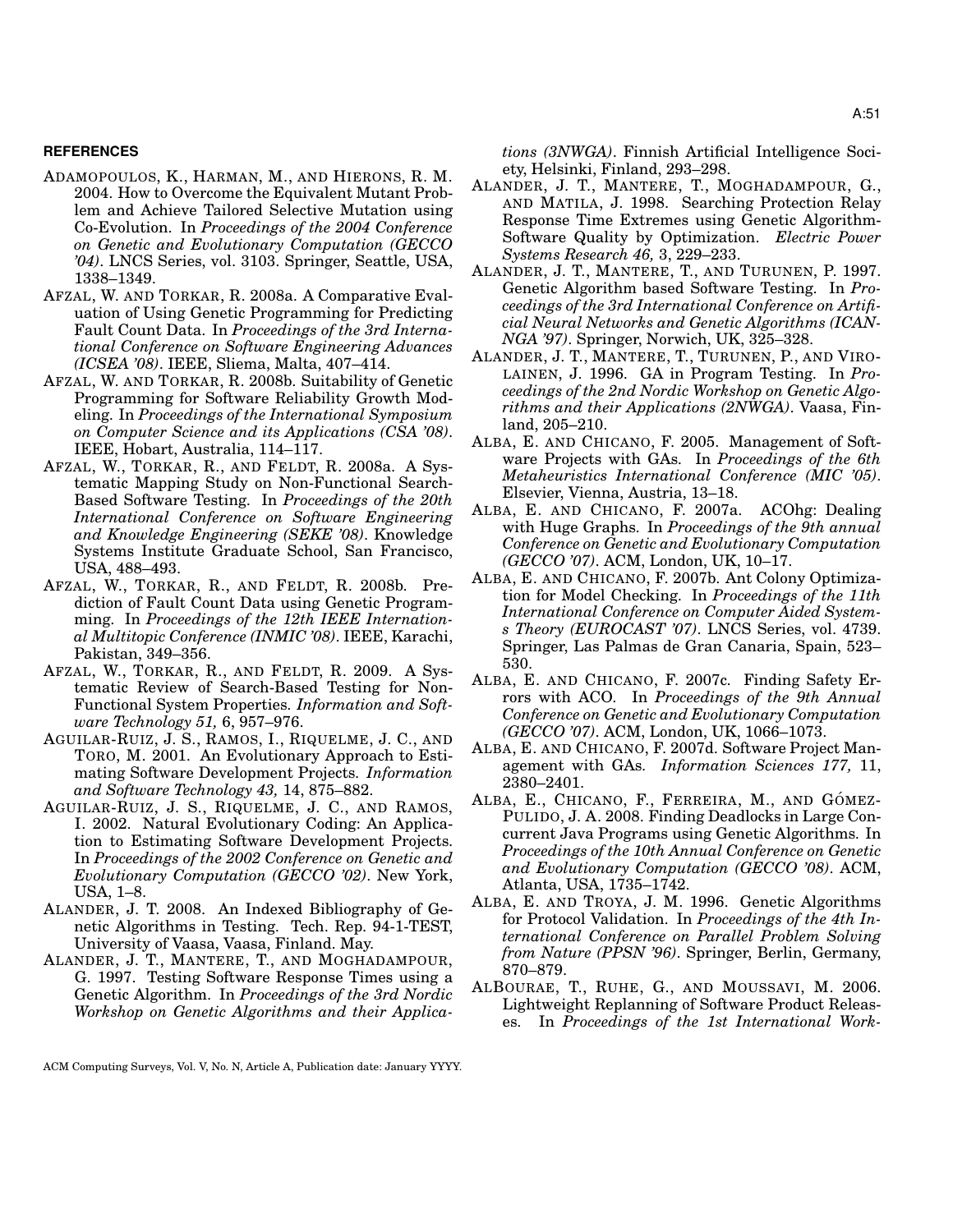*shop on Software Product Management (IWSPM '06)*. IEEE, Minneapolis, USA, 27–34.

- ALI, S., BRIAND, L. C., HEMMATI, H., AND PANESAR-WALAWEGE, R. K. 2010. A Systematic Review of the Application and Empirical Investigation of Search-Based Test-Case Generation. *IEEE Transactions on Software Engineering*. To appear.
- ALVAREZ-VALDÉS, R., CRESPO, E., TAMARIT, J. M., AND VILLA, F. 2006. A Scatter Search Algorithm for Project Scheduling under Partially Renewable Resources. *Journal of Heuristics 12,* 1-2, 95–113.
- AMOUI, M., MIRARAB, S., ANSARI, S., AND LUCAS, C. 2006. A Genetic Algorithm Approach to Design Evolution using Design Pattern Transformation. *International Journal of Information Technology and Intelligent Computing 1,* 2, 235–244.
- ANTONIOL, G. AND DI PENTA, M. 2003. Library Miniaturization using Static and Dynamic Information. In *Proceedings of the 19th International Conference on Software Maintenance (ICSM '03)*. IEEE, Amsterdam, The Netherlands, 235–244.
- ANTONIOL, G., DI PENTA, M., AND HARMAN, M. 2004a. A Robust Search-based Approach to Project Management in the Presence of Abandonment, Rework, Error and Uncertainty. In *Proceedings of the 10th International Symposium on the Software Metrics (METRIC-S '04)*. IEEE, Chicago, USA, 172–183.
- ANTONIOL, G., DI PENTA, M., AND HARMAN, M. 2004b. Search-based Techniques for Optimizing Software Project Resource Allocation. In *Proceedings of the 2004 Conference on Genetic and Evolutionary Computation (GECCO '04)*. LNCS Series, vol. 3103. Springer, Seattle, USA, 1425–1426.
- ANTONIOL, G., DI PENTA, M., AND HARMAN, M. 2005. Search-based Techniques Applied to Optimization of Project Planning for a Massive Maintenance Project. In *Proceedings of the 21st IEEE International Conference on Software Maintenance (ICSM '05)* (Budapest, Hungary, September 30th-October 1st 2005). IEEE, Los Alamitos, USA, 240–249.
- ANTONIOL, G., DI PENTA, M., AND NETELER, M. 2003. Moving to Smaller Libraries via Clustering and Genetic Algorithms. In *Proceedings of the 7th European Conference on Software Maintenance and Reengineering (CSMR '03)*. IEEE, Benevento, Italy, 307–316.
- ARCURI, A. 2008. On the Automation of Fixing Software Bugs. In *Proceedings of the Doctoral Symposium of the IEEE International Conference on Software Engineering (ICSE '08)*. ACM, Leipzig, Germany, 1003– 1006.
- ARCURI, A., WHITE, D. R., , AND YAO, X. 2008. Multi-Objective Improvement of Software using Co-

Evolution and Smart Seeding. In *Proceedings of the 7th International Conference on Simulated Evolution And Learning (SEAL '08)*. Springer, Melbourne, Australia, 61–70.

- ARCURI, A. AND YAO, X. 2007. Coevolving Programs and Unit Tests from their Specification. In *Proceedings of the 22nd IEEE/ACM International Conference on Automated Software Engineering (ASE '07)*. ACM, Atlanta, USA, 397–400.
- ARCURI, A. AND YAO, X. 2008. A Novel Co-evolutionary Approach to Automatic Software Bug Fixing. In *Proceedings of the IEEE Congress on Evolutionary Computation (CEC '08)*. IEEE, Hongkong, China, 162– 168.
- ASADI, F., ANTONIOL, G., AND GUÉHÉNEUC, Y.-G. 2010. Concept Locations with Genetic Algorithms: A Comparison of Four Distributed Architectures. In *Proceedings of the 2nd International Symposium on Search Based Software Engineering (SSBSE '10)*. IEEE, Benevento, Italy, 153–162.
- AVERSANO, L., DI PENTA, M., AND TANEJA, K. 2006. A Genetic Programming Approach to Support the Design Of Service Compositions. *Computer Systems Science & Engineering 21,* 4, 247–254.
- BAGNALL, A. J., RAYWARD-SMITH, V. J., AND WHITT-LEY, I. M. 2001. The Next Release Problem. *Information and Software Technology 43,* 14, 883–890.
- BAKER, P., HARMAN, M., STEINHÖFEL, K., AND SKALI-OTIS, A. 2006. Search Based Approaches to Component Selection and Prioritization for the Next Release Problem. In *Proceedings of the 22nd IEEE International Conference on Software Maintenance (ICSM '06)*. IEEE, Philadelphia, USA, 176–185.
- BARLAS, G. AND EL-FAKIH, K. 2008. A GA-based Movie-On-Demand Platform using Multiple Distributed Servers. *Multimedia Tools and Applications 40,* 3, 361–383.
- BARRETO, A., DE O. BARROS, M., AND WERNER, C. M. 2008. Staffing a Software Project: a Constraint Satisfaction and Optimization-based Approach. *Computers & Operations Research 35,* 10, 3073–3089.
- BATE, I. AND EMBERSON, P. 2006. Incorporating Scenarios And Heuristics To Improve Flexibility In Real-Time Embedded Systems. In *Proceedings of the 12th IEEE Real-Time And Embedded Technology And Applications Symposium (RTAS '06)*. IEEE, San Jose, USA, 221–230.
- BEYER, H. G. AND SENDHOFF, B. 2007. Robustness Optimization — A Comprehensive Survey. *Computer Methods in Applied Mechanics and Engineering 196*, 3190–3218.
- BHATIA, R. K., DAVE, M., AND JOSHI, R. C. 2008. An-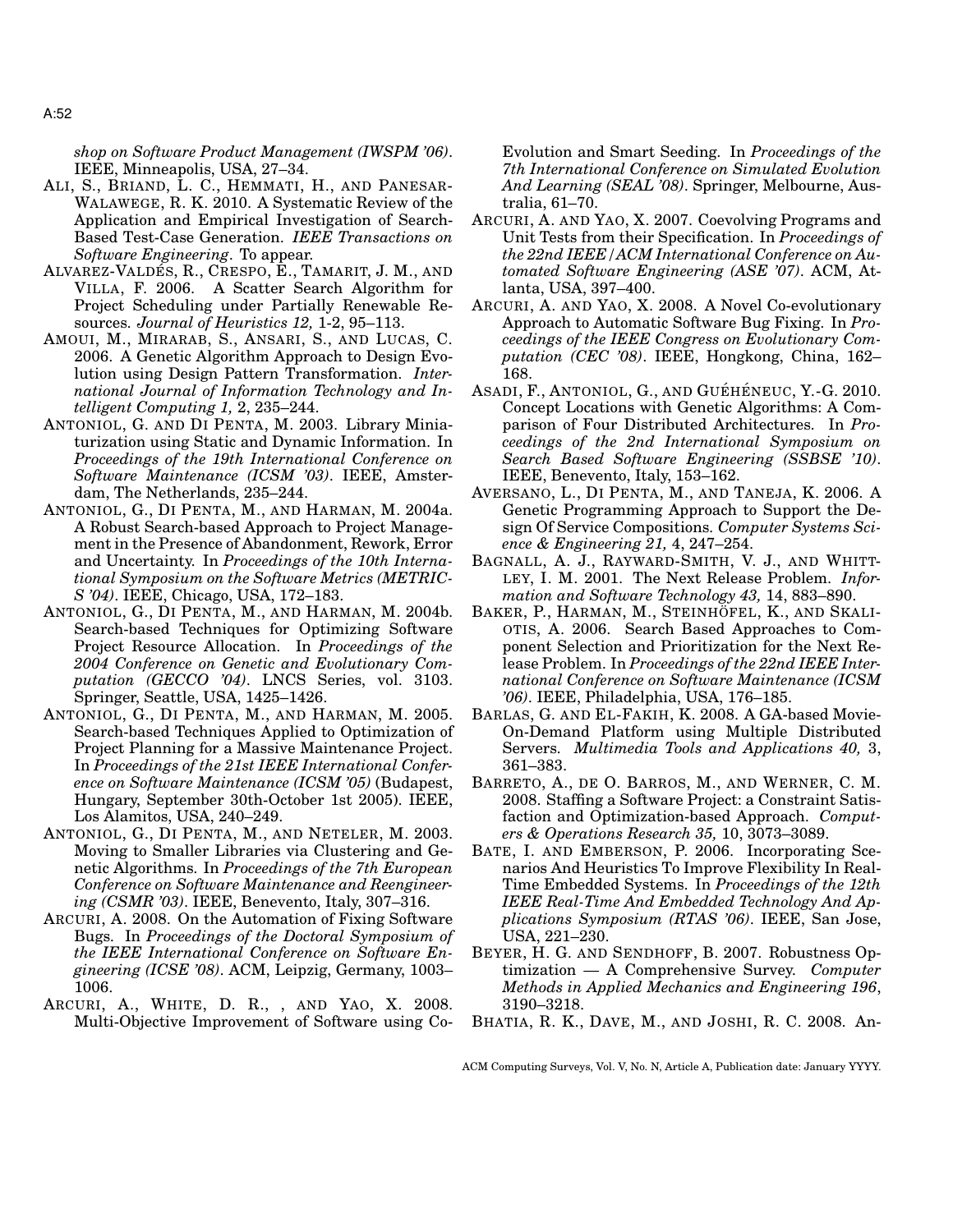t Colony based Rule Generation for Reusable Software Component Retrieval. In *Proceedings of the 1st Conference on India Software Engineering Conference (ISEC '08)*. ACM, Hyderabad, India, 129–130.

- BODHUIN, T., CANFORA, G., AND TROIANO, L. 2007. SORMASA: A Tool for Suggesting Model Refactoring Actions by Metrics-Led Genetic Algorithm. In *Proceedings of the 1st Workshop on Refactoring Tools (WRT '07) - in conjunction with ECOOP'07*. TU Berlin, Berlin, Germany, 23–24.
- BODHUIN, T., DI PENTA, M., AND TROIANO, L. 2007. A Search-based Approach for Dynamically Repackaging Downloadable Applications. In *Proceedings of the 2007 Conference of the IBM Center for Advanced Studies on Collaborative Research (CASCON '07)*. ACM, Richmond Hill, Canada, 27–41.
- BOUKTIF, S., ANTONIOL, G., MERLO, E., AND NETEL-ER, M. 2006. A Novel Approach to Optimize Clone Refactoring Activity. In *Proceedings of the 8th Annual Conference on Genetic and Evolutionary Computation (GECCO '06)*. ACM, Seattle, USA, 1885–1892.
- BOUKTIF, S., AZAR, D., PRECUP, D., SAHRAOUI, H., AND KÉGL, B. 2004. Improving Rule Set Based Software Quality Prediction: A Genetic Algorithm-based Approach. *Journal of Object Technology 3,* 4, 227–241.
- BOUKTIF, S., KÉGL, B., AND SAHRAOUI, H. 2002. Combining Software Quality Predictive Models: An Evolutionary Approach. In *Proceedings of the International Conference on Software Maintenance (ICSM '02)*. IEEE, Montréal, Canada, 385–392.
- BOUKTIF, S., SAHRAOUI, H., AND ANTONIOL, G. 2006. Simulated Annealing for Improving Software Quality Prediction. In *Proceedings of the 8th Annual Conference on Genetic and Evolutionary Computation (GECCO '06)*. ACM, Seattle, USA, 1893–1900.
- BOWMAN, M., BRIAND, L. C., AND LABICHE, Y. 2008. Solving the Class Responsibility Assignment Problem in Object-Oriented Analysis with Multi-Objective Genetic Algorithms. Tech. Rep. SCE-07-02, Carleton University, Canada. August.
- BRIAND, L. C., LABICHE, Y., AND SHOUSHA, M. 2005. Stress Testing Real-Time Systems with Genetic Algorithms. In *Proceedings of the 2005 Conference on Genetic and Evolutionary Computation (GECCO '05)*. ACM, Washington, USA, 1021–1028.
- BRIAND, L. C., LABICHE, Y., AND SHOUSHA, M. 2006. Using Genetic Algorithms for Early Schedulability Analysis and Stress Testing in Real-Time Systems. *Genetic Programming and Evolvable Machines 7,* 2, 145–170.
- BÜHLER, O. AND WEGENER, J. 2008. Evolutionary Functional Testing. *Computers & Operations Re-*

ACM Computing Surveys, Vol. V, No. N, Article A, Publication date: January YYYY.

*search 35,* 10, 3144–3160.

- BURGESS, C. J. AND LEFLEY, M. 2001. Can Genetic Programming Improve Software Effort Estimation? A Comparative Evaluation. *Information and Software Technology 43,* 14, 863–873.
- BURKE, E. AND KENDALL, G. 2005. *Search Methodologies. Introductory Tutorials in Optimization and Decision Support Techniques*. Springer, Berlin, Germany.
- CANFORA, G., DI PENTA, M., ESPOSITO, R., AND VIL-LANI, M. L. 2004. A Lightweight Approach for QoS-Aware Service Composition. In *Proceedings of the 2nd International Conference on Service Oriented Computing (ICSOC '04)*. ACM, New York, USA.
- CANFORA, G., DI PENTA, M., ESPOSITO, R., AND VIL-LANI, M. L. 2005a. An Approach for QoS-aware Service Composition based on Genetic Algorithms. In *Proceedings of the 2005 Conference on Genetic and Evolutionary Computation (GECCO '05)*. ACM, Washington, USA, 1069–1075.
- CANFORA, G., DI PENTA, M., ESPOSITO, R., AND VIL-LANI, M. L. 2005b. QoS-Aware Replanning of Composite Web Services. In *Proceedings of 2005 IEEE International Conference on Web Services (ICWS '05)*. IEEE, Orlando, USA, 121–129.
- CAO, L., CAO, J., AND LI, M. 2005. Genetic Algorithm Utilized in Cost-Reduction Driven Web Service Selection. In *Proceedings of the International Conference on Computational Intelligence and Security (CIS '05)*. Springer, Xi'an, China, 679–686.
- CAO, L., LI, M., AND CAO, J. 2005. Cost-Driven Web Service Selection Using Genetic Algorithm. In *Proceedings of the 1st International Workshop on Internet and Network Economics (WINE '05)*. Springer, Hong Kong, China, 906–915.
- CARLSHAMRE, P. 2002. Release Planning in Market-Driven Software Product Development: Provoking an Understanding. *Requirements Engineering 7,* 3, 139– 151.
- CHANG, C. K. 1994. Changing Face of Software Engineering. *IEEE Software 11,* 1, 4–5.
- CHANG, C. K., CHAO, C., HSIEH, S.-Y., AND ALSALQAN, Y. 1994. SPMNet: a Formal Methodology for Software Management. In *Proceedings of the 18th Annual International Computer Software and Applications Conference (COMPSAC '94)*. IEEE, Taipei, Taiwan, 57–57.
- CHANG, C. K., CHAO, C., NGUYEN, T. T., AND CHRIS-TENSEN, M. 1998. Software Project Management Net: a new Methodology on Software Management. In *Proceedings of the 22nd Annual International Computer Software and Applications Conference (COMPSAC '98)*. IEEE, Vienna, Austria, 534–539.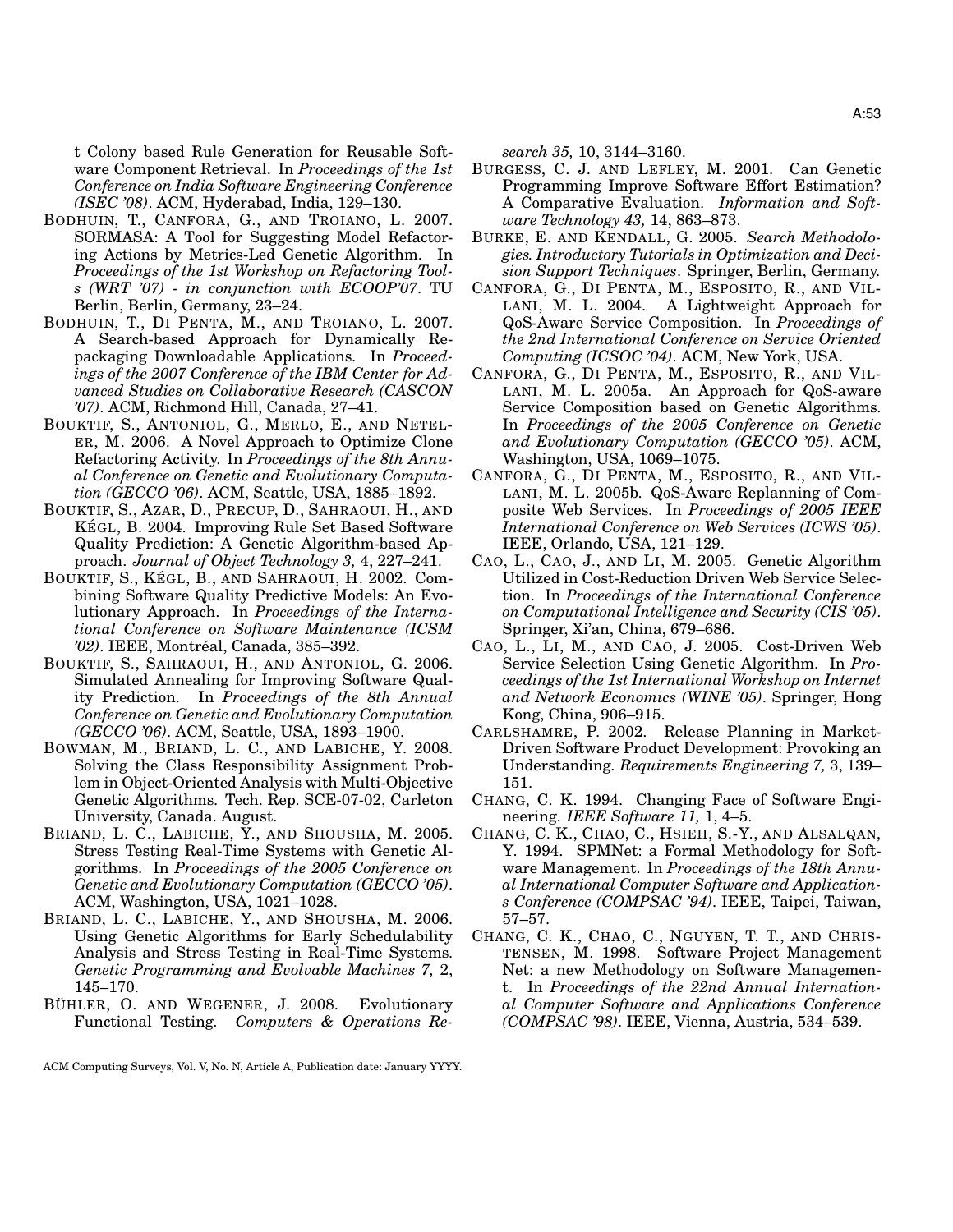CHANG, C. K., CHRISTENSEN, M. J., AND ZHANG, T. 2001. Genetic Algorithms for Project Management. *Annals of Software Engineering 11,* 1, 107–139.

- CHANG, C. K., JIANG, H., DI, Y., ZHU, D., AND GE, Y. 2008. Time-Line based Model for Software Project Scheduling with Genetic Algorithms. *Information and Software Technology 50,* 11, 1142–1154.
- CHAO, C., KOMADA, J., LIU, Q., MUTEJA, M., AL-SALQAN, Y., AND CHANG, C. 1993. An Application of Genetic Algorithms to Software Project Management. In *Proceedings of the 9th International Advanced Science and Technology*. Chicago, USA, 247–252.
- CHARDIGNY, S., SERIAI, A., OUSSALAH, M., AND TAMZALIT, D. 2008. Search-based Extraction of Component-Based Architecture from Object-Oriented Systems. In *Proceedings of the 2nd European Conference on Software Architecture (ECSA '08)*. LNCS Series, vol. 5292. Springer, Paphos, Cyprus, 322–325.
- CHARDIGNY, S., SERIAI, A., TAMZALIT, D., AND OUS-SALAH, M. 2008. Quality-Driven Extraction of Quality-Driven Extraction of a Component-based Architecture from an Object-Oriented System. In *Proceedings of the 12th European Conference on Software Maintenance and Reengineering (CSMR '08)*. IEEE, Athens, Greece, 269–273.
- CHENG, B. AND ATLEE, J. 2007. From State of the Art to the Future of Requirements Engineering. In *Future of Software Engineering 2007*, L. Briand and A. Wolf, Eds. IEEE Computer Society, Los Alamitos, USA.
- CHICANO, F. AND ALBA, E. 2008a. Ant Colony Optimization with Partial Order Reduction for Discovering Safety Property Violations in Concurrent Models. *Information Processing Letters 106,* 6, 221–231.
- CHICANO, F. AND ALBA, E. 2008b. Finding Liveness Errors with ACO. In *Proceedings of the IEEE World Congress on Computational Intelligence (WCCI '08)*. IEEE, Hong Kong, China, 3002–3009.
- CHICANO, F. AND ALBA, E. 2008c. Searching for Liveness Property Violations in Concurrent Systems with ACO. In *Proceedings of the 10th Annual Conference on Genetic and Evolutionary Computation (GECCO '08)*. ACM, Atlanta, USA, 1727–1734.
- CLARK, J. A. 2003. Nature-Inspired Cryptography: Past, Present and Future. In *Proceedings of the 2003 Congress on Evolutionary Computation (CEC '03)*. Vol. 3. IEEE, Canberra, Australia, 1647–1654.
- CLARK, J. A., DOLADO, J. J., HARMAN, M., HIERON-S, R. M., JONES, B., LUMKIN, M., MITCHELL, B., MANCORIDIS, S., REES, K., ROPER, M., AND SHEP-PERD, M. J. 2003. Reformulating Software Engineering as A Search Problem. *IEE Proceedings - Soft-*

*ware 150,* 3, 161–175.

- CLARK, J. A., HARMAN, M., HIERONS, R. M., JONES, B., LUMKIN, M., REES, K., ROPER, M., AND SHEP-PERD, M. J. 2000. The Application of Metaheuristic Search Techniques to Problems in Software Engineering. Tech. Rep. TR-01-2000, University of York, Brunel University, University of Glamorgan, British Telecom, Strathclyde University, Bournemouth University. August.
- CLARK, J. A. AND JACOB, J. L. 2000. Searching for a Solution: Engineering Tradeoffs and the Evolution of Provably Secure Protocols. In *Proceedings of the 2000 IEEE Symposium on Security and Privacy (S&P '00)*. IEEE, Berkeley, USA, 82–95.
- CLARK, J. A. AND JACOB, J. L. 2001. Protocols are Programs too: the Meta-Heuristic Search for Security Protocols. *Information and Software Technology 43,* 14, 891–904.
- COFFMAN, E. J., GAREY, M., AND JOHNSON, D. 1984. Approximation Algorithms for Bin-Packing. In *Algorithm Design for Computer System Design*. Springer.
- COHEN, M. B., KOOI, S. B., AND SRISA-AN, W. 2006. Clustering the Heap in Multi-Threaded Applications for Improved Garbage Collection. In *Proceedings of the 8th Annual Conference on Genetic and Evolutionary Computation (GECCO '06)*. ACM, Seattle, USA, 1901–1908.
- COLLETTE, Y. AND SIARRY, P. 2004. *Multiobjective Optimisation: Principles and Case Studies*. Springer.
- COOPER, K. D., SCHIELKE, P. J., AND SUBRAMANIAN, D. 1999. Optimizing for Reduced Code Space using Genetic Algorithms. In *Proceedings of the ACM Sigplan 1999 Workshop on Languages, Compilers and Tools for Embedded Systems (LCTES '99)*. ACM, Atlanta, USA, 1–9.
- CORTELLESSA, V., CRNKOVIC, I., MARINELLI, F., AND POTENA, P. 2008. Experimenting the Automated Selection of COTS Components Based on Cost and System Requirements. *Journal of Universal Computer Science 14,* 8, 1228–1255.
- CORTELLESSA, V., MARINELLI, F., AND POTENA, P. 2006. Automated Selection of Software Components Based on Cost/Reliability Tradeoff. In *Proceedings of the 3rd European Workshop on Software Architecture (EWSA '06)*. LNCS Series, vol. 4344. Springer, Nantes, France, 66–81.
- CORTELLESSA, V., MARINELLI, F., AND POTENA, P. 2008. An Optimization Framework for "Build-or-Buy" Decisions in Software Architecture. *Computers & Operations Research 35,* 10, 3090–3106.
- COWAN, G. S., REYNOLDS, R. G., AND COWAN, G. J. 2004. *Acquisition of Software Engineering Knowledge*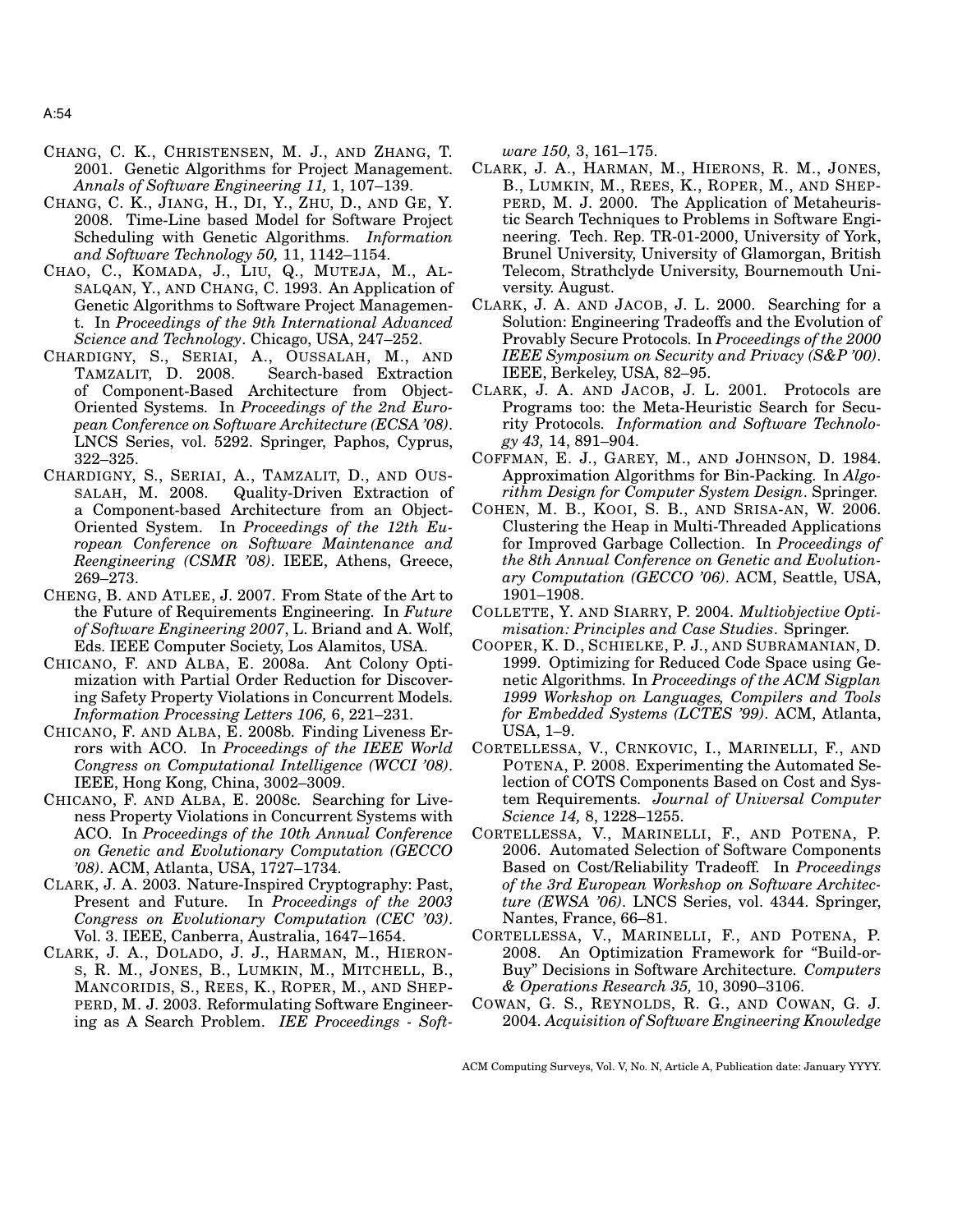*SWEEP: An Automatic Programming System Based on Genetic Programming and Cultural Algorithms*. Software Engineering and Knowledge Engineering Series, vol. 14. World Scientific.

- DEL GROSSO, C., ANTONIOL, G., DI PENTA, M., GALIN-IER, P., AND MERLO, E. 2005. Improving Network Applications Security: A New Heuristic to Generate Stress Testing Data. In *Proceedings of the 2005 Conference on Genetic and Evolutionary Computation (GECCO '05)*. ACM, Washington, USA, 1037–1043.
- DEL GROSSO, C., ANTONIOL, G., MERLO, E., AND GALINIER, P. 2008. Detecting Buffer Overflow via Automatic Test Input Data Generation. *Computers and Operations Research 35,* 10, 3125–3143.
- DEL ROSSO, C. 2006. Reducing Internal Fragmentation in Segregated Free Lists using Genetic Algorithms. In *Proceedings of the 2006 International Workshop on Interdisciplinary Software Engineering Research (WISER '06)*. ACM, Shanghai, China, 57–60.
- DESNOS, N., HUCHARD, M., TREMBLAY, G., URTADO, C., AND VAUTTIER, S. 2008. Search-based Many-to-One Component Substitution. *Journal of Software Maintenance and Evolution: Research and Practice 20,* 5, 321–344.
- DI PENTA, M. 2005. Evolution Doctor: A Framework to Control Software System Evolution. In *Proceedings of the 9th European Conference on Software Maintenance and Reengineering (CSMR '05)*. IEEE, Manchester, UK, 280–283.
- DI PENTA, M., LOMBARDI, P., TANEJA, K., AND TROIANO, L. 2008. Search-based Inference of Dialect Grammars. *Soft Computing - A Fusion of Foundations, Methodologies and Applications 12,* 1, 51–66.
- DI PENTA, M., NETELER, M., ANTONIOL, G., AND MER-LO, E. 2005. A Language-Independent Software Renovation Framework. *Journal of Systems and Software 77,* 3, 225–240.
- DI PENTA, M. AND TANEJA, K. 2005. Towards the Automatic Evolution of Reengineering Tools. In *Proceedings of the 9th European Conference on Software Maintenance and Reengineering (CSMR '05)*. IEEE, Manchester, UK, 241–244.
- DILLON, E. 2005. Hybrid Approach for the Automatic Determination of Worst Case Execution Time for Embedded Systems Written in C. M.S. thesis, Institute of Technology, Carlow, Ireland.
- DOLADO, J. J. 2000. A Validation of the Component-based Method for Software Size Estimation. *IEEE Transactions on Software Engineering 26,* 10, 1006–1021.
- DOLADO, J. J. 2001. On the Problem of the Software Cost Function. *Information and Software Technology 43,* 1, 61–72.
- DOLADO, J. J. AND FERNANDEZ, L. 1998. Genetic Programming, Neural Networks and Linear Regression in Software Project Estimation. In *Proceedings of International Conference on Software Process Improvement, Research, Education and Training (INSPIRE III)*. British Computer Society, London, UK, 157–171.
- DORIGO, M. AND BLUM, C. 2005. Ant colony optimization theory: A survey. *Theoretical Computer Science 344,* 2-3, 243–278.
- DOVAL, D., MANCORIDIS, S., AND MITCHELL, B. S. 1999. Automatic Clustering of Software Systems using a Genetic Algorithm. In *Proceedings of International Conference on Software Tools and Engineering Practice (STEP '99)*. IEEE, Pittsburgh, USA, 73–81.
- DOZIER, G., BROWN, D., HOU, H., AND HURLEY, J. 2007. Vulnerability Analysis of Immunity-based Intrusion Detection Systems using Evolutionary Hackers. *Applied Soft Computing 7,* 2, 547–553.
- DOZIER, G., BROWN, D., HURLEY, J., AND CAIN, K. 2004. Vulnerability Analysis of Immunity-based Intrusion Detection Systems using Evolutionary Hackers. In *Proceedings of the 2004 Conference on Genetic and Evolutionary Computation (GECCO '04)*. LNCS Series, vol. 3102. Springer, Seattle, USA, 263–274.
- DUBACH, C., CAVAZOS, J., FRANKE, B., O'BOYLE, M., FURSIN, G., AND TEMAM, O. 2007. Fast Compiler Optimisation Evaluation Using Code-Feature Based Performance Prediction. In *Proceedings of the 4th International Conference on Computing frontiers*. ACM, Ischia, Italy, 131–142.
- EL-FAKIH, K., YAMAGUCHI, H., AND V. BOCHMANN, G. 1999. A Method and a Genetic Algorithm for Deriving Protocols for Distributed Applications with Minimum Communication Cost. In *Proceedings of the 11th International Conference on Parallel and Distributed Computing and Systems (PDCS '99)*. Boston, USA.
- EMBERSON, P. AND BATE, I. 2007. Minimising Task Migration and Priority Changes In Mode Transitions. In *Proceedings of the 13th IEEE Real-Time And Embedded Technology And Applications Symposium (RTAS '07)*. IEEE, Bellevue, USA, 158–167.
- ERNST, M. D. 2000. Dynamically Discovering Likely Program Invariants. Ph.D. thesis, University of Washington.
- ERNST, M. D., COCKRELL, J., GRISWOLD, W. G., AND NOTKIN, D. 2001. Dynamically Discovering Likely Program Invariants to Support Program Evolution. *IEEE Transactions on Software Engineering 27,* 2, 1– 25.
- EVERSON, R. M. AND FIELDSEND, J. E. 2006. Multiobjective Optimization of Safety Related Systems: An Application to Short-Term Conflict Alert. *IEEE*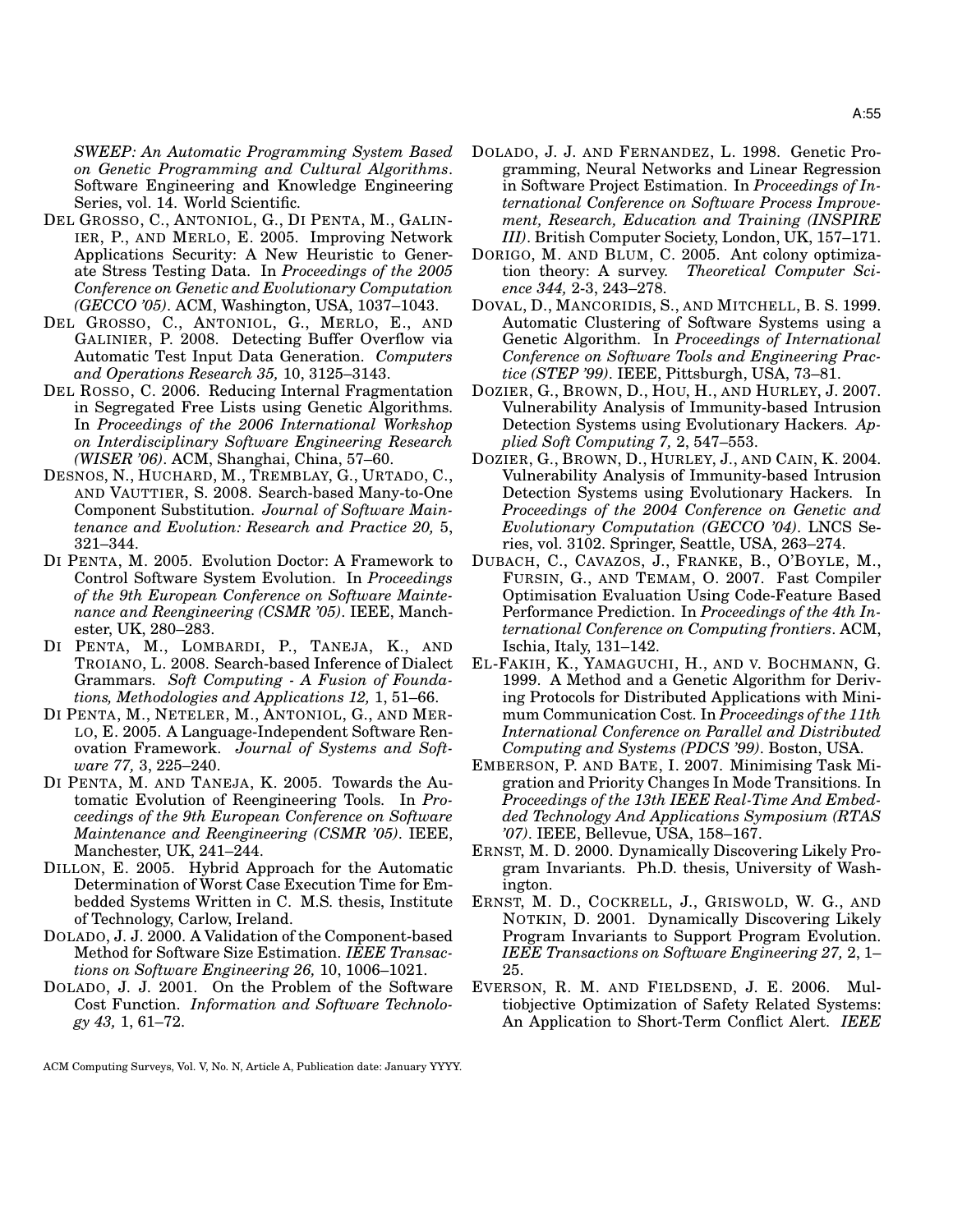*Transactions on Evolutionary Computation 10,* 2, 187–198.

- EVETT, M. P., KHOSHGOFTAAR, T. M., DER CHIEN, P., AND ALLEN, E. B. 1999. Using Genetic Programming to Determine Software Quality. In *Proceedings of the 12th International Florida Artificial Intelligence Research Society Conference (FLAIRS '99)*. Florida Research Society, Orlando, USA, 113–117.
- FATIREGUN, D., HARMAN, M., AND HIERONS, R. 2003. Search Based Transformations. In *Proceedings of the 2003 Conference on Genetic and Evolutionary Computation (GECCO '03)* (Chicago). LNCS Series, vol. 2724. Springer, Chicago, USA, 2511–2512.
- FATIREGUN, D., HARMAN, M., AND HIERONS, R. 2005. Search-based Amorphous Slicing. In *Proceedings of the 12th International Working Conference on Reverse Engineering (WCRE '05)*. IEEE, Pittsburgh, USA, 3– 12.
- FATIREGUN, D., HARMAN, M., AND HIERONS, R. M. 2004. Evolving Transformation Sequences using Genetic Algorithms. In *Proceedings of the 4th IEEE International Workshopthe on Source Code Analysis and Manipulation (SCAM '04)*. IEEE, Chicago, USA, 65–74.
- FEATHER, M. S., CORNFORD, S. L., KIPER, J. D., AND MENZIES, T. 2006. Experiences using Visualization Techniques to Present Requirements, Risks to Them, and Options for Risk Mitigation. In *Proceedings of the International Workshop on Requirements Engineering Visualization (REV '06)*. IEEE, Minnesota, USA, 10–10.
- FEATHER, M. S., KIPER, J. D., AND KALAFAT, S. 2004. Combining Heuristic Search, Visualization and Data Mining for Exploration of System Design Space. In *The International Council on Systems Engineering (INCOSE '04) - Proceedings of the 14th Annual International Symposium*. Toulouse, France.
- FEATHER, M. S. AND MENZIES, T. 2002. Converging on the Optimal Attainment of Requirements. In *Proceedings of the 10th IEEE International Conference on Requirements Engineering (RE '02)*. IEEE, Essen, Germany, 263–270.
- FELDT, R. 1998a. An Experiment on using Genetic Programming to Develop Multiple Diverse Software Variants. Tech. Rep. 98-13, Chalmers University of Technology, Gothenburg, Sweden. September.
- FELDT, R. 1998b. Generating Multiple Diverse Software Versions with Genetic Programming. In *Proceedings of the 24th EUROMICRO Conference (EUROMICRO '98)*. Vol. 1. IEEE, Västerås, Sweden, 387–394.
- FELDT, R. 1998c. Generating Multiple Diverse Software Versions with Genetic Programming - an Experimen-

tal Study. *IEE Proceedings - Software 145,* 6, 228– 236.

- FELDT, R. 1999. Genetic Programming as an Explorative Tool in Early Software Development Phases. In *Proceedings of the 1st International Workshop on Soft Computing Applied to Software Engineering (SCASE '99)*, C. Ryan and J. Buckley, Eds. Limerick University Press, University of Limerick, Ireland, 11–20.
- FELDT, R. 2002. An Interactive Software Development Workbench based on Biomimetic Algorithms. Tech. Rep. 02-16, Chalmers University of Technology, Gothenburg, Sweden. November.
- FELDT, R., TORKAR, R., GORSCHEK, T., AND AFZAL, W. 2008. Searching for Cognitively Diverse Tests: Test Variability and Test Diversity Metrics. In *Proceedings of 1st International Workshop on Search-Based Software Testing (SBST) in conjunction with ICST 2008*. IEEE, Lillehammer, Norway, 178–186.
- FERREIRA, M., CHICANO, F., ALBA, E., AND GÓMEZ-PULIDO, J. A. 2008. Detecting Protocol Errors using Particle Swarm Optimization with Java Pathfinder. In *Proceedings of the High Performance Computing & Simulation Conference (HPCS '08)*, W. W. Smari, Ed. Nicosia, Cyprus, 319–325.
- FINKELSTEIN, A., HARMAN, M., MANSOURI, S. A., REN, J., AND ZHANG, Y. 2008. "Fairness Analysis" in Requirements Assignments. In *Proceedings of the 16th IEEE International Requirements Engineering Conference (RE '08)*. IEEE, Barcelona, Spain, 115–124.
- FUNES, P., BONABEAU, E., HERVE, J., AND MORIEUX, Y. 2004. Interactive Multi-Participant Task Allocation. In *Proceedings of the 2004 IEEE Congress on Evolutionary Computation*. IEEE, Portland, USA, 1699– 1705.
- GAMMA, E., HELM, R., JOHNSON, R., AND VLISSIDES, J. 1995. *Design Patterns*. Addison-Wesley.
- GAROUSI, V. 2006. Traffic-aware Stress Testing of Distributed Real-Time Systems based on UML Models using Genetic Algorithms. Ph.D. thesis, Carleton University, Canada.
- GAROUSI, V. 2008. Empirical Analysis of a Genetic Algorithm-based Stress Test Technique. In *Proceedings of the 10th Annual Conference on Genetic and Evolutionary Computation (GECCO '08)*. ACM, Atlanta, USA, 1743–1750.
- GAROUSI, V., BRIAND, L. C., AND LABICHE, Y. 2008. Traffic-aware Stress Testing of Distributed Real-Time Systems based on UML Models using Genetic Algorithms. *Journal of Systems and Software 81,* 2, 161–185.
- GODEFROID, P. 1997. Model Checking for Programming Languages using Verisoft. In *Proceedings of the 24th*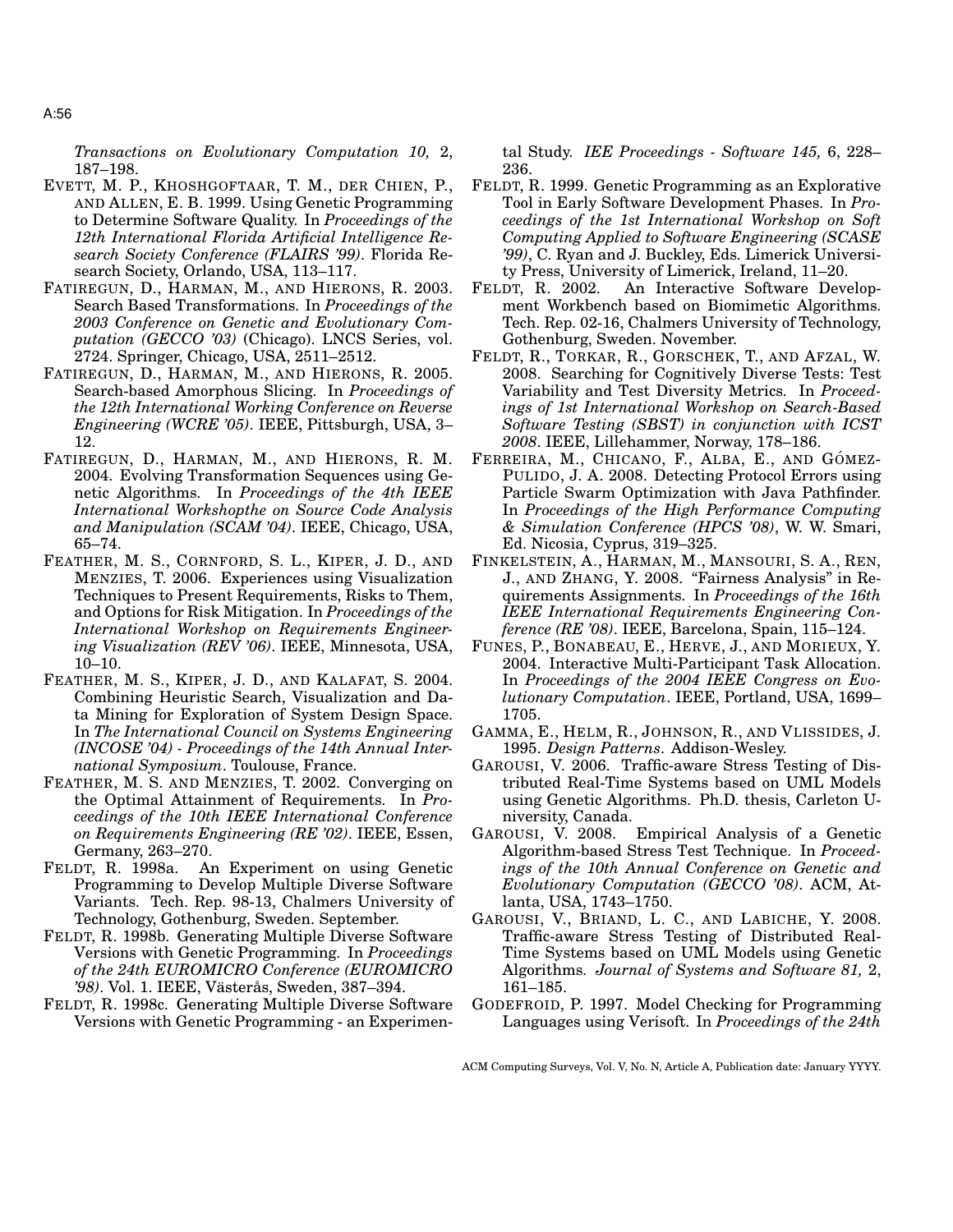*ACM SIGPLAN-SIGACT Symposium on Principles of Programming Languages (POPL '97)*. ACM, Paris, France, 174–186.

- GOLD, N., HARMAN, M., LI, Z., AND MAHDAVI, K. 2006. Allowing Overlapping Boundaries in Source Code using a Search Based Approach to Concept Binding. In *Proceedings of the 22nd IEEE International Conference on Software Maintenance (ICSM '06)*. IEEE, Philadelphia, USA, 310–319.
- GOLDSBY, H. J. AND CHENG, B. H. 2008a. Automatically Generating Behavioral Models of Adaptive Systems to Address Uncertainty. In *Proceedings of the 11th International Conference on Model Driven Engineering Languages and Systems (MoDELS '08)*. Springer, Toulouse, France, 568–583.
- GOLDSBY, H. J. AND CHENG, B. H. 2008b. Avida-MDE: a digital evolution approach to generating models of adaptive software behavior. In *Proceedings of the 10th Annual Conference on Genetic and Evolutionary Computation (GECCO '08)*. ACM, Atlanta, USA, 1751–1758.
- GOLDSBY, H. J., CHENG, B. H., MCKINLEY, P. K., K-NOESTER, D. B., AND OFRIA, C. A. 2008. Digital Evolution of Behavioral Models for Autonomic Systems. In *Proceedings of the 2008 International Conference on Autonomic Computing (ICAC '08)*. IEEE, Chicago, USA, 87–96.
- GREER, D. AND RUHE, G. 2004. Software Release Planning: An Evolutionary and Iterative Approach. *Information & Software Technology 46,* 4, 243–253.
- GROSS, H.-G. 2000. Measuring Evolutionary Testability of Real-Time Software. Ph.D. thesis, University of Glamorgan, UK.
- GROSS, H.-G. 2001. A Prediction System for Evolutionary Testability applied to Dynamic Execution Time Analysis. *Information and Software Technology 43,* 14, 855–862.
- GROSS, H.-G., JONES, B. F., AND EYRES, D. E. 2000. Structural Performance Measure of Evolutionary Testing applied to Worst-Case Timing of Real-Time Systems. *IEE Proceedings - Software 147, 2, 25–30.*<br>
9SS. H.-G. AND MAYER, N. 2002. Evolutionary
- GROSS, H.-G. AND MAYER, N. 2002. Testing in Component-based Real-Time System Construction. In *Proceedings of the 2002 Conference on Genetic and Evolutionary Computation (GECCO '02)*. Morgan Kaufmann, New York, USA, 207–214.
- GROSS, H.-G. AND MAYER, N. 2003. Search-based Execution-Time Verification in Object-Oriented and Component-Based Real-Time System Development. In *Proceedings of the 8th IEEE International Workshop on Object-Oriented Real-Time Dependable Systems (WORDS '03)*. IEEE, Guadalajara, Mexico, 113–

120.

- HAAS, J., PEYSAKHOV, M., AND MANCORIDIS, S. 2005. GA-based Parameter Tuning for Multi-Agent Systems. In *Proceedings of the 2005 Conference on Genetic and Evolutionary Computation (GECCO '05)*. ACM, Washington, USA, 1085–1086.
- HARMAN, M. 2006. Search-based Software Engineering for Maintenance and Reengineering. In *Proceedings of the 10th European Conference on Software Maintenance and Reengineering (CSMR '06)*. IEEE, Bari, Italy, 311.
- HARMAN, M. 2007a. Search Based Software Engineering for Program Comprehension. In *Proceedings of the 15th IEEE International Conference on Program Comprehension (ICPC '07)*. IEEE, Banff, Canada, 3– 13.
- HARMAN, M. 2007b. The Current State and Future of Search Based Software Engineering. In *Proceedings of International Conference on Software Engineering / Future of Software Engineering 2007 (ICSE/FOSE '07)*. IEEE, Minneapolis, USA, 342–357.
- HARMAN, M. 2010. Why the Virtual Nature of Software Makes it Ideal for Search Based Optimization. In *Proceedings of the 13th International Conference on Fundamental Approaches to Software Engineering (FASE '10)*. Springer, Paphos, Cyprus, 1–12.
- HARMAN, M. AND CLARK, J. A. 2004. Metrics Are Fitness Functions Too. In *Proceedings of the 10th IEEE International Symposium on Software Metrics (MET-RICS '04)*. IEEE, Chicago, USA, 58–69.
- HARMAN, M., HASSOUN, Y., LAKHOTIA, K., MCMINN, P., AND WEGENER, J. 2007. The Impact of Input Domain Reduction on Search-based Test Data Generation. In *Proceedings of the the 6th Joint Meeting of the European Software Engineering Conference and the ACM SIGSOFT Symposium on The Foundations of Software Engineering*. ACM, Dubrovnik, Croatia, 155–164.
- HARMAN, M., HIERONS, R., AND PROCTOR, M. 2002. A New Representation and Crossover Operator for Search-based Optimization of Software Modularization. In *Proceedings of the 2002 Conference on Genetic and Evolutionary Computation (GECCO '02)*. Morgan Kaufmann, New York, USA, 1351–1358.
- HARMAN, M. AND JONES, B. F. 2001a. Search-based Software Engineering. *Information and Software Technology 43,* 14, 833–839.
- HARMAN, M. AND JONES, B. F. 2001b. Software Engineering using Metaheuristic Innovative Algorithms: Workshop Report. *Information and Software Technology 43,* 14, 762–763.
- HARMAN, M. AND JONES, B. F. 2001c. The SEMINAL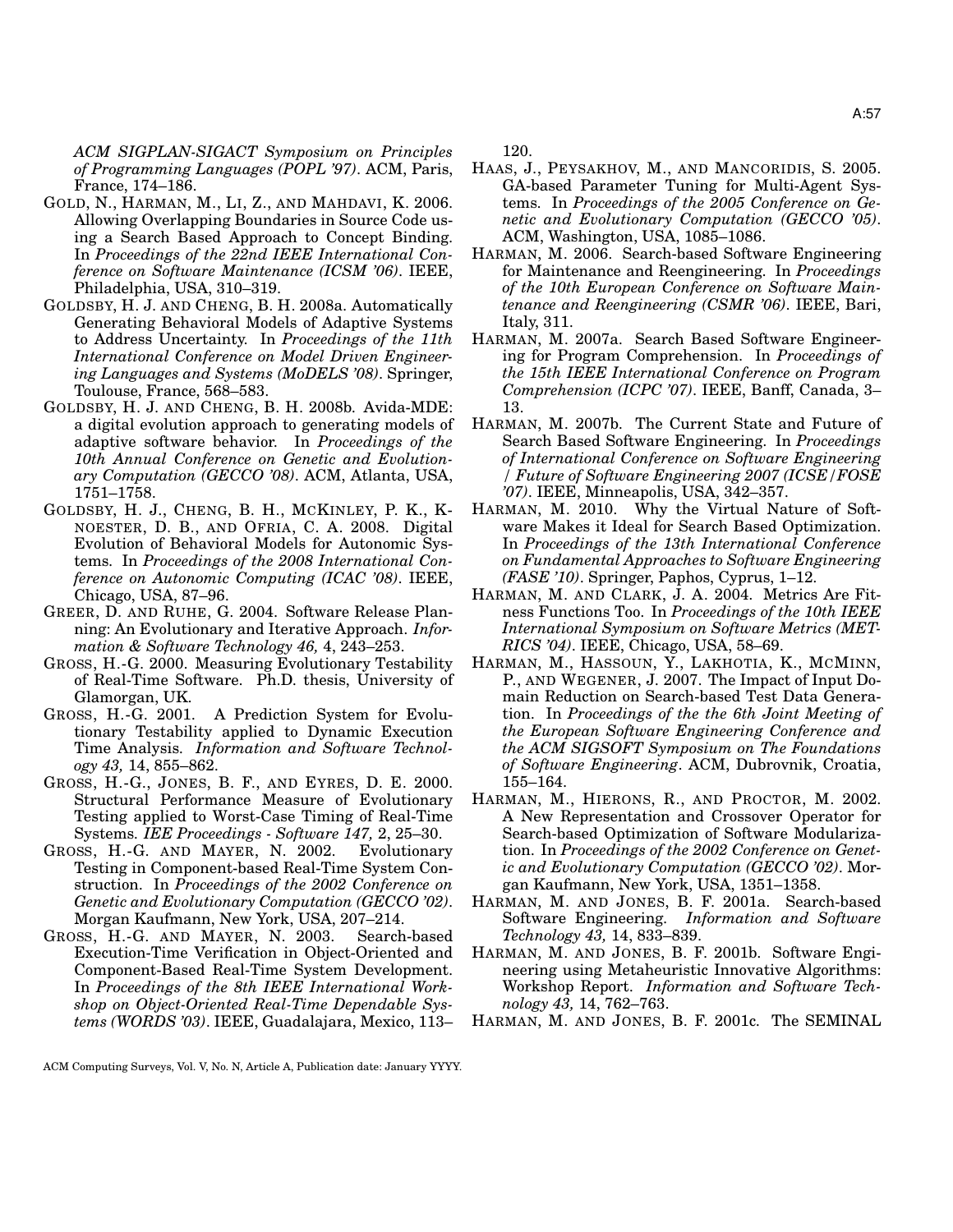Workshop: Reformulating Software Engineering as a Metaheuristic Search Problem. *ACM SIGSOFT Software Engineering Notes 26,* 6, 62–66.

- HARMAN, M., LAKHOTIA, K., AND MCMINN, P. 2007. A Multi-Objective Approach to Search-based Test Data Generation. In *Proceedings of the 9th annual Conference on Genetic and Evolutionary Computation (GECCO '07)*. ACM, London, UK, 1098–1105.
- HARMAN, M., MANSOURI, A., AND ZHANG, Y. 2009. Search Based Software Engineering: A Comprehensive Analysis and Review of Trends Techniques and Applications. Tech. Rep. TR-09-03, Department of Computer Science, King's College London. April.
- HARMAN, M., SKALIOTIS, A., AND STEINHÖFEL, K. 2006. Search-based Approaches to the Component Selection and Prioritization Problem. In *Proceedings of the 8th annual Conference on Genetic and Evolutionary Computation (GECCO '06)*. ACM, Seattle, USA, 1951–1952.
- HARMAN, M., SWIFT, S., AND MAHDAVI, K. 2005. An Empirical Study of the Robustness of Two Module Clustering Fitness Functions. In *Proceedings of the 2005 Conference on Genetic and Evolutionary Computation (GECCO '05)*. Vol. 1. ACM, Washington, US-A, 1029–1036.
- HARMAN, M. AND TRATT, L. 2007. Pareto Optimal Search Based Refactoring at the Design Level. In *Proceedings of the 9th annual Conference on Genetic and Evolutionary Computation (GECCO '07)*. ACM, London, UK, 1106–1113.
- HARMAN, M. AND WEGENER, J. 2004. Getting Results from Search-Based Approaches to Software Engineering. In *Proceedings of the 26th International Conference on Software Engineering (ICSE '04)*. IEEE, Edinburgh, UK, 728–729.
- HART, J. AND SHEPPERD, M. J. 2002. Evolving Software with Multiple Outputs and Multiple Populations. In *Proceedings of the 2002 Conference on Genetic and Evolutionary Computation (GECCO '02)*. Morgan Kaufmann, New York, USA, 223–227.
- HE, P., KANG, L., AND FU, M. 2008. Formality Based Genetic Programming. In *Proceedings of the IEEE Congress on Evolutionary Computation (CEC '08) (IEEE World Congress on Computational Intelligence)*. IEEE, Hong Kong, China, 4080–4087.
- HERICKO, M., ZIVKOVIC, A., AND ROZMAN, I. 2008. An Approach to Optimizing Software Development Team Size. *Information Processing Letters 108,* 3, 101–106.
- HODJAT, B., ITO, J., AND AMAMIYA, M. 2004. A Genetic Algorithm to Improve Agent-Oriented Natural Language Interpreters. In *Proceedings of the 2004 Conference on Genetic and Evolutionary Computation*

*(GECCO '04)*. LNCS Series, vol. 3103. Springer, Seattle, USA, 1307–1309.

- HOSTE, K. AND EECKHOUT, L. 2008. COLE: Compiler Optimization Level Exploration. In *Proceedings of the 6th Annual IEEE/ACM International Symposium on Code Generation and Optimization (CGO '08)*. ACM, Boston, USA, 165–174.
- HSU, C.-J., HUANG, C.-Y., AND CHEN, T.-Y. 2008. A Modified Genetic Algorithm for Parameter Estimation of Software Reliability Growth Models. In *Proceedings of the 19th International Symposium on Software Reliability Engineering (ISSRE '08)*. IEEE, Seattle, US-A, 281–282.
- HUANG, S.-J., CHIU, N.-H., AND CHEN, L.-W. 2008. Integration of the Grey Relational Analysis with Genetic Algorithm for Software Effort Estimation. *European Journal of Operational Research 188,* 3, 898–909.
- HUYNH, S. AND CAI, Y. 2007. An Evolutionary Approach to Software Modularity Analysis. In *Proceedings of the 1st International Workshop on Assessment of Contemporary Modularization Techniques (A-CoM'07)*. ACM, Minneapolis, USA, 1–6.
- JAEGER, M. C. AND MÜHL, G. 2007. QoS-based Selection of Services: The Implementation of a Genetic Algorithm. In *Proceedings of Kommunikation in Verteilten Systemen (KiVS) 2007 Workshop: Service-Oriented Architectures and Service-Oriented Computing*.
- JALALI, O., MENZIES, T., AND FEATHER, M. 2008. Optimizing Requirements Decisions With KEYS. In *Proceedings of the 4th International Workshop on Predictor Models in Software Engineering (PROMISE '08)*. ACM, Leipzig, Germany, 79–86.
- JARILLO, G., SUCCI, G., PEDRYCZ, W., AND REFORMAT, M. 2001. Analysis of Software Engineering Data using Computational Intelligence Techniques. In *Proceedings of the 7th International Conference on Object Oriented Information Systems (OOIS '01)*. Springer, Calgary, Canada, 133–142.
- JIANG, H. 2006. Can the Genetic Algorithm Be a Good Tool for Software Engineering Searching Problems? In *Proceedings of the 30th Annual International Computer Software and Applications Conference (COMP-SAC '06)*. IEEE, Chicago, USA, 362–366.
- JIANG, H., CHANG, C. K., ZHU, D., AND CHENG, S. 2007. A Foundational Study on the Applicability of Genetic Algorithm to Software Engineering Problems. In *Proceedings of IEEE Congress on Evolutionary Computation (CEC '07)*. IEEE, Singapore, 2210–2219.
- JIANG, T., GOLD, N., HARMAN, M., AND LI, Z. 2007. Locating Dependence Structures using Search-based Slicing. *Information and Software Technology 50,* 12,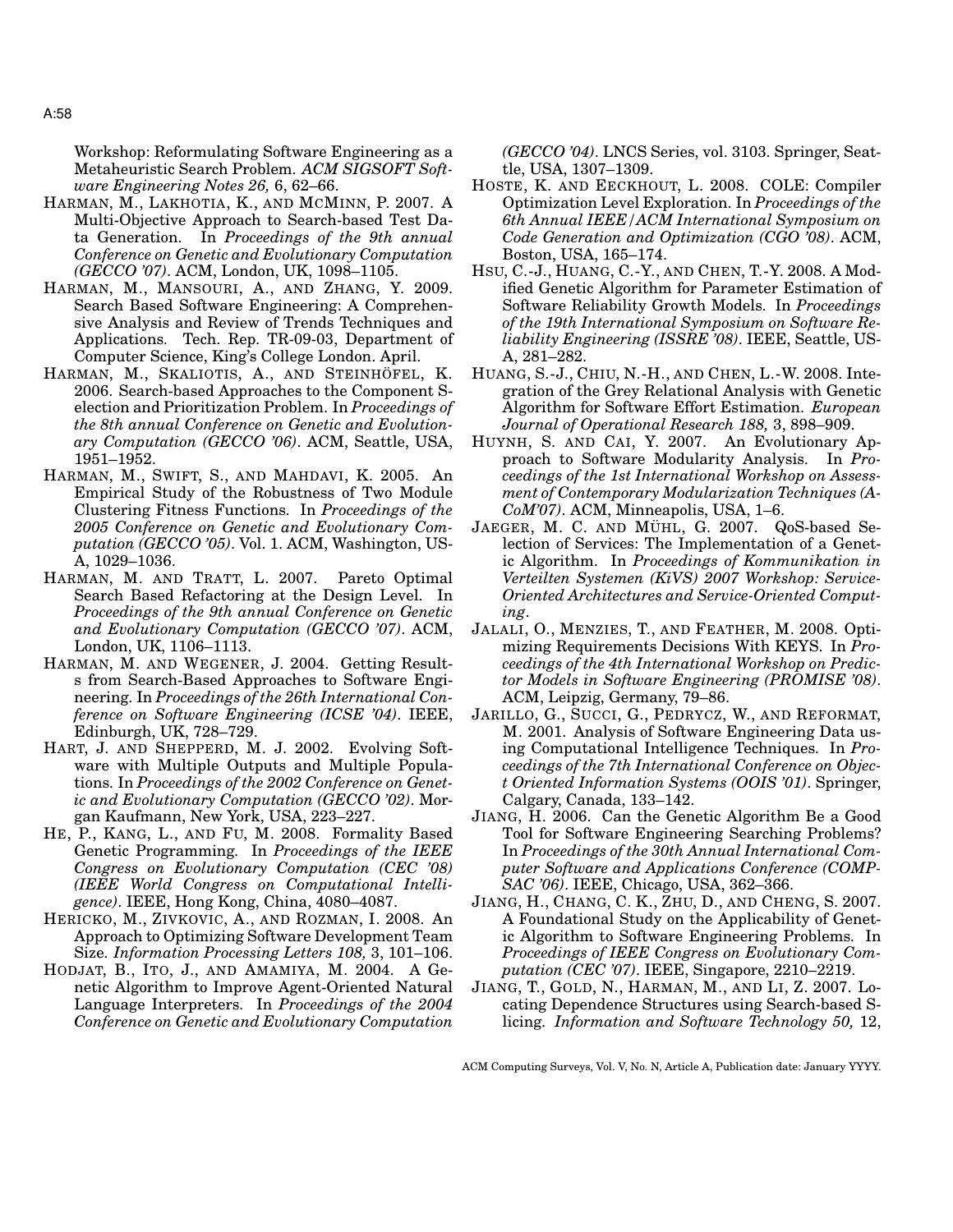1189–1209.

- JIANG, T., HARMAN, M., AND HASSOUN, Y. 2008. Analysis of Procedure Splitability. In *Proceedings of the 15th Working Conference on Reverse Engineering (WCRE '08)*. IEEE, Antwerp, Belgium, 247–256.
- JOHNSON, C. 2007. Genetic Programming with Fitness based on Model Checking. In *Proceedings of the 10th European Conference on Genetic Programming (EuroGP '07)*. LNCS Series, vol. 4445. Springer, Valencia, Spain, 114–124.
- JOSHI, A. M., EECKHOUT, L., JOHN, L. K., AND ISEN, C. 2008. Automated Microprocessor Stressmark Generation. In *Proceedings of the 14th IEEE International Symposium on High Performance Computer Architecture (HPCA '08)*. IEEE, Salt Lake City, USA, 229– 239.
- KAPUR, P., NGO-THE, A., RUHE, G., AND SMITH, A. 2008. Optimized Staffing for Product Releases and its Application at Chartwell Technology. *Journal of Software Maintenance and Evolution: Research and Practice 20,* 5, 365–386.
- KARLSSON, J., WOHLIN, C., AND REGNELL, B. 1998. An Evaluation of Methods for Priorizing Software Requirements. *Information and Software Technology 39*, 939–947.
- KATZ, G. AND PELED, D. 2008a. Genetic Programming and Model Checking: Synthesizing New Mutual Exclusion Algorithms. In *Proceedings of the 6th International Symposium on Automated Technology for Verification and Analysis (ATVA '08)*. LNCS Series, vol. 5311. Springer, Seoul, Korea, 33–47.
- KATZ, G. AND PELED, D. 2008b. Model Checking-Based Genetic Programming with an Application to Mutual Exclusion. In *Proceedings of the 14th International Conference on Tools and Algorithms for the Construction and Analysis of Systems (TACAS '08)*. Springer, Budapest, Hungary, 141–156.
- KESSENTINI, M., SAHRAOUI, H., AND BOUKADOUM, M. 2008. Model Transformation as an Optimization Problem. In *Proceedings of the ACM/IEEE 11th International Conference on Model Driven Engineering Languages and Systems (MODELS '08)*. LNCS Series, vol. 5301. Springer, Toulouse, France, 159–173.
- KHOSHGOFTAAR, T. M. AND LIU, Y. 2007. A Multi-Objective Software Quality Classification Model Using Genetic Programming. *IEEE Transactions on Reliability 56,* 2, 237–245.
- KHOSHGOFTAAR, T. M., LIU, Y., AND SELIYA, N. 2003. Genetic Programming-based Decision Trees for Software Quality Classification. In *Proceedings of the 15th International Conference on Tools with Artificial Intelligence (ICTAI '03)*. IEEE, Sacramento, US-

A, 374–383.

- KHOSHGOFTAAR, T. M., LIU, Y., AND SELIYA, N. 2004a. A Multiobjective Module-Order Model for Software Quality Enhancement. *IEEE Transactions on Evolutionary Computation 8,* 6, 593–608.
- KHOSHGOFTAAR, T. M., LIU, Y., AND SELIYA, N. 2004b. Module-Order Modeling using an Evolutionary Multi-Objective Optimization Approach. In *Proceedings of the 10th IEEE International Symposium on Software Metrics (METRICS '04)*. IEEE, Chicago, USA, 159–169.
- KHOSHGOFTAAR, T. M., SELIYA, N., AND DROWN, D. J. 2008. On the Rarity of Fault-prone Modules in Knowledge-based Software Quality Modeling. In *Proceedings of the 20th International Conference on Software Engineering and Knowledge Engineering (SEKE '08)*. Knowledge Systems Institute Graduate School, San Francisco, USA, 279–284.
- KIPER, J. D., FEATHER, M. S., AND RICHARDSON, J. 2007. Optimizing the V&V Process for Critical Systems. In *Proceedings of the 9th Annual Conference on Genetic and Evolutionary Computation (GECCO '07)*. ACM, London, UK, 1139–1139.
- KIRSOPP, C., SHEPPERD, M. J., AND HART, J. 2002. Search Heuristics, Case-based Reasoning And Software Project Effort Prediction. In *Proceedings of the 2002 Conference on Genetic and Evolutionary Computation (GECCO '02)*. Morgan Kaufmann, New York, USA, 1367–1374.
- KUPERBERG, M., KROGMANN, K., AND REUSSNER, R. 2008. Performance Prediction for Black-Box Components Using Reengineered Parametric Behaviour Models. In *Proceedings of the 11th International Symposium on Component-Based Software Engineering (CBSE '08)*. LNCS Series, vol. 5282. Springer, Karlsruhe, Germany, 48–63.
- LAKHOTIA, K., TILLMANN, N., HARMAN, M., AND DE HALLEUX, J. 2010. FloPSy - Search-Based Floating Point Constraint Solving for Symbolic Execution. In *Proceedings of the 22nd IFIP International Conference on Testing Software and Systems (ICTSS '10)*. LNCS Series, vol. 6435. Springer, Natal, Brazil, 142– 157.
- LANGE, R. AND MANCORIDIS, S. 2007. Using Code Metric Histograms and Genetic Algorithms to Perform Author Identification for Software Forensics. In *Proceedings of the 9th annual Conference on Genetic and Evolutionary Computation (GECCO '07)*. ACM, London, UK, 2082–2089.
- LEFLEY, M. AND SHEPPERD, M. J. 2003. Using Genetic Programming to Improve Software Effort Estimation Based on General Data Sets. In *Proceedings*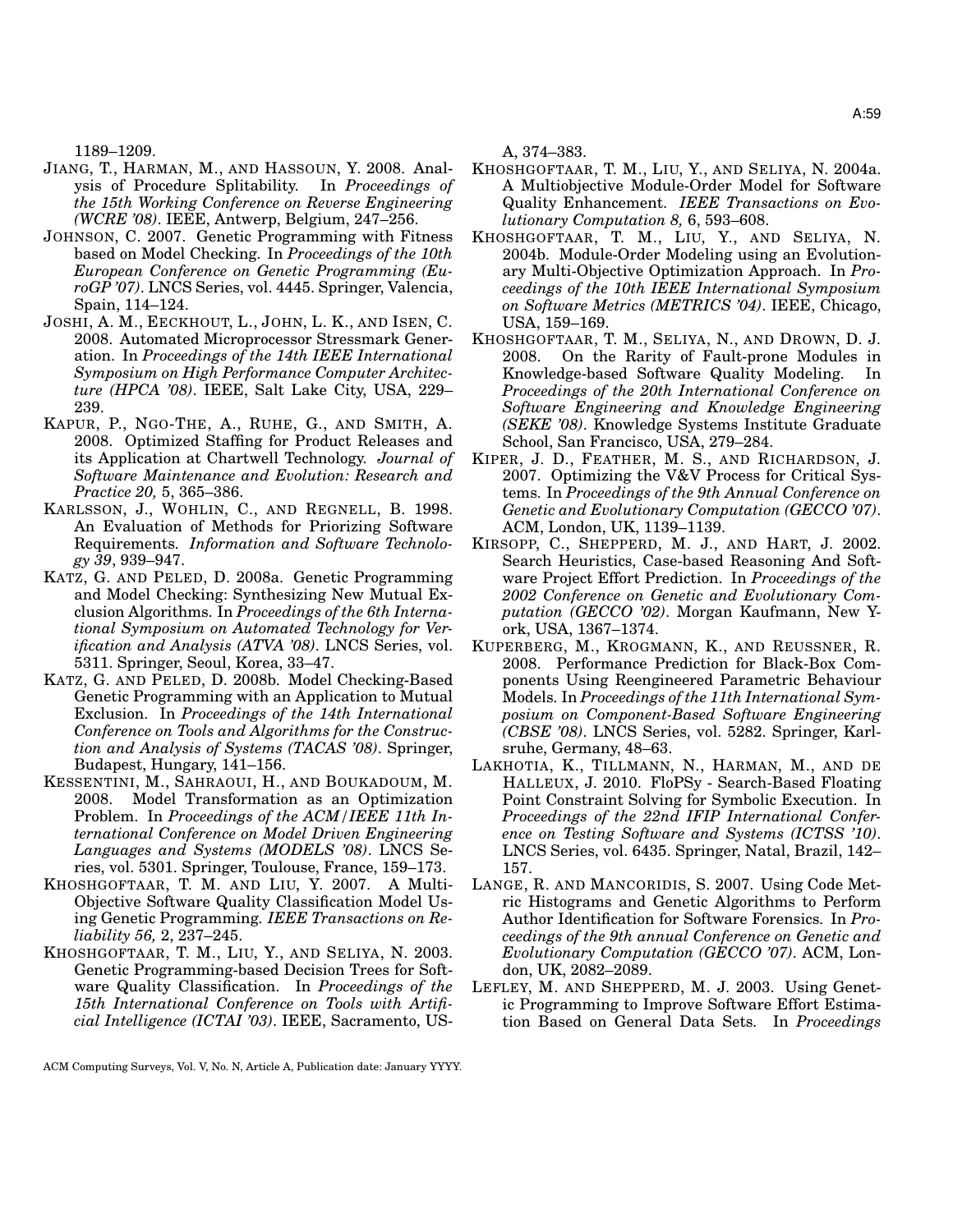*of the 2003 Conference on Genetic and Evolutionary Computation (GECCO '03)*. LNCS Series, vol. 2724. Springer, Chicago, USA, 2477–2487.

- LI, C., VAN DEN AKKER, M., BRINKKEMPER, S., AND DIEPEN, G. 2007. Integrated Requirement Selection and Scheduling for the Release Planning of a Software Product. In *Proceedings of the 13th International Working Conference on Requirements Engineering: Foundation for Software Quality (RefsQ '07)*. LNCS Series, vol. 4542. Springer, Trondheim, Norway, 93– 108.
- LINDEN, D. S. 2002. Innovative Antenna Design Using Genetic Algorithms. In *Creative Evolutionary Systems*, D. W. Corne and P. J. Bentley, Eds. Elsevier, Chapter 20.
- LIU, Y. AND KHOSHGOFTAAR, T. 2004. Reducing Overfitting in Genetic Programming Models for Software Quality Classification. In *Proceedings of the 8th IEEE International Symposium on High Assurance Systems Engineering (HASE '04)*. IEEE, Tampa, USA, 56– 65.
- LIU, Y. AND KHOSHGOFTAAR, T. M. 2001. Genetic Programming Model for Software Quality Classification. In *Proceedings of the 6th IEEE International Symposium on High-Assurance Systems Engineering: Special Topic: Impact of Networking (HASE '01)*. IEEE, Boco Raton, USA, 127–136.
- LIU, Y. AND KHOSHGOFTAAR, T. M. 2003. Building Decision Tree Software Quality Classification Models Using Genetic Programming. In *Proccedings of the Genetic and Evolutionary Computation Conference (GECCO '03)*. LNCS Series, vol. 2724. Springer, Chicago, USA, 1808–1809.
- LOKAN, C. 2005. What Should You Optimize When Building an Estimation Model? In *Proceedings of the 11th IEEE International Software Metrics Symposium (METRICS '05)*. IEEE, Como, Italy, 34–44.
- LUCAS, S. M. AND REYNOLDS, T. J. 2005. Learning Deterministic Finite Automata with a Smart State Labeling Evolutionary Algorithm. *IEEE Transactions on Pattern Analysis and Machine Intelligence 27,* 7, 1063–1074.
- LUTZ, R. 2001. Evolving Good Hierarchical Decompositions of Complex Systems. *Journal of Systems Architecture 47,* 7, 613–634.
- MA, Y. AND ZHANG, C. 2008. Quick Convergence of Genetic Algorithm for QoS-driven Web Service Selection. *Computer Networks 52,* 5, 1093–1104.
- MAHANTI, P. K. AND BANERJEE, S. 2006. Automated Testing in Software Engineering: using Ant Colony and Self-Regulated Swarms. In *Proceedings of the 17th IASTED International Conference on Modelling*

and Simulation (MS '06). ACTA, Montréal, Canada, 443–448.

- MAHDAVI, K. 2005. Ph.D. thesis. Ph.D. thesis, Brunel University West London, UK.
- MAHDAVI, K., HARMAN, M., AND HIERONS, R. 2003a. Finding Building Blocks for Software Clustering. In *Proceedings of the 2003 Conference on Genetic and Evolutionary Computation (GECCO '03)* (Chicago). L-NCS Series, vol. 2724. Springer, Chicago, USA, 2513– 2514.
- MAHDAVI, K., HARMAN, M., AND HIERONS, R. M. 2003b. A Multiple Hill Climbing Approach to Software Module Clustering. In *Proceedings of the International Conference on Software Maintenance (ICSM '03)*. IEEE, Amsterdam, The Netherlands, 315–324.
- MANCORIDIS, S., MITCHELL, B. S., CHEN, Y., AND GANSNER, E. R. 1999. Bunch: A Clustering Tool for the Recovery and Maintenance of Software System Structures. In *Proceedings of the IEEE International Conference on Software Maintenance (ICSM '99)*. IEEE, Oxford, UK, 50–59.
- MANCORIDIS, S., MITCHELL, B. S., RORRES, C., CHEN, Y., AND GANSNER, E. R. 1998. Using Automatic Clustering to Produce High-Level System Organizations of Source Code. In *Proceedings of the 6th International Workshop on Program Comprehension (IW-PC '98)*. IEEE, Ischia, Italy, 45–52.
- MANTERE, T. 2003. Automatic Software Testing by Genetic Algorithms. Ph.D. thesis, University of Vaasa, Finland.
- MANTERE, T. AND ALANDER, J. T. 2005. Evolutionary Software Engineering, A Review. *Applied Soft Computing 5,* 3, 315–331.
- MCMINN, P. 2004. Search-based Software Test Data Generation: A Survey. *Software Testing, Verification and Reliability 14,* 2, 105–156.
- MILLER, W. AND SPOONER, D. L. 1976. Automatic Generation of Floating-Point Test Data. *IEEE Transactions on Software Engineering 2,* 3, 223–226.
- MINOHARA, T. AND TOHMA, Y. 1995. Parameter Estimation of Hyper-Geometric Distribution Software Reliability Growth Model by Genetic Algorithms. In *Proceedings of the 6th International Symposium on Software Reliability Engineering (ISSRE '95)*. IEEE, Toulouse, France, 324–329.
- MITCHELL, B. S. 2002. Ph.D. thesis. Ph.D. thesis, Drexel University, USA.
- MITCHELL, B. S. AND MANCORIDIS, S. 2002. Using Heuristic Search Techniques to Extract Design Abstractions from Source Code. In *Proceedings of the 2002 Conference on Genetic and Evolutionary Computation (GECCO '02)* (New York). Morgan Kaufman-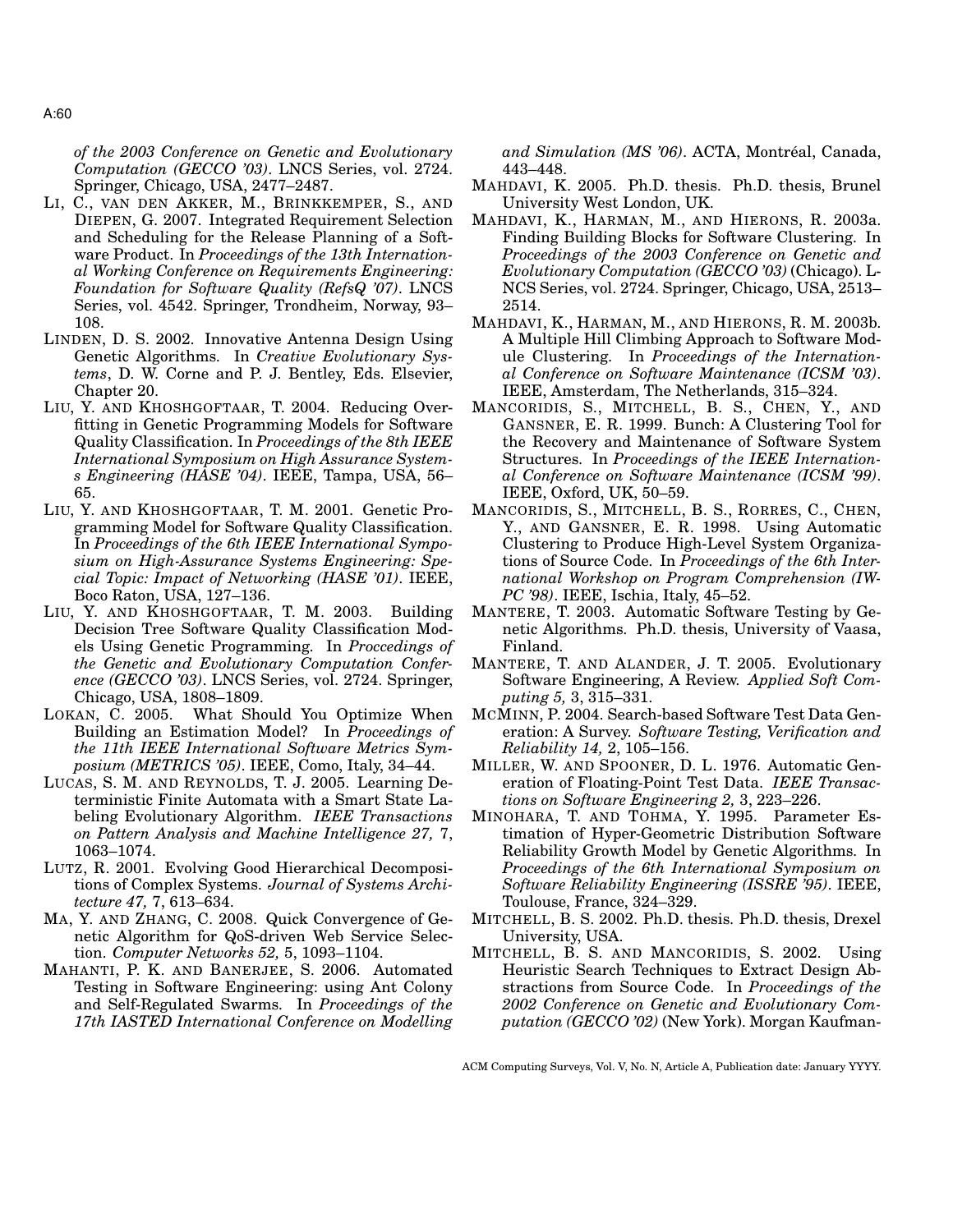n, New York, USA, 1375–1382.

- MITCHELL, B. S. AND MANCORIDIS, S. 2003. Modeling the Search Landscape of Metaheuristic Software Clustering Algorithms. In *Proceedings of the Genetic and Evolutionary Computation Conference (GECCO '03)*. Springer, Chicago, USA, 2499–2510.
- MITCHELL, B. S. AND MANCORIDIS, S. 2006. On the Automatic Modularization of Software Systems using the Bunch Tool. *IEEE Transactions on Software Engineering 32,* 3, 193–208.
- MITCHELL, B. S. AND MANCORIDIS, S. 2008. On the Evaluation of the Bunch Search-based Software Modularization Algorithm. *Soft Computing - A Fusion of Foundations, Methodologies and Applications 12,* 1, 77–93.
- MITCHELL, B. S., MANCORIDIS, S., AND TRAVERSO, M. 2002. Search Based Reverse Engineering. In *Proceedings of the 14th International Conference on Software Engineering and Knowledge Engineering (SEKE '02)*. ACM, Ischia, Italy, 431–438.
- MITCHELL, B. S., MANCORIDIS, S., AND TRAVERSO, M. 2004. Using Interconnection Style Rules to Infer Software Architecture Relations. In *Proceedings of the 2004 Conference on Genetic and Evolutionary Computation (GECCO '04)*. LNCS Series, vol. 3103. Springer, Seattle, USA, 1375–1387.
- MITCHELL, B. S., TRAVERSO, M., AND MANCORIDIS, S. 2001. An Architecture for Distributing the Computation of Software Clustering Algorithms. In *IEEE/IFIP Proceedings of the Working Conference on Software Architecture (WICSA '01)*. IEEE Computer Society, Amsterdam, Netherlands, 181–190.
- MONNIER, Y., BEAUVAIS, J.-P., AND DÉPLANCHE, A.-M. 1998. A Genetic Algorithm for Scheduling Tasks in a Real-Time Distributed System. In *Proceedings of the 24th EUROMICRO Conference (EUROMICRO '98)*. Vol. 2. IEEE, Västerås, Sweden, 20708–20714.
- NGUYEN, C., MILES, S., PERINI, A., TONELLA, P., HAR-MAN, M., AND LUCK, M. 2009. Evolutionary Testing of Autonomous Software Agents. In *Proceedings of the 8th International Conference on Autonomous Agents and Multiagent Systems (AAMAS '09)*. International Foundation for Autonomous Agents and Multiagent Systems, Budapest, Hungary, 521–528.
- NISBET, A. 1998. GAPS: A Compiler Framework for Genetic Algorithm (GA) Optimised Parallelisation. In *Proceedings of the International Conference and Exhibition on High-Performance Computing and Networking (HPCN '98)*. LNCS Series, vol. 1401. Springer, Amsterdam, The Netherlands, 987–989.

O'KEEFFE, M. AND Ó CINNÉIDE, M. 2003. A Stochas-

tic Approach to Automated Design Improvement. In *Proceedings of the 2nd International Conference on Principles and Practice of Programming in Java (PP-PJ '03)*. Computer Science Press, Kilkenny City, Ireland, 59–62.

- O'KEEFFE, M. AND Ó CINNÉIDE, M. 2004. Towards Automated Design Improvement Through Combinatorial Optimisation. In *Proceedings of the 26th International Conference on Software Engineering and Workshop on Directions in Software Engineering Environments (WoDiSEE '04)*. ACM, Edinburgh, UK, 75–82.
- O'KEEFFE, M. AND Ó CINNÉIDE, M. 2006. Search-based Software Maintenance. In *Proceedings of the Conference on Software Maintenance and Reengineering (C-SMR '06)*. IEEE, Bari, Italy, 249–260.
- O'KEEFFE, M. AND Ó CINNÉIDE, M. 2007. Getting the Most from Search-based Refactoring. In *Proceedings of the 9th Annual Conference on Genetic and Evolutionary Computation (GECCO '07)*. ACM, London, UK, 1114–1120.
- O'KEEFFE, M. AND Ó CINNÉIDE, M. 2008a. Searchbased Refactoring: An Empirical Study. *Journal of Software Maintenance and Evolution: Research and Practice (Special Issue Search Based Software Engineering) 20,* 5, 345–364.
- O'KEEFFE, M. AND Ó CINNÉIDE, M. 2008b. Searchbased Refactoring for Software Maintenance. *Journal of Systems and Software 81,* 4, 502–516.
- PEDRYCZ, W. 2002. Computational Intelligence as an Emerging Paradigm of Software Engineering. In *Proceedings of the 14th International Conference on Software Engineering and Knowledge Engineering (SEKE '02)*. ACM, Ischia, Italy, 7–14.
- POHLHEIM, H. AND WEGENER, J. 1999. Testing the Temporal Behavior of Real-Time Software Modules using Extended Evolutionary Algorithms. In *Proceedings of the Genetic and Evolutionary Computation Conference (GECCO '99)* (Orlando, Florida, USA). Vol. 2. Morgan Kaufmann, Orlando, USA, 1795.
- POULDING, S., EMBERSON, P., BATE, I., AND CLARK, J. A. 2007. An Efficient Experimental Methodology for Configuring Search-Based Design Algorithms. In *Proceedings of the 10th IEEE High Assurance Systems Engineering Symposium (HASE '07)*. IEEE, Dallas, USA, 53–62.
- RÄIHÄ, O. 2008a. Applying Genetic Algorithms in Software Architecture Design. M.S. thesis, University of Tampere, Finland.
- RÄIHÄ, O. 2008b. Phil. Lic. thesis. Ph.D. thesis, University of Tampere, Finland.
- RÄIHÄ, O. 2010. A Survey on Search-based Software De-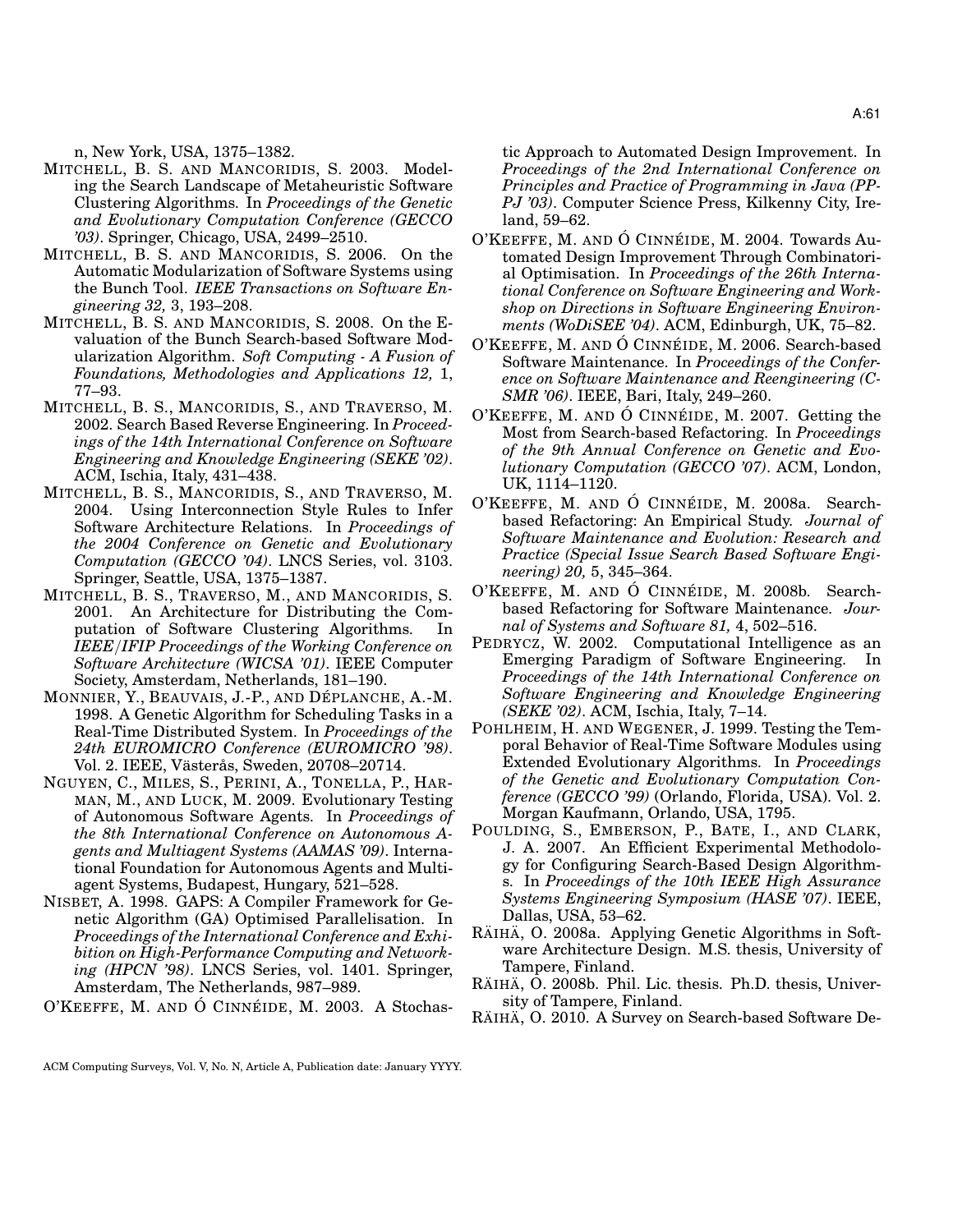signs. *Computer Science Review 4,* 4, 203–249.

- RÄIHÄ, O., KOSKIMIES, K., AND MÄKINEN, E. 2008. Genetic Synthesis of Software Architecture. In *Proceedings of the 7th International Conference on Simulated Evolution and Learning (SEAL '08)*. LNCS Series, vol. 5361. Springer, Melbourne, Australia, 565–574.
- RÄIHÄ, O., KOSKIMIES, K., MÄKINEN, E., AND SYSTÄ, T. 2008. Pattern-Based Genetic Model Refinements in MDA. *Nordic Journal of Computing 14,* 4, 338– 355.
- REFORMAT, M., CHAI, X., AND MILLER, J. 2003. Experiments in Automatic Programming for General Purposes. In *Proceedings of the 15th IEEE International Conference on Tools with Artificial Intelligence (IC-TAI '03)*. IEEE, Sacramento, USA, 366–373.
- REFORMAT, M., CHAI, X., AND MILLER, J. 2007. On the Possibilities of (Pseudo-) Software Cloning from External Interactions. *Soft Computing - A Fusion of Foundations, Methodologies and Applications 12,* 1, 29–49.
- RELA, L. 2004. Evolutionary Computing in Search-based Software Engineering. M.S. thesis, Lappeenranta University of Technology, Finland.
- RUHE, G. AND GREER, D. 2003. Quantitative Studies in Software Release Planning under Risk and Resource Constraints. In *Proceedings of the International Symposium on Empirical Software Engineering (ISESE '03)*. IEEE, Rome, Italy, 262–270.
- RUHE, G. AND NGO-THE, A. 2004. Hybrid Intelligence in Software Release Planning. *International Journal of Hybrid Intelligent Systems 1,* 1-2, 99–110.
- RUHE, G. AND SALIU, M. O. 2005. The Art and Science of Software Release Planning. *IEEE Software 22,* 6, 47–53.
- RYAN, C. 2000. *Automatic Re-Engineering of Software using Genetic Programming*. Vol. 2. Kluwer Academic Publishers.
- SAHRAOUI, H. A., VALTCHEV, P., KONKOBO, I., AND SHEN, S. 2002. Object Identification in Legacy Code as a Grouping Problem. In *Proceedings of the 26th International Computer Software and Applications Conference on Prolonging Software Life: Development and Redevelopment (COMPSAC '02)*. IEEE, Oxford, UK, 689–696.
- SALIU, M. O. AND RUHE, G. 2007. Bi-Objective Release Planning for Evolving Software Systems. In *Proceedings of the 6th Joint Meeting of the European Software Engineering Conference and the ACM SIGSOFT Symposium on the Foundations of Software Engineering*. ACM, Dubrovnik, Croatia, 105–114.
- SCHNIER, T., YAO, X., AND LIU, P. 2004. Digital Filter Design using Multiple Pareto Fronts. *Soft Comput-*

*ing 8,* 5, 332–343.

- SENG, O., BAUER, M., BIEHL, M., AND PACHE, G. 2005. Search-based Improvement of Subsystem Decompositions. In *Proceedings of the 2005 Conference on Genetic and Evolutionary Computation (GECCO '05)*. ACM, Washington, USA, 1045–1051.
- SENG, O., STAMMEL, J., AND BURKHART, D. 2006. Search-based Determination of Refactorings for Improving the Class Structure of Object-Oriented Systems. In *Proceedings of the 8th annual Conference on Genetic and Evolutionary Computation (GECCO '06)*. ACM, Seattle, USA, 1909–1916.
- SHAN, Y., MCKAY, R. I., LOKAN, C. J., AND ESSAM, D. L. 2002. Software Project Effort Estimation Using Genetic Programming. In *Proceedings of the 2002 IEEE International Conference on Communications, Circuits and Systems and West Sino Expositions (IC-CCSWSE '02)*. Vol. 2. IEEE, Chengdu, China, 1108– 1112.
- SHANNON, C. E. 1948. A Mathematical Theory of Communication. *Bell System Technical Journal 27*, 379– 423 and 623–656.
- SHARMA, V. S. AND JALOTE, P. 2008. Deploying Software Components for Performance. In *Proceedings of the 11th International Symposium on Component-Based Software Engineering (CBSE '08)*. Springer, Karlsruhe, Germany, 32–47.
- SHEPPERD, M. 2007. Software Economics. In *Future of Software Engineering 2007*, L. Briand and A. Wolf, Eds. IEEE Computer Society, Los Alamitos, USA.
- SHEPPERD, M. J. 1995. *Foundations of Software Measurement*. Prentice Hall PTR, USA.
- SHETA, A. F. 2006. Estimation of the COCOMO Model Parameters Using Genetic Algorithms for NASA Software Projects. *Journal of Computer Science 2,* 2, 118–123.
- SHEU, S.-T. AND CHUANG, Y.-R. 2006. A Pipeline-based Genetic Algorithm Accelerator for Time-Critical Processes in Real-Time Systems. *IEEE Transactions on Computers 55,* 11, 1435–1448.
- SHUKLA, K. K. 2000. Neuro-Genetic Prediction of Software Development Effort. *Information and Software Technology 42,* 10, 701–713.
- SHYANG, W., LAKOS, C., MICHALEWICZ, Z., AND SCHEL-LENBERG, S. 2008. Experiments in Applying Evolutionary Algorithms to Software Verification. In *Proceedings of IEEE Congress on Evolutionary Computation (CEC '08)*. IEEE, Hong Kong, China, 3531–3536.
- SIMONS, C. L. AND PARMEE, I. C. 2006. Single and Multi-objective Genetic Operators in Object-oriented Conceptual Software Design. In *Proceedings of the 8th annual Conference on Genetic and Evolution-*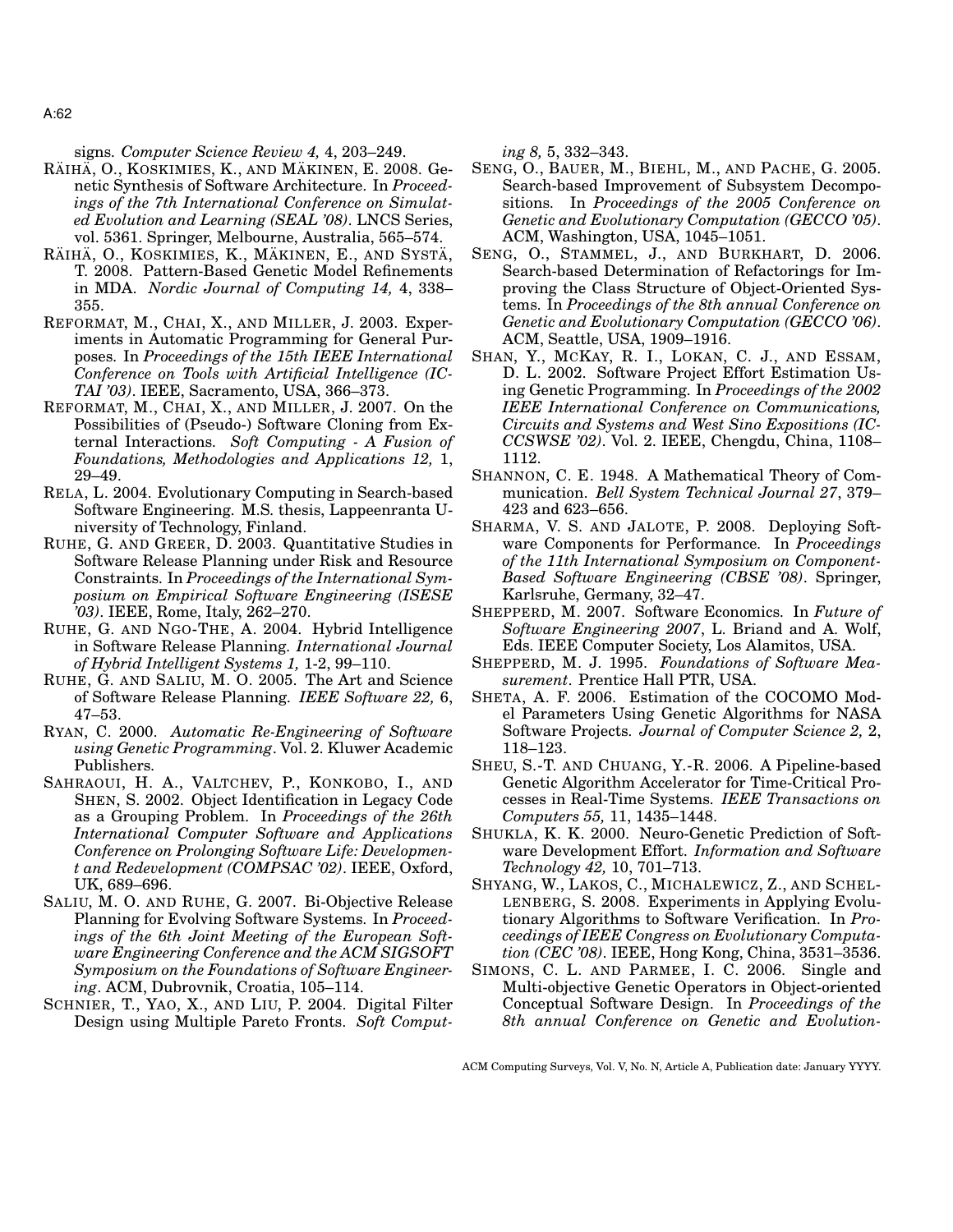*ary Computation (GECCO '06)*. ACM, Seattle, USA, 1957–1958.

- SIMONS, C. L. AND PARMEE, I. C. 2007. A Cross-Disciplinary Technology Transfer for Search-based Evolutionary Computing: from Engineering Design to Software Engineering Design. *Engineering Optimization 39,* 5, 631–648.
- SIMONS, C. L. AND PARMEE, I. C. 2008a. Agent-based Support for Interactive Search in Conceptual Software Engineering Design. In *Proceedings of the 10th Annual Conference on Genetic and Evolutionary Computation (GECCO '08)*. ACM, Atlanta, USA, 1785–1786.
- SIMONS, C. L. AND PARMEE, I. C. 2008b. User-centered, Evolutionary Search in Conceptual Software Design. In *Proceedings of the IEEE Congress on Evolutionary Computation (CEC '08) (World Congress on Computational Inteligence)*. IEEE, Hong Kong, China, 869– 876.
- SINCLAIR, M. C. AND SHAMI, S. H. 1997. Evolving Simple Software Agents: Comparing Genetic Algorithm and Genetic Programming Performance. In *Proceedings of the Second International Conference on Genetic Algorithms in Engineering Systems: Innovations and Applications (GALESIA '97)*. IEE, Glasgow, UK, 421–426.
- SNELTING, G. 1998. Concept Analysis A New Framework for Program Understanding. In *ACM SIGPLAN–SIGSOFT Workshop on Program Analysis for Software Tools and Engineering (PASTE'98)* (Montreal, Canada). SIGPLAN Notices Series, vol. 33. 1–10.
- STEPHENSON, M., AMARASINGHE, S., MARTIN, M., AND O'REILLY, U.-M. 2003. Meta Optimization: Improving Compiler Heuristics with Machine Learning. In *Proceedings of the ACM SIGPLAN 2003 Conference on Programming Language Design and Implementation (PLDI '03)*. ACM, San Diego, USA, 77–90.
- STEPHENSON, M., O'REILLY, U.-M., MARTIN, M. C., AND AMARASINGHE, S. 2003. Genetic Programming Applied to Compiler Heuristic Optimization. In *Proceedings of the 6th European Conference on Genetic Programming (EuroGP '03)*. LNCS Series, vol. 2610. Springer, Essex, UK, 238–253.
- SU, S., ZHANG, C., AND CHEN, J. 2007. An Improved Genetic Algorithm for Web Services Selection. In *Proceedings of the 7th IFIP WG 6.1 International Conference on Distributed Applications and Interoperable Systems (DAIS '07)*. LNCS Series, vol. 4531. Springer, Paphos, Cyprus, 284–295.
- SUTTON, A., KAGDI, H., MALETIC, J. I., AND VOLK-ERT, L. G. 2005. Hybridizing Evolutionary Algo-

rithms and Clustering Algorithms to Find Source-Code Clones. In *Proceedings of the 2005 Conference on Genetic and Evolutionary Computation (GECCO '05)*. ACM, Washington, USA, 1079–1080.

- TLILI, M., WAPPLER, S., AND STHAMER, H. 2006. Improving Evolutionary Real-Time Testing. In *Proceedings of the 8th annual Conference on Genetic and Evolutionary Computation (GECCO '06)*. ACM, Seattle, USA, 1917–1924.
- VAN BELLE, T. AND ACKLEY, D. H. 2002. Code Factoring and the Evolution of Evolvability. In *Proceedings of the 2002 Conference on Genetic and Evolutionary Computation (GECCO '02)* (New York). Morgan Kaufmann, New York, USA, 1383–1390.
- VAN DEN AKKER, M., BRINKKEMPER, S., DIEPEN, G., AND VERSENDAAL, J. 2005. Flexible Release Planning using Integer Linear Programming. In *Proceedings of the 11th International Workshop on Requirements Engineering for Software Quality (RefsQ '05)*. Essener Informatik Beitrage, Porto, Portugal, 247– 262.
- VIJAYALAKSHMI, K., RAMARAJ, N., AND AMUTHAKKAN-NAN, R. 2008. Improvement of Component Selection Process using Genetic Algorithm for Component-Based Software Development. *International Journal of Information Systems and Change Management 3,* 1, 63–80.
- VIVANCO, R. AND JIN, D. 2008. Enhancing Predictive Models using Principal Component Analysis and Search Based Metric Selection: A Comparative Study. In *Proceedings of the Second ACM-IEEE International Symposium on Empirical Software Engineering and Measurement (ESEM '08)*. ACM, Kaiserslautern, Germany, 273–275.
- VIVANCO, R. AND PIZZI, N. 2004. Finding Effective Software Metrics to Classify Maintainability Using a Parallel Genetic Algorithm. In *Proceedings of the 2004 Conference on Genetic and Evolutionary Computation (GECCO '04)*. LNCS Series, vol. 3103. Springer, Seattle, USA, 1388–1399.
- VIVANCO, R. A. AND JIN, D. 2007. Selecting Object-Oriented Source Code Metrics to Improve Predictive Models using a Parallel Genetic Algorithm. In *Proceedings of Conference on Object Oriented Programming Systems Languages and Applications Companion to the 22nd ACM SIGPLAN Conference on Object-Oriented Programming Systems and Applications Companion (OOPSLA '07)*. ACM, Montreal, Canada, 769–770.
- WANG, Z., TANG, K., AND YAO, X. 2008. A Multi-Objective Approach to Testing Resource Allocation in Modular Software Systems. In *Proceedings of the*